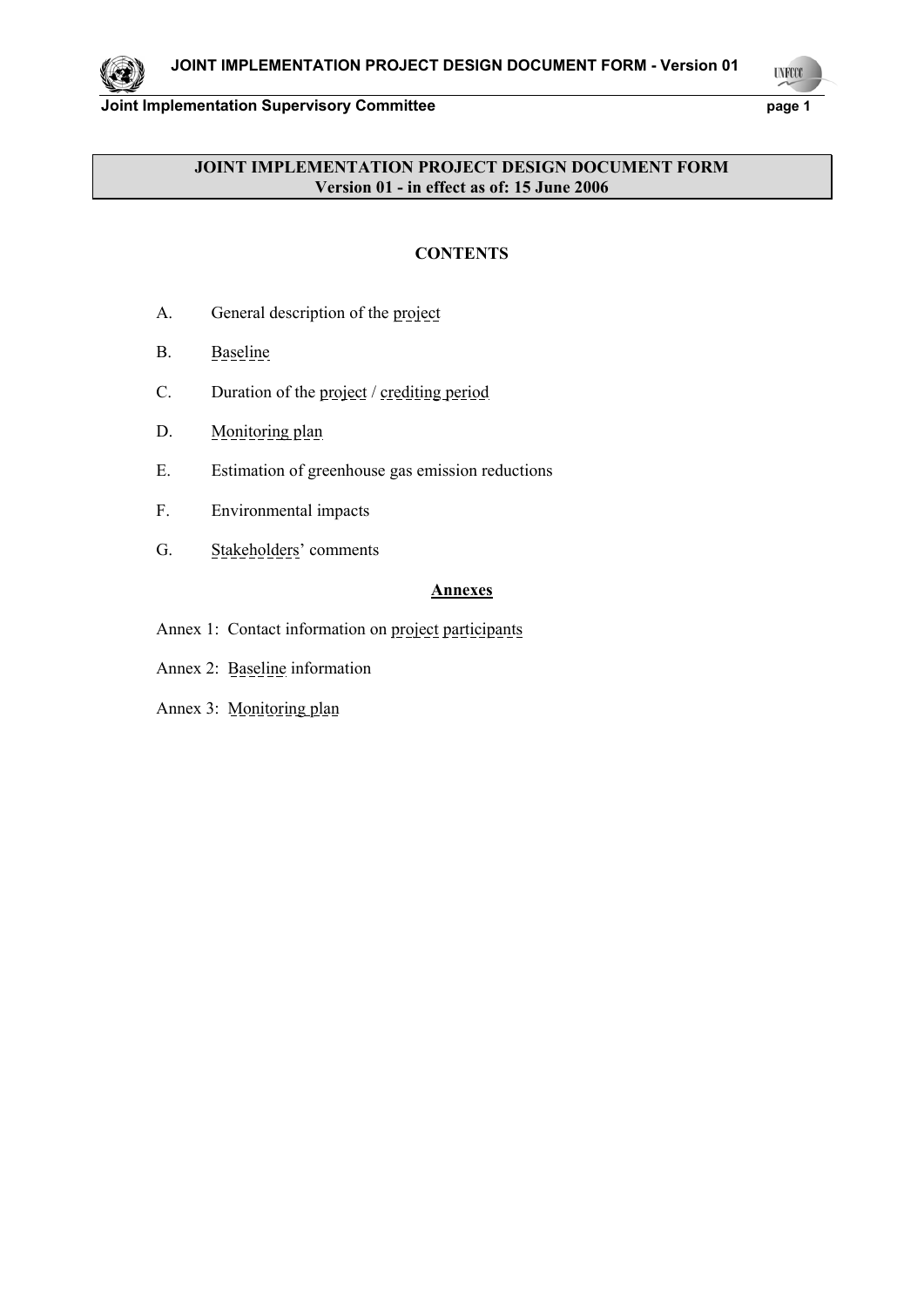**LYFCO** 

2

### **SECTION A. General description of the project**

### **A.1. Title of the project:**

### **"Rehabilitation of the District Heating System of Zaporizhzhia City"**

PDD Version: 03

Dated: December 10, 2010

Sectoral scopes:

- 1. Energy industries (renewable / non-renewable sources).
- 2. Energy distribution.
- 3. Energy demand.

### **A.2. Description of the project:**

The project main goal is fuel consumption reduction, in particular reduction of natural gas (which is imported to Ukraine), as well as power consumption reduction by means of district heating system rehabilitation of Zaporizhzhia city, including boiler and distribution network equipment replacement and rehabilitation, construction of individual heat supply stations and installation of cogeneration plants and frequency regulators, etc. Such reduction of fuel consumption will result in reduction of greenhouse gas emissions ( $CO<sub>2</sub>$  and N<sub>2</sub>O). The purpose of the project is sustainable development of the region through implementation of energy saving technologies.

### Situation existing prior to the starting date of the project

Concern "Mis'ki teplovi merezhi" ("MTM") is one of the main enterprises of heat generation and transportation in Zaporizhzhia City. The enterprise sells heat energy in forms of heat and hot water to local consumers, namely households, municipal consumers and state-owned organizations. Heat supply market in the region is stable for years.

The common practice for the district heating enterprises in Ukraine including Concern "MTM" is to fulfils annual minimal repairing of the DH system to keep it working; mainly this turns out to repairing of network's parts and boilers that might cause accidents.

### Baseline scenario

The Baseline scenario is continuation of the current situation, i.e. business-as-usual scenario with minimum reconstruction works. Since there is no local legislation regarding the time of energy equipment replacement and maximum lifetime permitted for such equipment, this scenario is in compliance with the valid mandatory laws and regulations. This Baseline scenario doesn't require the attraction of additional investments, and it represents the common practice in Ukraine – to continue operation of the equipment which was installed in  $70<sup>th</sup>$  and even earlier, if it meets the technical needs and if necessary (for boilers, etc.) passes the technical examination by the authorized body.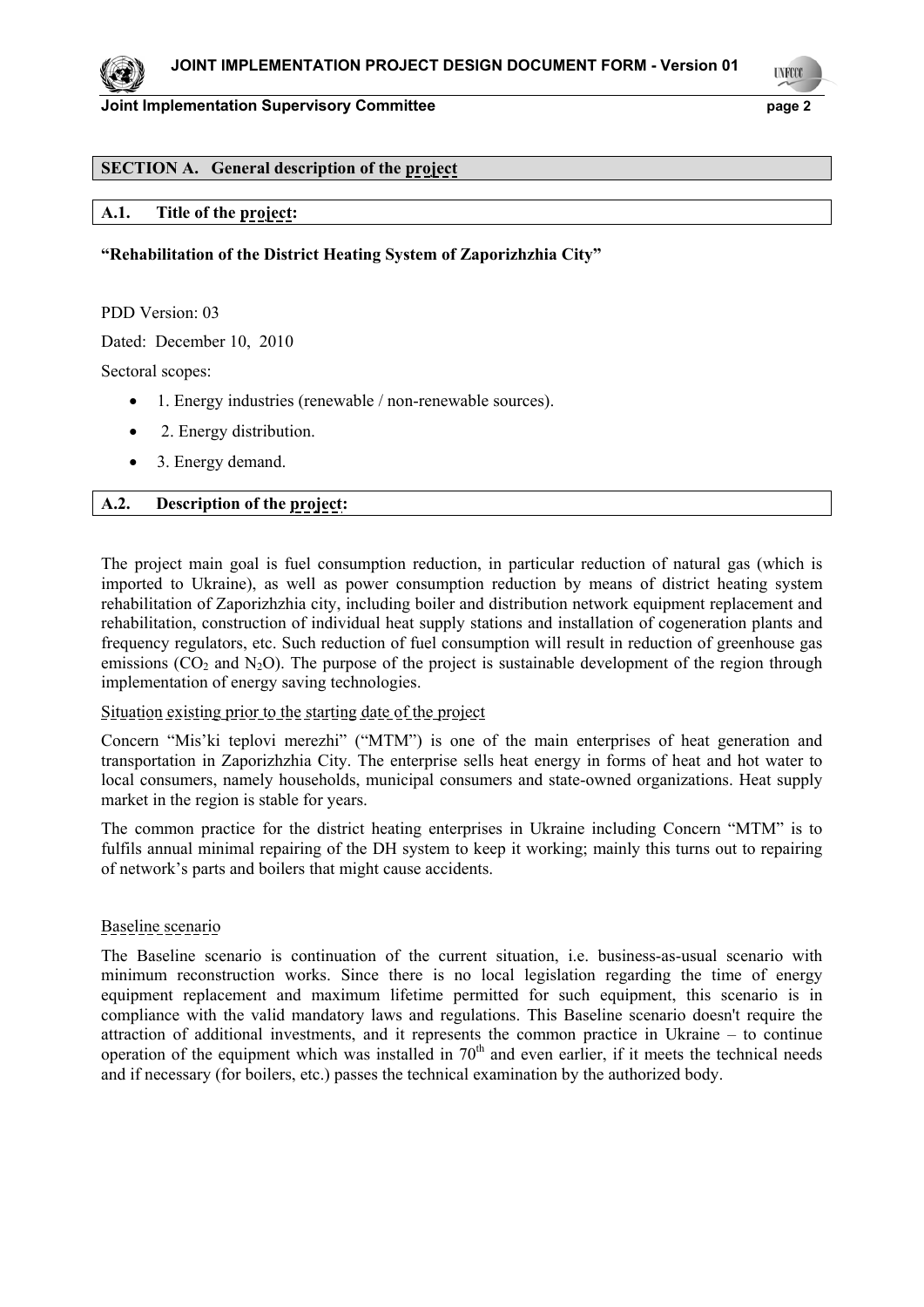**LYFOO** 

3

## Project scenario

The project "Rehabilitation of the District Heating System of Zaporizhzhia City" was initiated in 2005 to rehabilitate Zaporizhzhia city district heating system, including boiler and distribution network equipment replacement and rehabilitation, upgrading of central heat supply station (CHSS) with the installation of a system of weather control, and installation of individual heat supply station (IHSS), cogeneration units and frequency regulators. Project includes 41 boiler-houses with 159 boilers (total connected load 1013.2 Gkal/hour) and 164 km of heat distributing networks, that are managed by Concern "Mis'ki teplovi merezhi".

The project employs the increase in fuel consumption efficiency to reduce greenhouse gas emissions relative to current practice. Such reduction of fuel consumption is based on increase of the boiler efficiencies, reduction of heat losses in networks and installation of cogeneration units.

The following activities will ensure fuel saving:

- Replacement of old boilers by the new highly efficient boilers;
- Installation of heat utilizers:
- Rehabilitation of Central heat supply stations (CHSS)
- Installation of Individual heat supply stations (IHSS)
- Rehabilitation of heat supply networks with using of the pre-insulated pipes;
- Installation of cogeneration units;
- Installation of frequency controllers at boiler-houses and CHSS;
- Switching of boiler-houses from natural gas to biofuel;
- Building of heat pump station at the central sewage treatment plant #1 for using the heat of sewage;
- Usage of the waste heat energy from the secondary energy sources (SES) of industrial enterprises.

Estimated project annual reductions of GHG emissions, in particular  $CO<sub>2</sub>$ , are from 39.4 to 61.7 thousands tons per year in 2006-2007, from 85.5 thousands tons to 281 thousand tons in 2008-2012, comparing to business-as-usual or baseline scenario.

Implementation of the project will provide substantial economic, environmental and social benefits to Zaporizhzhia city. Social impact of the project is positive since after project implementation the heat supply service will be improved.

Environmental impact of the project is expected to be very positive as emission of the exhaust gases such as CO<sub>2</sub>, NO<sub>x</sub>, and CO will be reduced. Also due to better after-implementation service, some part of population will cease to use electric heaters thus reducing electricity consumption, which is related to power plants emissions of  $CO_2$ ,  $SO_x$ ,  $NO_x$ ,  $CO$  and particulate matter.

Concern "Mis'ki teplovi merezhi" fulfils annual minimal repairing of the DH system to keep it working, mainly performs the repair of pipeline parts, which can lead to accidents. The more economically feasible and realistic scenario without the usage of JI mechanisms is the baseline scenario with a very low activity on the rehabilitation of heat supply system. Minimal annual repairing doesn't lead to decreasing of baseline emissions because of degradation of the whole system with efficiency droop at other objects, the overall actual emissions of the enterprise would stay at the approximately same level. This scenario is less environmentally favorable for the near future, since GHG emissions of the enterprise will continue to be kept at the same level or even higher, but economically such scenario is more attractive.

Estimated project risks are limited and minimized. Ukraine has claimed district heating and municipal energy sector as a priority of the national energy-saving progress.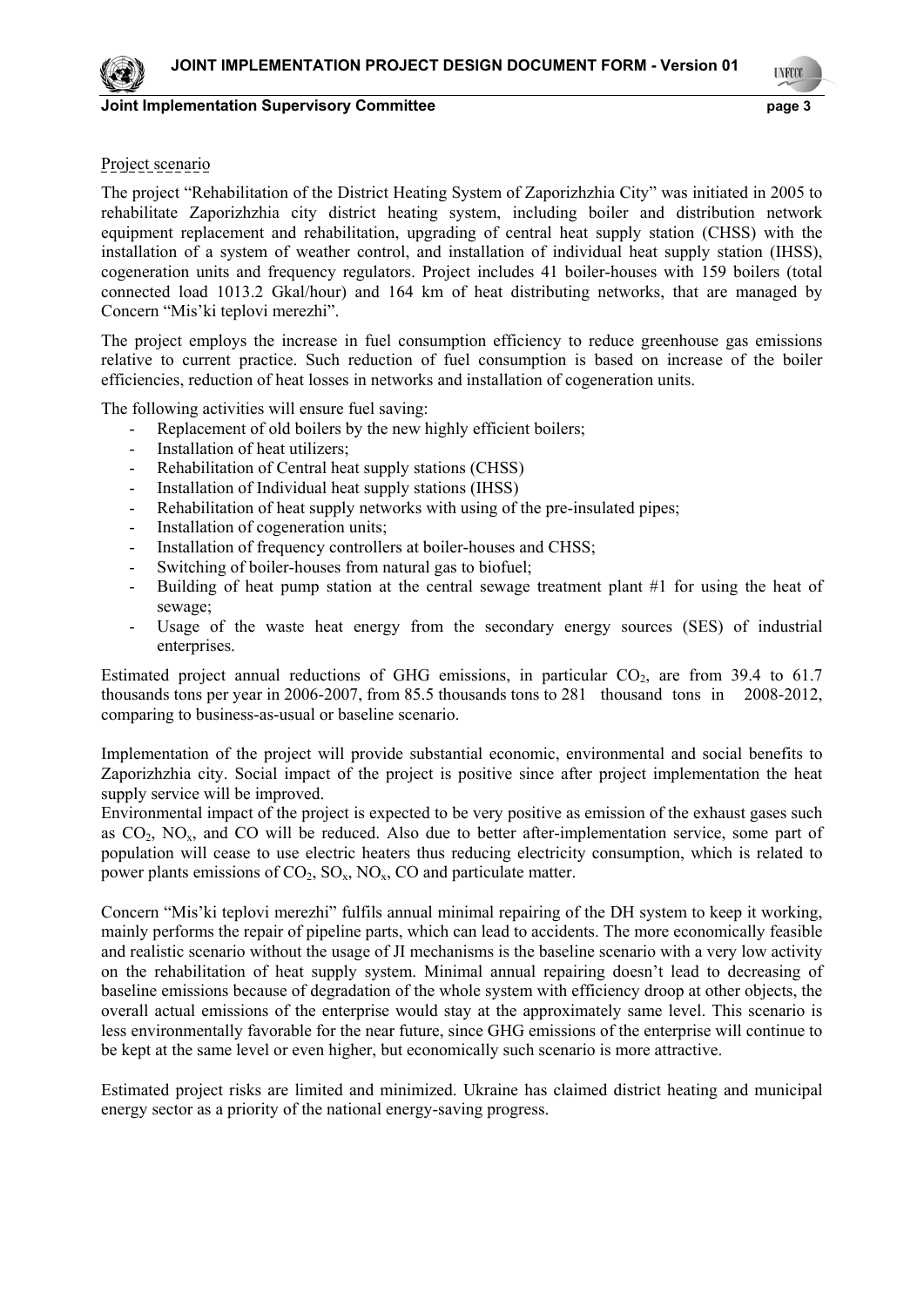**LYFCO** 

4

# **A.3. Project participants:**

| Party involved          | Legal entity project participant<br>(as applicable) | Please indicate if<br>the Party involved<br>wishes to be<br>considered as<br>project participant<br>(Yes/No) |
|-------------------------|-----------------------------------------------------|--------------------------------------------------------------------------------------------------------------|
| Ukraine<br>(Host Party) | OJSC "Oblteplocomunenergo"                          | N <sub>0</sub>                                                                                               |
|                         |                                                     | N <sub>o</sub>                                                                                               |

• *OJSC "Oblteplocomunenergo":* organization acting as Project Applicant and Supplier of GHG emission reductions on behalf of participants of Agreement on the Joint Activity on joining of efforts for development of the project, concluded between OJSC "Oblteplocomunenergo" and Concern "Mis'ki teplovi merezhi". It represents the interests of participants of Agreement and is responsible for the organizational aspects of JI project.

Historical details:

The enterprise "Chernihivteplomerezha" was founded on the basis of Order No. 353 of the Minister of Municipal Housing of USSR and Decision No.#714 of the Executive committee of the City Council of Deputies from December  $31^{st}$ , 1968. It has started its work on January  $1^{st}$ , 1969. Since 1982 the enterprise became the regional production association "Chernihivteplomerezha". On the 27-th of August, 1985, the enterprise was re-named to the Oblast Production Association (OPA) «Chernihivteplocomunenergo». On 25.03.1992 the enterprise became State Municipal Enterprise (SME)"Oblteplocomunenergo".

In 1995 the privatization of enterprise objects was hold. On 31.07.95 the SME "Oblteplocomunenergo" was re-named to the Open Joint Stock Company "Oblteplocomunenergo"

Today the OJSC "Oblteplocomunenergo" is the powerful heat supply complex. It has 12 boiler-houses and 2 heat points, automobile division, repairing-mechanical division, pre-isolated pipes manufacture division, measuring devices repairing and testing division, metrological lab, etc. The heat energy is also produced by 107 rented boiler-houses. 18 operation divisions in the region belong to the enterprise. The enterprise supplies heat energy to over 270 thousand of consumers (population, housing and administrative buildings) in 22 settlements in Chernihiv Region. The heating installed load is nearly 288 Gcal/hour, hot water supply – nearly 92 Gcal/hour. The part of the housing (inhabited) heated area is about 81%, of legal persons – 19%.

• *Concern "Mis'ki teplovi merezhi"* - organization implementing the project. It operates equipment for the production and distribution of heat energy, and also provides services for heating and hot water supply. Since this organization is the payer for the required energy and raw materials (fuel, electricity, water, etc.), it is most interested in reducing the specific fuel consumption as a result of the project implementation.

Historical details:

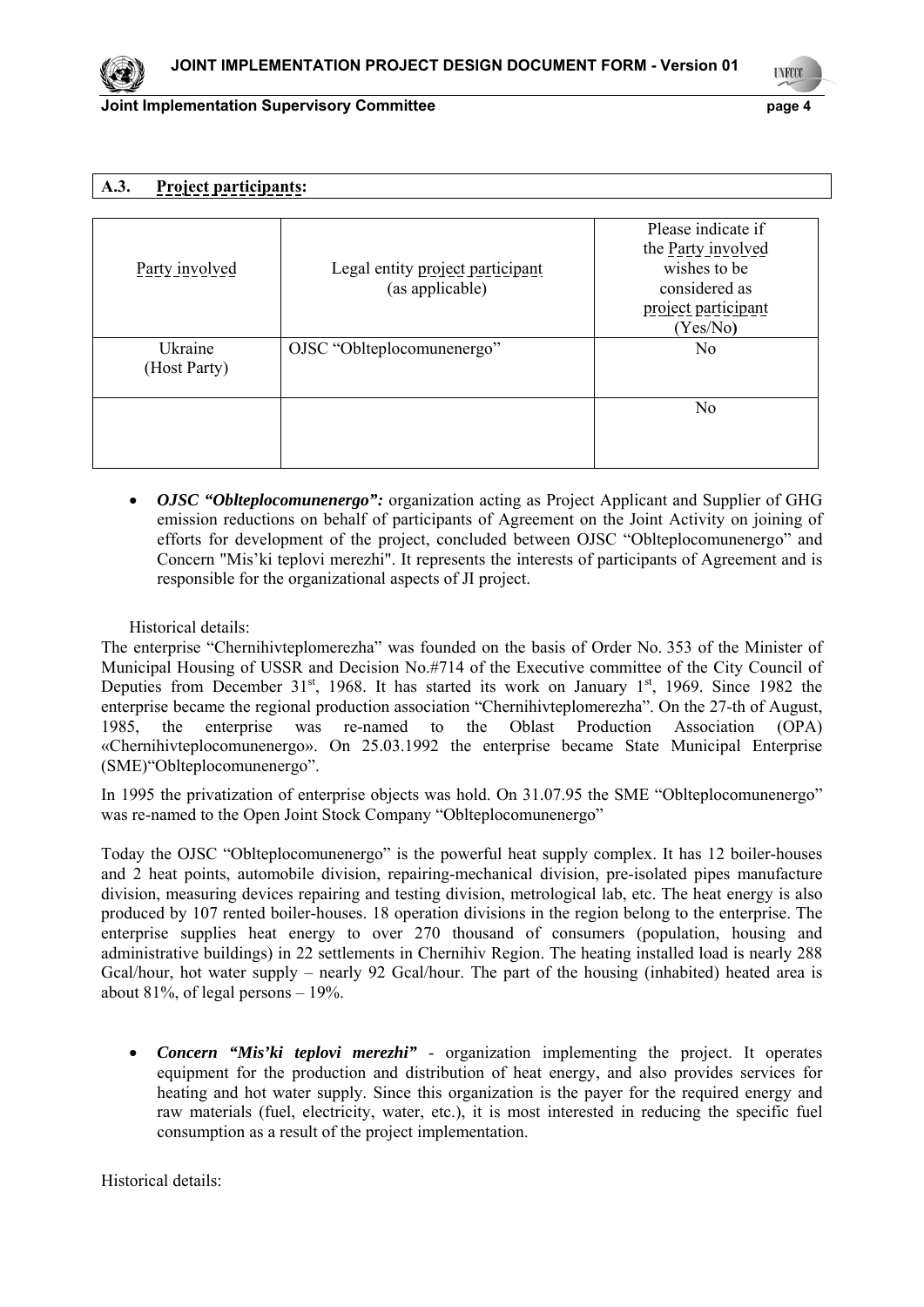

5 **UNFOOL** 

#### **Joint Implementation Supervisory Committee** *page 5* **page 5**

The company was founded in August 2002 by decision of the 34 th session of the 23rd convocation of Zaporizhzhia city council from 11.10.2002 № 17 "On creation of utility heating networks" and is owned by the territorial community of Zaporizhzhia city.

Concern "Mis'ki teplovi merezhi" has combined the municipal heating utilities – city district heating networks, created from the joint stock companies.

At present the district heating system of Concern "Mis'ki teplovi merezhi" includes all territorial districts (Leninsky, Zhovtnevy, Ordzhonikidzevsky, Shevchenkivsky, Zavodsky, Komunarsky and Khorticky) of Zaporizhzhia city. Concern "MTM" is the main heat-supply enterprise in the city.

District heating of the city consumers is provided by 46 boiler-houses. The length of heat supply networks in the two-pipe measuring is 687.76 km.

Concern "Mis'ki teplovi merezhi" employs 2.5 thousand highly qualified specialists.

# **A.4. Technical description of the project:**

# **A.4.1. Location of the project:**

The Project is located in Zaporizhzhia City in the South-East part of Ukraine (**Fig.A.1**).



*Fig. A.1. Location of Zaporizhzhia city on the map of Ukraine*

# **A.4.1.1. Host Party(ies):**

The project is located in Ukraine.

Ukraine is an Eastern European country that ratified the Kyoto Protocol to UN FCCC on February  $4<sup>th</sup>$ , 2004, enters into the list of the countries of the Appendix 1 and is eligible for the Joint Implementation projects.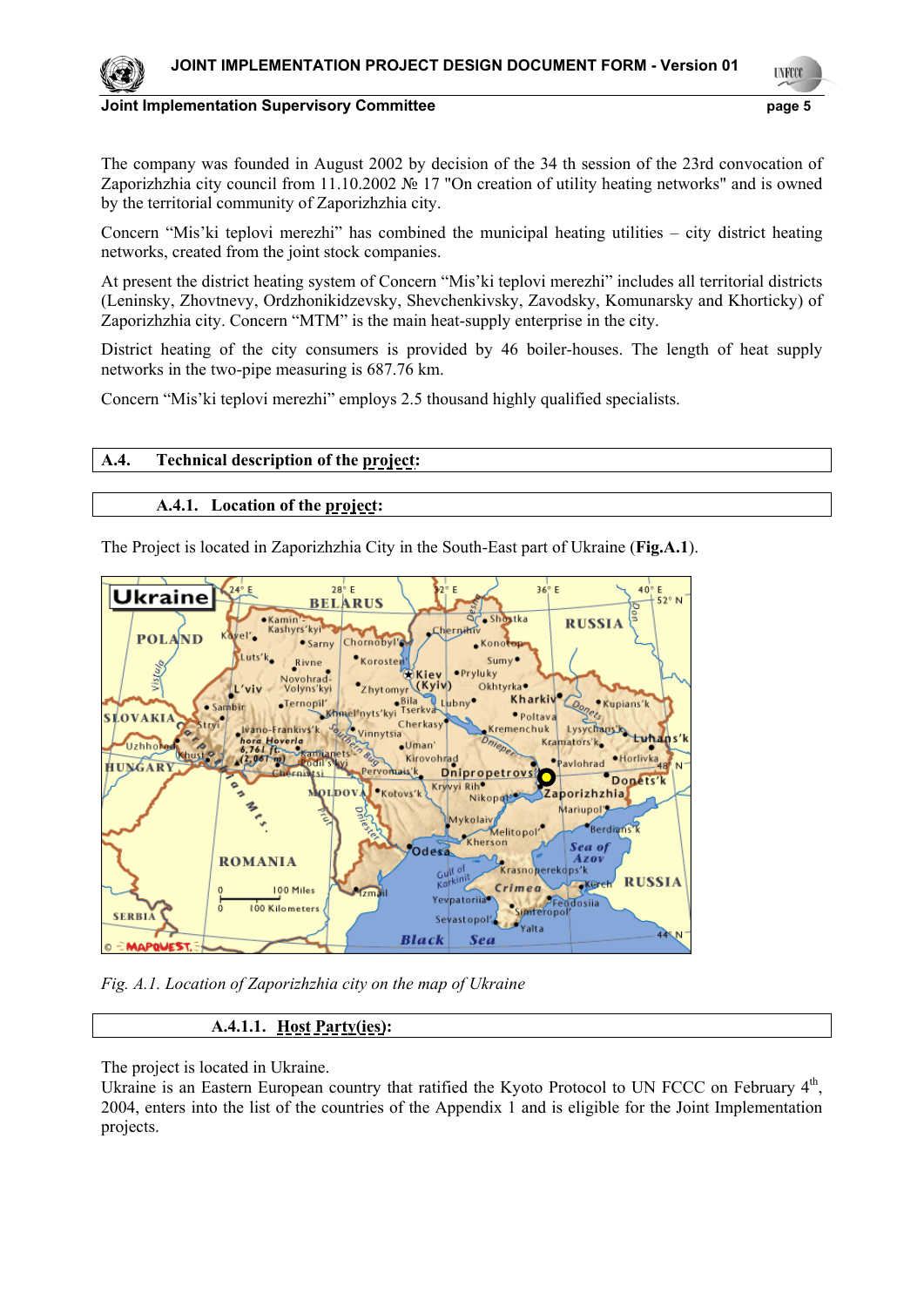### **A.4.1.2. Region/State/Province etc.:**

Zaporizhzhia region.

Zaporizhzhia region is situated in the South-East of Ukraine, occupies mainly the left bank of the Dnipro River basin downstream. At the north and north-west it borders with Dnipropetrovsk region, to the west with Kherson region, to the east - with Donetsk region, at the south it is washed by the Sea of Azov. It stretches from north to south for 208 km and from west to east for 235 km.

The climate is Atlantic-continental with hot summers and little snow, mostly warm winter. The average July temperature is 22.8 ° C, January -4.9 ° C. The average number of sunny days is 225 in a year. Under the terms of moisture supply area of the city belongs to the arid zone. Average annual rainfall is 443 mm. In summer downpours often occur, strongly erode the soil surface.

Heating period is usually 174 days. The typical outdoor temperature of a heating season is  $1.4^{\circ}$  C (by SNIP).

### **A.4.1.3. City/Town/Community etc.:**

Zaporizhzhia city.

Zaporizhzhia city territory covers an area of 334 square km. The population is 776.9 thousand people.

### **A.4.1.4. Detail of physical location, including information allowing the unique identification of the project (maximum one page):**

The City is divided into 7 administrative districts: Leninsky, Oktyabrsky, Ordzhonikidze, Shevchenko, Zavodskyi, Kommunarsky and Hortitsky. Concern "Mis'ki teplovi merezhi" is divided into 7 respective affiliates. The heating systems of the all territorial districts of Zaporizhzhia are involved into the project (Figure A.2).

Coordinates: 47.83°N, 35.17°E



**UNFCO**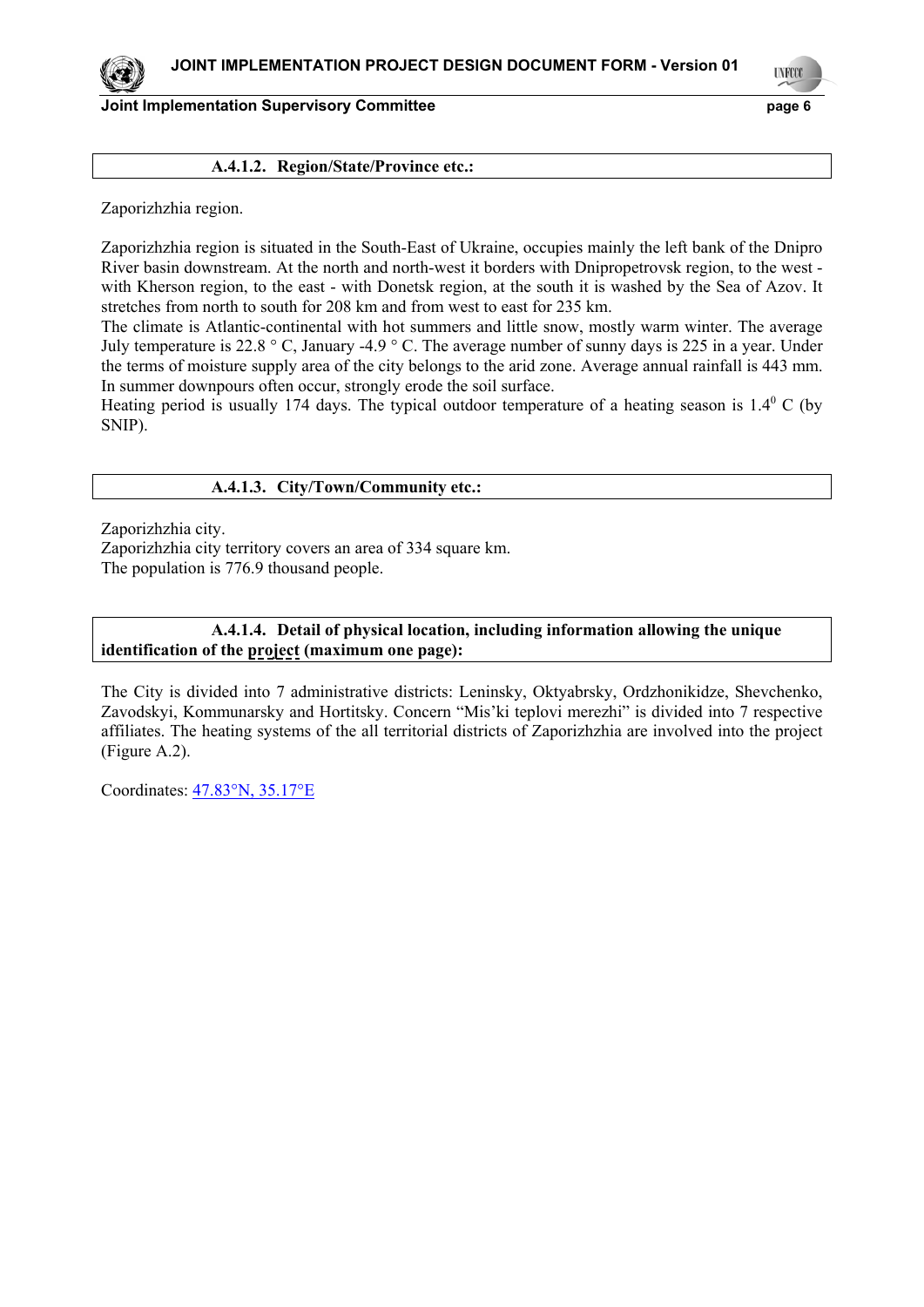7 **UNFCCC** 

**Joint Implementation Supervisory Committee Page 7** page 7



*Fig. A.2. The map of the Zaporizhzhia city where the JI Project will be implemented*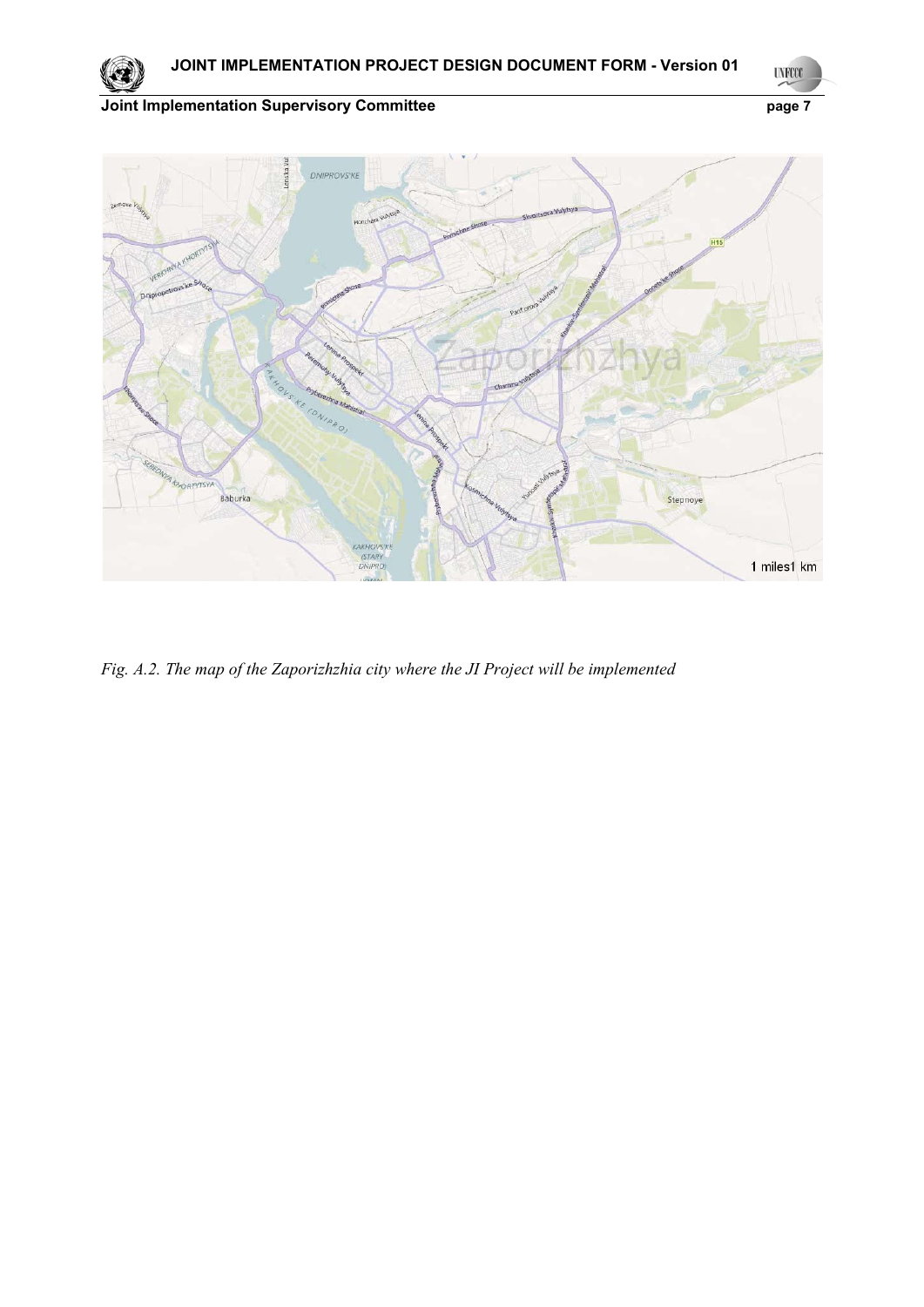

**UNFOO** 

8

### **A.4.2. Technology(ies) to be employed, or measures, operations or actions to be implemented by the project:**

The main ,measures that will be used to improve the operation efficiency of the Concern "Mis'ki teplovi merezhi" are the following:

- Old operating boilers with low efficiency will be replaced by the new highly efficient KVGM<sup>1</sup>,  $KSV<sup>2</sup>$ ,,  $KOLVI<sup>3</sup>$ ,,  $AOGV<sup>4</sup>$  boilers, that will result in efficiency increase from 65-85% up to 90-93%. Technical characteristic of new boilers scheduled to be installed are presented at the producer's websites that are listed in table below.
- Installation of surface condensation heat utilizers, including the ones developed by the Institute of Engineering Ecology, will allow to utilize the heat of the exhaust gases. Implementation of this technology will improve fuel consumption efficiency by 6-8%.
- Installation of wood-fired boiler "Kriger"<sup>5</sup> in boiler-house at Viyskbud str., 124b.



*Fig.A.3. Boiler "Kriger"KVM(a)-0,82*

- Rehabilitation of heat distribution networks will reduce heat losses due to replacement of the pipes of the main and distribution network with the pre-insulated pipes.
- Rehabilitation of central heat units (CHSS) with implementation of wheather control and reduction of electricity consumption due to implementation of frequency controlled drives for the power supply of circulation pumps.
- Replacing of the 4-pipe-lines by a 2-pipe ones with simultaneous installation of heat exchangers KIARM<sup>6</sup> (IHSS) near consumers.

*<sup>1</sup> www.uche.com.ua/boiler\_equipm*

*<sup>2</sup> www.tekom.com.ua/kotel/vk.html*

*<sup>3</sup> www.kolvi.com/index.php?option=com\_content&task=blogcategory&id=11&Itemid=105*

*<sup>4</sup> www.majak.com.ua/products/majak12ks.html*

*<sup>5</sup> http://www.kriger.com.ua/ru/td/products/kriger/*

*<sup>6</sup> www.kiarm.ua*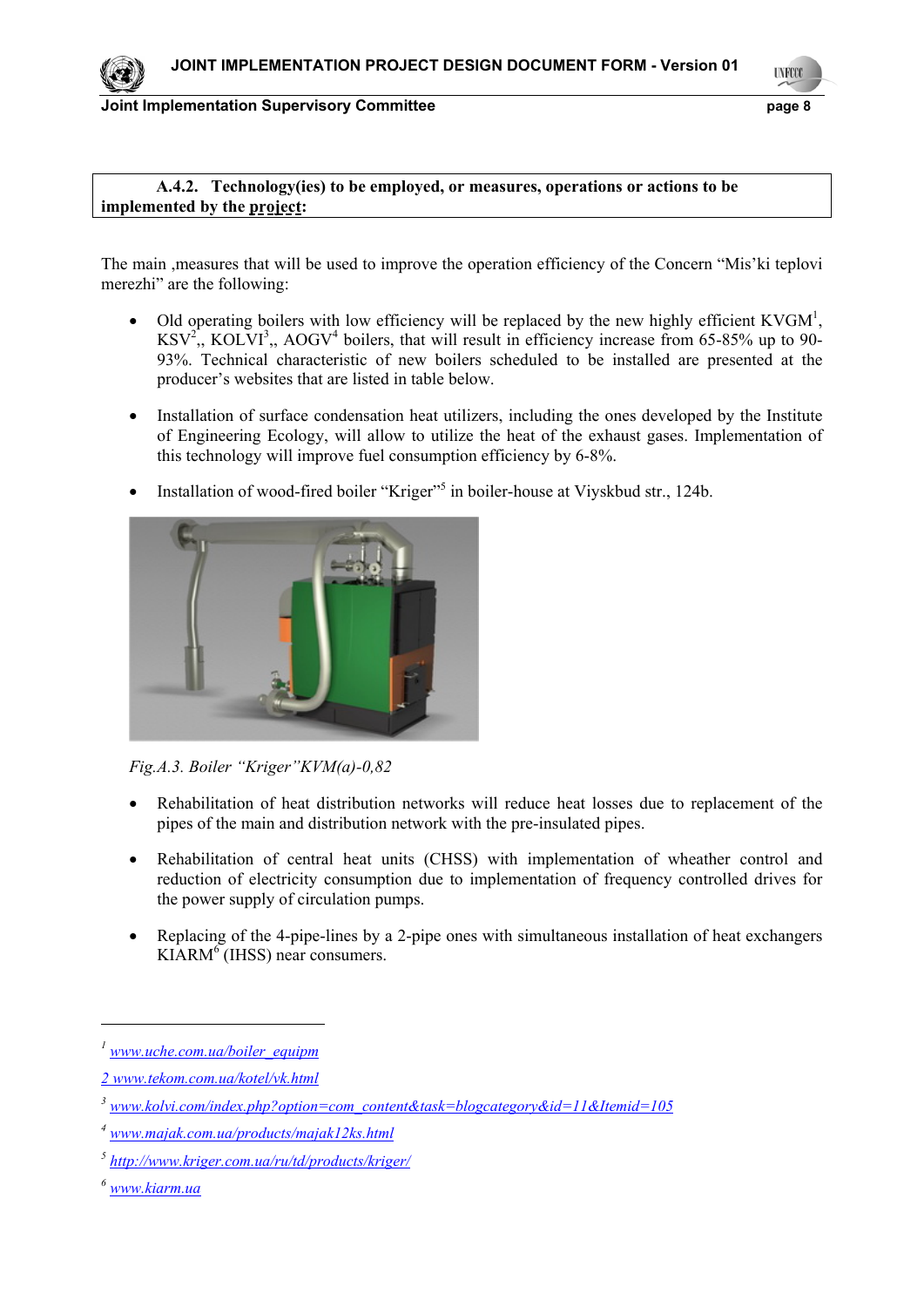**UNFCCC** 

9

# **Joint Implementation Supervisory Committee** *page* **9**





*Fig. A.4. Heat exchanger KIARM* 

• Implementation of frequency controlled drives for hot water pumps will significantly reduce electricity consumption. Such controllers allow to change the power of electric motors in dependence on the connected load, as during the day, when water use is being changed, and during the year, when in summer the motors operate only for hot water supply. Specifications of frequency controllers "Hitachi"<sup>7</sup> and "Danfoss"<sup>8</sup> are shown at the manufacturer's site.



*Fig. A.5. Frequency controller "Hitachi"* 

• Installation of cogeneration units enabling to replace the heat energy for hot water supply from the boiler-houses at the Tovariska str., 47, Adm. Ushakova str., 251, Citrusova str., 9 with the heat from the cogeneration units (electricity produced by cogeneration units will be consumed

<sup>7</sup> *http://www.hitachi.com, www.danfoss.com*

<sup>88</sup> *www.danfoss.com/ukraine*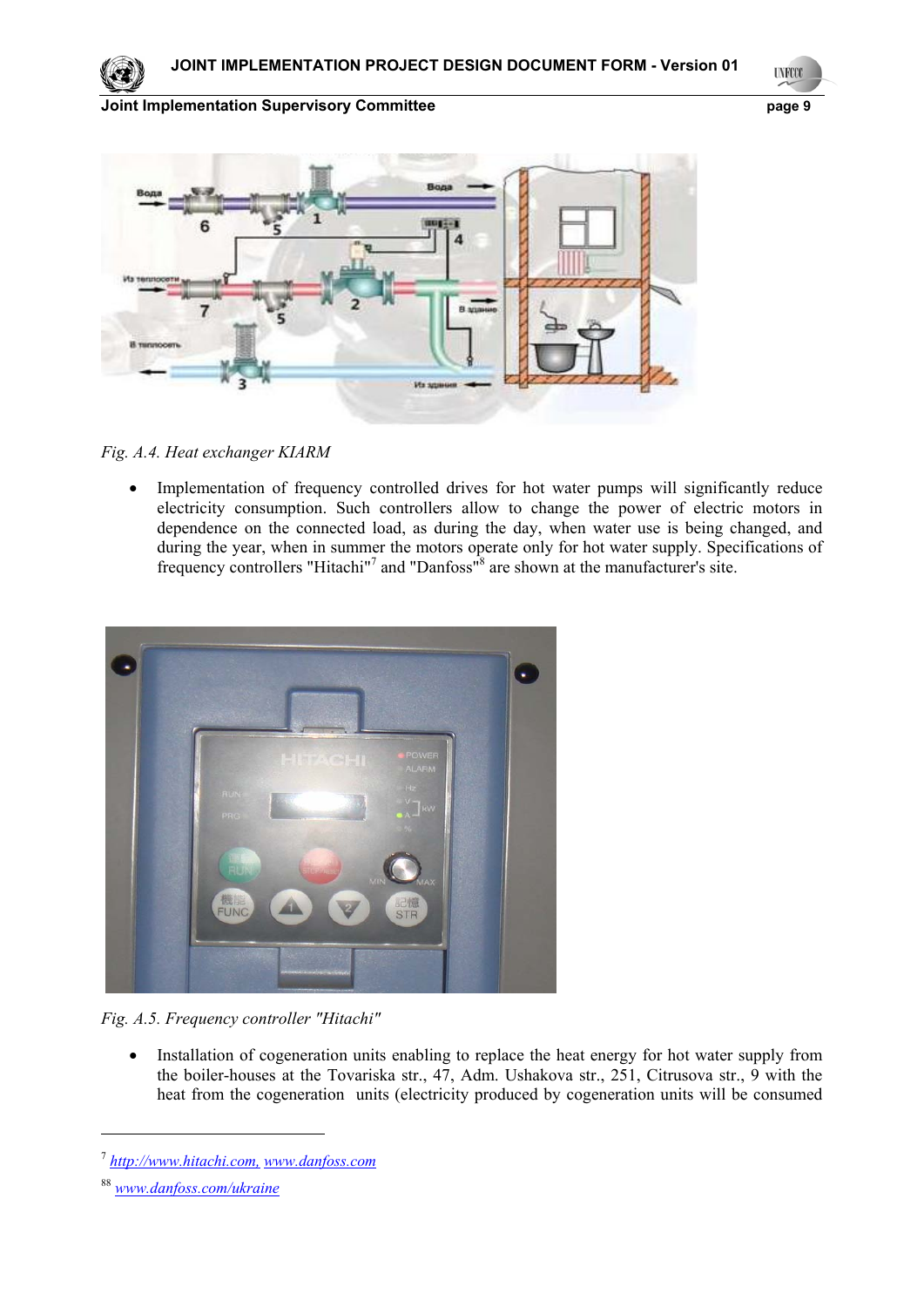

10 **LYFCO** 

**Joint Implementation Supervisory Committee**  page 10

by boiler-house's own needs and supplies to the electricity grid1) will result in increasing the fuel consumption efficiency, decreasing of dependence on the grid power supply, improvement of operational stability and reliability, decreasing of power consumption from power stations, decreasing of power transfer losses, and decreasing of environmental pollution.

- Usage of the heat energy of the secondary energy sources (SES) from OJSC "Zaporizhstal" for hot water supply in summer of consumers in Ordzhonikidze district (boiler-house at the Adm. Nakhimova str., 4), Leninsky district (boiler-house at Metalurhiv av., 32), Zhovtnevyy district (boiler-house at Artema str, 79A, boiler-house at Heroiv Stalingrada str., 2a), Zavodskyy district (boiler-house at Adm. Ushakova str, 251), Komunarskiy district (boiler-house at. Chubanova str., 3d).
- The project envisages building of the heat pump station with heat capacity of 15 Gcal/h at the central sewage treatment plant #1 with using heat from waste sewage to provide hot water supply to consumers of Komunarsky district of Zaporizhzhia.

The measures from this list will be implemented at boiler houses subject to rehabilitation.

| Project phase                                                                                                    | Period              |
|------------------------------------------------------------------------------------------------------------------|---------------------|
| Boiler equipment rehabilitation, installation of heat utilizers                                                  | 01/2006-12/2012     |
| Rehabilitation of heat distribution networks                                                                     | 01/2006-12/2012     |
| Rehabilitation of CHSS with implementation of the system of<br>weather dependent control, implementation of IHSS | $01/2007 - 12/2012$ |
| Implementation of frequency controllers                                                                          | $01/2007 - 12/2012$ |
| Implementation of CHP                                                                                            | 01/2007-12/2012     |
| Implementation of using of the waste heat energy of SES of<br>industrial enterprises for hot water supply needs  | 07/2005-10/2012     |
| Installation of the wood-fired boiler for hot water supply needs                                                 | 01/2009-12/2010     |
| Building of heat pump station at the central sewage treatment<br>plant #1 for using the heat of waste sewage     | 01/2010-12/2011     |

The generalized schedule of their implementation will be the following:

*Table А.1. Measures to be implemented at boiler houses subject to rehabilitation* 

The results achieved after implementation of these technologies and measures are listed in **Appendix 1-2-8 (Boilers, Network, Total) and Appendix 3-7, v.2**.

These technologies have already been tested, but some of them are not widely used. For this reason there may be some obstacles that are typical for the implementation of new technologies and equipment.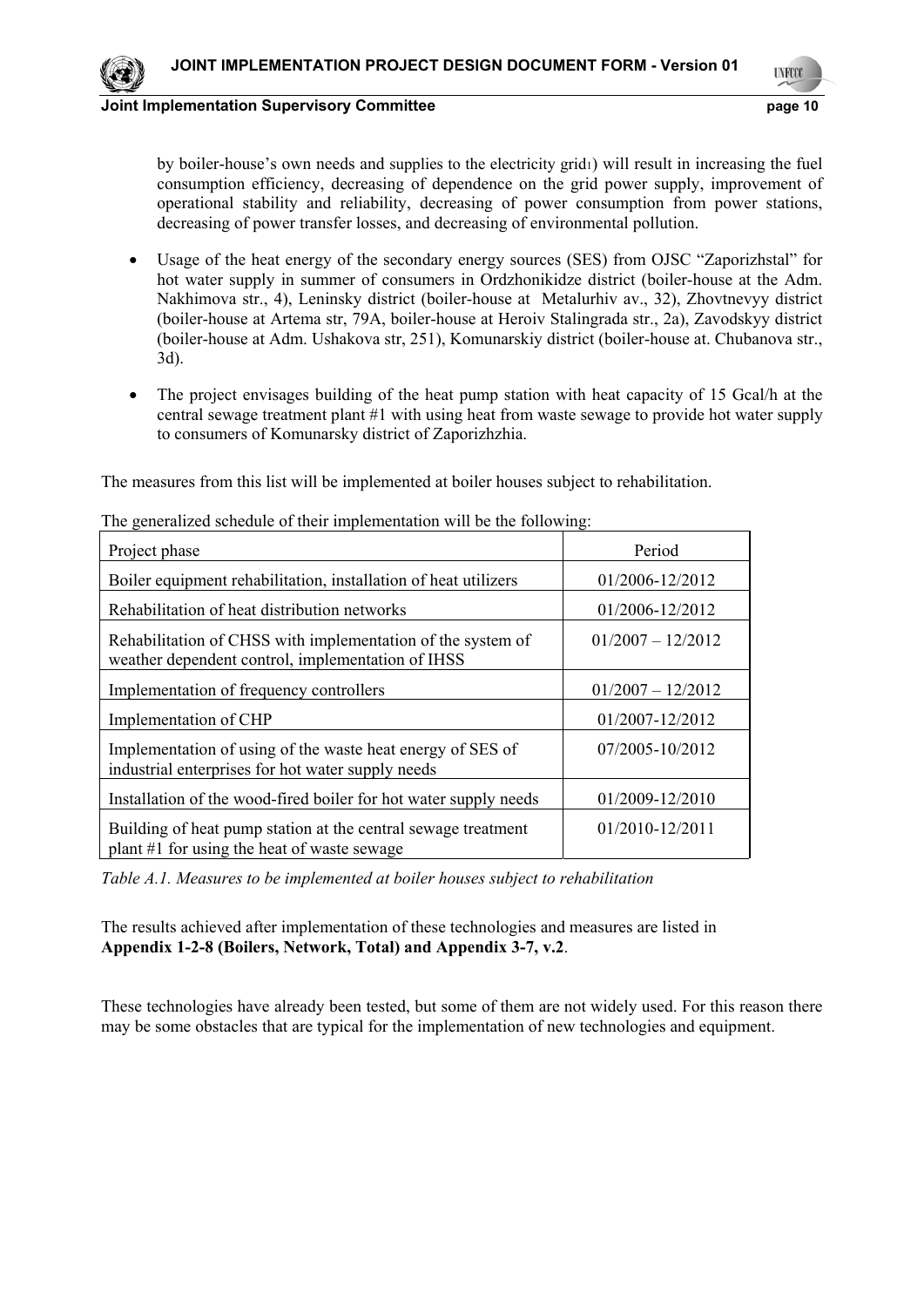**LYFCO** 

11

# **A.4.3. Brief explanation of how the anthropogenic emissions of greenhouse gases by sources are to be reduced by the proposed JI project, including why the emission reductions would not occur in the absence of the proposed project, taking into account national and/or sectoral policies and circumstances:**

The project activitiy. will increase energy efficiency of Zaporizhzhia City DH system, thus enabling it to produce the same amount of heat energy with less fuel consumption. Reduced fuel consumption will lead to reduction of  $CO<sub>2</sub>$  emissions.

In the absence of the proposed project, all equipment, including the old low efficient one but still workable for a long life period, will operate in as-usual mode, and any emission reductions will not occur.

Ukraine has claimed district heating and municipal energy sector as a priority of the national energysaving progress. The law of Ukraine "On heat energy supply" (№ 2633-IV from 02.06.2005) regulates all relations at the heat supply market. It does not considerably change the previously existing practices at the market, but stimulates the more rigid energy saving and implementation of energy-efficient technologies. It states the high goals but does not have special program and is not provided with the necessary financing.

# **A.4.3.1. Estimated amount of emission reductions over the crediting period:**

In course of project implementation, the following emission reductions will be achieved, at the stages of project implementation:

|                                                    | ears |
|----------------------------------------------------|------|
| $\alpha$ n<br><u>crequing period</u><br>᠂<br>ັ<br> | ∼    |

### Period before January 1, 2008:

| Year                                                                                                            | <b>Estimate of annual emission reductions</b><br>in tonnes $CO2$ equivalent |
|-----------------------------------------------------------------------------------------------------------------|-----------------------------------------------------------------------------|
| Length of the crediting period                                                                                  |                                                                             |
| 2006                                                                                                            | 39 45 6                                                                     |
| 2007                                                                                                            | 61 724                                                                      |
| Total estimated emission reductions over the<br>early crediting period<br>(tonnes of $CO2$ equivalent)          | 101 180                                                                     |
| Annual average of estimated emission reductions<br>over the early crediting period<br>(tonnes $CO2$ equivalent) | 50 590                                                                      |

*Table A.2: Estimated emission reductions for period before January 1, 2008*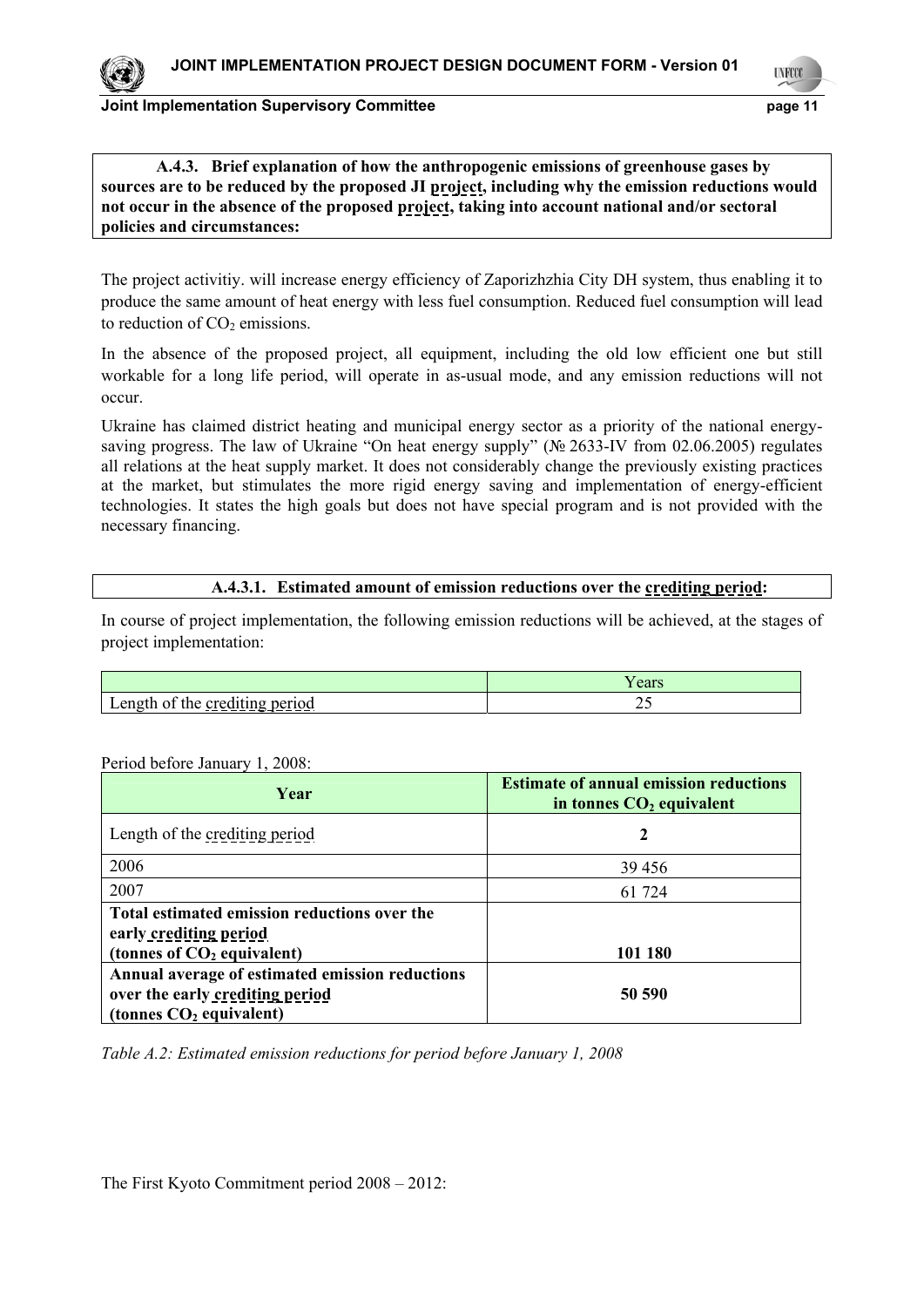| Year                                                                                                             | <b>Estimate of annual emission reduction in</b><br>tonnes $CO2$ equivalent |
|------------------------------------------------------------------------------------------------------------------|----------------------------------------------------------------------------|
| Length of the crediting period                                                                                   | 5                                                                          |
| 2008                                                                                                             | 85 558                                                                     |
| 2009                                                                                                             | 103 180                                                                    |
| 2010                                                                                                             | 127 562                                                                    |
| 2011                                                                                                             | 189 315                                                                    |
| 2012                                                                                                             | 281 066                                                                    |
| Total estimated emission reductions over the<br>first commitment period<br>(tonnes of $CO2$ equivalent)          | 786 681                                                                    |
| Annual average of estimated emission reductions<br>over the first commitment period<br>(tonnes $CO2$ equivalent) | 157 336                                                                    |

*Table A.3: Estimated emission reductions during the first commitment period* 

The Post-first commitment period 2013 – 2030:

| Year                                                                                                                                                                                      | <b>Estimate of annual emission reductions</b><br>in tonnes $CO2$ equivalent |
|-------------------------------------------------------------------------------------------------------------------------------------------------------------------------------------------|-----------------------------------------------------------------------------|
| Length of the crediting period                                                                                                                                                            | 18                                                                          |
| 2013                                                                                                                                                                                      | 281 066                                                                     |
| 2014                                                                                                                                                                                      | 281 066                                                                     |
| 2015                                                                                                                                                                                      | 281 066                                                                     |
| 2016                                                                                                                                                                                      | 281 066                                                                     |
| 2017                                                                                                                                                                                      | 281 066                                                                     |
| 2018                                                                                                                                                                                      | 281 066                                                                     |
| 2019                                                                                                                                                                                      | 281 066                                                                     |
| 2020                                                                                                                                                                                      | 281 066                                                                     |
| 2021                                                                                                                                                                                      | 281 066                                                                     |
| 2022                                                                                                                                                                                      | 281 066                                                                     |
| 2023                                                                                                                                                                                      | 281 066                                                                     |
| 2024                                                                                                                                                                                      | 281 066                                                                     |
| 2025                                                                                                                                                                                      | 281 066                                                                     |
| 2026                                                                                                                                                                                      | 281 066                                                                     |
| 2027                                                                                                                                                                                      | 281 066                                                                     |
| 2028                                                                                                                                                                                      | 281 066                                                                     |
| 2029                                                                                                                                                                                      | 281 066                                                                     |
| 2030                                                                                                                                                                                      | 281 066                                                                     |
| Total estimated emission reduction over the post-                                                                                                                                         |                                                                             |
|                                                                                                                                                                                           | 5 059 188                                                                   |
|                                                                                                                                                                                           |                                                                             |
|                                                                                                                                                                                           |                                                                             |
|                                                                                                                                                                                           |                                                                             |
| first commitment period<br>(tonnes of CO <sub>2</sub> equivalent)<br>Annual average of estimated emission reduction<br>over the post-first commitment period<br>(tonnes $CO2$ equivalent) | 281 066                                                                     |

*Table A.4: Estimated emission reductions after the first commitment period 2013-2030*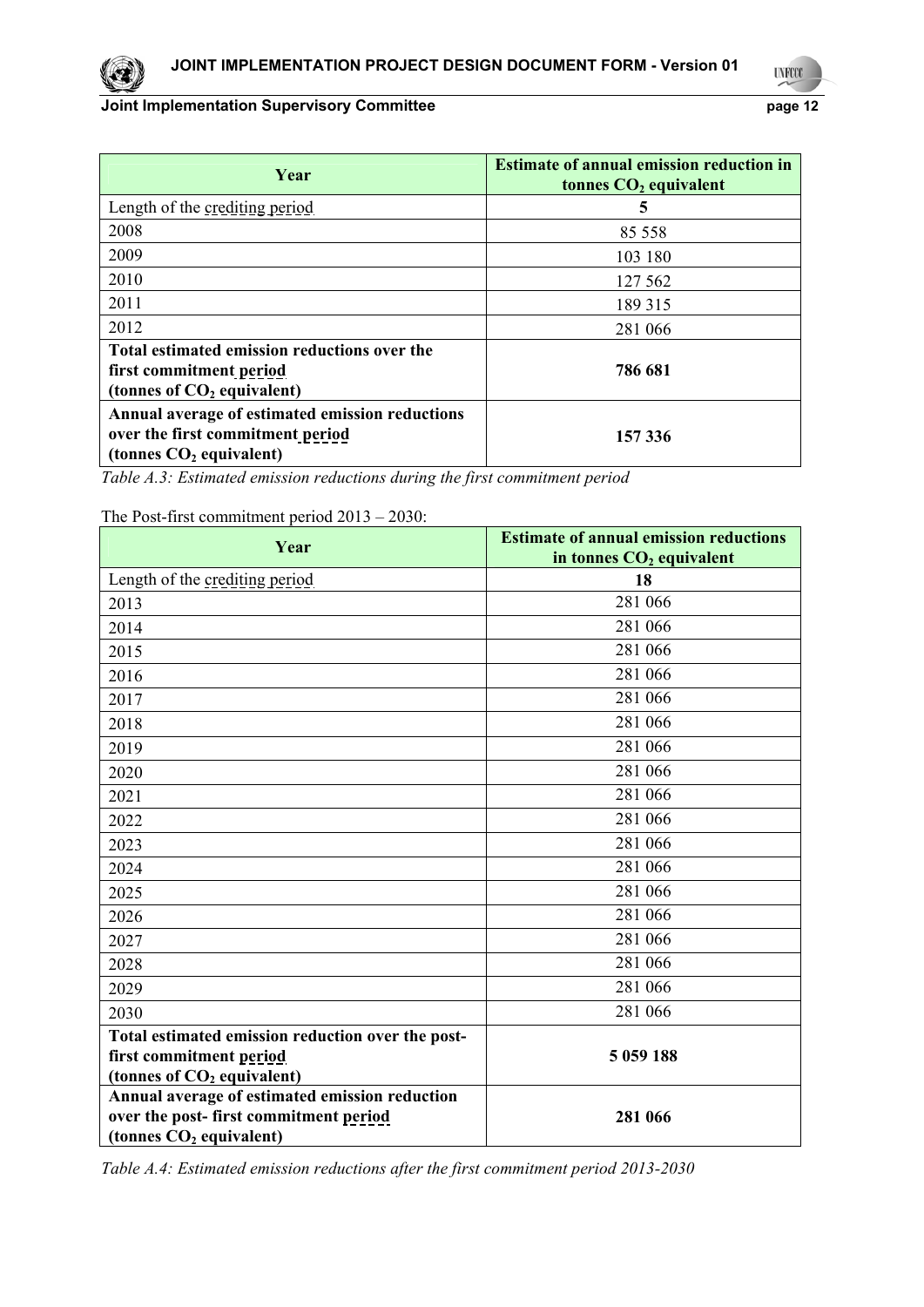13

Total amount of Emission Reductions over the crediting period:

|                                                                                                               | <b>Estimate of annual emission reductions</b><br>in tonnes of $CO2$ equivalent |
|---------------------------------------------------------------------------------------------------------------|--------------------------------------------------------------------------------|
| Length of the crediting period                                                                                | 25                                                                             |
| Total estimated emission reduction over the<br>crediting period $2006 - 2030$<br>(tonnes of $CO2$ equivalent) | 5947048                                                                        |
| Annual average of estimated emission reductions<br>over the crediting period<br>(tonnes of $CO2$ equivalent)  | 237 882                                                                        |

*Table A.5: Estimated total amount of Emission Reductions over the crediting period* 

Thus the estimated amount of emission reductions over the first commitment period (2008-2012) is **786 681** tonnes of CO<sub>2</sub>e, over the whole crediting period  $(2006 - 2030)$  - is **5 947 048** tonnes of CO<sub>2</sub>e.

For more detailed information see **Appendix 1-2-8 (Total)**.

Description of formulae used to estimate emission reductions is represented in paragraph D.1.4.

| A.5. | <b>Project approval by the Parties involved:</b> |
|------|--------------------------------------------------|
|      |                                                  |

The project is already supported by local authorities, namely the Executive Committee of the Zaporizhzhia City Council; therefore the organizational risks for the project are minimized.

The project was initiated in 2005.

April, 2005 - Agreement was signed between Concern "Mis'ki teplovi merezhi" and Institute of Engineering Ecology on implementation of the heat utilizers at the enterprise for reduction of the GHG emissions due to fuel saving as the first stage of the joint implementation project (#533 dated 04/11/2005).

October, 2010 - Agreement was signed between OJSC "Oblteplocomunenergo" and Concern "Mis'ki teplovi merezhi" on joining of efforts for development of the project and on the representation of interests of the Concern by OJSC "Oblteplocomunenergo" (#238 dated10/01/2010).

October, 2010 - Agreement was signed between OJSC "Oblteplocomunenergo" and Institute of Engineering Ecology on development of the Joint Implementation Project on Green House Gas Emission Reductions due to fuel saving through rehabilitation of the district heating system of Zaporizhzhia city (# 733/497 dated1 0/01/2010).

November, 2010 - Ukrainian DFP – the National Environmental Investment Agency of Ukraine has issued the Letter of Endorsement for this project (#1900/23/7 dated 11/16/2010).

According to the procedure, the LoAs by Parties involved will be issued after the project determination.



**LYFCO**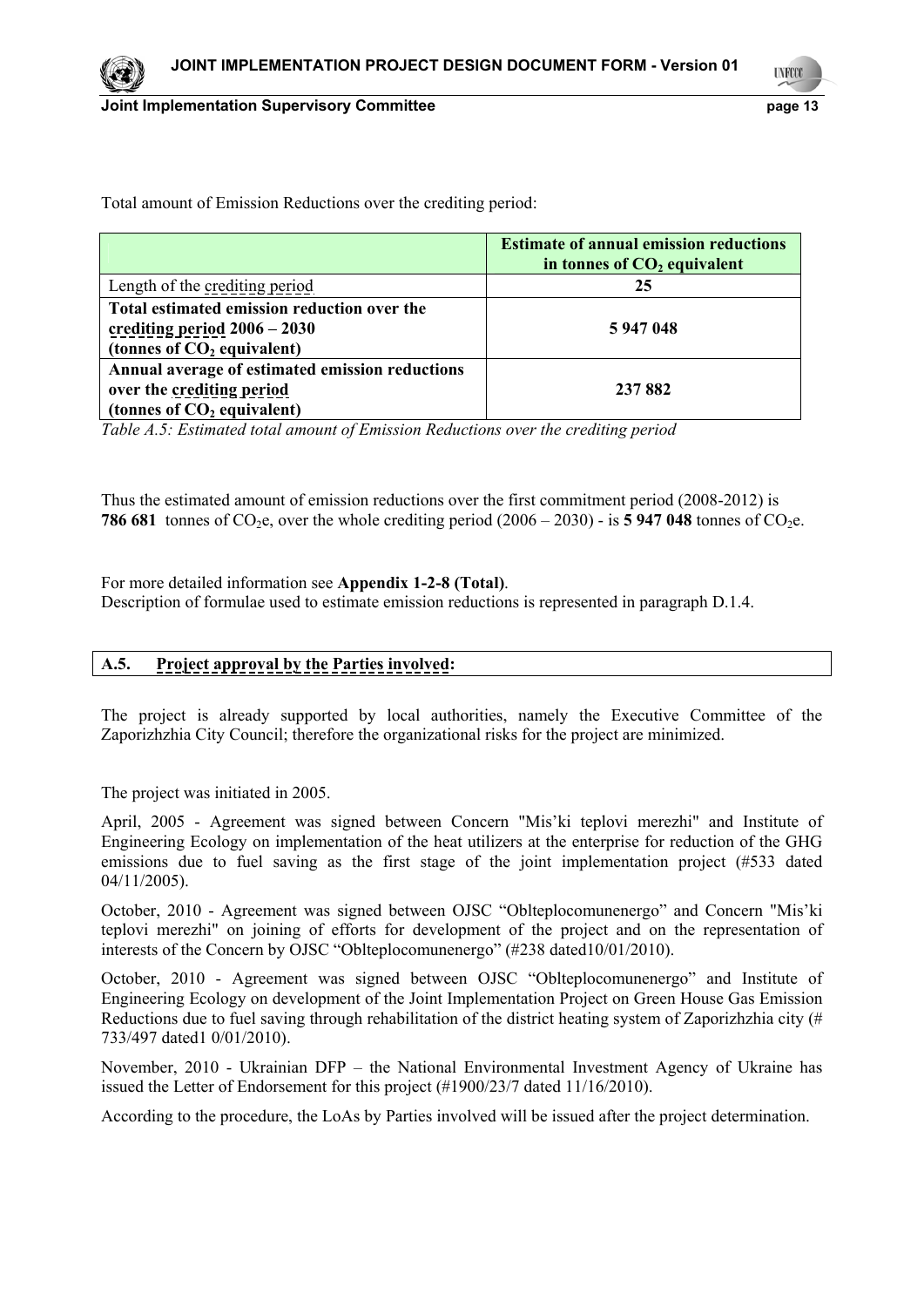**Joint Implementation Supervisory Committee Example 2018 14** Page 14

**LYFOO** 

14

# **SECTION B. Baseline**

### **B.1. Description and justification of the baseline chosen:**

The main complication for implementation of the JI projects on district heating in Ukraine is the practical absence of monitoring devices for heat and heat-carrier expenditure in the municipal boiler-houses. Only the fuel consumption is registered on a regular basis. It makes practically impossible the application of AM0044 methodology which basic moment is monitoring of the value  $EG_{PL, i, v}$  (thermal energy output of project boiler i in year y) - page 9 of Methodology AM0044 (version  $1)^2$ , which should be measured every month by flow-meters (the expenditure of heat-carrier) and thermal sensors (temperatures at the input and output of the boiler, etc.). This also concerns the definition of the average historical value of heat power generation per year  $EG_{BL, his, i}$  (average historic thermal energy output from the baseline boiler "i").

Besides, in section "Scope of Application" it is mentioned, that the scope of application of the Methodology АМ0044 is limited only to the increase of boilers' efficiency by means of their replacement or modernization, and it does not apply to the fuel type switch. At the same time our project includes also such kind of modernization as well as some others such as the replacement of burner equipment, installation of cogeneration units, etc.

The methodology developed by the Institute of Engineering Ecology, takes into account all activities included in the project.

The methodology is based on continuous monitoring of fuel consumption and consideration of various other factors, such as: the connection or disconnection of customers, the change in net calorific value of fuel, climate change, the ratio of the heat consumption for heating and hot water consumption for own needs, etc.

This methodology is given in Section D (monitoring plan). It is already approved by IAEs for JI project for Chernihiv region and similar JI projects for AR Crimea, Donetsk region and for cities Kharkiv, Rivne and Luhansk.

This Methodology has two important advantages in comparison with the methodology АМ0044 (at least for Ukrainian conditions):

- It takes into account the quality of heat supply (heating and hot water supply). Almost annually for the various reasons (receiving of less amount and high price of the fuel, in particular natural gas which is nearly 95 % of fuel type used in Ukraine for the needs of the municipal heat supply), the consumers receive less than necessary amount of heat, in the result of which the temperature inside the buildings is much lower than normative one, and hot water supply is insufficient or absent. As the purpose of JI projects, including the current project, is the GHG (СО2) emission reduction under the conditions of not worsening in any circumstances of the social conditions of population, the issue of approaching of the heat supply quality to the normative one is extremely important. Therefore, the amount of the fuel consumption for the after project implementation period is calculated for the conditions of providing the normative parameters of heat supply and at least partially of hot water supply, and in accordance with the monitoring plan, the implementation of continuous control (monitoring) of its quality (measurement of internal temperature in the specific buildings as well as registration of residents' complaints for the poor-quality heat supply) is foreseen. This increases the control for the qualitative heat supply for the consumers and excludes deliberate reduction of heat consumption, and, in such a way, of fuel consumption with the purpose of increasing of generation of GHG emissions reduction units (ERUs) at the project verification.
- Definition of the fuel consumption in base year (baseline) in view of the fact that in Ukraine at the majority of the municipal heat supply enterprises the natural gas is used as a fuel, which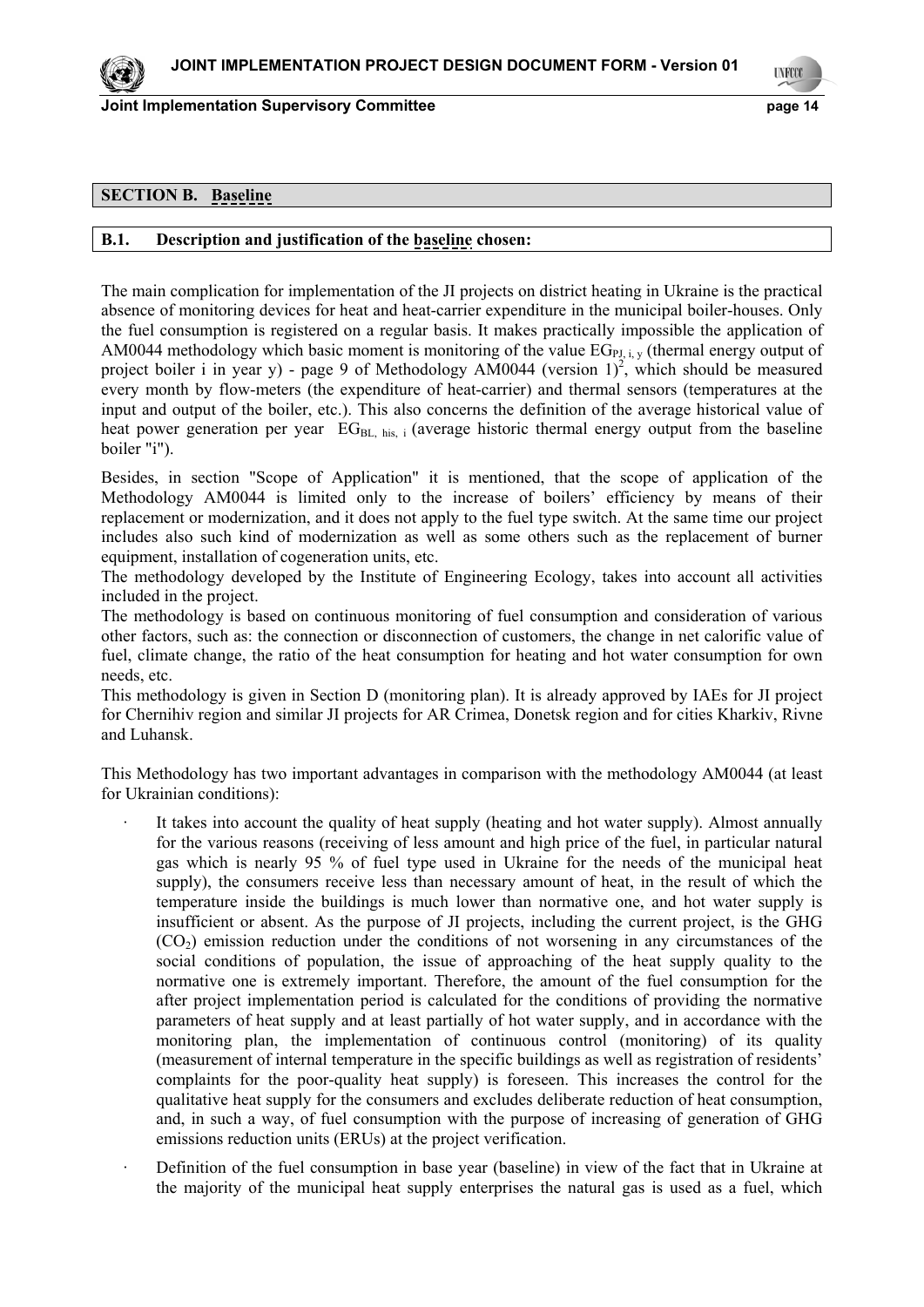

-

15

**Joint Implementation Supervisory Committee page 15**

**LYFOO** 

consumption is measured constantly by the counters with the high measurement accuracy, seems to be more exact, than definition of the fuel consumption with use of heat power, boiler efficiency and heat value of the fuel. This especially concerns the efficiency, which changes greatly depending on load of boilers, which also changes essentially, and often not automatically but manually, in the heat supply systems within a day and within a year. Averaging of such values without having of the heat account system is fraught with serious discrepancies. Definition of the fuel consumption in the presence of counters requires only data collection and implementation of arithmetic actions.

Approved Consolidated Methodology ACM0009 "Consolidated baseline methodology for fuel switching from coal or petroleum fuel to natural gas" (version  $03.2$ )<sup>9</sup> proposes the dependences for baseline and reporting year emissions quantity definition (see pages 4 and 5), that contain determination of Energy efficiency  $\varepsilon_{\text{project,i,v}}$  and  $\varepsilon_{\text{baseline,i}}$  for equipment. In the chapter "Baseline emissions" on the page 6 there is an explanation that: Efficiencies for the project activity  $(\varepsilon_{\text{project,i,y}})$  should be measured monthly throughout the crediting period, and annual averages should be used for emission calculations. Efficiencies for the baseline scenario ( $\varepsilon_{\text{baseline},i}$ ) should be measured monthly during 6 months before project implementation, and the 6 months average should be used for emission calculations.

For this reason, the own project specific methodology was developed, that is based on the permanent measuring of the fuel consumption and amendments for possible parameters changes in baseline in comparison with reporting year. The variable parameters may be the changes in lower heating value of fuels, quality of heating service, weather changes, changes in customers' number, etc. Taking into account only equipment efficiency does not eliminate the possibilities of undersupply of heat to customers (deterioration of heat supply service), and possible weather warming in reported year, change in fuel quality, disconnection of some consumers, and other factors, and could lead to artificial overestimation of ERUs amount.

In additional, the proposition in ACM0009 to take (by conservatism principle) the baseline efficiency of equipment equal to 100 % is unacceptable in "District Heating" type projects, because not only fuel switch, but mainly namely increasing of equipment (boilers) efficiency are implemented in these projects. Accepting of such calculated baseline would lead to essential underestimation of results of implemented measures. And, anyway, as it was shown before, this would not solve the problem with impossibility of monthly measurements for getting energy efficiency  $\varepsilon_{\text{project,i,v}}$ .

Approved Methodology AM0048 "New cogeneration facilities supplying electricity and/or steam to multiple customers and displacing grid/off-grid steam and electricity generation with more carbonintensive fuels" (version  $03)$ <sup>10</sup> already in its title shows the scope of applicability, that is different from the scope of the "District Heating" projects. In our projects, the cogeneration facilities produce hot water and not steam. Beside this, in according to AM0048 (page 22) and its monitoring plan (pages 23-30), it is necessary to realize, among other measurements, monthly measurement of *SCPCSG,i,y* (Total steam selfgenerated by project customer 'i' during year 'y' of the crediting period, TJ), measured by the steam meter at the customer 'i' (page 25). Thus Methodology AM0048 couldn't be implemented in original. In principle, it could be modified for conditions of hot water production for heating and hot water supply systems, but this will require modification of monitoring plan with introduction of other parameters that it is necessary to measure and register. But it would be the another methodology, that would require to measure such parameters as heat output, or hot water output with its temperature (in analogy with requirements of Methodology AM0048 to measure steam output, its pressure and temperature.

*<sup>9</sup> http://cdm.unfccc.int/filestorage/K4P3YG4TNQ5ECFNA8MBK2QSMR6HTEM/Consolidated%20methodology%2 0for%20industrial%20fuel%20switching%20from%20coal%20or%20petroleum%20fuels%20to%20natural%20ga s.pdf?t=emx8MTI5MjQ5MDE4NS4zMg==|afOcs9-plKnHl-kSQFRbdHZKAx0*

*<sup>10</sup>http://cdm.unfccc.int/filestorage/3IGLTAFC1VSY4HQUO8WZDN0657EMXJ/EB52\_repan06\_AM0048\_ver03.pdf ?t=eEt8MTI5MjQ5MDEzMS43MQ==|6\_dBnGJ1BJlhw3xEzaRRF\_mGL9I*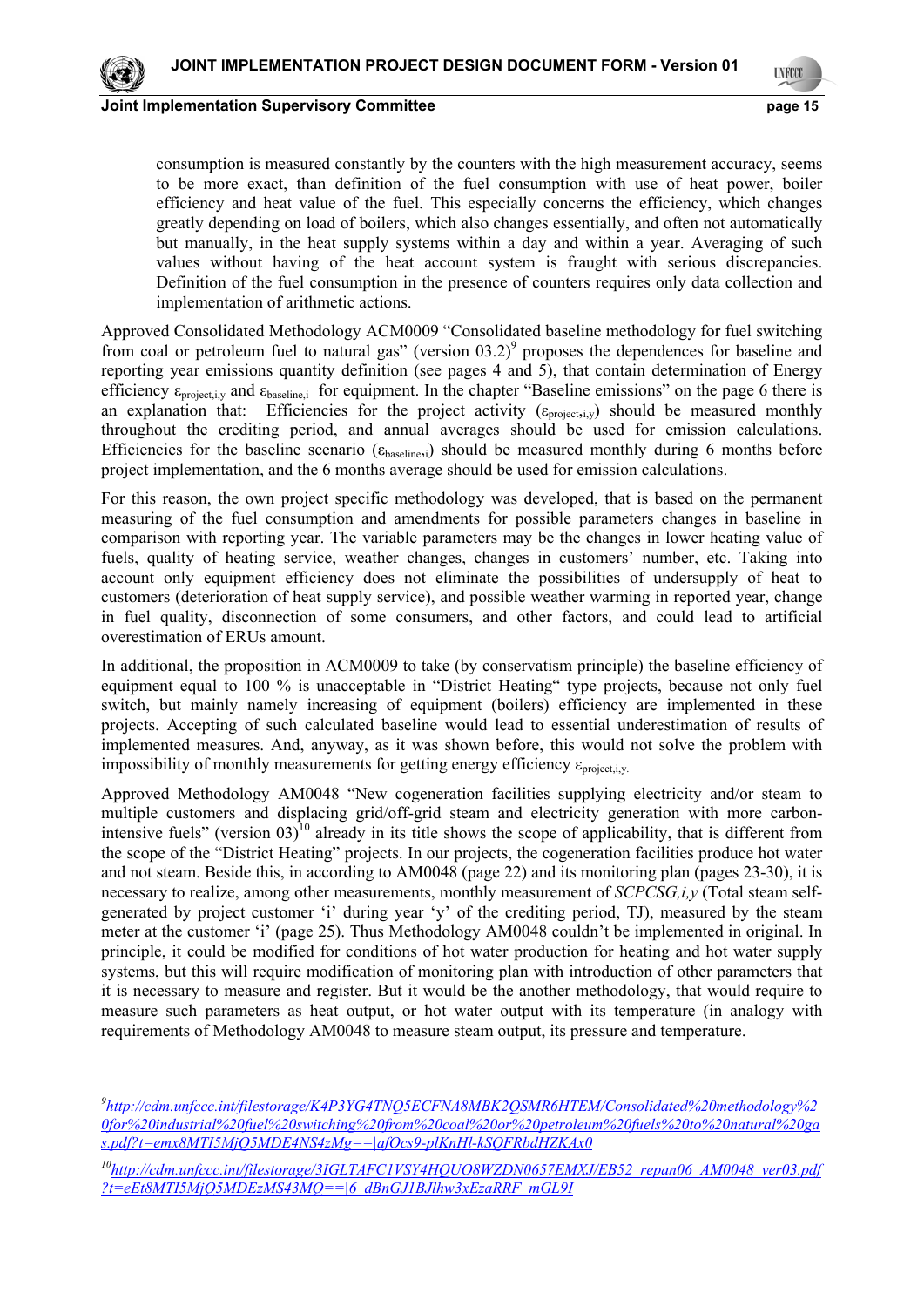

**LYFOO** 

16

**Joint Implementation Supervisory Committee and Community Community Community Community Community Community Community Community Community Community Community Community Community Community Community Community Community Comm** 

As it was already mentioned before, the majority of the heat supply enterprises and heat customers in Ukraine are not equipped with heat meters or devices for heat-carrier output (hot water for heating and hot water service) determination. Just for this reason, the methodology was developed that is based on the permanent measuring of the fuel consumption and corrections for possible changes of parameters in reporting year comparing to the baseline. The changeable parameters may be the lower heating value of fuels, quality of heating service (providing of normative temperature value inside apartments), weather features, number of customers, etc. As it was mentioned before, this approach eliminates any possibility of reduction of fuel consumption and correspondingly GHG emission due to incomplete delivery of heat to consumers.

In view of the above mentioned, in contrast to the methodologies AM0044, ACM0009 and AM0048, our Methodology, developed for "District Heating" projects in Ukrainian conditions and used in JI Projects "Rehabilitation of the District Heating System in Donetsk Region", "Rehabilitation of the District Heating System of Chernihiv Region", "Rehabilitation of the District Heating System in Crimea", "Rehabilitation of the District Heating System in Kharkiv city", etc., is the most appropriate, precise, corresponding to the principle of conservatism, and the most closely reflects the aims, goals and spirit of Kyoto Protocol.

The baseline study will be fulfilled every year of the emission reduction purchasing, to correct adjustment factors which have an influence at the baseline. For more detailed information see **paragraph D.1.** 

There were three different versions of Baseline scenario that were discussed before starting this project.

The first version of Baseline scenario was a business-as-usual scenario with minimum reconstruction works balanced by overall degradation of DH system. For this Baseline scenario there are no barriers (no investment barrier since this scenario doesn't require the attraction of additional investments, and no technological barrier since the equipment is operated by existing skilled personnel, and additional retraining is not required), and represent the common practice in Ukraine.

The second version of Baseline scenario was to make reconstruction works without JI mechanism. In this case there exist both investment barrier since this scenario requires the attraction of large additional investments, and due to very large payback time and high risks it is not attractive for investments, and as well the technological barrier since operation of the new modern equipment will require additional retraining of personnel. Rehabilitation of heat supply equipment in order to improve its efficiency is not a common practice in Ukraine.

The third version of Baseline scenario was the shortened project activity, without any of the non-key type of activity, for example elimination of frequency controllers installation, etc., from the project. This makes project economically less attractive, with the longer pay back period.

Thus, the first version was chosen for Baseline scenario.

### **Status and adequacy of the current delivery system**

Current heat generation in Zaporizhzhia city DH system is based mainly on Ukrainian and Russian made boilers including:

PTVM-30; PTVM-50; AG-105; AOGV-100E; B-25/15-GM; DKVR-10/13; DKVR-4/13; KBNG–2,5; KV-0,3GN; KVG-4,65; KVG-5.2-115SN; KVG-7,56; KVG-4,65; KVGM-1,2; KVGM-2,9; KVGM-20; KVGM-30-150M; KVGM-35-150; KVGM-50; KVGM–100; KSV-2,0; KSVa-1,25Gn; TVG – 4r; TVG – 8; Minsk-1; MH-120; NIISTu-5; Nika-1,25; Universal-5; Universal,"Rоndomat" Vitogas-100.

Detailed information is presented in **Appendix 1-2-8 (Boilers).** Current efficiencies of those boilers are in the range of 68-90 %.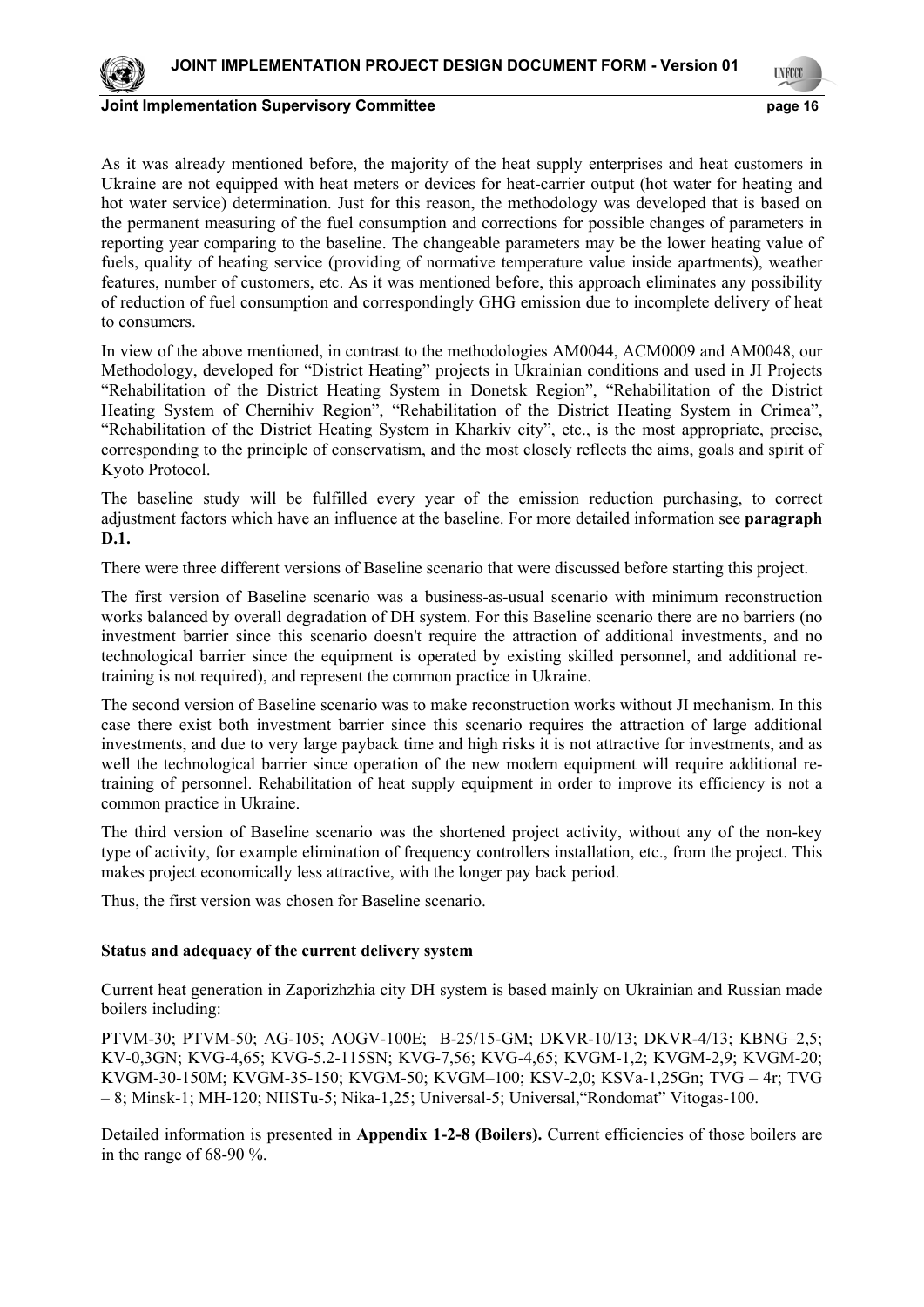

**LYFCO** 

17

The heat distribution networks are characterized by the typical heat losses from 10 to 35%. Detailed information is presented in **Appendix 1-2-8 (Network).** 

## **Identification of the Baseline Scenario**

Current operation of the Zaporizhzhia city district heating system results in continuous deterioration of the heat-generating and distribution equipment, followed by continuous slight efficiency droop. However, at the same time operative maintenance increases efficiency, which pretty much compensates deterioration, and makes annual total emissions level (the Baseline) about the same for years.

Project also provides electric power production on the new cogeneration units. This power will replace consumption from the national power grid, that's why we take into account the valid approved average value of Carbon Emission Factor (EF) for Baseline definition.

# **Baseline Carbon Emission Factors**

Boilers of the Zaporizhzhia city district heating system use natural gas as a fuel.

For natural gas (NG) we used CO<sub>2</sub> emission factor from the data table, 1996 IPCC Guidelines for National Greenhouse Gas Inventories Vol.2 Energy <sup>11</sup>: We assume that Carbon emission factor for the natural gas will be the same at least for period 2005-2012.

For our calculations we assume also that the Net Calorific Value (NCV) of the natural gas doesn't change during that time. However, according to the Monitoring Plan, the actual NCV will be taken into account for the baseline correction for any reported year.

Ukraine has united state power grid, therefore the average value of Carbon Emission Factor is applied for electric power generation. Carbon Emission Factors for 2005 was taken from Table 2 « Baseline Carbon Emission Factors for JI projects reducing electricity consumption" of Operational Guidelines for PDD's of JI projects. Volume 1: General guidelines, Version 2.3. ERUPT 4, Senter, The Netherlands,  $2004^{12}$ 

Carbon Emission Factors for 2006-2012 was taken from from Table 8 "Emission Factors for the Ukrainian grid 2006-2012" of Annex 2 "Standardized Emission Factors for the Ukrainian Electricity Grid" to "Ukraine - Assessment of new calculation of CEF", verified by TUV SUD Industrie Service GmbH 17.08.2007.

In course of development of the Monitoring reports for this project, the valid values for corresponding period will be used.

# **Activity Level**

1

Activity level is represented by annual fuel consumption. For calculation of Baseline emissions, the 2005 was taken as the Base year. This year is one of the typical years concerning the outside temperature in heating period, as well as concerning the conditions of production and consumption of the heat. The fuels and electricity consumption in base year is represented in Table В.1.

<sup>11</sup> *http://www.ipcc-nggip.iges.or.jp/public/gl/invs5a.html*

*<sup>12</sup>http://ji.unfccc.int/CallForInputs/BaselineSettingMonitoring/ERUPT/index.html*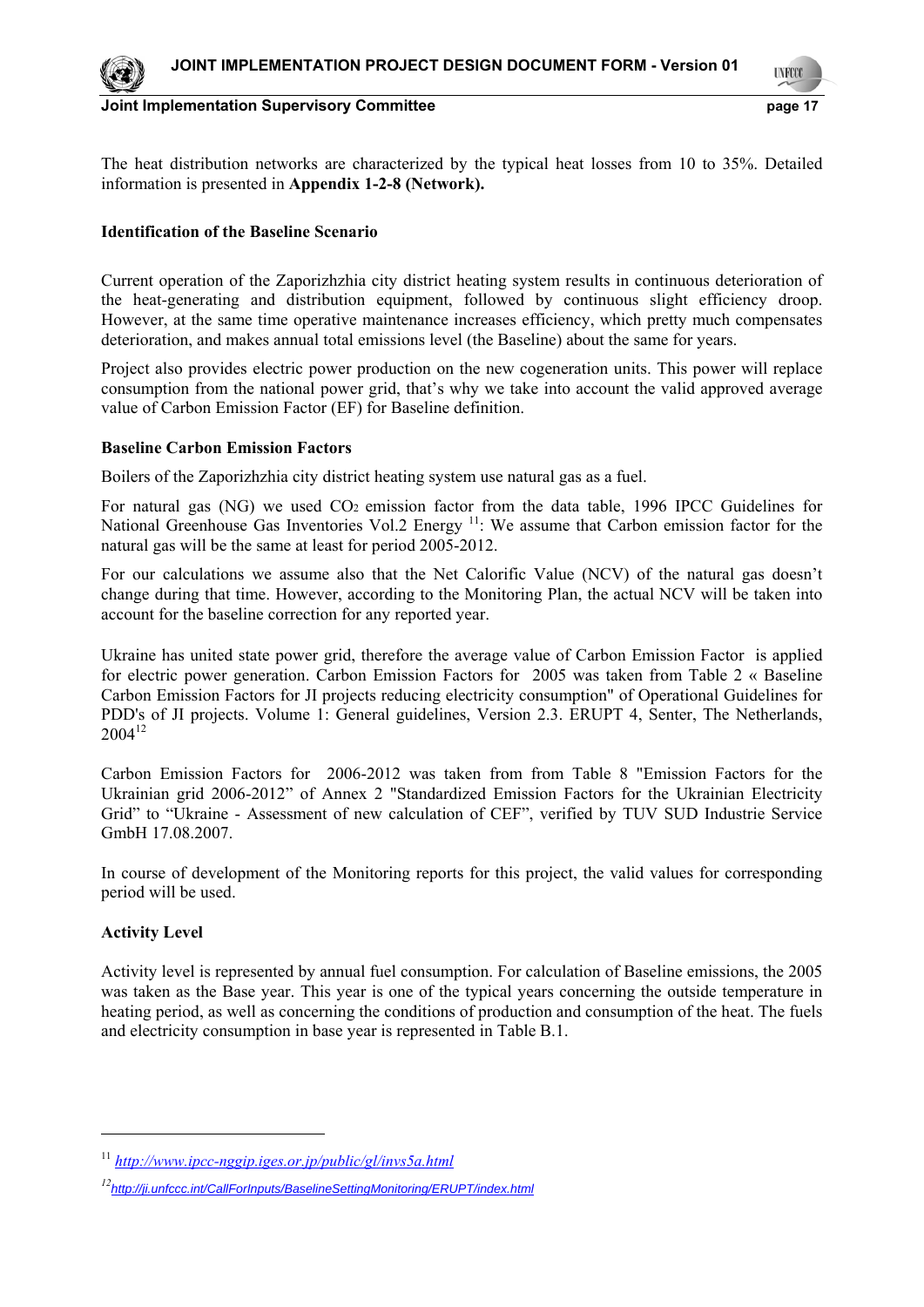| Boiler-houses of concern "Mis' ki teplovi<br>merezhi" | <b>Baseline Consumption</b> | NCV,<br>GJ/ths. $m^3$ |
|-------------------------------------------------------|-----------------------------|-----------------------|
| Natural Gas, ths. $Nm^3$ /year                        | 420 108.41                  | 34.03                 |
| Electricity, MWh                                      | 80 513.2                    |                       |

*Table B.1. Baseline fuel and electricity consumption* 

# Details are given in **Appendice 1 (Boilers) and Appendice 1-1 (NCV).**

# **Calculation of Baseline Carbon Emissions**

There are 4 types of GHG emissions involved in the baseline scenario:

- 1) CO2 emissions from boilers operated by concern "Mis'ki teplovi merezhi" to provide thermal energy for heating and hot water. Calculation of baseline was based on the assumption that the baseline emissions for each reported year remain the same as in the base year 2005.
- 2) CO<sub>2</sub> emissions from electricity consumption from the state grid by boiler houses and central Heating Points.
- $3)$  CO<sub>2</sub> emissions from electricity production to the state grid after the installation of cogeneration units.
- 4) CO2 emissions from gas consumtion by boiler-house for hot water supply service, which will be replace after installation of CHP units for HPS.

Calculation of resulting annual Baseline Carbon Emissions, that would take place during typical heating season if Zaporizhzhia city heating system remains unchanged, is provided in **Appendix 1-2-8 (Total)**. They consist of an exact amount of total  $CO<sub>2</sub>$  emissions that took place during the base (2005) year and additional emissions, occurring due to electricity production to the state grid, which will be replaced after the installation of cogeneration units, and which are consumed by boiler-houses, at which frequency controllers will be installed.

| Key information and data used to establish the baseline is provided in the tables below: |
|------------------------------------------------------------------------------------------|
|------------------------------------------------------------------------------------------|

| Data / Parameter                          | $\mathbf{B}_{\mathbf{b}}$                                      |
|-------------------------------------------|----------------------------------------------------------------|
| Data unit                                 | ths. $m3$                                                      |
| Description                               | Natural gas consumption by boiler-houses, base year            |
| Time of                                   | Once after the end of the base year                            |
| determination/monitoring                  |                                                                |
| Source of data (to be) used               | Concern "MTM"                                                  |
| Value of data applied                     | 420 108                                                        |
| (for ex ante calculations/determinations) |                                                                |
| Justification of the choice of            | Measurements are taken by gas meters at each boiler-house      |
| data or description of                    |                                                                |
| measurement methods and                   |                                                                |
| procedures (to be) applied                |                                                                |
| QA/QC procedures (to be)                  | Equipment is calibrated and inspected according to the quality |

18 **INFOC**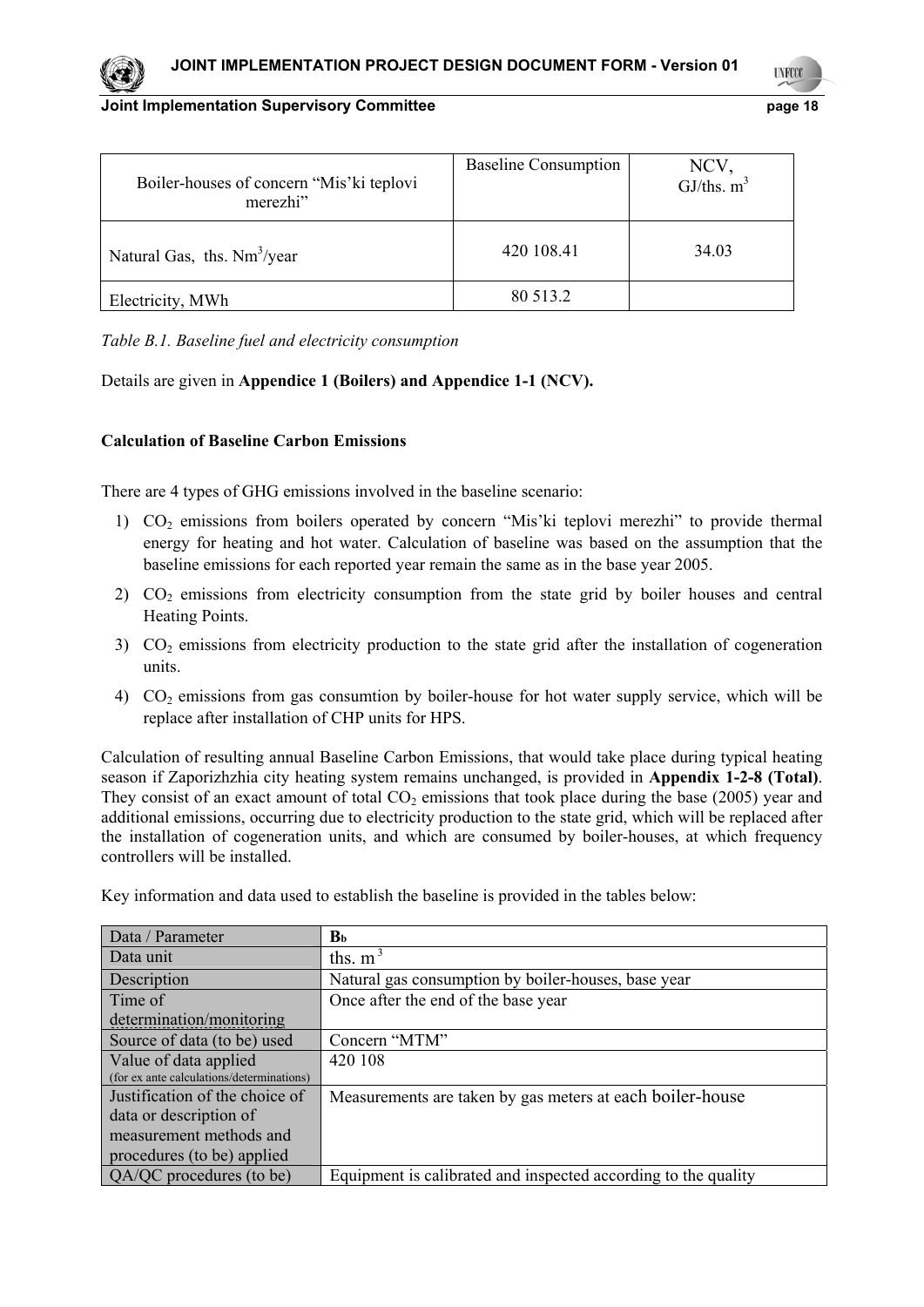

**UNFOCO** 

19

| applied     | management procedures "On metrology and metrological activity" <sup>13</sup> |
|-------------|------------------------------------------------------------------------------|
| Any comment | Fuel consumption by the boiler-houses is the basic data allowing             |
|             | calculation of GHG emissions in base year; information shall be              |
|             | archived in paper and electronic form.                                       |

| Data / Parameter                          | NCV <sub>b</sub>                                                             |  |
|-------------------------------------------|------------------------------------------------------------------------------|--|
| Data unit                                 | GJ/ths.m <sup>3</sup>                                                        |  |
| Description                               | Average annual Net Calorific Value of natural gas in the base year           |  |
| Time of                                   | Once after the end of the base year                                          |  |
| determination/monitoring                  |                                                                              |  |
| Source of data (to be) used               | Fuel Supplier's Report                                                       |  |
| Value of data applied                     | 34.03                                                                        |  |
| (for ex ante calculations/determinations) |                                                                              |  |
| Justification of the choice of            | N/A                                                                          |  |
| data or description of                    |                                                                              |  |
| measurement methods and                   |                                                                              |  |
| procedures (to be) applied                |                                                                              |  |
| QA/QC procedures (to be)                  | Equipment is calibrated and inspected according to the quality               |  |
| applied                                   | management procedures "On metrology and metrological activity" <sup>14</sup> |  |
| Any comment                               | Data allowing calculation of GHG emissions in base year;                     |  |
|                                           | information shall be archived in paper and electronic form.                  |  |

| Data / Parameter                          | P <sub>b</sub>                                                               |  |  |
|-------------------------------------------|------------------------------------------------------------------------------|--|--|
| Data unit                                 | <b>MWh</b>                                                                   |  |  |
| Description                               | Electric power consumption, base year                                        |  |  |
| Time of                                   | Once after the end of the base year                                          |  |  |
| determination/monitoring                  |                                                                              |  |  |
| Source of data (to be) used               | Concern "MTM"                                                                |  |  |
| Value of data applied                     | 80 513.2                                                                     |  |  |
| (for ex ante calculations/determinations) |                                                                              |  |  |
| Justification of the choice of            | Measurement by Electric power meters installed in boiler-houses              |  |  |
| data or description of                    |                                                                              |  |  |
| measurement methods and                   |                                                                              |  |  |
| procedures (to be) applied                |                                                                              |  |  |
| QA/QC procedures (to be)                  | Equipment is calibrated and inspected according to the quality               |  |  |
| applied                                   | management procedures "On metrology and metrological activity" <sup>15</sup> |  |  |
| Any comment                               | Auxiliary data allowing adjustment of baseline; information shall be         |  |  |
|                                           | archived in paper and electronic form                                        |  |  |

| Data / Parameter | $EF_{CO2,NG}$                                    |
|------------------|--------------------------------------------------|
| Data unit        | t $CO2/GI$                                       |
| Description      | $CO2$ emission factor for natural gas, base year |

<sup>13</sup> *http://zakon.rada.gov.ua/cgi-bin/laws/main.cgi?nreg=1765-15*

<sup>14</sup> *http://zakon.rada.gov.ua/cgi-bin/laws/main.cgi?nreg=1765-15*

<sup>15</sup> *http://zakon.rada.gov.ua/cgi-bin/laws/main.cgi?nreg=1765-15*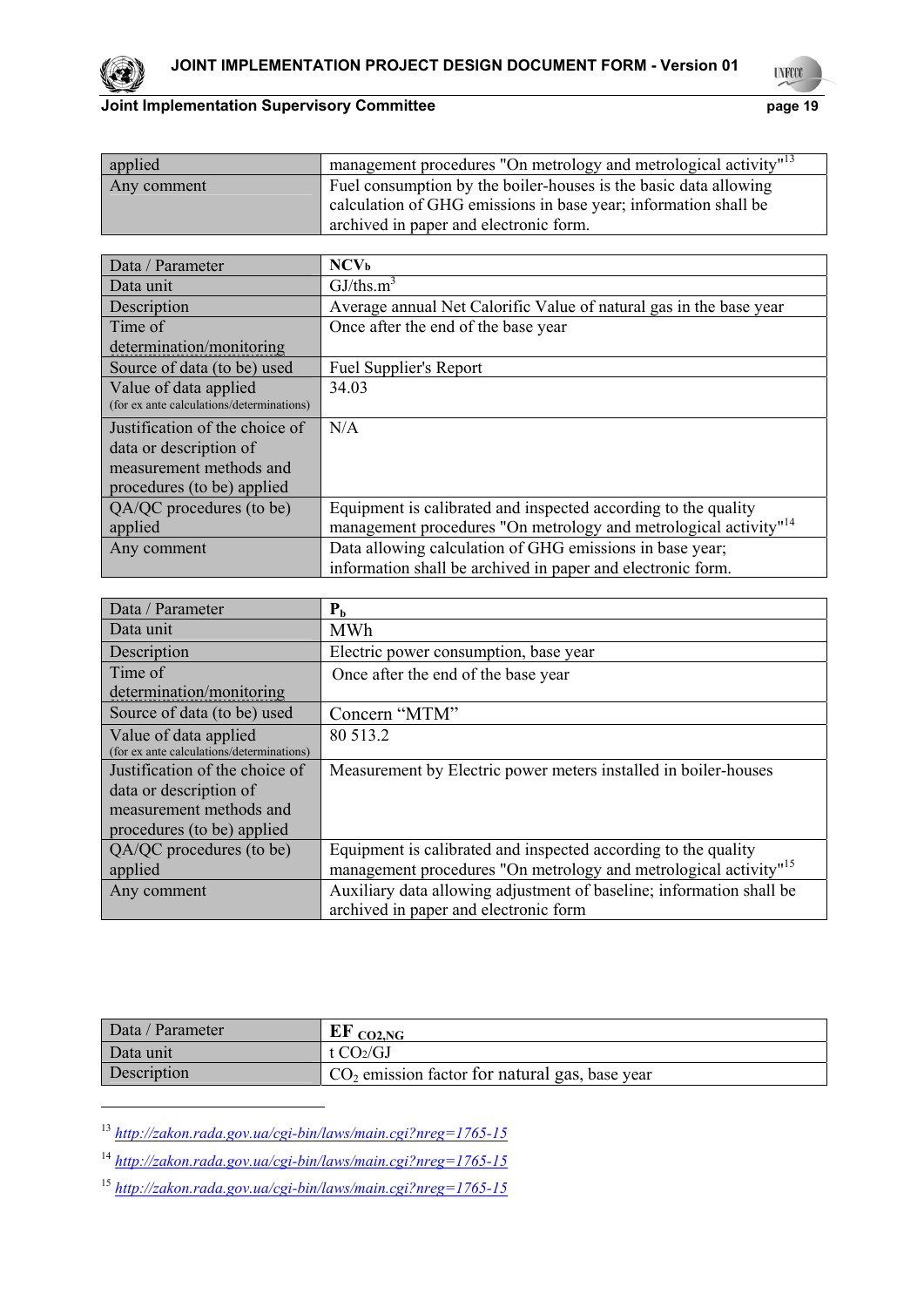#### 20 **UNFOCO**

# **Joint Implementation Supervisory Committee Properties and Properties Accord Properties Accord Properties Accord Properties Accord Properties Accord Properties Accord Properties Accord Properties Accord Properties Accord P**

| Time of                                   | Once after the end of the base year                                          |
|-------------------------------------------|------------------------------------------------------------------------------|
| determination/monitoring                  |                                                                              |
| Source of data (to be) used               | Normative documents                                                          |
| Value of data applied                     | 0.0561                                                                       |
| (for ex ante calculations/determinations) |                                                                              |
| Justification of the choice of            | Intergovernmental Panel on Climate Change, IPCC, 1996 Volume 2 <sup>16</sup> |
| data or description of                    |                                                                              |
| measurement methods and                   |                                                                              |
| procedures (to be) applied                |                                                                              |
| QA/QC procedures (to be)                  | IPCC is reliable source of the information                                   |
| applied                                   |                                                                              |
| Any comment                               | Auxiliary data allowing adjustment of baseline                               |
|                                           |                                                                              |
| Data / Parameter                          | $EF_{CO2, ELEC, y}$                                                          |
| Data unit                                 | t CO2/MWh                                                                    |
| Description                               | Carbon emission factor for Ukrainian electrical grid for JI projects         |
|                                           | reducing electricity consumption, the base year                              |
| Time of                                   | Once, at the beginning of the project                                        |
| determination/monitoring                  |                                                                              |
| Source of data (to be) used               | Normative documents                                                          |
| Value of data applied                     | 0.896                                                                        |
| (for ex ante calculations/determinations) |                                                                              |
| Justification of the choice of            | Table B2 "Baseline carbon emission factors for JI projects reducing          |
| data or description of                    | electricity consumption" of Operational Guidelines for PDD's of JI           |
| measurement methods and                   | projects. Volume 1: General guidelines, Version 2.3. (ERUPT 4,               |
| procedures (to be) applied                | Netherlands), $2004^{17}$                                                    |
| QA/QC procedures (to be)                  | ERUPT 4 is reliable source of the information                                |
| applied                                   |                                                                              |
| Any comment                               | Researches don't take into consideration production of energy by             |
|                                           | nuclear power plants                                                         |

**B.2. Description of how the anthropogenic emissions of greenhouse gases by sources are reduced below those that would have occurred in the absence of the JI project:**

<sup>16</sup> *http://www.ipcc-nggip.iges.or.jp/public/gl/invs5a.html*

*<sup>17</sup>http://ji.unfccc.int/CallForInputs/BaselineSettingMonitoring/ERUPT/index.html*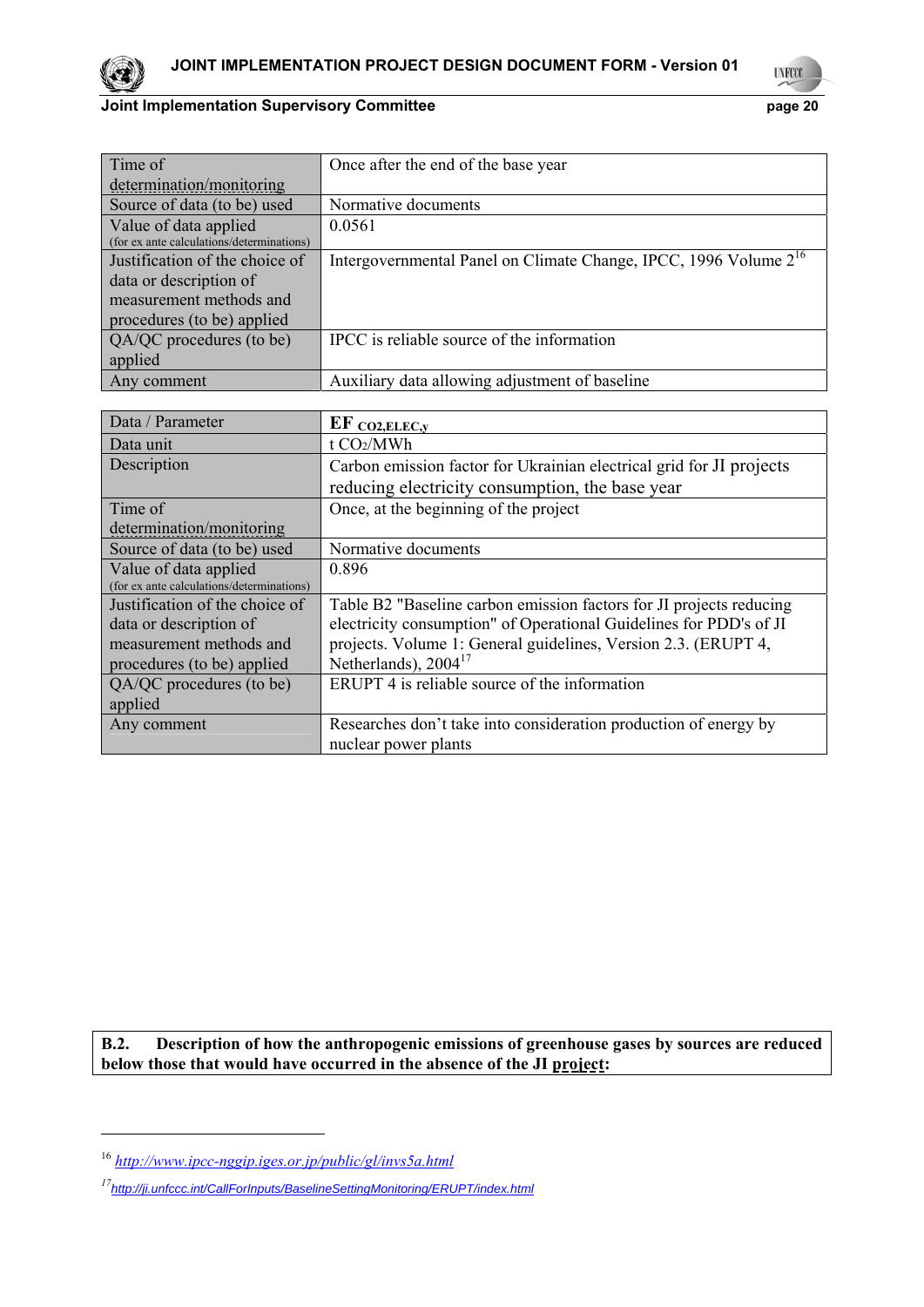

The anthropogenic emissions of GHG in the project scenario will be reduced due to complex modernization of heat generating and distributing equipment with application of the technologies proposed in the project activities and described above.

The more obvious description of how the anthropogenic emissions of GHG are reduced below those that would have occurred in the absence of the JI project, may be represented by dynamic baseline, which is the function of the stage of project implementation (see **Fig. B.1**).



*Fig B.1. Dynamic baseline and project emissions of GHG* 

# **Additionality of the project**

The additionality of the project activity is demonstrated and assessed below with using the "Tool for the demonstration and assessment of additionality" (Version 5.2) (see **Fig. B.2**). This tool was originally developed for CDM projects but may be applied to JI projects as well.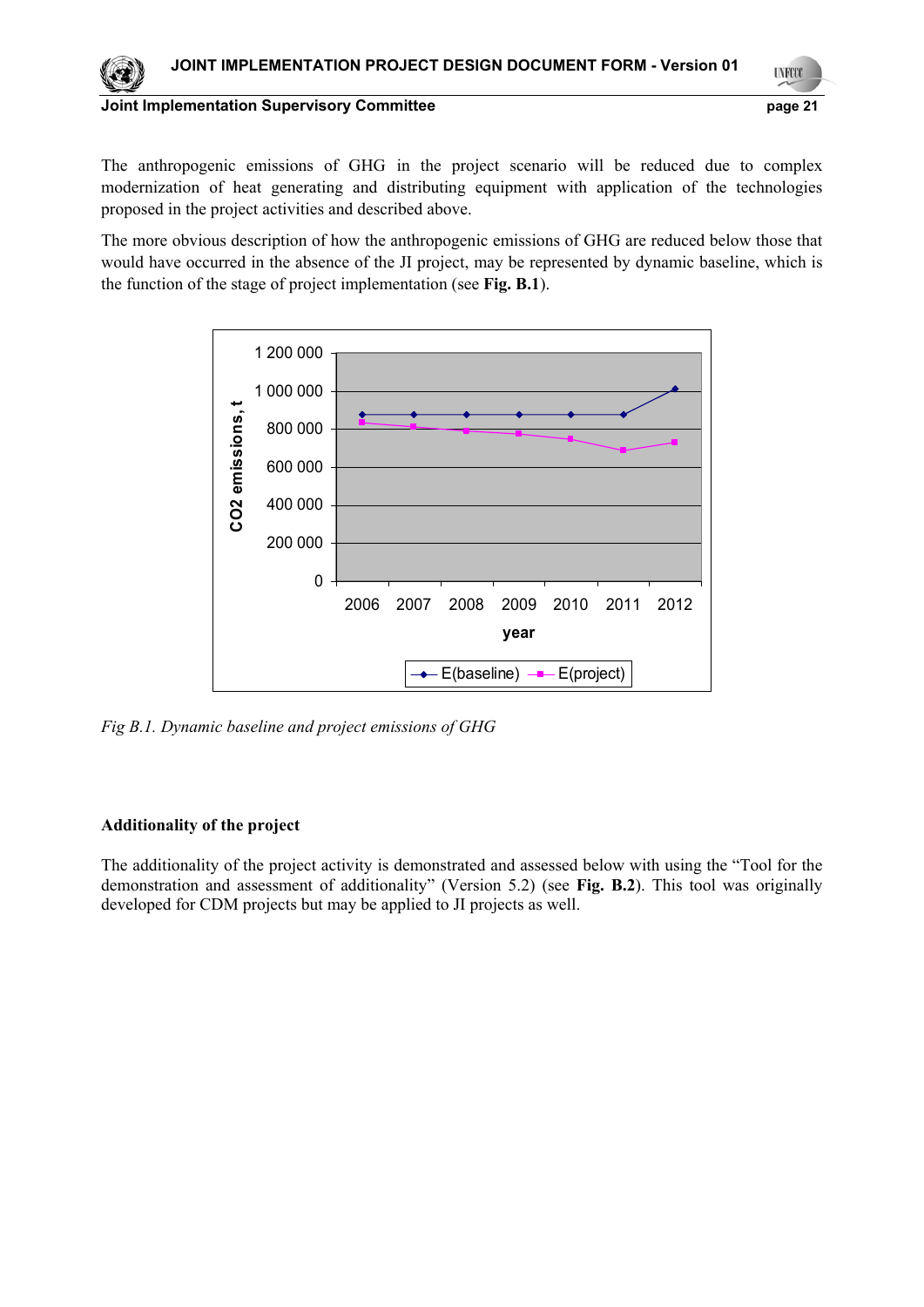**UNFCCC** 



*Fig. B.2. Steps for demonstration of additionality*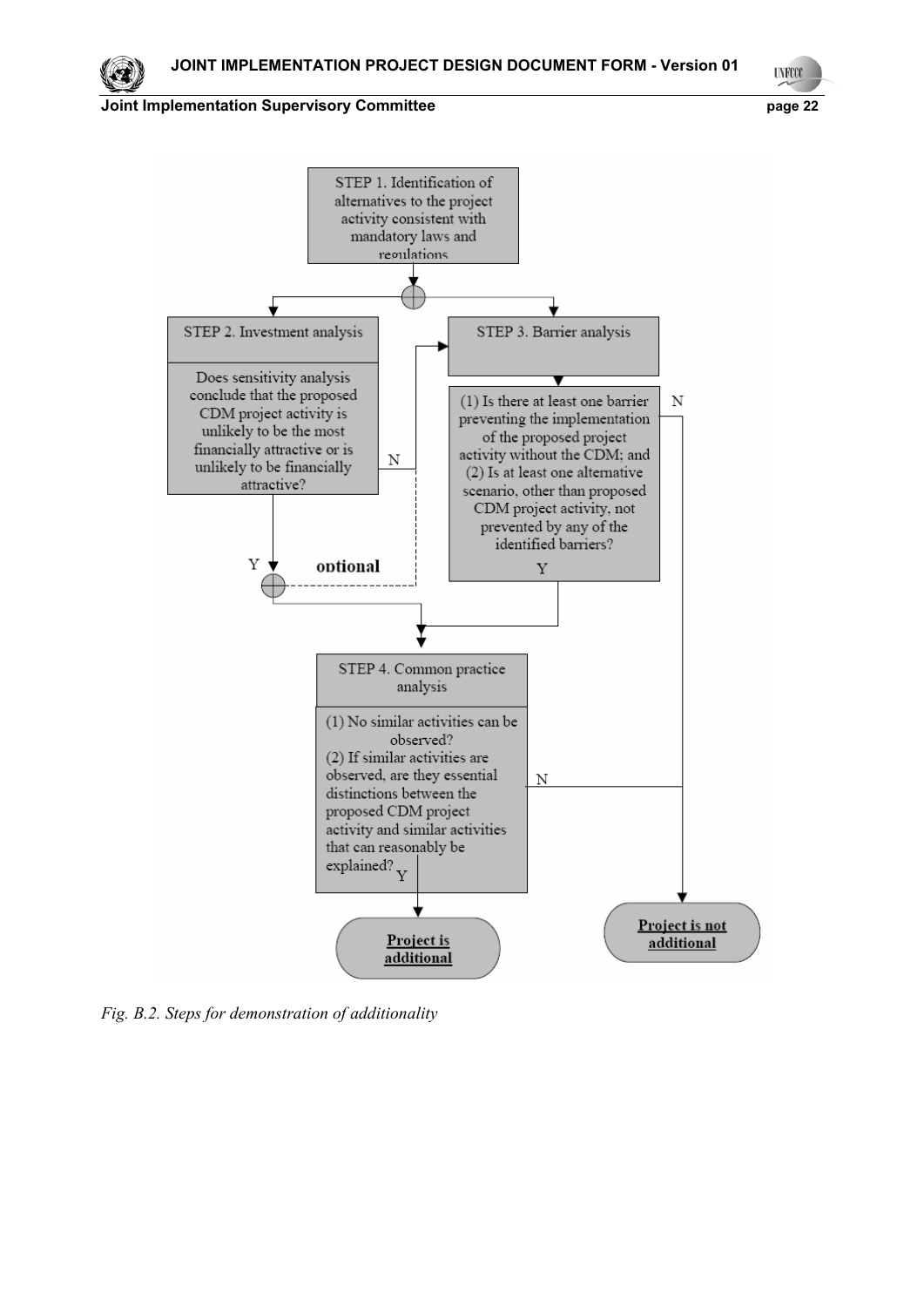

**LYFCO** 

23

### **Step 1. Identification of alternatives to the project activity consistent with current laws and regulations**

### **Sub-step 1a. Define alternatives to the project activity:**

There are three alternatives to this project (as was already discussed in section B1).

1. The first alternative is continuation of the current situation (no project activity or other alternatives undertaken), i.e. business-as-usual scenario with minimum reconstruction works, approximately balanced by overall degradation of the DH system.

It should be noted that there is no local legislation regarding the time of boilers replacement and maximum lifetime permitted for boilers. It is common practice to exploit boilers which was installed in 1970<sup>th</sup> and even earlier in Ukraine, if they pass the technical examination pass by the authorized body ("Derzhnagliadohoronpratsi").

2. The second alternative is to make reconstruction works (the proposed project activity) without JI mechanism.

3. The third alternative is the shortened project activity, without any of the non-key type of activity, for example elimination of frequency controllers installation, etc., from the project.

 **Outcome of Sub-step 1a:** Three realistic and credible alternative scenarios to the project activity are identified.

### **Sub-step 1b. Consistency with mandatory laws and regulations:**

According to The Laws of Ukraine "On licensing of the separate types of activity" ( $\mathcal{N}_{2}$  1775-III, from June 01, 2000) and "On heat energy supply" (№ 2633-IV from 02.06.2005); Ukrainian Government Regulation "On introduction of changes to the Government Regulations №1698 from 14.11.2000 and №756 from 04.07.2001" №549 from 19.04.2006 and "On approval of the list of licensing bodies" №1698 from 14.11.2000, execution of economic activity in fields of heat energy production, distribution and supply require a license that is issued by Ministry of Housing and Municipal Economy of Ukraine. Concern "Mis'ki teplovi merezhi" has such licenses.

The Project "District Heating System Rehabilitation of Zaporizhzhia City" has been prepared according

to The Law of Ukraine from 01.07.1994 №74/94-VR "On energy saving" and The Law of Ukraine from 22.12.2005 №3260-IV "On changes in The Law of Ukraine "On energy saving".

However, alternative scenarios, namely: the scenario of "business as usual", for rehabilitation without the use of JI mechanisms and exclusion from the project any non-core activities - in line with mandatory laws and regulations.

**Outcome of Sub-step 1b:** The alternatives, which are: to continue business-as-usual scenario, to make reconstruction works without JI mechanism and to implement shortened project activity, without any of the non-key type of project activity, are in compliance with the mandatory laws and regulations.

Hence, the Step 1 is satisfied.

According to the "Tool for the demonstration and assessment of additionality" (Version 5.2), for further additionality analysis it is possible to follow the Step 2 or Step 3 (or both).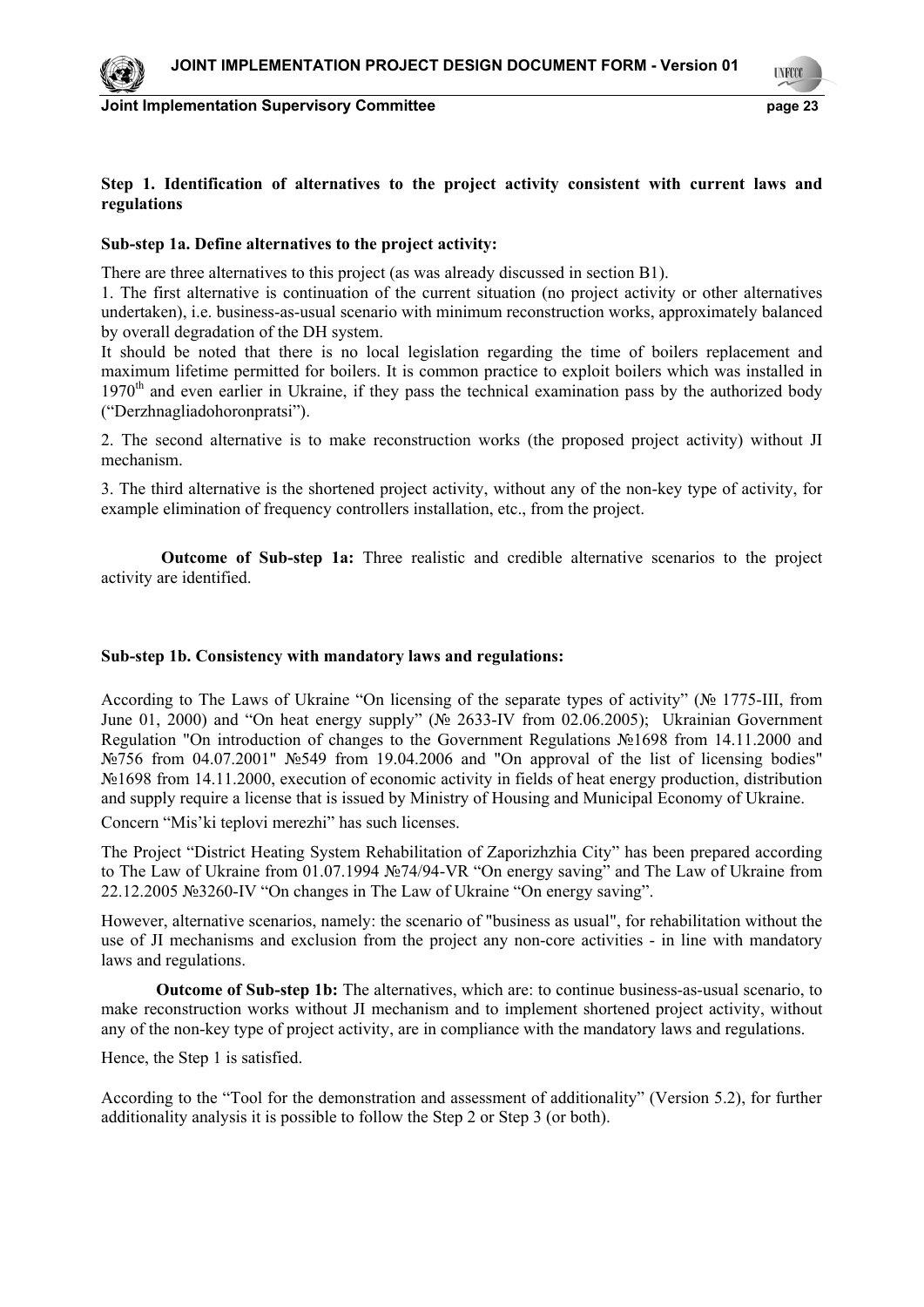### **Step 2. Investment analysis**

The purpose of the investment analysis in the context of additionality is to determine whether the proposed project activity is not:

a) The most economically or financially attractive; or

b) Economically or financially feasible, without the revenue from emission reductions sale.

### **Sub-step 2a: Determine appropriate analysis method**

The appropriate analysis method is to be chosen in dependence of generating of financial or economic benefits by the project. If project activity generates no financial or economic benefits other than JI related income, then the simple cost analysis (Option I) may be applied, otherwise the investment comparison analysis (Option II) or the benchmark analysis (Option III) should be used.

The main sourse of income of the district heating enterprises in Ukraine are payments from customers according to the tariffs, that are regulated by the "Procedure of setting tariffs for production, transportation and supply of heat energy and for centralized heating and hot water supply services"<sup>18</sup>.

According to this Procedure, tariffs are to be set on the base of the scheduled prime cost, and doesn't allow to obtain benefit from reduction of fuel, power, raw materials, etc. consumption. Any reduction of expenses for these raw inputs should result in decrease of tariffs for the end consumers and corresponding decrease of an enterprise's revenue, thereby the enterprise doesn't obtain additional revenue.

**Outcome of Sub-step 2а:** Te simple cost analysis (Option I) may be applied,

### **Sub-step 2b: Option I. Apply simple cost analysis**

Implementation of the project activity will require substantial additional investments – about 105.2 million EUR only for the main equipment installation / rehabilitation. The prices for the new equipment, that is planned to be installed in the project, are represented on the sheets "Parameters" in the **Appendices 1-2-8** in Excel format, based on the averaged prices of the manufacturers. These prices are used for calculations of investment costs, and should be corrected in future according to actual manufacturer's prices (changed due to inflation, etc.).

The required investments for implementation of the project "Rehabilitation of the District Heating System of Zaporizhzhia City" include the costs of the main equipment installation / rehabilitation listed in the Table B.2 below, as well as the auxiliary costs such as personnel training, maintenance control, systematic data collection and archiving, etc.

Energy efficiency improvement The costs. ths. EUR

<sup>18</sup> *http://www.kmu.gov.ua/kmu/control/uk/cardnpd*

-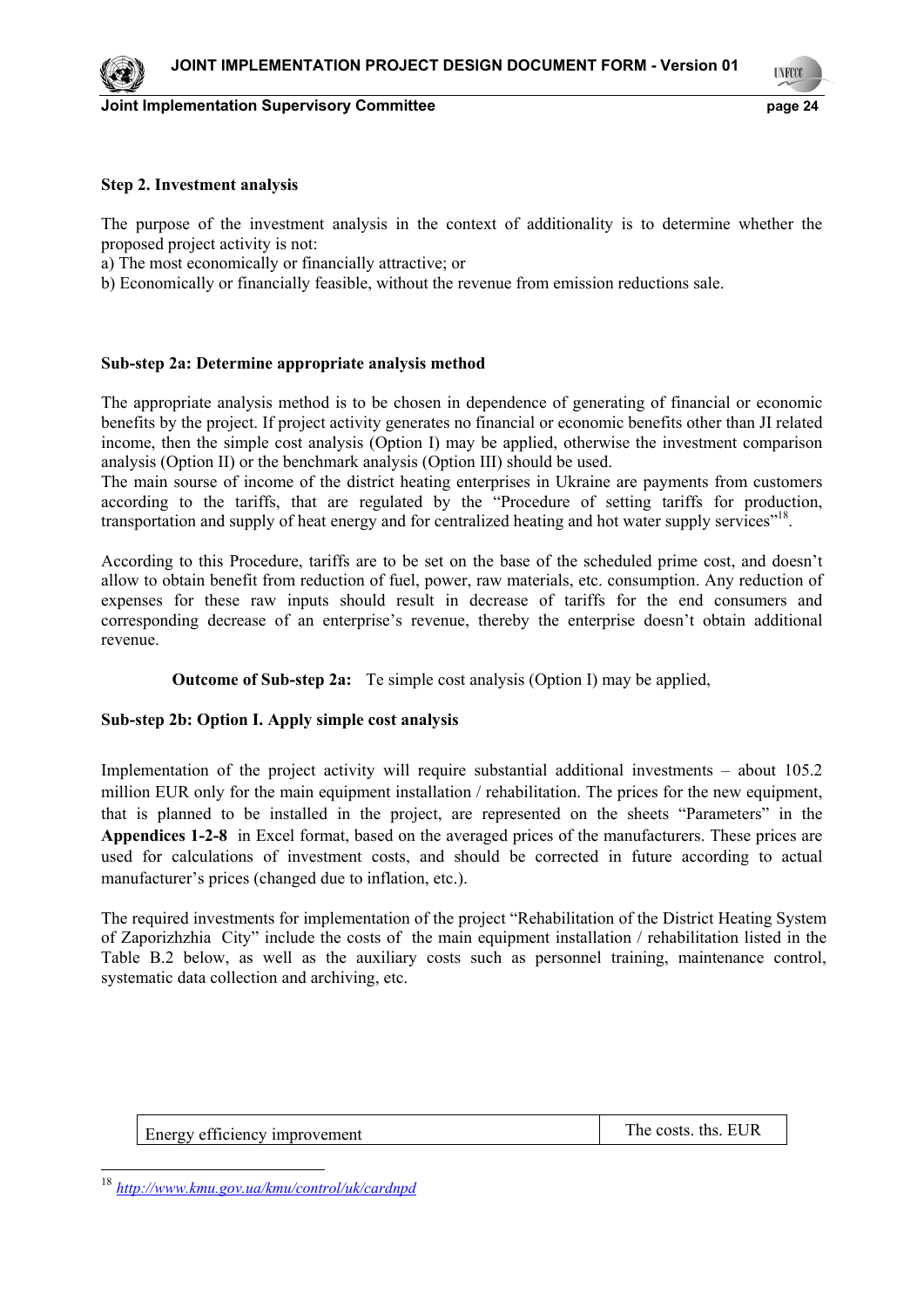| Rehabilitation of boiler houses including replacement /<br>rehabilitation of boilers and burners, installation of heat utilizers, |           |
|-----------------------------------------------------------------------------------------------------------------------------------|-----------|
| etc.                                                                                                                              | 13 658.5  |
| Rehabilitation of heat distriburion network                                                                                       | 10 888.3  |
| Rehabilitation of CHSS, installation of IHSS                                                                                      | 1 290.2   |
| Frequency controllers implementation                                                                                              | 644.9     |
| Installation of CHP units                                                                                                         | 19 060.9  |
| Implementation of using of the waste heat energy from the<br>secondary energy sources (SES) of industrial enterprises             | 42 571.1  |
|                                                                                                                                   |           |
| Switching of boiler-house from natural gas to biofuel with<br>installation of biofuel boilers                                     | 231.6     |
|                                                                                                                                   |           |
| Building of heat pump station at the central sewage treatment                                                                     |           |
| plant #1 for using the heat of sewage                                                                                             | 14 677.5  |
| <b>Total</b>                                                                                                                      | 105 235.0 |

*Table B.2. The costs of the main equipment installation / rehabilitation* 

Estimated costs for implementation of the defined above alternatives to the project activity:

1. For the first alternative (continuation of the current situation, business-as-usual scenario) no additional investments are required.

2. For the second alternative (the proposed project activity without JI mechanism) the requred additional investments are the same as for the project activity.

3. For the third alternative (shortened project activity) the requred additional investments are less then the ones requred for the project activity.

 **Outcome of Sub-step 2b:** There is at least one alternative which is less costly than the project activity.

Hence, the Step 2 is satisfied.

### **Step 3: Barrier analysis**

### **Sub-step 3a: Identification of barriers that would prevent the implementation of the proposed project activity**

# **Investment barriers**

The general situation in District Heating sector in Ukraine may be characterized as quite insufficient, and is analyzed and described in several available reviews and reports. Some citations, especially describing technical and financial situation, are given below.

"The existing district heating systems suffer from the same, well-known problems as those in other Central and European Countries. Old-fashioned Russian technology, oversized equipment, neglected maintenance and repairs, have resulted in increasing inefficiency. Typically, the overall efficiency of the

25 **LYFO**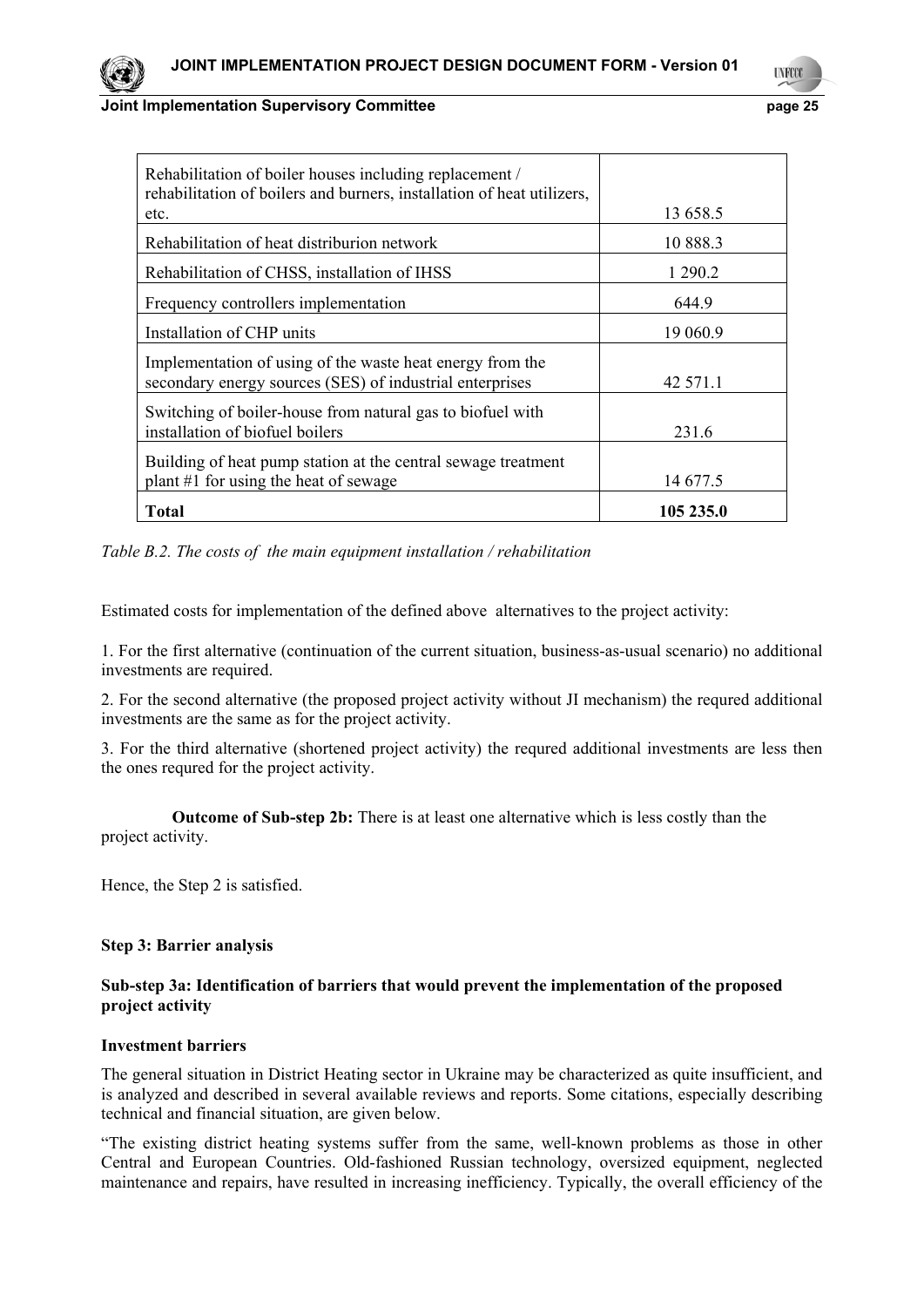

**UNFOCO** 

26

DH systems (from fuel consumption in boilers to heat supplied to the building entrance) is about 50%. Including the losses within the buildings, it is estimated that only one third of the energy of the fuel is useful heat for the final consumers.

The bad technical state of the DH systems has its counterpart in the bad financial state. Non costcovering tariffs can not meet the revenue requirements and subsidy payments are too small to cover all costs and are often delayed. In addition, collection rates are going in line with increasing tariffs" [Report: Market Potential for District Heating Projects in the Ukraine and their Modernization with Austrian Technology, Vienna,  $2004$ , p. $3^{19}$ .

"The current regulatory framework and tariff policy makes it difficult to attract private investors to district heating. Yet the main stakeholders, *e.g.* municipalities and residents, in most cases lack the necessary financing capacity. (P. 324).

District heating in Ukraine suffers from inefficiency and urgently needs investment in refurbishment and modernisation. … Yet, the current policy framework does not make district heating attractive for investment, which undermines its sustainability. Barriers to investment and efficiency improvements include (but are not limited to): the current pricing policy; lack of metering; the focus on heat production, not consumption; unclear ownership and management of buildings; and difficult access to financing for interested parties. It is vital to create adequate policy and regulatory conditions for attracting private investments in the sector. (P. 328). [UKRAINE ENERGY POLICY REVIEW 2006, OECD/IEA,  $2006^{20}$ .

"District heating suffers from inefficiency and low level of investment. The major impediments for investment include the unclear pricing policy, unregulated management and ownership conditions, the accumulated debt of heat producers" [Overview of Heating Sector in Ukraine, CASE,  $2007^{21}$ .

The energy efficiency projects in the district heating sector in Ukraine could not be implemented at the expense of tariffs for heat energy, since the innovative constituent in tariffs is usually absent, and even "In some regions of Ukraine heat tariffs are below the cost coverage level, which results in debt accumulation of heat producers to the creditors (fuel supply companies, staff etc.)" [Overview of Heating Sector in Ukraine, CASE,  $2007^{22}$ .

Moreover, no bank gives credits without the proper guarantees. Concern "Mis'ki teplovi merezhi" is a communal ownership enterprise, and all its main funds belong to territorial population. For this reason the property of enterprise can not be a credit mortgage. Thus, the DH system rehabilitation without additional external investments (grants, subsidy, subvention, etc.) practically isn't possible, and in current situation practically only municipal or state financing might be used for this purposes. But Ukrainian government does not have enough funds for this, and insufficiency and delay of the budget financing of activity in this sector is the main its problem.

Moreover, the real budget financing is usually significantly lower than scheduled (see diagram below, [UKRAINE ENERGY POLICY REVIEW 2006, OECD/IEA, 2006].

-

*<sup>19</sup> http://www.energyagency.at/(publ)/themen/elektrizitaet\_index.htm*

*<sup>20</sup> http://www.iea.org/Textbase/ publications/free\_new\_Desc.asp?PUBS\_ID=1819*

*<sup>21</sup> www.case-ukraine.com.ua*

*<sup>22</sup> www.case-ukraine.com.ua*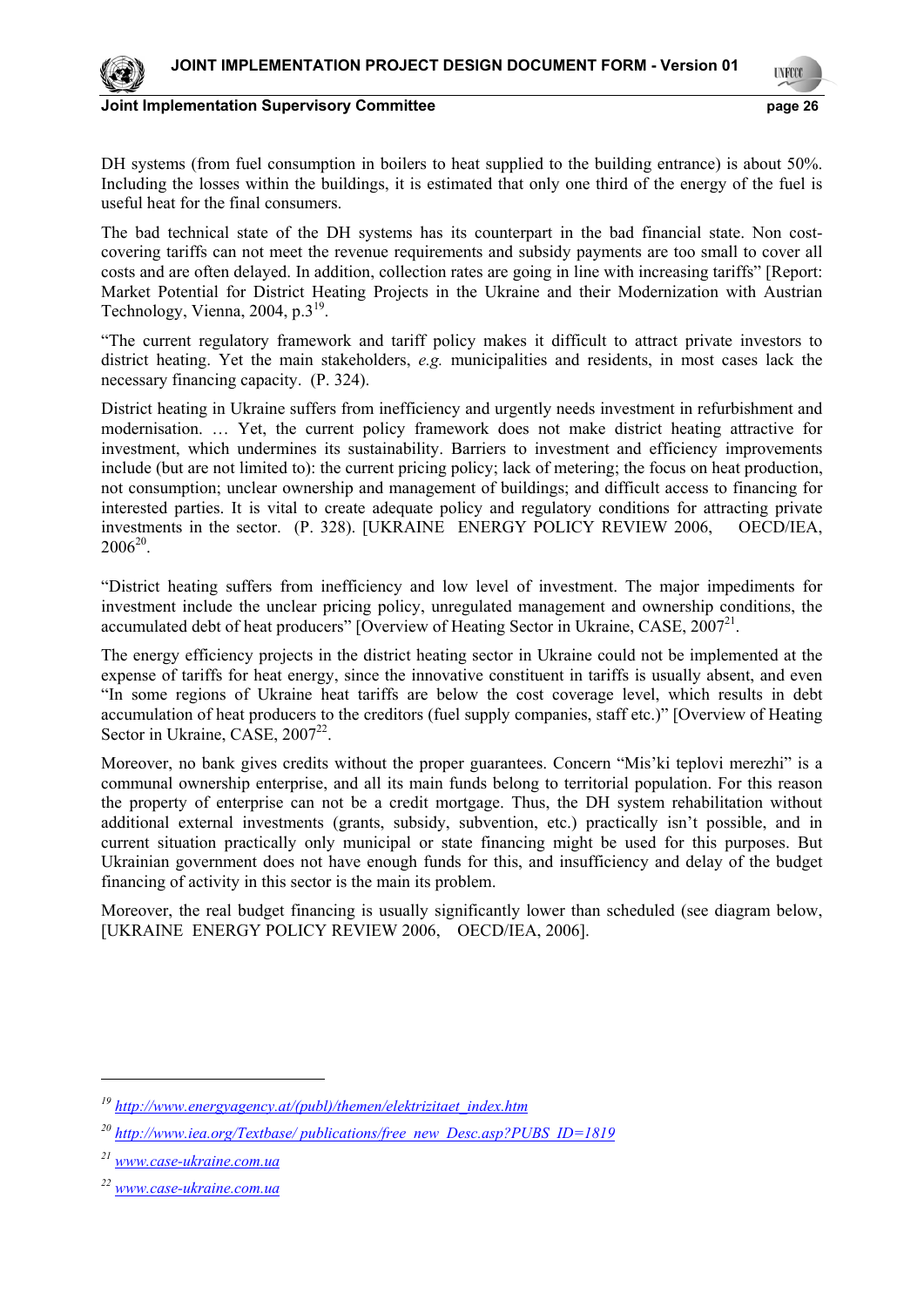#### **Joint Implementation Supervisory Committee example 27** and 27



State Budget Subsidies for Housing and Communal Services Payments, 2002-05

*Fig.В.3. Diagram of the real State budget subsidies for Housing and communal services payments* 

Also, as discussed earlier, "district heating tariffs do not cover costs and the difference must be covered by direct subsidies to heat providers, which come from local or state budgets". But even these payments are often delayed or even not paid: "Budget payments, however, are often delayed, which results in significant accumulated debt to district heating companies" [UKRAINE ENERGY POLICY REVIEW 2006, OECD/IEA, 2006].

From the other side, the additional financing of the project activity from JI mechanism is not only important for project financing, but the fact of signing of the external economic contract between Supplier and Purchaser itself is a very positive factor that even can enable to shift the priorities of budget financing in favor of the project, thus decreasing the investment barrier.

#### **Technological barriers**

1. Not all proposed technologies are widely approved already. Qualification of operational personal for implementation of the new technologies may be not sufficient to provide proper activity implementation in time.

2. Efficiency of installed equipment could be lower than was claimed by producers or equipment may have substantial defects.

3. Available amount of natural gas. Last years Ukraine faced with incomplete delivery of natural gas from Russian Federation.

### **Organizational barriers**

The management experience in implementation of JI projects is absent, including international collaboration, determination, verification, registration, monitoring of similar projects and so on.

**Outcome of Sub-step 3a:** Identified barriers would prevent the implementation of the proposed project activity as well as of the other alternatives - to make reconstruction works without JI mechanism and to shortened project activity, without any of the non-key type of project activity.

27 **UNFCO** 

Source: Ministry of Construction, Architecture, Housing and Communal Services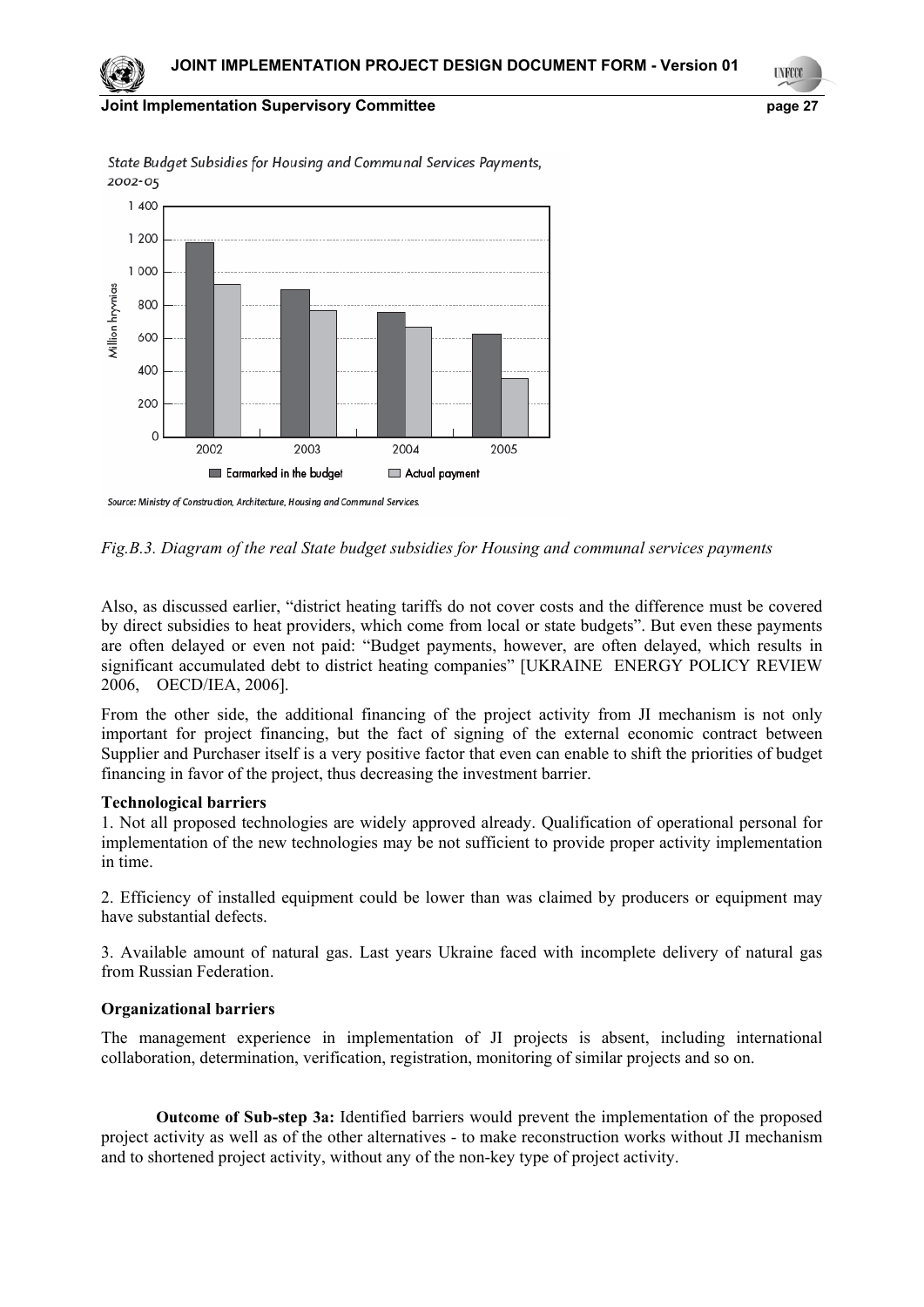

**LYFCO** 

28

## **Sub-step 3b: Explanation that the identified barriers would not prevent the implementation of at least one of the alternatives (except the proposed project activity)**

One of the alternatives is to continue business-as-usual scenario. Therefore, as the barriers mentioned above are directly related to investing into upgrading of the Zaporizhzhia city district heating system, there is no impediment for concern "Mis'ki teplovi merezhi" to maintain the district heating system at its present level.

**Outcome of Sub-step 3b:** The identified barriers would not prevent the implementation of at least one of the alternatives – the business-as-usual scenario.

Hence, the Step 3 is satisfied.

### **Step 4: Common practice analysis**

### **Sub-step 4a. Analysis of other activities similar to the proposed project activity**

The district heating system of Concern "Mis'ki teplovi merezhi" covers all territorial districts (Leninsky, Zhovtnevy, Ordzhonikidzevsky, Shevchenkivsky, Zavodsky, Komunarsky and Khorticky) of Zaporizhzhia city. Concern "MTM" is the main heat-supply enterprise in this quite large city.

At present there are at least 6 District Heating Rehabilitation Projects in Ukraine beside this project, and all of them are stimulated with the JI mechanism: for DH systems in Chernihiv region, Donetsk region, AR Crimea, Kharkiv, Luhansk and Rivne cities. However the other JI project activities are not to be included in Common practice analysis. The common practice for district heating enterprises in Ukraine without JI is only a necessary repair of the old equipment, mainly in emergency cases, and not the renewal. Thus the proposed project activity does not reflect a widely observed and commonly carried out activity.

**Outcome of Sub-step 4a:** Thus the proposed project activity is not a common practice, the similar activities are not observed in the host countryu.

### **Sub-step 4b. Discuss any similar Options that are occurring**

All District Heating Rehabilitation Projects in Ukraine are being implemented only within the framework of the Kyoto Protocol JI mechanism. In the absence of additional financiong (such as grtants, other noncommercial finance terms, carbon credits, etc/) implementation of these projects would be impossible. Application of the JI mechanism is the only incentive to implement such projects.

**Outcome of Sub-step 4b:** Based on the available facts, the following conclusions may be made:

- Activities similar to this Project are not widespread in the housing and utilities sector ofUkraine.
- These activities are not a result of national policy being pursued in respect to promoting the utilization of gas as a fuel in municipal heat supply systems.

Thus, the Project activities do not fall under the category of *common practice.*  Hence, the Step 4 is satisfied.

The results of the above discussed analysis lead to the conclusion that the proposed project activity is additional.

# **B.3. Description of how the definition of the project boundary is applied to the project:**

Project boundaries for Baseline scenario are represented on the graphical picture on the **Fig. В.4.**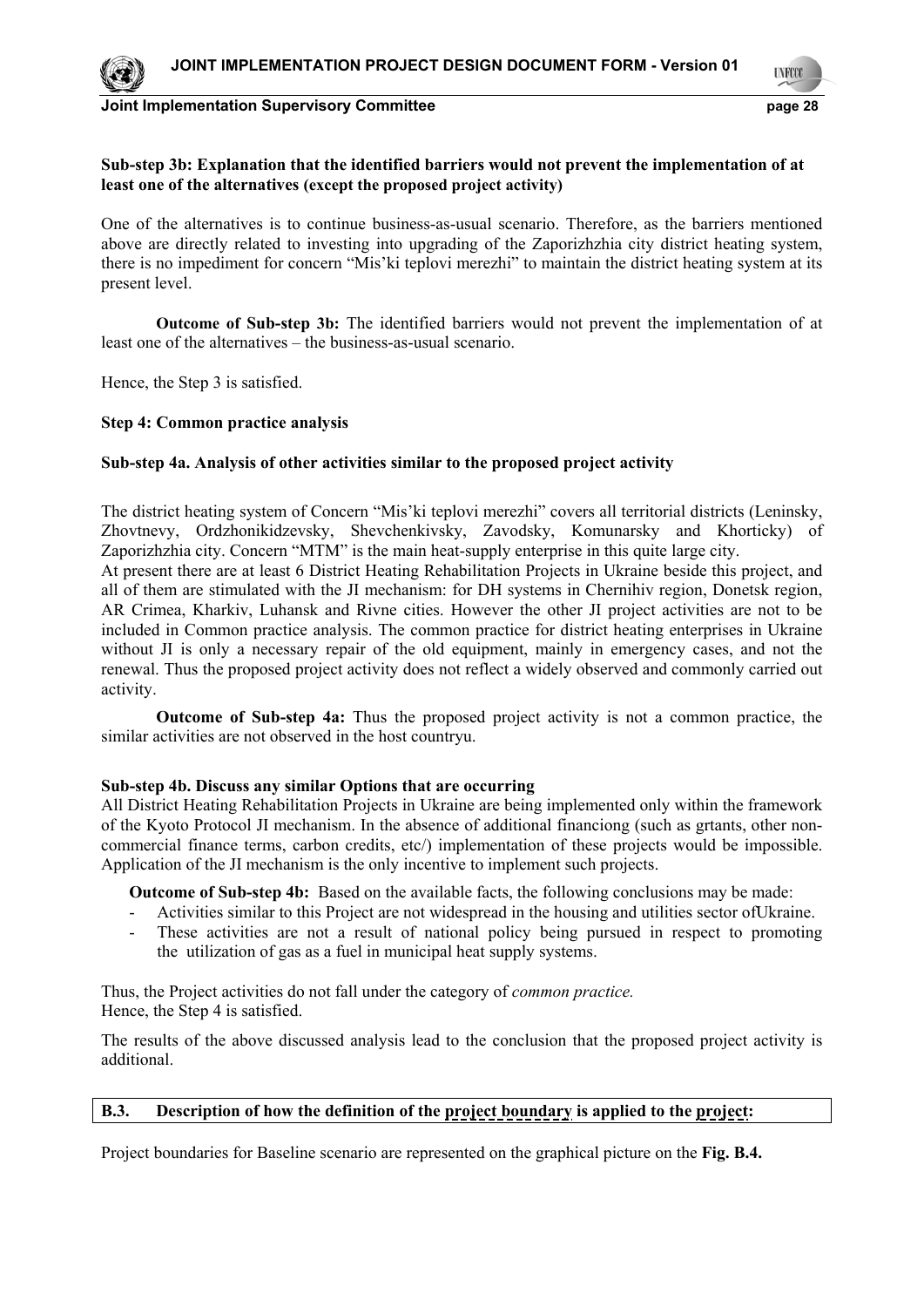

| Heating                            |
|------------------------------------|
| Hot water supply (HWS)             |
| electricity                        |
| Fuel production and transportation |

 *Fig.В.4. Flowchart of Project boundaries for Baseline scenario*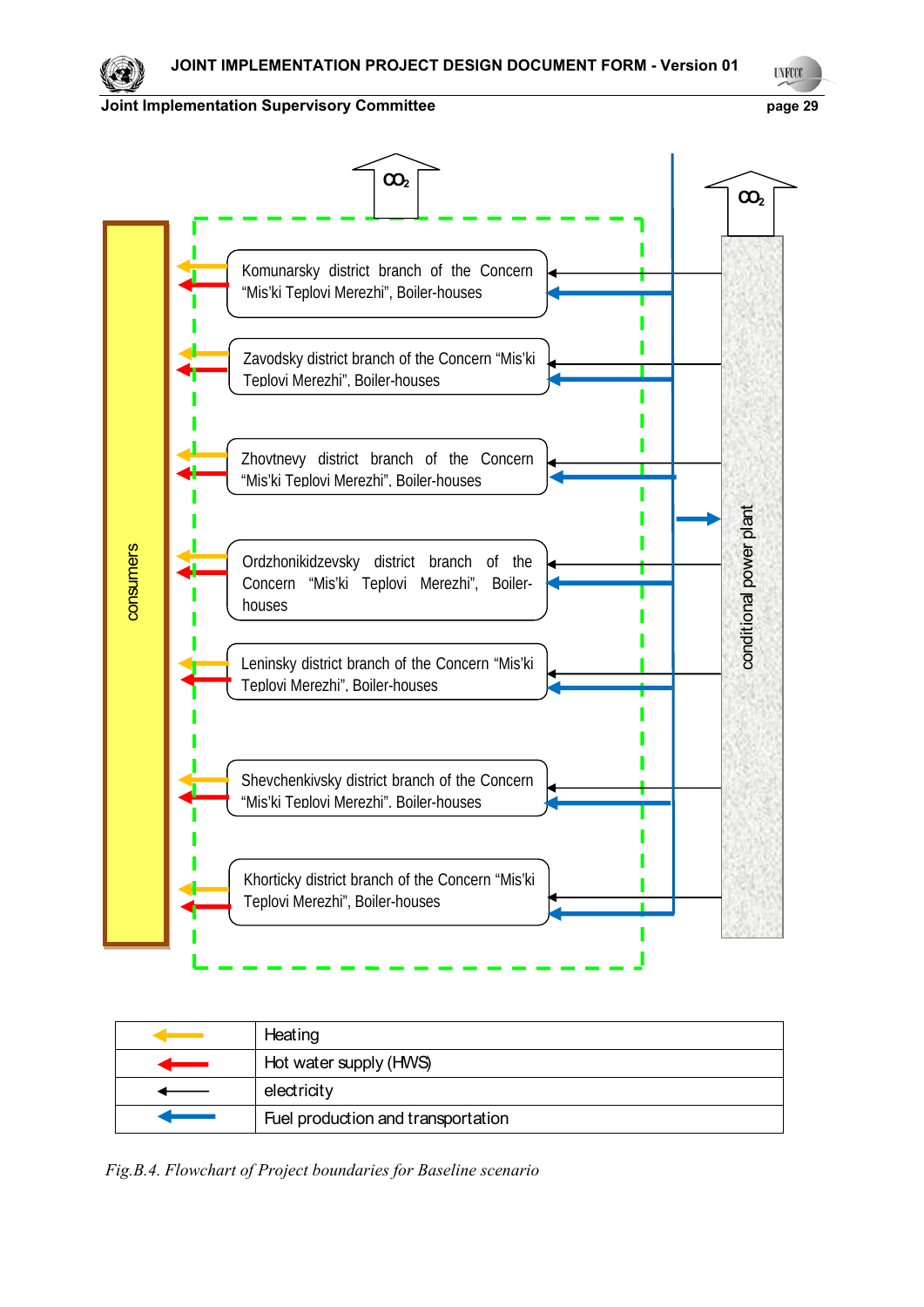

**UNFCO** 

30

As can be seen with the existing heating system heat consumers get heat and hot water boilers from the city of Zaporizhzhia. Boiler-houses are provided with electricity from the State electricity grid (conditional power plant).

Emissions associated with electricity production on conditional power, not included in the project boundary. Emissions associated with production and transportation of fuel, are also not included in the project boundary.

Project boundaries for Project scenario are represented on the graphical picture on the **Fig. В.5** by green dotted line.

The project boundaries include the use of secondary heat resources from OJSC "Zaporizhstal" for hot water supply in summer period in Ordzhonikidze district (boiler-house at the Adm. Nakhimov street, 4), Leninsky district (boiler-house at Metalurhiv av.,32), Zhovtnevy district (boiler-house at Artema, 79A, boiler-house at the Heroiv Stalingrada street, 2a), Zavodsky district (boiler-house at the Adm.Ushakov street, 251), Komunarsky district (boiler-house at the Chubanova street, 3e), as well as replacement of heat energy for hot water supply from the boiler-house at the Tovariska, 47, Adm. Ushakov, 251, Citrusova, 9 by the heat from cogeneration units. Electricity produced by cogeneration units, will be consumed by boiler-house's needs. Emissions associated with electricity production at conditional power plant, are not included in the project boundary, and emissions associated with production and transportation of fuel, are not included in the project boundary.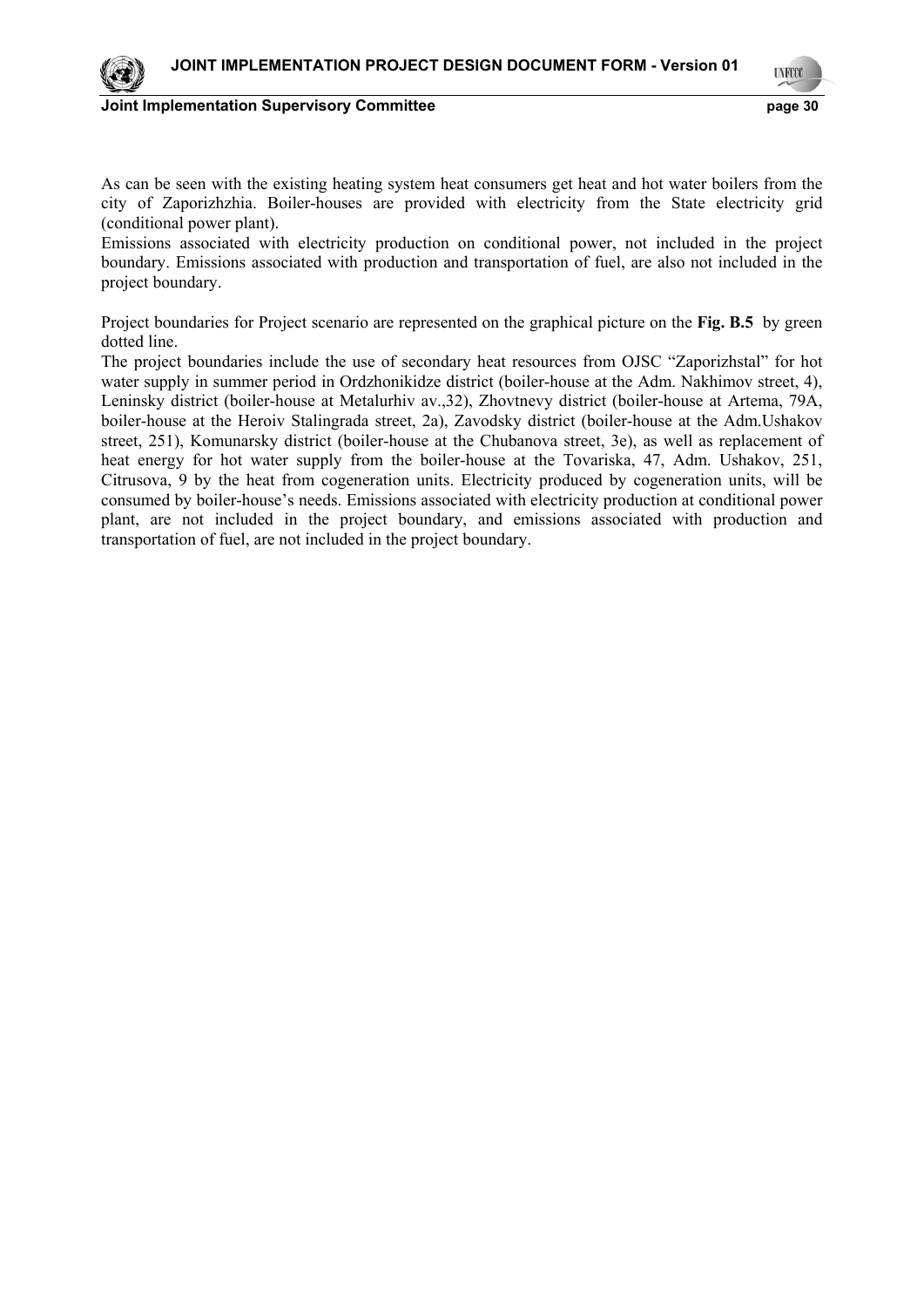31

**Joint Implementation Supervisory Committee**  page 31



*Fig.В.5. Flowchart of the Project boundaries for Project scenario*

**Direct and Indirect Emissions**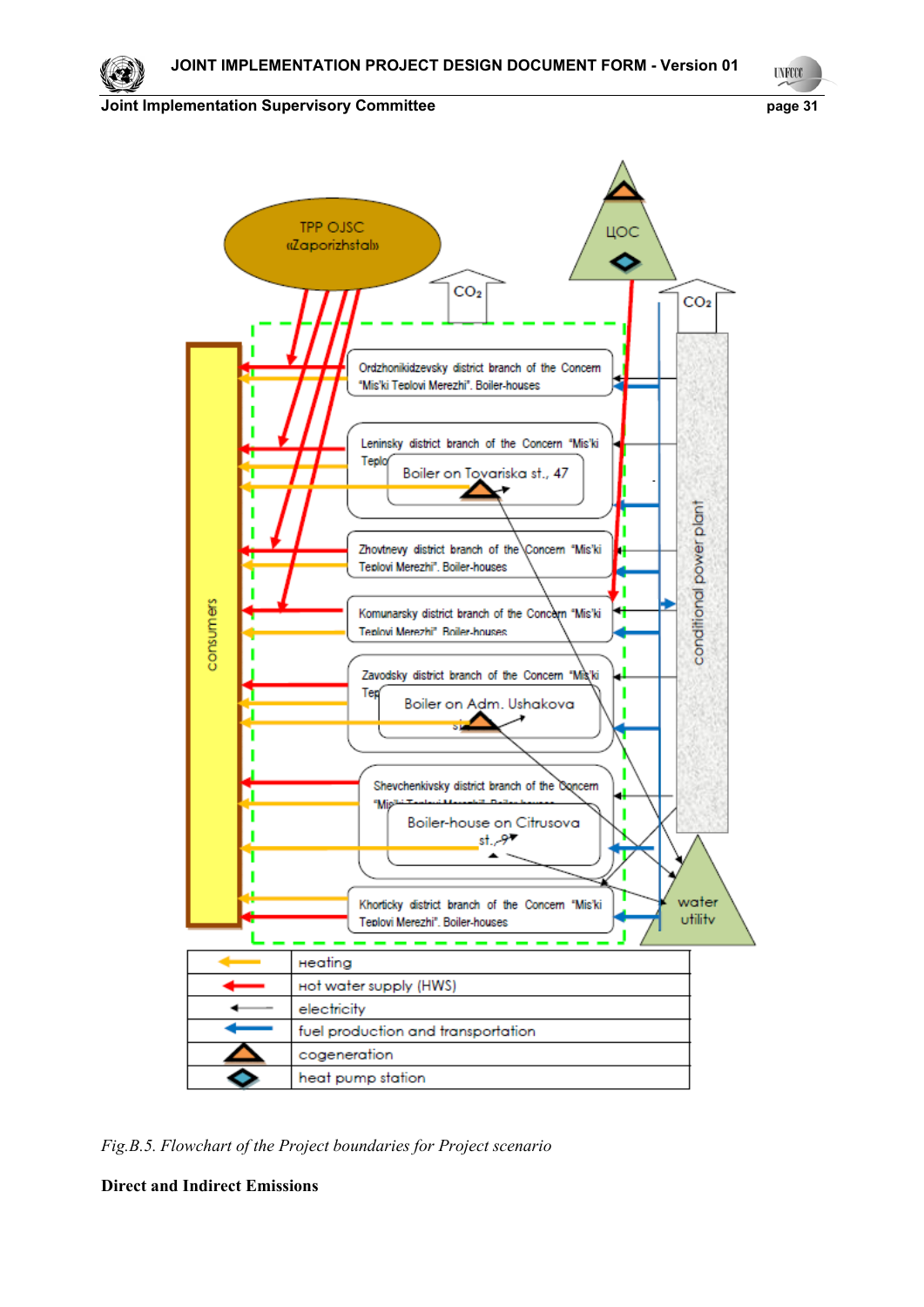

| On-site emissions                                                                                                                                                                                                                                                                                                             |                                                                                                                                                                                                                                                                                                                                         |                       |                                                       |
|-------------------------------------------------------------------------------------------------------------------------------------------------------------------------------------------------------------------------------------------------------------------------------------------------------------------------------|-----------------------------------------------------------------------------------------------------------------------------------------------------------------------------------------------------------------------------------------------------------------------------------------------------------------------------------------|-----------------------|-------------------------------------------------------|
| Current situation                                                                                                                                                                                                                                                                                                             | Project                                                                                                                                                                                                                                                                                                                                 | Direct or<br>indirect | Include or exclude                                    |
| $CO2$ emissions from fuel<br>combustion in boilers                                                                                                                                                                                                                                                                            | Reduced $CO2$ emissions from<br>fuel combustion in boilers<br>due to increased efficiency<br>and fuel saving.<br>Additional $CO2$ emissions at<br>the boiler houses where the<br>new CHP units will be<br>installed due to additional<br>fuel consumption by CHP                                                                        | Direct                | Include                                               |
| $NOx$ and CO emission from<br>combustion in existing<br>boilers/ burners                                                                                                                                                                                                                                                      | Reduced $NOx$ and $CO$<br>emissions from fuel<br>combustion after boiler /<br>burners' replacement                                                                                                                                                                                                                                      | Direct                | Exclude. $NOx$ and $CO$<br>are not GHGs.              |
| $CO2$ emissions from fuel<br>combustion in boilers at the<br>boiler houses due to the too<br>large heat losses in the<br>networks                                                                                                                                                                                             | Reduced $CO2$ emissions from<br>boiler houses due to<br>decreasing of heat losses in<br>the network pipes, due to<br>replacement pipes with the<br>pre-insulated ones,<br>reconstruction of HDS, and<br>reduction of networks'<br>length                                                                                                | Direct                | Include                                               |
| Off-site emissions                                                                                                                                                                                                                                                                                                            |                                                                                                                                                                                                                                                                                                                                         |                       |                                                       |
| Current situation                                                                                                                                                                                                                                                                                                             | Project                                                                                                                                                                                                                                                                                                                                 | Direct or<br>indirect | Include or exclude                                    |
| $CO2$ emissions from power<br>plant(s) due to electricity<br>production to the grid, that is<br>consumed by boiler houses<br>and CHSS, where frequency<br>controllers will be installed.                                                                                                                                      | Reduced $CO2$ emissions from<br>power plant(s)                                                                                                                                                                                                                                                                                          | Direct                | Include                                               |
| $CO2$ emissions from power<br>$plant(s)$ due to power<br>consumption used for heating<br>by Zaporizhzhia city<br>customers. It takes place due<br>to inefficiencies of heat<br>supply service quality for<br>many consumers in the<br>current situation. Exploitation<br>of power heaters is quite<br>typical and widespread. | Reduced $CO2$ emissions from<br>power plant(s) due to<br>reduction of power<br>consumption for heating by<br>Zaporizhzhia city customers.<br>This will take place after<br>project implementation when<br>heat supply service will<br>become more efficient.<br>Exploitation of electric<br>heaters will be decreased<br>substantially. | Direct                | Exclude, not under<br>control of project<br>developer |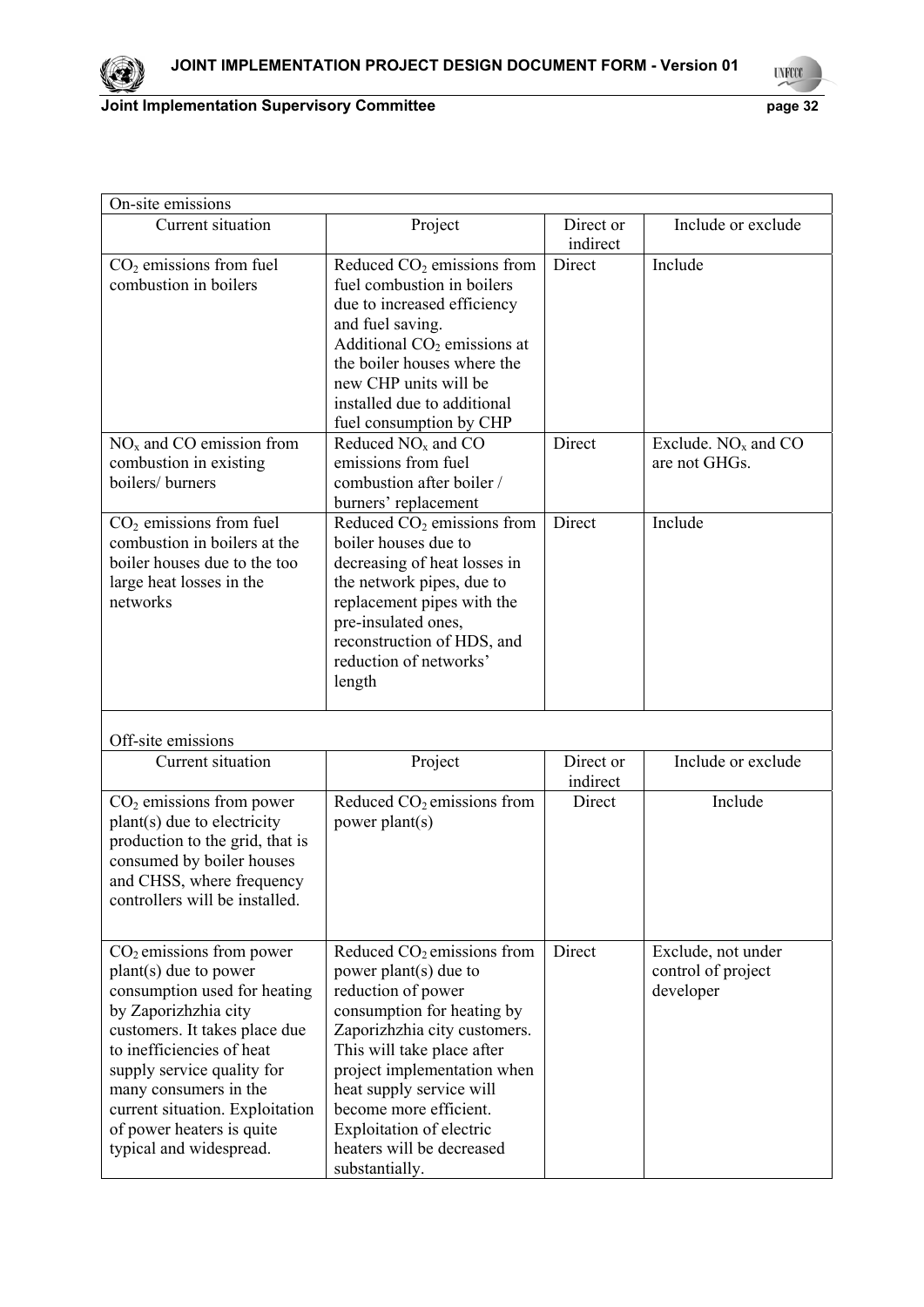33

| $CO2$ emissions from fuel<br>extraction and transportation. | Reduced $CO2$ emissions from<br>fuel extraction and<br>transportation due to fuel<br>saving. | Indirect | Exclude, not under<br>control of project<br>developer |
|-------------------------------------------------------------|----------------------------------------------------------------------------------------------|----------|-------------------------------------------------------|
|-------------------------------------------------------------|----------------------------------------------------------------------------------------------|----------|-------------------------------------------------------|

*Table В.3. Project boundaries and sources of emissions* 

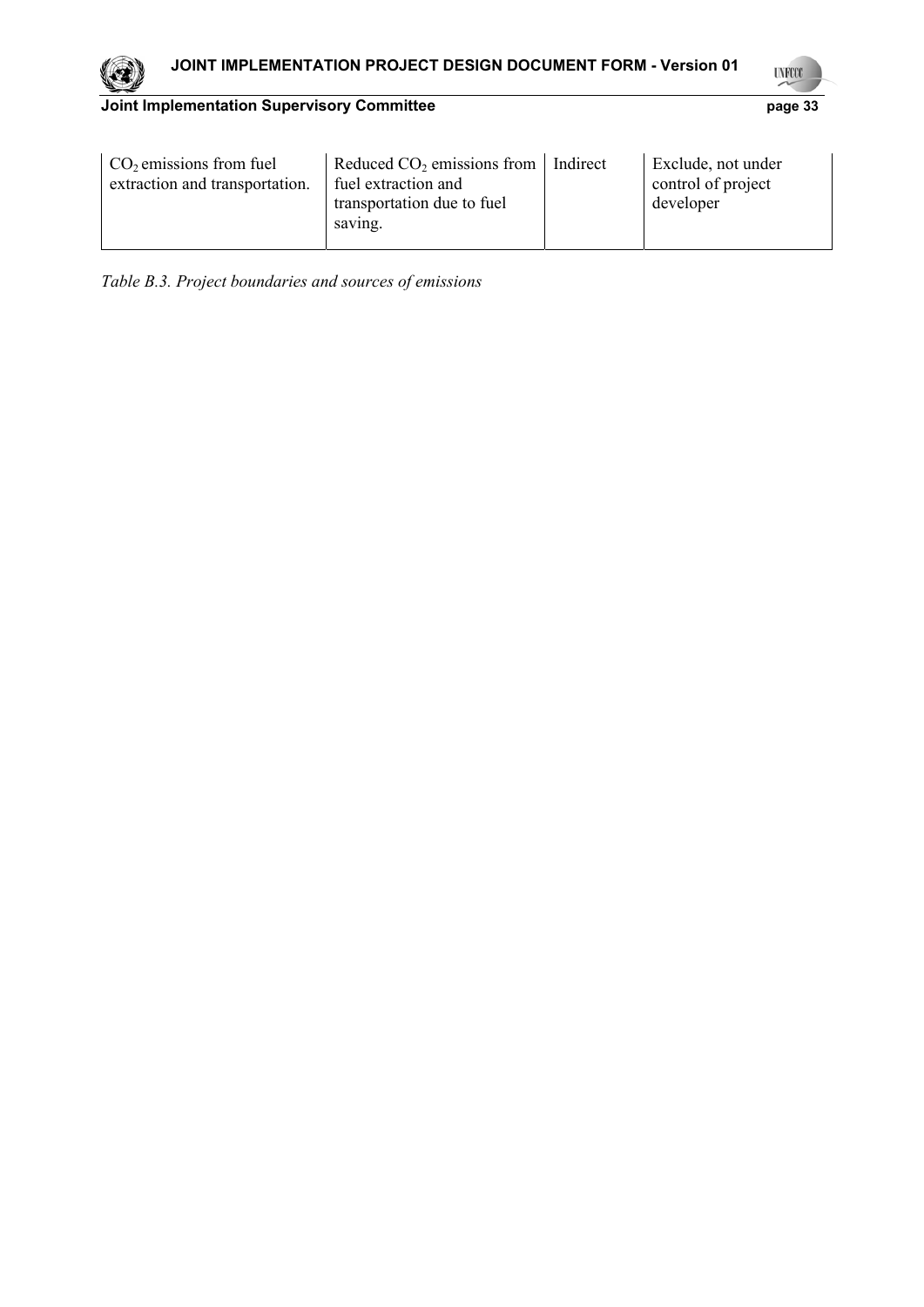

**UYECCO** 

34

### **B.4. Further baseline information, including the date of baseline setting and the name(s) of the person(s)/entity(ies) setting the baseline:**

Date of baseline setting: 10/09/2005

The baseline is determined by the Institute of Engineering Ecology (IEE), project developer, Сoncern "Mis'ki teplovi merezhi", organization that implements the project, and OJSC "Oblteplocomunenergo", project participant- supplier.

Institute of Engineering Ecology Kyiv, Ukraine. Dmitri Paderno Vice director, PhD. Phone: (+38 044) 453 28 62 Fax: (+38 044) 456 92 62 e-mail: engeco@kw.ua

Concern "Mis'ki teplovi merezhi" Zaporizhzhia, Ukraine. Igor Laiterman Deputy General Director for Development of heating systems and energy saving. Phone: (+38 061 222 22 66) Fax: (+38 061 224 08 55) e-mail: <u>laiterman@zgts.zp.ua</u>

OJSC "Oblteplocomunenergo" Chernihiv, Ukraine Yuri Barbarov Head of the Board Phone: (+ 38 04622) 74-324 Fax: (+ 38 04622) 74-324 e-mail: post.otke@mail.ru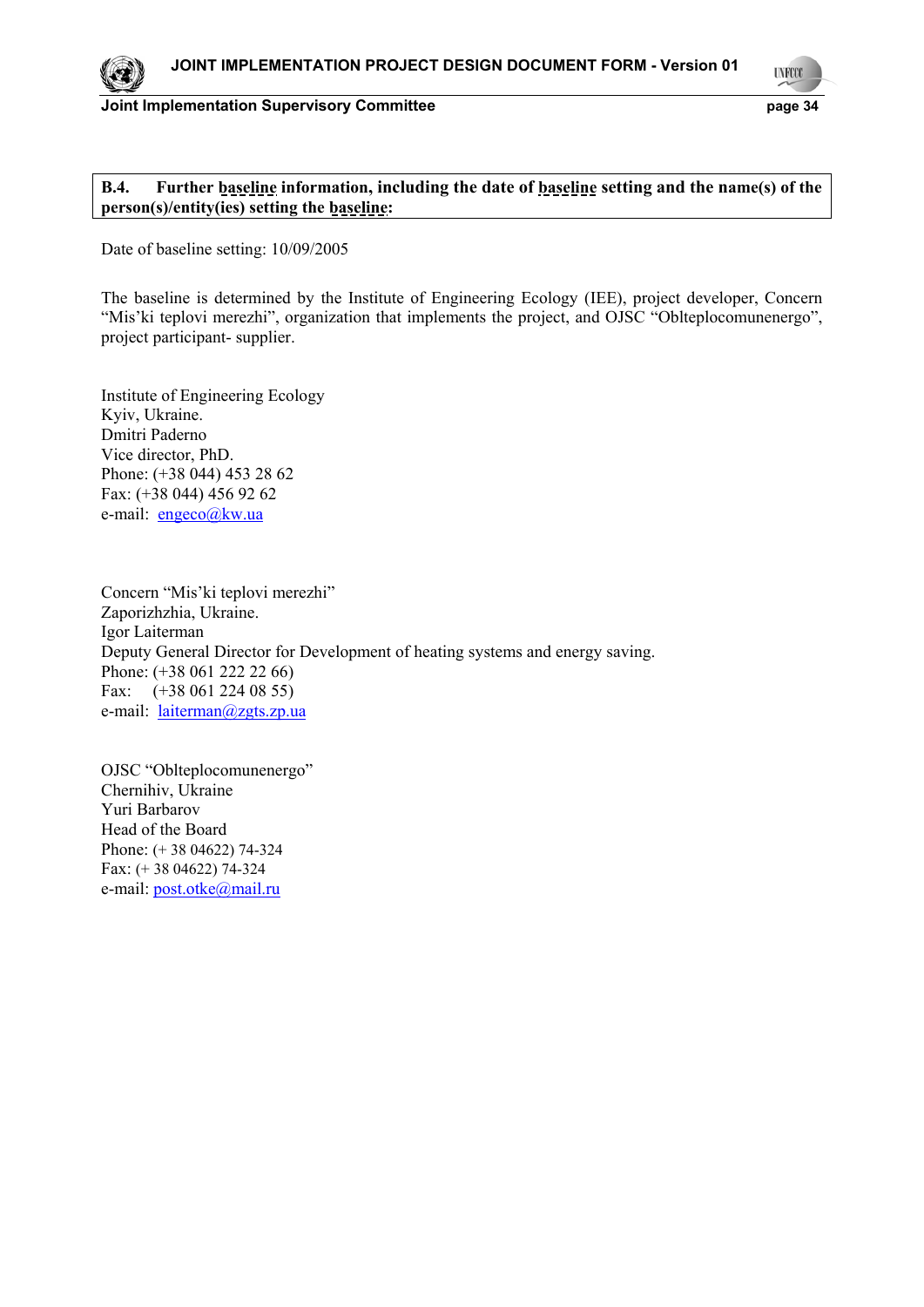

**UNFCO** 

35

## **SECTION C. Duration of the project / crediting period**

# **C.1. Starting date of the project:**

The starting date of the project is: 04/11/2005

# **C.2. Expected operational lifetime of the project:**

The minimal nominal lifetime of the new boilers is 20 years. The real average lifetime of the new network equipment is estimated to be up to  $30 - 40$  years. Thus the expected operational lifetime of the project may be about 30 years. According to conservatism principle, for further calculations we assume operational lifetime, and also the corresponding crediting period - 25 years/300 month (2006-2030).

# **C.3. Length of the crediting period:**

Earning of the ERUs corresponds to the first commitment period of 5 years/60 months (January, 1, 2008 – December, 31, 2012).

The starting date of the crediting period is set to the date where the first emission reductions are expected to be generated from the project, that is January, 2006. The end of the crediting period is the end of the lifetime of the main equipment that is minimal December 31, 2030. Thus the length of the crediting period is 25 years/300 month.

If the post-first commitment period under the Kyoto Protocol will be applicable, the crediting period may be expanded up to the end of the expected operational lifetime of the project (25 years /300 month, 2006-2030).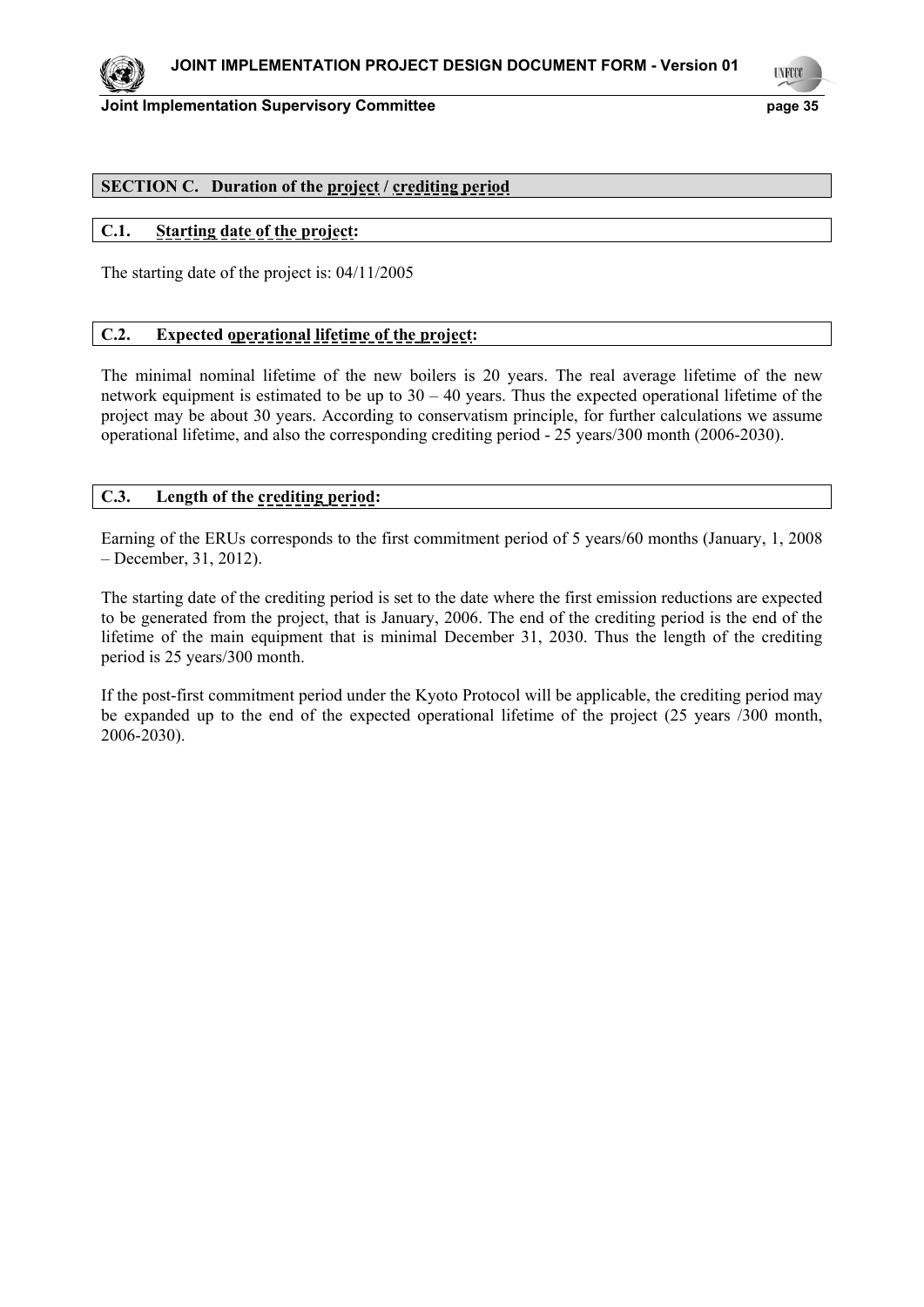



### **SECTION D. Monitoring plan**

### **D.1. Description of monitoring plan chosen:**

# **D.1.1. Option 1 – Monitoring of the emissions in the project scenario and the baseline scenario:**

### **Indicator of project performance**

The most objective and cumulative factor that will give a clear picture of whether emission reductions really took place – is *fuel saving*. It can be identified as a difference between baseline fuel consumption and fuel consumption after project implementation. If boilers consume fuel at the projected level, than all other relevant indicators such as efficiencies of new boilers and burners, specific gas consumption of CHP units, as well as heat losses in pre-insulated pipes are adequate.

### **Verification of project performance indicators**

Concern "Mis'ki teplovi merezhi" collects data on fuel purchasing for heating in form of fuel bills. Information on saved fuel will be attached to verification reports on a yearly basis (before April 1<sup>st</sup> for all years of project implementation) with all relevant documentation and historical information on fuel purchasing transactions made by Supplier.

### **Verification of Emission Reduction Units and Baseline Scenario**

The monitoring methodology developed for "District Heating" projects in Ukrainian conditions consists in the following:

For any project year, the baseline scenario may be different due to the influence of external factors such as weather conditions, possible changes of the lower heating value of fuel(s), number of customers, heating area, etc. The Baseline and the amount of ERUs for each project year should be corrected with taking into account these and some other factors.

The following methodology is proposed to be used.

Amount of the Emission Reduction Units (ERUs),  $t CO<sub>2</sub>e$ :

$$
ERUs = \sum [E_i^b - E_i^r] \tag{1}
$$

The sum is taken over all boiler-houses (i) which are included into the project.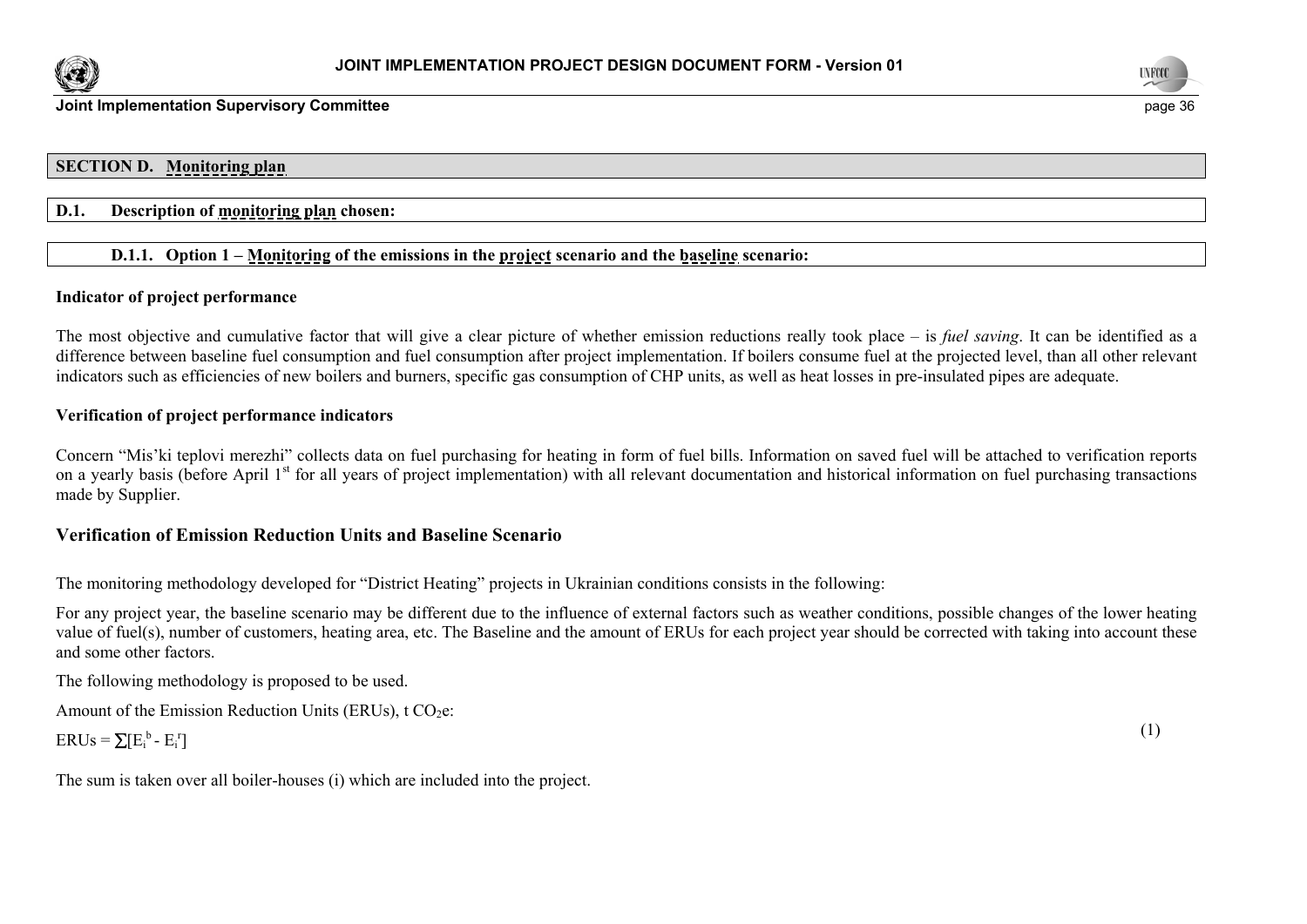



| $E_i^b = E_{1i}^b + E_{gen i} + E_{cons i}^b$ | (2) |
|-----------------------------------------------|-----|
| $E_i^r = E_{1i}^r + E_{cons}^r$               | (3) |

where

 $E_{1i}^{b}$  and  $E_{1i}^{r}$  – CO<sub>2</sub> emissions due to fuel consumption for heating and hot water supply service for an i boiler-houses and CHSS and fuel consumption by boilerhouse for hot water supply service, which will be replace after installation of CHP and HPS+CHP in the base year (amount of consumption from heating network, and which will be replaced in the project year) and produced by object, included in the project in the reported year, respectively, t  $CO_2$ ;<br> $E_{gen i}$  –  $CO_2$  emissions due to electricity production to the grid after instal  $E_{\text{gen i}}$  –  $CO_2$  emissions due to electricity production to the grid after installation of CHP units, t  $CO_2$ ;

 $E_{\text{cons i}}^{\text{b}}$  and  $E_{\text{cons i}}^{\text{r}}$  – CO<sub>2</sub> emissions due to electric power consumption from grid (i) by the boiler-house in the base year and in the reported year, respectively, t CO<sub>2</sub>.

 $[i]$  index – boiler-house;  $[b]$  index – relates to base year;  $[r]$  index – relates to reporting year.

For each boiler-house:

| $E_1^b$ = NCV <sub>b</sub> * EF <sub>CO2,NG,b</sub> *B <sub>b</sub>   | (4) |
|-----------------------------------------------------------------------|-----|
| $E_1^r = NCV_r^* EF_{CO2, NG,r}^* B_r$                                | (5) |
| $E_{gen}^{\ b} = W_b^* E F_{CO2, ELEC,g}$                             | (6) |
| $E_{\text{cons}}^{\text{b}} = P_{\text{b}}^* E F_{\text{CO2,ELEC,c}}$ | (7) |
| $E_{\text{cons}}^{\text{r}} = P_{\text{r}}^* E F_{\text{CO2,ELEC,c}}$ | (8) |

### where

NCV –net calorific value,  $GI/ths.m^3$ ;

EF  $_{CO2,NG}$  – carbon emission factor, t CO<sub>2</sub>/GJ;

 $B$  – amount of fuel consumed by a boiler-house, ths m<sup>3</sup>;

 $W_b$  – scheduled electric power production by the new CHP units at a boiler-house, MWh;

 $W_r$  – electric power production by the installed new CHP units, MWh;

 $EF_{CO2 ELEC\varrho}$  – Carbon Emission factor for electricity generation in Ukraine, tCO<sub>2</sub>/MWh;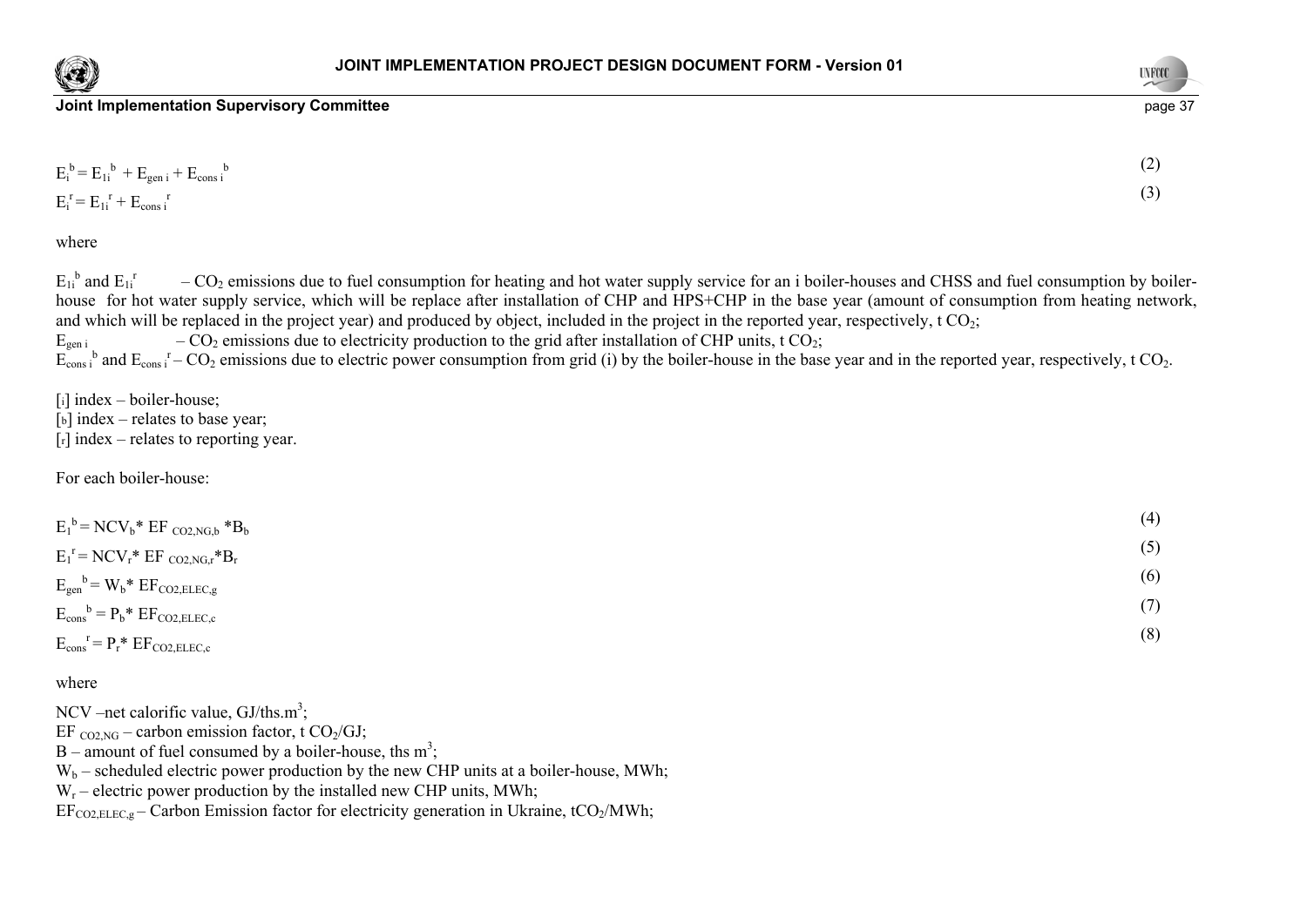



| $P_b$ – electric power consumption by a boiler-house where energy saving measures are scheduled to be implemented, MWh; |  |
|-------------------------------------------------------------------------------------------------------------------------|--|
|-------------------------------------------------------------------------------------------------------------------------|--|

 $P_r$  – electric power consumption by a boiler-house with energy saving measures implemented, MWh;

 $EF_{CO2 ELEC,c}$  – Carbon Emission factors for reducing electricity consumption in Ukraine, tCO<sub>2</sub>/MWh;

[b] index – relates to base year;

 $[r]$  index – relates to reporting year.

According to the Dynamic Baseline assumption, the efficient value of  $E_1^b$  may be defined as follows:

 $E_1{}^b = E_{bi}{}^b + E_{wi}{}^b;$  (9)

where the first term describes emissions from fuel consumption for heating, and the second one – from fuel consumption for hot water supply.

If there was hot water supply in base year (regardless of service duration,  $(1-a_b) \neq 0$ ), the following formula for E<sub>1, b</sub> shall be applied:

| $E_1^b$ = NCV <sub>b</sub> * EF <sub>CO2,NG,b</sub> * [B <sub>b</sub> *a*K <sub>1</sub> *K <sub>h</sub> + B <sub>b</sub> *(1-a)*K <sub>1</sub> *K <sub>w</sub> ] |  |
|------------------------------------------------------------------------------------------------------------------------------------------------------------------|--|
| $E_{1i}^{\rceil} = NCV_r^* EF_{CO2, NG_r}^*B_r$                                                                                                                  |  |

where

NCV – Net Calorific Value,  $GI/ths.m^3$ ;

EF  $_{CO2,NG}$  – carbon emission factor, t CO<sub>2</sub>/GJ;

 $B$  – amount of fuel consumed by a boiler-house, ths m<sup>3</sup> or tons per year;

 $K_1$ ,  $K_b$ ,  $K_w$  – adjustment factors;

a – portion of fuel (heat), consumed for heating purposes;

 $(1-a)$  – portion of fuel (heat), consumed for hot water supply services;

| $a_b = L_{h,b} * g * N_{h,b} / L_{h,b} * g * N_{h,b} + L_{w,b} * N_{w,b}$ | (12)<br>(13) |
|---------------------------------------------------------------------------|--------------|
| $a_r = L_{h,r} * g * N_{h,r} / L_{h,r} * g * N_{h,r} + L_{w,r} * N_{w,r}$ |              |

### where

 $L<sub>h</sub>$ ,  $L<sub>w</sub>$  – maximum connected load for providing heating and hot water, MW;

g - conversion factor for average heating load during the heating period (shall be determined for each boiler-house on historical basis (usually 0.4-0.8)

 $N, N_w$  - duration of heating period and hot water supply period per annum, hour;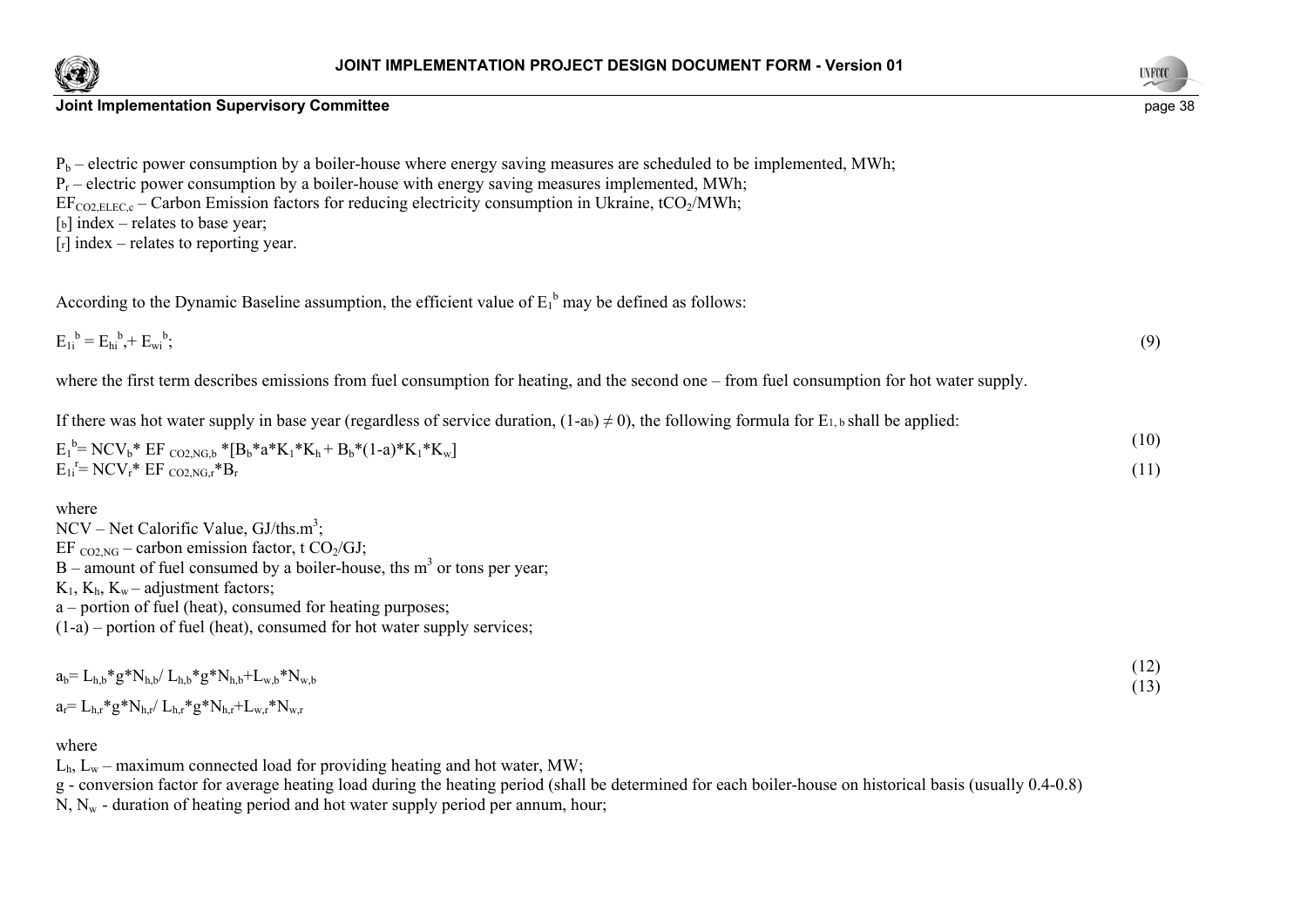



[h] index – heating;  $\lceil w \rceil$  index – hot water supply.

### **Adjustment factors:**

1.  $K_1$  (Factor of the net calorific value change):

 $K_1=NCV_b/NCV_r$  (14)

2. Adjusting factor for heating shall be applied for development of Dynamic Baseline, taking into account all external factors, such as weather conditions, Heating area , etc.

Quantity of fuel consumed for heating is proportional to required heat for heating period, Qh:

$$
B_h = B^* a = Q_h / NCV^* \eta_h
$$
 (15)

where

η - total effectiveness of boiler-house.

According to the assumptions as to Dynamic baseline required heat in base year for correct comparison shall be reduced to actual conditions (external conditions of the project) of reporting year:

$$
Q_{h,b,r} = Q_{h,b} * K_h = Q_{h,r} \tag{16}
$$

### where

 $Q_{h, b, r}$  – necessary heat for Dynamic baseline; it is conceded to be equal to  $Q_r$  – necessary heat for reporting year;

 $Q_{h, b}$  – necessary heat for base year;

 $K_h$  – average adjusting factor for heating.

Average adjusting factor may be determined on the basis of such equality:

$$
K_h = Q_{h,r}/Q_{h\,b.}
$$
\n
$$
(17)
$$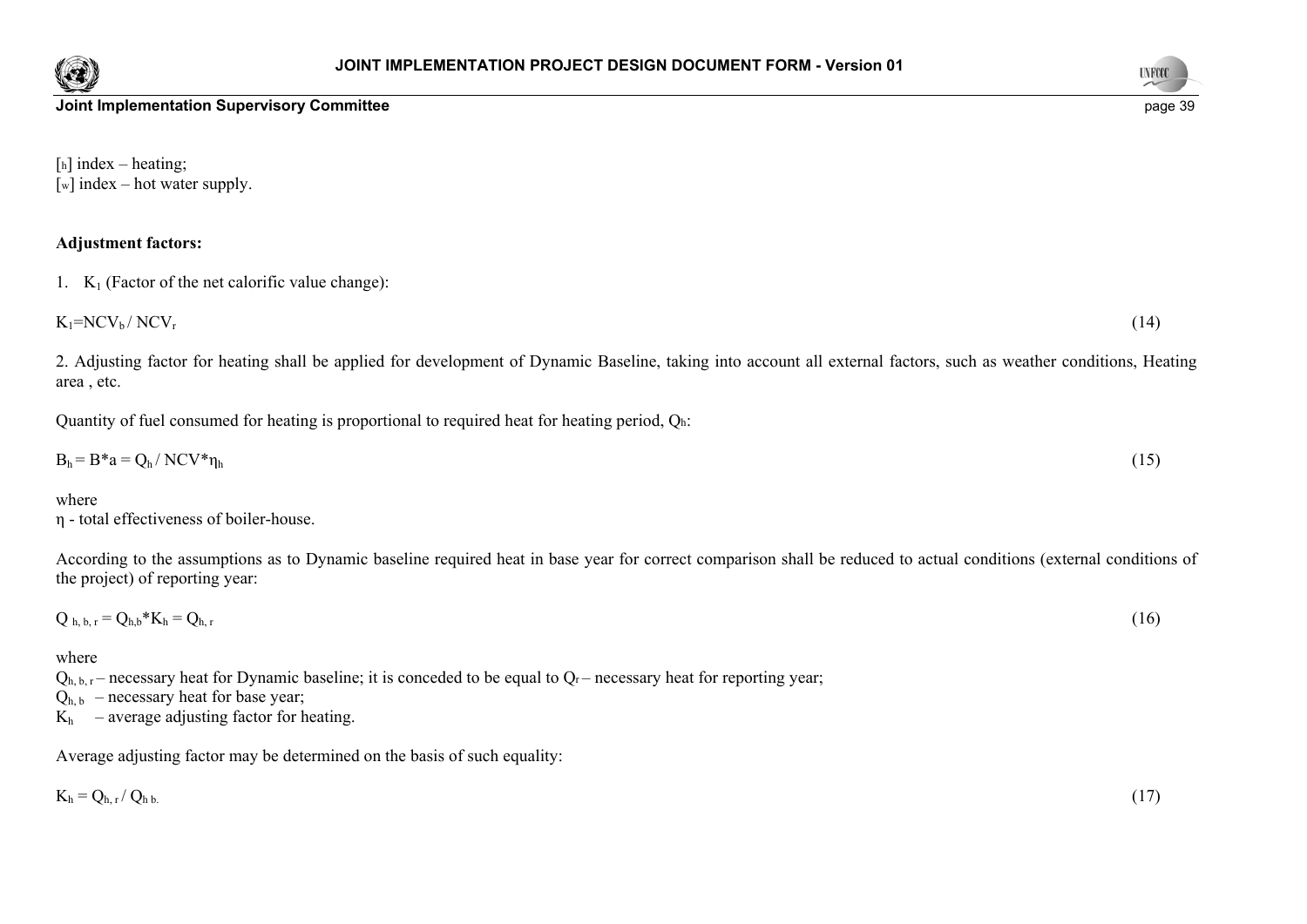

Required heat for buildings' heating within the year, according to the "Norms and instructions of fuel and heat energy losses rate setting for heating of dwelling and civil buildings, as well as social needs in Ukraine. KTM 204 Ukraine 244-94"23:

| $Q_h = F_h * k_h * (T_{in} - T_{out}) * N_h,$                                                                                                                                                                                                                                                                                                                                                                                                                     | (18) |
|-------------------------------------------------------------------------------------------------------------------------------------------------------------------------------------------------------------------------------------------------------------------------------------------------------------------------------------------------------------------------------------------------------------------------------------------------------------------|------|
| where<br>$Qh$ – required heat of heat for heating, kW*hour;<br>$Fh$ – Heating area of premises, m2;<br>$k_h$ – average heat transfer factor of the buildings, $kW/mz$ <sup>*</sup> K;<br>T <sub>in</sub> – average temperature inside the premises during heating period, K (or $\rm{^{\circ}C}$ );<br>T <sub>out</sub> – average external temperature during heating period, K (or $\mathrm{^{\circ}C}$ );<br>$Nh$ – duration of heating period per annum, hour. |      |
| Therefore:                                                                                                                                                                                                                                                                                                                                                                                                                                                        |      |
| $K_h = (F_{h,r} * k_{h,r}) * (T_{in,r} - T_{out,r}) * N_{h,r} / F_{h,b} * k_{h,b} * (T_{in,b} - T_{out,b}) * N_{h,b}$                                                                                                                                                                                                                                                                                                                                             | (19) |
| 2.1. K <sub>2</sub> (temperature change factor):                                                                                                                                                                                                                                                                                                                                                                                                                  |      |
| $K_2 = (T_{\text{in }r} - T_{\text{out }r}) / (T_{\text{in }b} - T_{\text{out }b})$                                                                                                                                                                                                                                                                                                                                                                               | (20) |
| 2.2. K <sub>3</sub> (Heating area and thermal insulation change factor):                                                                                                                                                                                                                                                                                                                                                                                          |      |
| $K_3 = (F_{h,r} * k_{h,r}) / F_{h,b} * k_{h,b} = [(F_{h,r} - F_{h,r} - F_{h,r}) * k_{h,b} + (F_{h,r} + F_{h,r}) * k_{h,n}] / F_{h,b} * k_{h,b}$                                                                                                                                                                                                                                                                                                                   | (21) |
| where                                                                                                                                                                                                                                                                                                                                                                                                                                                             |      |

 $F_{h\,b}$  - Heated floor area in the base year



<sup>&</sup>lt;sup>23</sup> Norms and instructions of rate setting for fuel and heat energy discharge for heating of dwelling and civil buildings, as well as social needs in Ukraine. KTM 204 Ukraine 244-94. *Kyiv, 2001, 376 p.*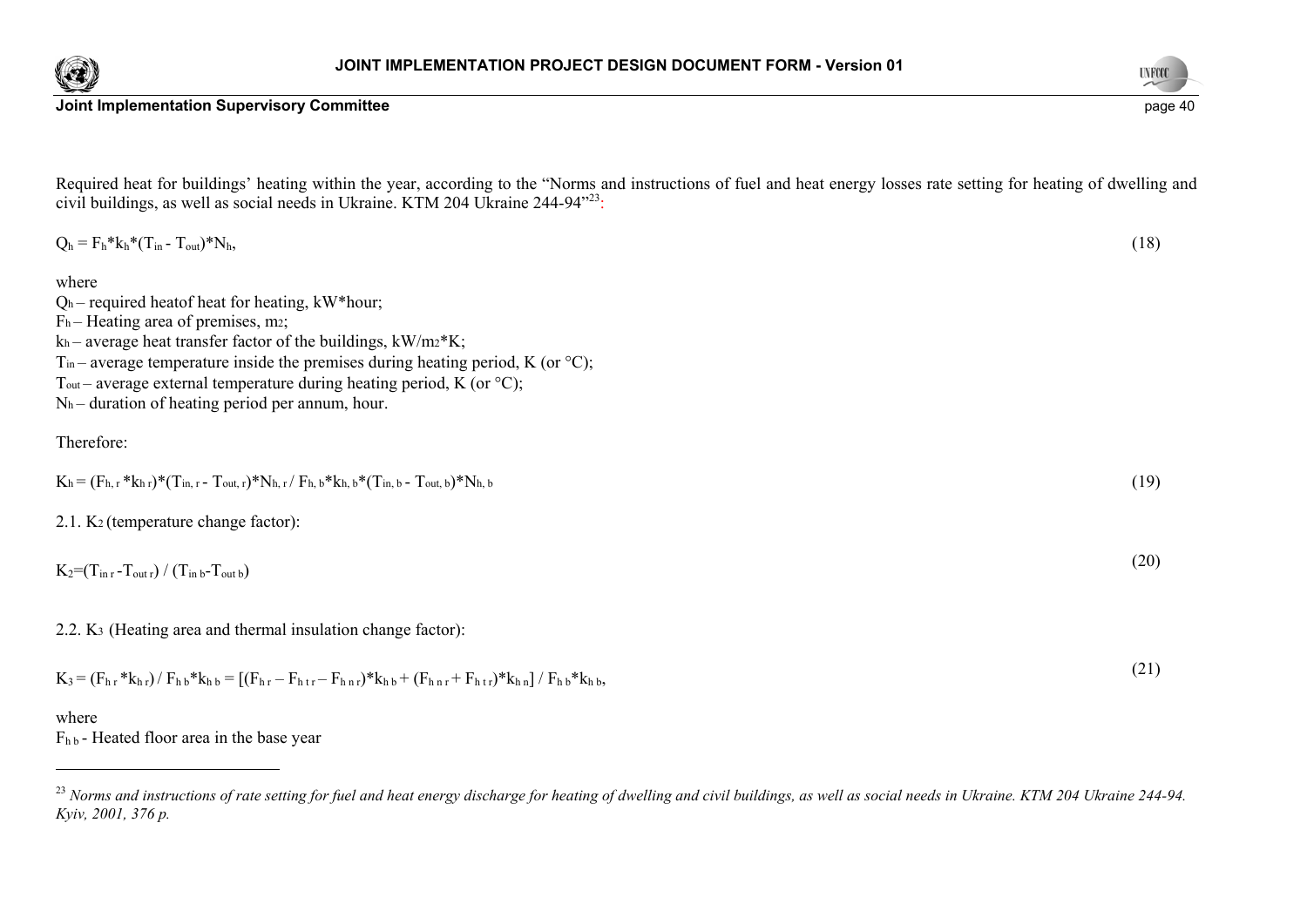



**Joint Implementation Supervisory Committee** <br> **Joint Implementation Supervisory Committee** 

 $F_{hr}$  – heated floor area in the reported year

 $F_{h n r}$ - heated area of new homes connected to the heating system (assuming with new (improved insulation) in reported year, m<sup>2</sup>

 $F<sub>htr</sub>$  - heated area of buildings (existing in the base year) in the reported year with improved thermal insulation

 $k_{hb}$  – average heat transfer coefficient of buildings in the base year, kW/m<sup>2</sup>\*K

 $k<sub>hr</sub>$  – average heat transfer coefficient of buildings in the reported year, kW/m<sup>2\*</sup>K

 $k_{h n}$  – heat transfer coefficient of heated buildings with new thermal insulation (new or old house with new insulation), kW/m<sup>2</sup> K

2.4.  $K_4$  (Factor of heating period duration change):

$$
K_4 = N_{hr}/N_{hb} \tag{22}
$$

where

 $N_{hh}$  – duration of the heating period in the base year, hour;  $N<sub>hr</sub>$  – duration of the heating period in the reported year, hour

## Thus,

| Кh | $K_2$ * $K_3$ * 1 | V |  |
|----|-------------------|---|--|
|----|-------------------|---|--|

3. Adjusting factor for hot water supply shall be used for development of Dynamic Baseline taking into account all external factors, such as weather conditions, quantity of consumers, etc.

Quantity of fuel consumed for hot water supply is proportional to required heat for the period of such service rendering, Qw:

 $B_w = B^*(1-a) = Q_w / NCV^* \eta_w$  (24)

where

ηw - general efficiency of the hot water supply system.

According to the assumptions as to Dynamic baseline required heat of heat in base year for hot water supply (for correct comparison) shall be reduced to actual conditions (external conditions of the project) of reporting year:

$$
Q_{w\,b,r} = Q_{w,b} * K_w = Q_{w,r} \tag{25}
$$

 $^{4}$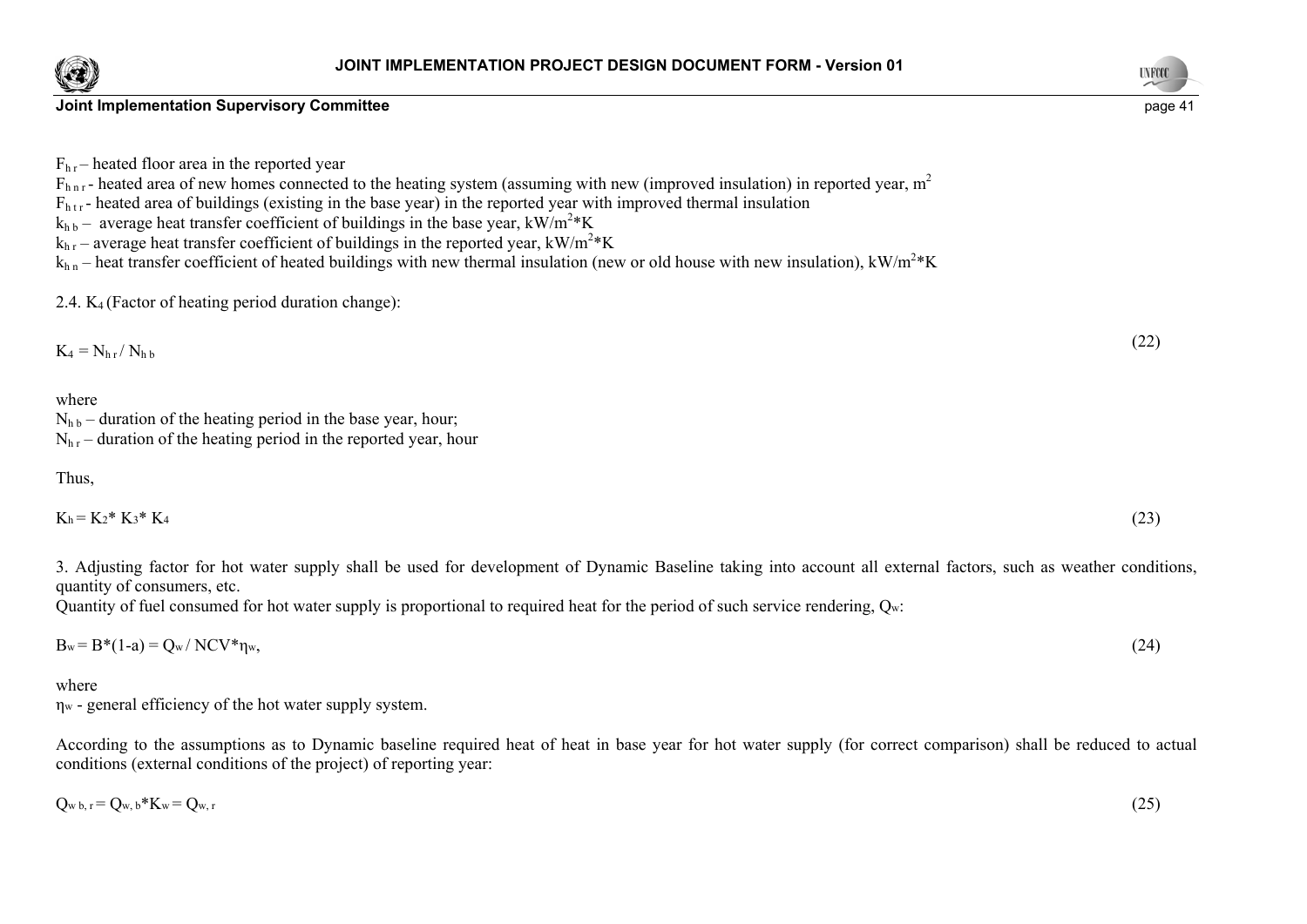



| where:<br>$Q_{w, b, r}$ heat necessary for hot water supply as to Dynamic baseline; it is conceded to be equal to $Q_{w,r}$ heat necessary for hot water supply in reporting year;<br>$Q_{w, b}$ – heat necessary for hot water supply in base year,<br>$K_w$ – average adjusting factor for hot water supply; |      |
|----------------------------------------------------------------------------------------------------------------------------------------------------------------------------------------------------------------------------------------------------------------------------------------------------------------|------|
| Average adjusting factor may be determined on the basis of such equality:                                                                                                                                                                                                                                      |      |
| $K_w = Q_{w, r}/ Q_{w, b}$                                                                                                                                                                                                                                                                                     | (26) |
| Component $K_w$ may be determined by the correlation of heat consumed for hot water supply in basic and reporting years:                                                                                                                                                                                       |      |
| $Q_w = n_w * v_w * N_w$                                                                                                                                                                                                                                                                                        | (27) |
| where:<br>$Q_w$ – heat necessary for hot water supply, kW*hour;<br>n <sub>w</sub> – average quantity of consumers, personal accounts;<br>vw-standard specific discharge of hot water for personal account (in heat units, kW*hour/hour);<br>$N_w$ – duration of service rendering per annum, hour.             |      |
| Thus:                                                                                                                                                                                                                                                                                                          |      |
| $K_w = n_{w, r} * v_{w, r} * N_{w, r} / n_{w, b} * v_{w, b} * N_{w, b}$                                                                                                                                                                                                                                        | (28) |
| 3.1. $K_s$ (Factor of change of consumers' quantity):<br>$K_5 = n_{w, r}/n_{w, b}$                                                                                                                                                                                                                             | (29) |
| where<br>$n_r$ – number of consumers in the base year;<br>$n_b$ – number of consumers in the reported year                                                                                                                                                                                                     |      |

3.2. K6 (Factor of change of standard specific discharge of hot water for personal account):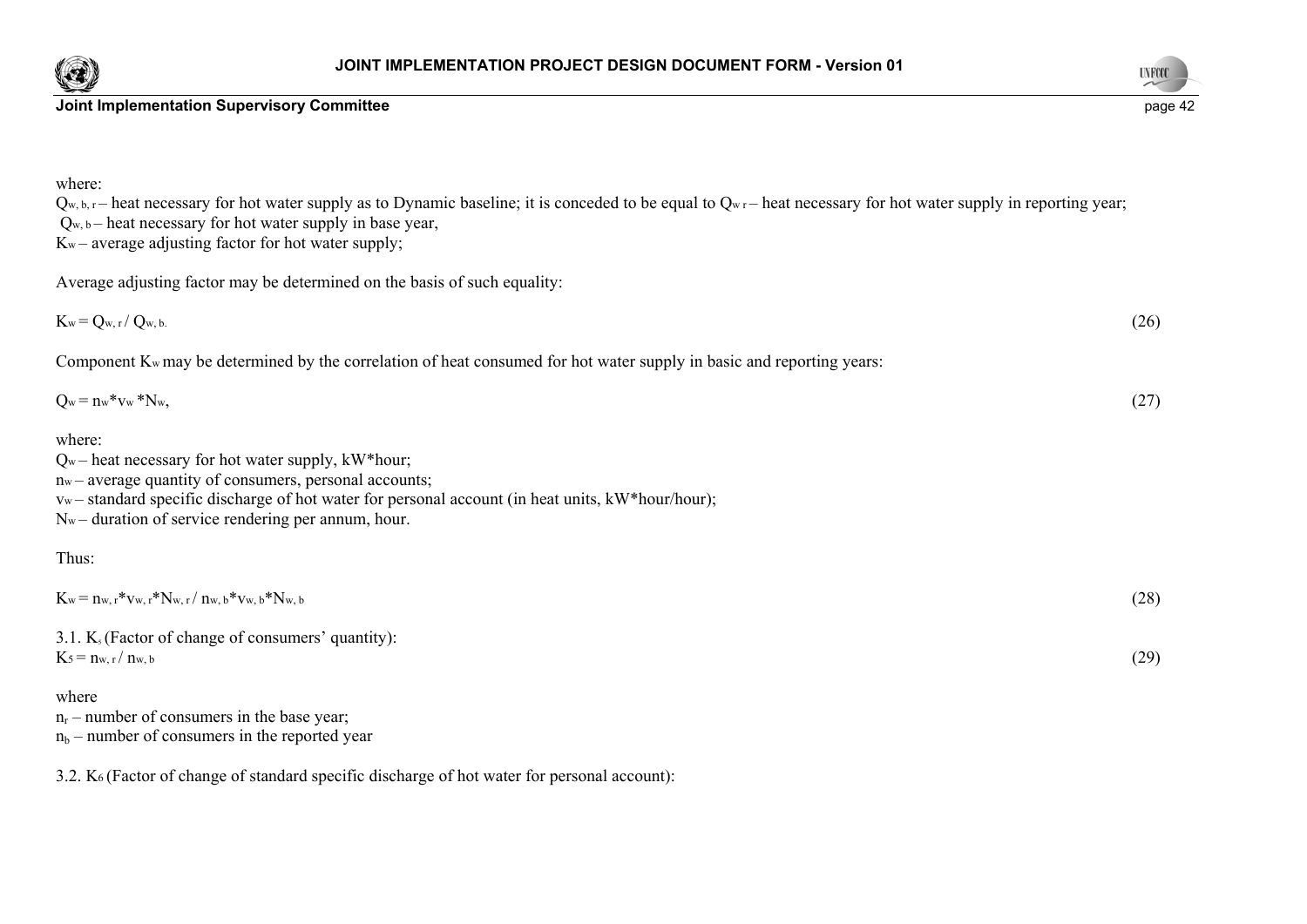





 $K_5 = n_{w,r}/n_{w,b}$  (30)

where:

 $v_{wr}$  – consumption of hot water for the personal account in the base year, hour;  $v_{wb}$  – consumption of hot water for the personal account in the reported year, hour.

At present such standard specific discharge of hot water is effective, which was proposed in the KTM 204 Ukraine 244-94 in 1993. There is no information about the changes, so  $K_6 = 1$ , and is not subject to special monitoring.

3.3. K7 (Factor of change of the duration of hot water supply period):

$$
K_7 = N_{w,r} / N_{w,b} \tag{31}
$$

where

 $N_{\rm wb}$  – duration of hot water service in the base year, hour;

 $N_{\rm wr}$  – duration of hot water service in the project year, hour

### Thus,

| $K_w = K_5 * K_6 * K_7$ | (32) |
|-------------------------|------|
|-------------------------|------|

If expected monitored data for the boiler-house in any project year are unavailable:

- for statistic data unavailable the default values from IPCC reports will be taken;
- for non-statistic data unavailable, the calculations for this boiler-house in this year will not be made, in according to principle of conservatism the estimated emission reductions for this boiler-house in this year will be assumed equal to 0.

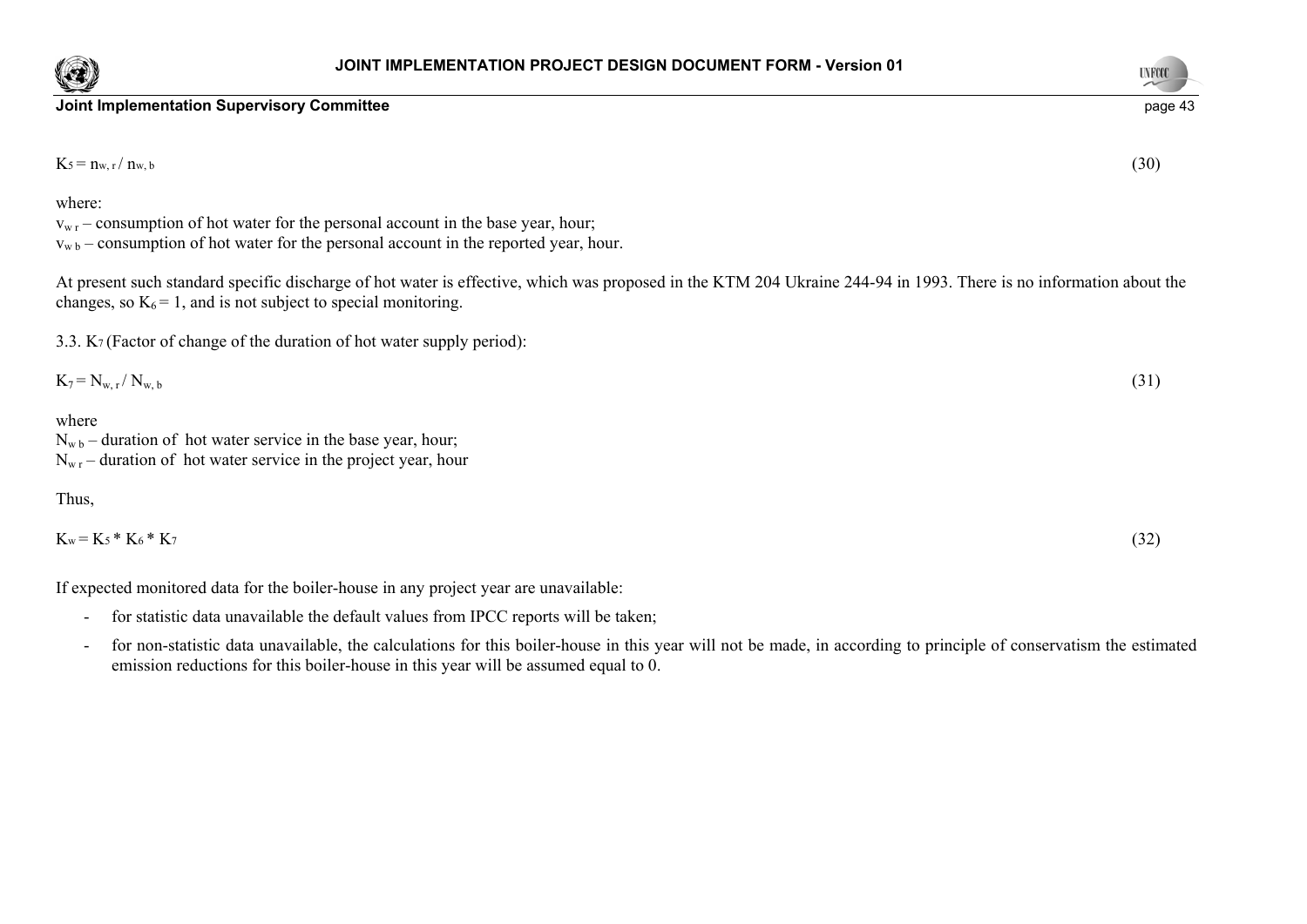

**UNFOOL** 

## **Joint Implementation Supervisory Committee**  page 44

Data to be checked in section D.1 for monitoring in order to estimate GHG emission reductions for baseline and project scenarios.

The following tables contain the data, which will be collected for monitoring of project emission reductions and such data will be archived.

| Data / Parameter                          | $\mathbf{B}_{\mathbf{r}}$                                                 |
|-------------------------------------------|---------------------------------------------------------------------------|
| Data unit                                 | ths. $m3$                                                                 |
| Description                               | Natural gas consumption by boiler-houses, project year                    |
| Time of                                   | Daily                                                                     |
| determination/monitoring                  |                                                                           |
| Source of data (to be) used               | Each boiler-house                                                         |
| Value of data applied                     | N/A                                                                       |
| (for ex ante calculations/determinations) |                                                                           |
| Justification of the choice of            | Measurements are taken by gas meters at each boiler-house                 |
| data or description of                    |                                                                           |
| measurement methods and                   |                                                                           |
| procedures (to be) applied                |                                                                           |
| QA/QC procedures (to be)                  | Equipment is calibrated and inspected according to the quality management |
| applied                                   | procedures "On metrology and metrological activity" <sup>24</sup>         |
| Any comment                               | Information shall be archived in paper and electronic form                |

| Data / Parameter                          | $NCV_r$                                                                   |
|-------------------------------------------|---------------------------------------------------------------------------|
| Data unit                                 | GJ/ths.nm <sup>3</sup>                                                    |
| Description                               | Net Calorific Value                                                       |
| Time of                                   | Monthly                                                                   |
| determination/monitoring                  |                                                                           |
| Source of data (to be) used               | <b>Fuel Supplier's Report</b>                                             |
| Value of data applied                     | N/A                                                                       |
| (for ex ante calculations/determinations) |                                                                           |
| Justification of the choice of            | N/A                                                                       |
| data or description of                    |                                                                           |
| measurement methods and                   |                                                                           |
| procedures (to be) applied                |                                                                           |
| QA/QC procedures (to be)                  | Equipment is calibrated and inspected according to the quality management |
| applied                                   | procedures "On metrology and metrological activity" <sup>25</sup>         |
| Any comment                               | Information shall be archived in paper and electronic form                |

1

<sup>24</sup> *http://zakon.rada.gov.ua/cgi-bin/laws/main.cgi?nreg=1765-15*

<sup>25</sup> *http://zakon.rada.gov.ua/cgi-bin/laws/main.cgi?nreg=1765-15*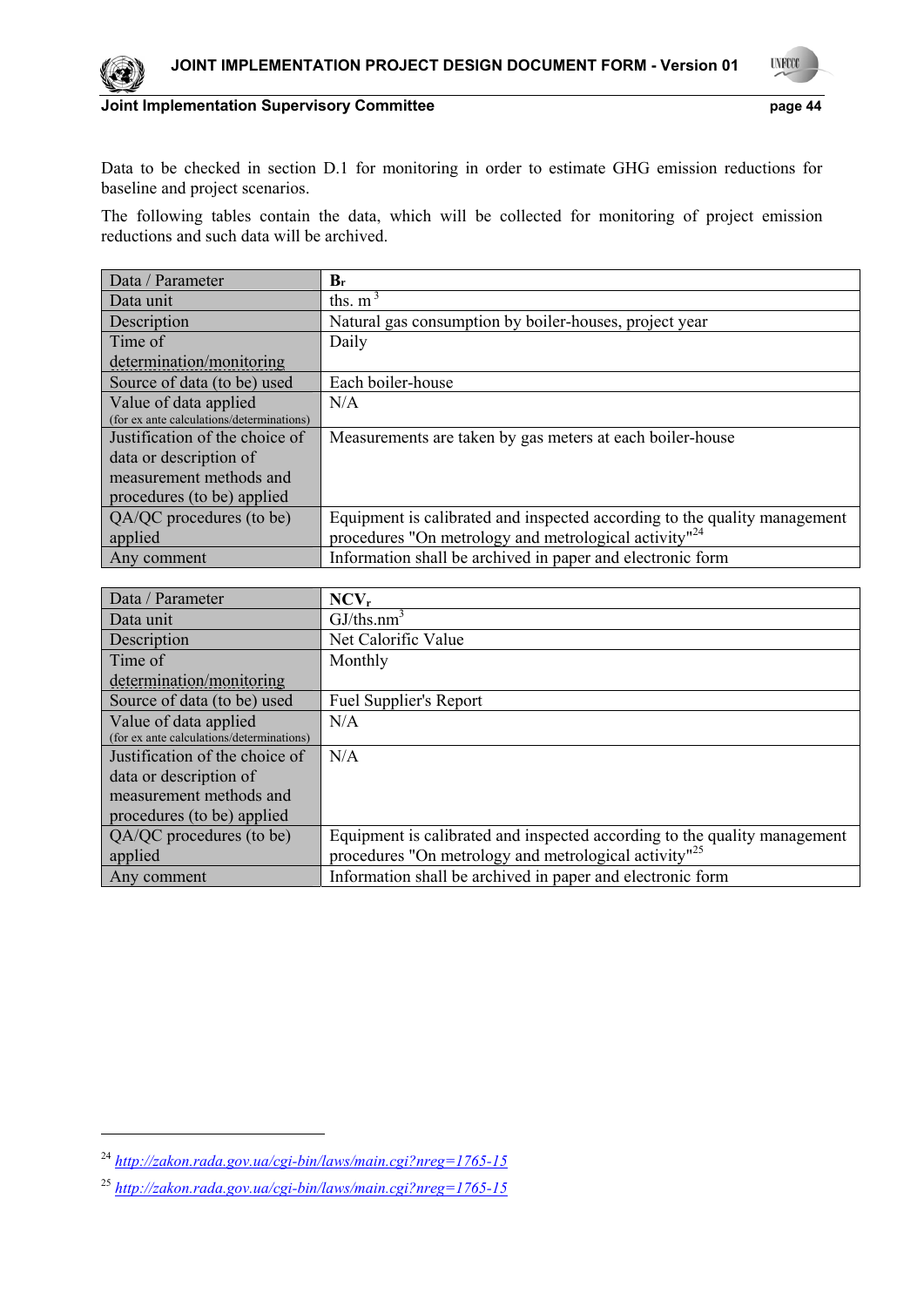



| Data / Parameter                          | $T_{\rm outr}$                                                              |
|-------------------------------------------|-----------------------------------------------------------------------------|
| Data unit                                 | $\rm ^{\circ}C$                                                             |
| Description                               | Daily external temperature during heating season, project year              |
| Time of                                   | Once per reporting period.                                                  |
| determination/monitoring                  |                                                                             |
| Source of data (to be) used               | Meteorological Centre sends the Report every decade or month for every      |
|                                           | day of heating season. Reports are filed in special journals                |
| Value of data applied                     | N/A                                                                         |
| (for ex ante calculations/determinations) |                                                                             |
| Justification of the choice of            | Average value                                                               |
| data or description of                    |                                                                             |
| measurement methods and                   |                                                                             |
| procedures (to be) applied                |                                                                             |
| QA/QC procedures (to be)                  | Average outside temperature during the heating season shall be registered   |
| applied                                   | every day and calculated by concern "Mis'ki teplovi merezhi" from the       |
|                                           | daily outside temperature values taken by dispatcher of the enterprise from |
|                                           | Zaporizhzhia Meteorological Centre from 10 to 11 a.m. every day of          |
|                                           | heating season.                                                             |
| Any comment                               | Information shall be archived in paper and electronic form                  |

| Data / Parameter                                                   | $T_{\rm in\,r}$                                                                                                                                                                                                                                                                                                                                                                                                                                                                                                                                                                       |
|--------------------------------------------------------------------|---------------------------------------------------------------------------------------------------------------------------------------------------------------------------------------------------------------------------------------------------------------------------------------------------------------------------------------------------------------------------------------------------------------------------------------------------------------------------------------------------------------------------------------------------------------------------------------|
| Data unit                                                          | $\rm ^{\circ}C$                                                                                                                                                                                                                                                                                                                                                                                                                                                                                                                                                                       |
| Description                                                        | Average internal temperature during heating season, project year                                                                                                                                                                                                                                                                                                                                                                                                                                                                                                                      |
| Time of                                                            | Once per heating season.                                                                                                                                                                                                                                                                                                                                                                                                                                                                                                                                                              |
| determination/monitoring                                           |                                                                                                                                                                                                                                                                                                                                                                                                                                                                                                                                                                                       |
| Source of data (to be) used                                        | Concern "MTM"                                                                                                                                                                                                                                                                                                                                                                                                                                                                                                                                                                         |
| Value of data applied<br>(for ex ante calculations/determinations) | N/A                                                                                                                                                                                                                                                                                                                                                                                                                                                                                                                                                                                   |
| Justification of the choice of                                     | Average internal temperature is calculated on the basis of repaid sums                                                                                                                                                                                                                                                                                                                                                                                                                                                                                                                |
| data or description of<br>measurement methods and                  | caused by insufficient heating (if the standard level is not achieved)                                                                                                                                                                                                                                                                                                                                                                                                                                                                                                                |
| procedures (to be) applied                                         |                                                                                                                                                                                                                                                                                                                                                                                                                                                                                                                                                                                       |
| QA/QC procedures (to be)<br>applied                                | According to "Rules of rendering of heat and hot water supply service to<br>population" № 1497 from 30.12.1997, the enterprises must make the return<br>payments to population for delivery less than necessary amount of heat. The<br>normative inside temperature should be not lower than 18 °C.<br>Amount of the return payment is:<br>$-5\%$ from normative payment for every degree from 18 to 12 °C;<br>$-10\%$ from normative payment for every degree from 12 to 5 °C;<br>- when inside temperature is lower than $5^{\circ}$ C the payment is to be returned<br>completely. |
|                                                                    | Therefore the inside temperature will be calculated by formulae:                                                                                                                                                                                                                                                                                                                                                                                                                                                                                                                      |
|                                                                    | If R = 0 (according to conservatism principle for the baseline assume R $\leq$<br>$0.05$ :<br>$T_{\text{inr}} = 18 \text{ °C}.$                                                                                                                                                                                                                                                                                                                                                                                                                                                       |
|                                                                    | If $0.05 \le R \le 0.3$ NP:<br>$T_{\text{intr}} = 18 - (R/5)$ [ <sup>o</sup> C]                                                                                                                                                                                                                                                                                                                                                                                                                                                                                                       |
|                                                                    | If 0.3 NP < R < NP:                                                                                                                                                                                                                                                                                                                                                                                                                                                                                                                                                                   |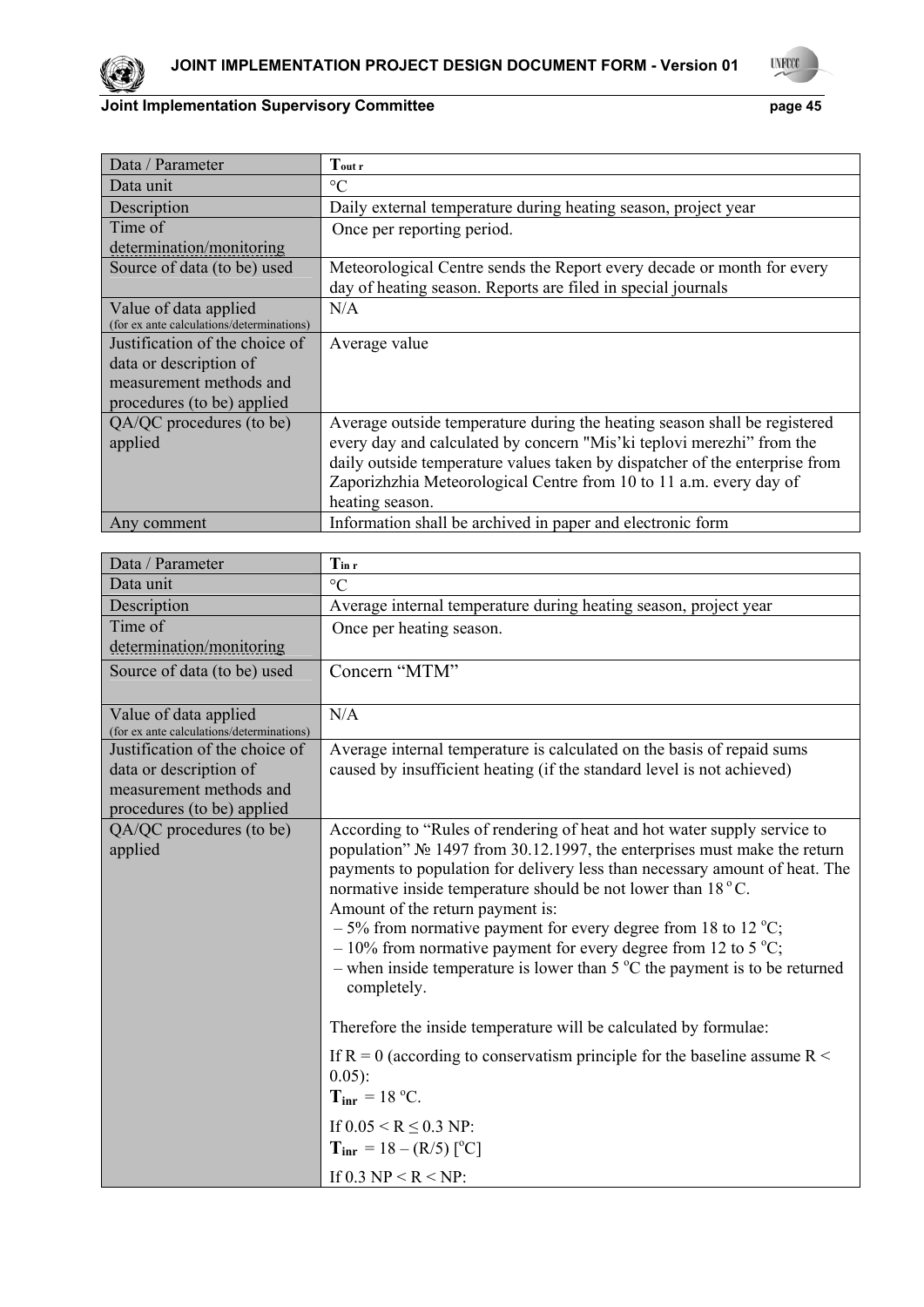

**UYFOOT** 

|             | $T_{\text{inr}} = 12 - [(R - 0.3 \text{ NP})/10] [^{\circ}\text{C}]$                                                                                                                                                                                                        |
|-------------|-----------------------------------------------------------------------------------------------------------------------------------------------------------------------------------------------------------------------------------------------------------------------------|
|             | where:<br>$R - %$ of return payment from NP;<br>$NP$ – amount of normative payment.                                                                                                                                                                                         |
|             | Thus if the inside temperature will be $18^{\circ}$ C or higher we will accept it as 18<br><sup>o</sup> C according to conservatism principle, if it will be lower than 18 <sup>o</sup> C it will<br>be calculated from return payments by the methodology presented above. |
| Any comment | Information shall be archived in paper and electronic form                                                                                                                                                                                                                  |

| Data / Parameter                          | $n_{w,r}$                                                                    |
|-------------------------------------------|------------------------------------------------------------------------------|
| Data unit                                 | thous. persons                                                               |
| Description                               | Quantity of consumers for hot water supply service for every boiler houses,  |
|                                           | project year                                                                 |
| Time of                                   | Once per year                                                                |
| determination/monitoring                  |                                                                              |
| Source of data (to be) used               | Report produced by Concern "MTM"                                             |
| Value of data applied                     | N/A                                                                          |
| (for ex ante calculations/determinations) |                                                                              |
| Justification of the choice of            | Statistics of concern "Mis' ki teplovi merezhi"                              |
| data or description of                    |                                                                              |
| measurement methods and                   |                                                                              |
| procedures (to be) applied                |                                                                              |
| $QA/QC$ procedures (to be)                | Confirmed by agreements with consumers, organizations and legal entities     |
| applied                                   | are concludes directly with concern "Mis'ki teplovi merezhi". They are       |
|                                           | updated once per year.                                                       |
| Any comment                               | The information is collected in special electronic journals "Registration of |
|                                           | income from population" (for inhabitants). For organizations and legal       |
|                                           | entities such information is taken from contracts concluded with them        |

| Data / Parameter                          | $F_{hr}$                                                                    |
|-------------------------------------------|-----------------------------------------------------------------------------|
| Data unit                                 | m <sup>2</sup>                                                              |
| Description                               | Heating area for every boiler houses, project year                          |
| Time of                                   | Once per year                                                               |
| determination/monitoring                  |                                                                             |
| Source of data (to be) used               | Report produced by Concern "MTM"                                            |
| Value of data applied                     | N/A                                                                         |
| (for ex ante calculations/determinations) |                                                                             |
| Justification of the choice of            | The revise is made in case of new contracts with Customers or in case of    |
| data or description of                    | contracts break. The data is taken for January, 01 for every year.          |
| measurement methods and                   |                                                                             |
| procedures (to be) applied                |                                                                             |
| QA/QC procedures (to be)                  | The information is collected at the sale departments of concern "Mis'ki     |
| applied                                   | teplovi merezhi" by the certificates of owners in accordance with technical |
|                                           | passport of building.                                                       |
|                                           | Total area with balconies and stairs and Heating area are displayed in the  |
|                                           | special journal                                                             |
| Any comment                               | Information shall be archived in paper and electronic form                  |
|                                           |                                                                             |
| Data / Parameter                          | $k_{h r}$                                                                   |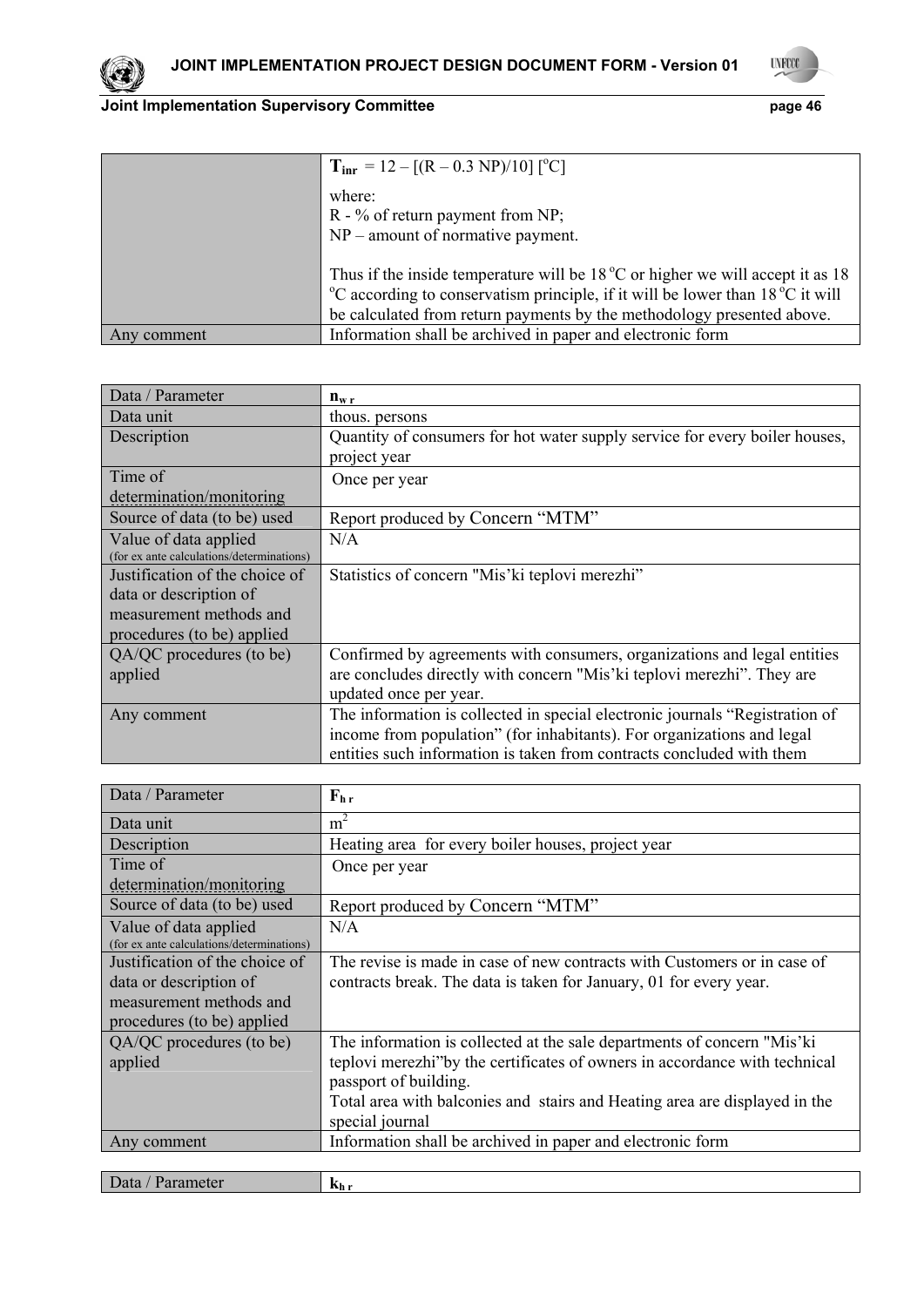



| Data unit                                 | $W/m^2*K$                                                                    |
|-------------------------------------------|------------------------------------------------------------------------------|
| Description                               | Average heat-transfer factor of the buildings, project year                  |
| Time of                                   | Once per year                                                                |
| determination/monitoring                  |                                                                              |
| Source of data (to be) used               | Report produced by Concern "MTM"                                             |
| Value of data applied                     | 0.63                                                                         |
| (for ex ante calculations/determinations) |                                                                              |
| Justification of the choice of            | Heat transfer factor is recorded ones per year at recording of connection or |
| data or description of                    | disconnection of any heating area to boiler-houses included in project.      |
| measurement methods and                   |                                                                              |
| procedures (to be) applied                |                                                                              |
| QA/QC procedures (to be)                  | For calculation of Heat transfer factor of buildings for every boiler-house, |
| applied                                   | the method of Weighted average value was used, that depends on heating       |
|                                           | area of existing buildings and heating area of the new buildings. Values of  |
|                                           | the heat transfer factor for existing buildings were taken from SNiP 2-3-79  |
|                                           | (1998) - not higher than 0.63. Values of the heat transfer factor of new     |
|                                           | buildings were taken according to State Buildings Norms (B.2.6-31:2006) -    |
|                                           | not higher than 0.36.                                                        |
| Any comment                               | Information shall be archived in paper and electronic form                   |

| Data / Parameter                          | $F_{h,tr}$                                                                 |
|-------------------------------------------|----------------------------------------------------------------------------|
| Data unit                                 | m <sup>2</sup>                                                             |
| Description                               | Heating area of buildings (existed in base year) with improved heat        |
|                                           | insulation, project year                                                   |
| Time of                                   | Once per year                                                              |
| determination/monitoring                  |                                                                            |
| Source of data (to be) used               | Report produced by Concern "MTM"                                           |
| Value of data applied                     | N/A                                                                        |
| (for ex ante calculations/determinations) |                                                                            |
| Justification of the choice of            | N/A                                                                        |
| data or description of                    |                                                                            |
| measurement methods and                   |                                                                            |
| procedures (to be) applied                |                                                                            |
| QA/QC procedures (to be)                  | The information is collected at the sale departments of concern "Mis'ki    |
| applied                                   | teplovi merezhi"by the certificates of owners in accordance with technical |
|                                           | passport of building.                                                      |
|                                           | Total area with balconies and stairs and Heating area are displayed in the |
|                                           | special journal                                                            |
| Any comment                               | Information shall be archived in paper and electronic form                 |

| Data / Parameter                          | $k_{h,n}$                                                                    |
|-------------------------------------------|------------------------------------------------------------------------------|
| Data unit                                 | $W/m^2*K$                                                                    |
| Description                               | Average heat-transfer factor of the buildings with the new thermal           |
|                                           | insulation, project year                                                     |
| Time of                                   | Once per year                                                                |
| determination/monitoring                  |                                                                              |
| Source of data (to be) used               | State Building Standards (B.2.6-31:2006)                                     |
| Value of data applied                     | N/A                                                                          |
| (for ex ante calculations/determinations) |                                                                              |
| Justification of the choice of            | For calculation of Heat transfer factor of buildings for every boiler-house, |
| data or description of                    | the method of Weighted average value was used                                |
| measurement methods and                   |                                                                              |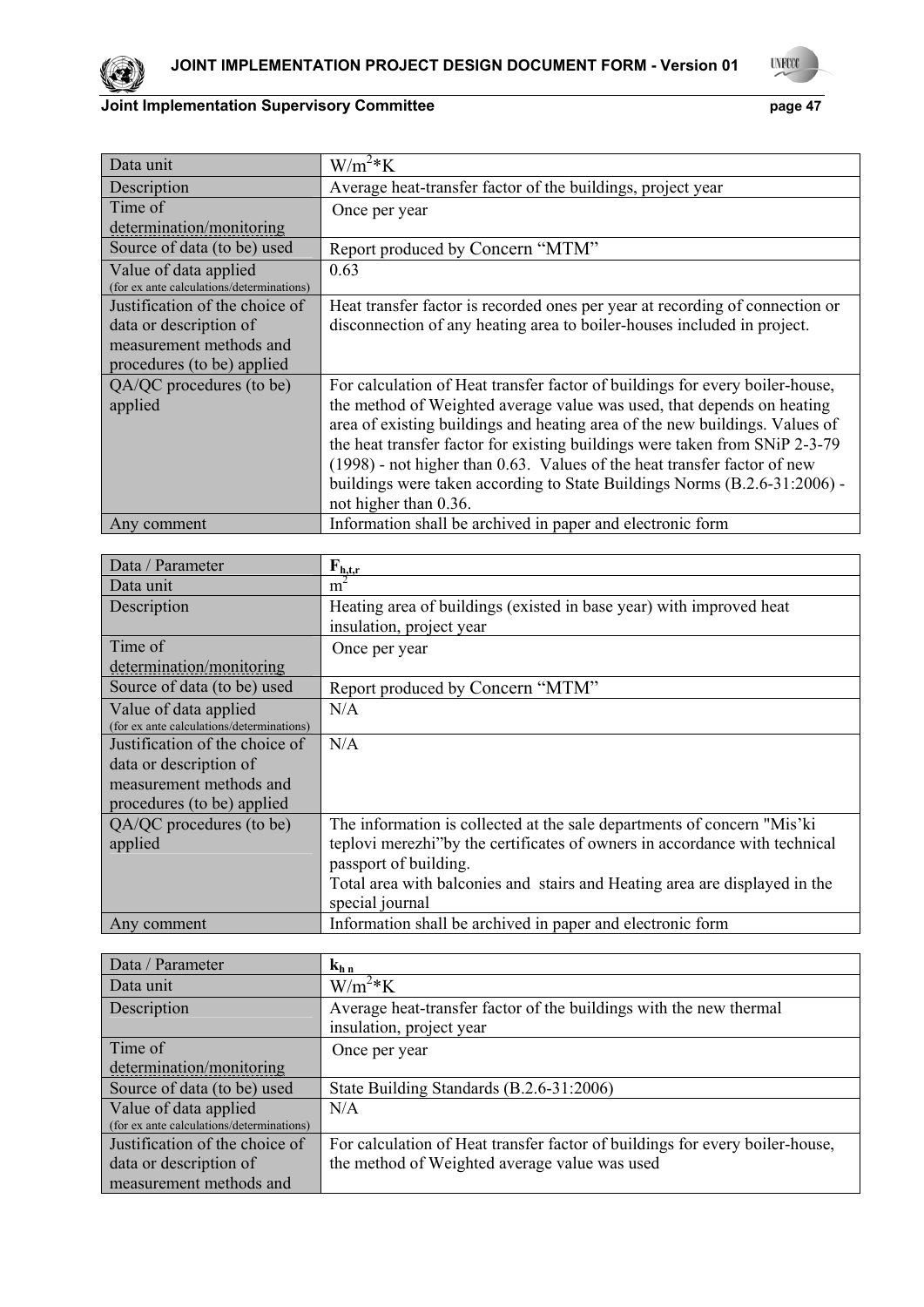



| procedures (to be) applied |                                                                              |
|----------------------------|------------------------------------------------------------------------------|
| QA/QC procedures (to be)   | Heat transfer factor is recorded ones per year at recording of connection or |
| applied                    | disconnection of any heating area to boiler-houses included in project.      |
| Any comment                | Information shall be archived in paper and electronic form                   |

| Data / Parameter                          | $F_{h,n,r}$                                                                |
|-------------------------------------------|----------------------------------------------------------------------------|
| Data unit                                 | m                                                                          |
| Description                               | Heating area of new buildings connected to the heat supply system (it is   |
|                                           | conceded that such buildings have new improved heat insulation), project   |
|                                           | year                                                                       |
| Time of                                   | Once per year                                                              |
| determination/monitoring                  |                                                                            |
| Source of data (to be) used               | Report produced by Concern "MTM"                                           |
| Value of data applied                     | N/A                                                                        |
| (for ex ante calculations/determinations) |                                                                            |
| Justification of the choice of            | N/A                                                                        |
| data or description of                    |                                                                            |
| measurement methods and                   |                                                                            |
| procedures (to be) applied                |                                                                            |
| QA/QC procedures (to be)                  | The information is collected at the sale departments of concern "Mis'ki"   |
| applied                                   | teplovi merezhi"by the certificates of owners in accordance with technical |
|                                           | passport of building.                                                      |
|                                           | Total area with balconies and stairs and Heating area are displayed        |
|                                           | in the special journal                                                     |
| Any comment                               | Information shall be archived in paper and electronic form                 |

| Data / Parameter                                                   | $N_{h,r}$                                                                               |
|--------------------------------------------------------------------|-----------------------------------------------------------------------------------------|
| Data unit                                                          | hour                                                                                    |
| Description                                                        | Duration of heating period, base year                                                   |
| Time of                                                            | Once per year                                                                           |
| determination/monitoring                                           |                                                                                         |
| Source of data (to be) used                                        | Report produced by Concern "MTM"                                                        |
| Value of data applied<br>(for ex ante calculations/determinations) | N/A                                                                                     |
| Justification of the choice of                                     | The duration of the Heating period is accepted in accordance with item                  |
| data or description of                                             | 7.9.4 of "Rules of technical exploitation of heating equipment and                      |
| measurement methods and                                            | networks. 2007". Beginning and ending of the heating period are                         |
| procedures (to be) applied                                         | determined in every town separately. The heating period begins if the                   |
|                                                                    | average daily outside temperature is $8^{\circ}$ C or lower during 3 days, and          |
|                                                                    | finishes if average daily outside temperature is $8^{\circ}$ C or higher during 3 days. |
|                                                                    | According to SNiP 2.01.01-84 (Climatology in heating engineering) the                   |
|                                                                    | duration of heating period for project development is to be taken as 174                |
|                                                                    | days.                                                                                   |
| QA/QC procedures (to be)                                           |                                                                                         |
| applied                                                            |                                                                                         |
| Any comment                                                        | Information shall be archived in paper and electronic form                              |

| Data / Parameter | $L_{h,r}$                                               |
|------------------|---------------------------------------------------------|
| Data unit        | Gcal/h                                                  |
| Description      | Maximal connected load for heating period, project year |
| Time of          | Once per vear                                           |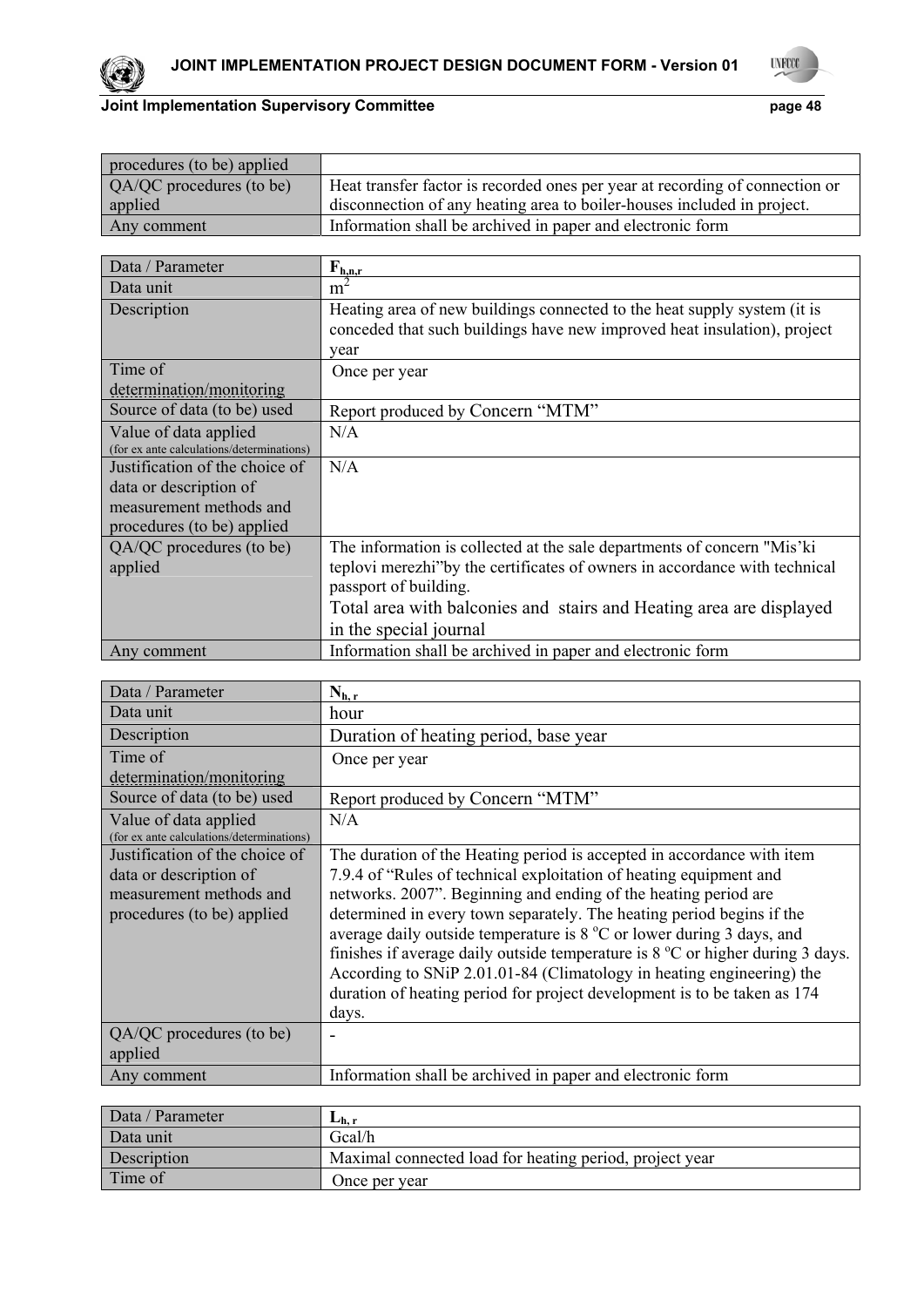



| determination/monitoring                                           |                                                                                    |
|--------------------------------------------------------------------|------------------------------------------------------------------------------------|
| Source of data (to be) used                                        | Report produced by Concern "MTM"                                                   |
| Value of data applied<br>(for ex ante calculations/determinations) | N/A                                                                                |
| Justification of the choice of                                     | Maximum connected load to the boiler-house, that is required for heating, is       |
| data or description of                                             | calculated by Concern «Mis'ki teplovi merezhi» for every heating season.           |
| measurement methods and                                            | It is calculated according to heat demand at outside temperature -22 $^{\circ}$ C. |
| procedures (to be) applied                                         |                                                                                    |
| QA/QC procedures (to be)                                           | -                                                                                  |
| applied                                                            |                                                                                    |
| Any comment                                                        | Information shall be archived in paper and electronic form                         |

| Data / Parameter                          | $L_{w, r}$                                                                |
|-------------------------------------------|---------------------------------------------------------------------------|
| Data unit                                 | Gcal/h                                                                    |
| Description                               | Maximal connected load for hot water supply, project year                 |
| Time of                                   | Once per year                                                             |
| determination/monitoring                  |                                                                           |
| Source of data (to be) used               | Report produced by Concern "MTM"                                          |
| Value of data applied                     | N/A                                                                       |
| (for ex ante calculations/determinations) |                                                                           |
| Justification of the choice of            | Hot water supply service is realized by hot water delivery schedule for   |
| data or description of                    | every boiler-house.                                                       |
| measurement methods and                   | Hot water supply service is foreseen. There is a plan of disconnection of |
| procedures (to be) applied                | load for Hot water supply service for maintenance and preventive measures |
|                                           | for every boiler-house.                                                   |
| QA/QC procedures (to be)                  |                                                                           |
| applied                                   |                                                                           |
| Any comment                               | Information shall be archived in paper and electronic form                |

| Data / Parameter                          | $V_{W, r}$                                                              |
|-------------------------------------------|-------------------------------------------------------------------------|
| Data unit                                 | kWh/h                                                                   |
| Description                               | Standard specific discharge of hot water at personal account, project   |
|                                           | year                                                                    |
| Time of                                   | Once per year                                                           |
| determination/monitoring                  |                                                                         |
| Source of data (to be) used               | Concern "MTM"                                                           |
| Value of data applied                     | N/A                                                                     |
| (for ex ante calculations/determinations) |                                                                         |
| Justification of the choice of            | N/A                                                                     |
| data or description of                    |                                                                         |
| measurement methods and                   |                                                                         |
| procedures (to be) applied                |                                                                         |
| QA/QC procedures (to be)                  | At present the standard specific discharge of hot water is valid in     |
| applied                                   | Ukraine that was established by the "KTM 204 Ukraine 244-94" in         |
|                                           | 1993, and no information is available on any propositions to change it. |
| Any comment                               | Information shall be archived in paper and electronic form              |

| Data / Parameter |                                          |
|------------------|------------------------------------------|
| Data unit        | <b>MWh</b>                               |
| Description      | Electric power consumption, project year |
| Time of          | Once per year                            |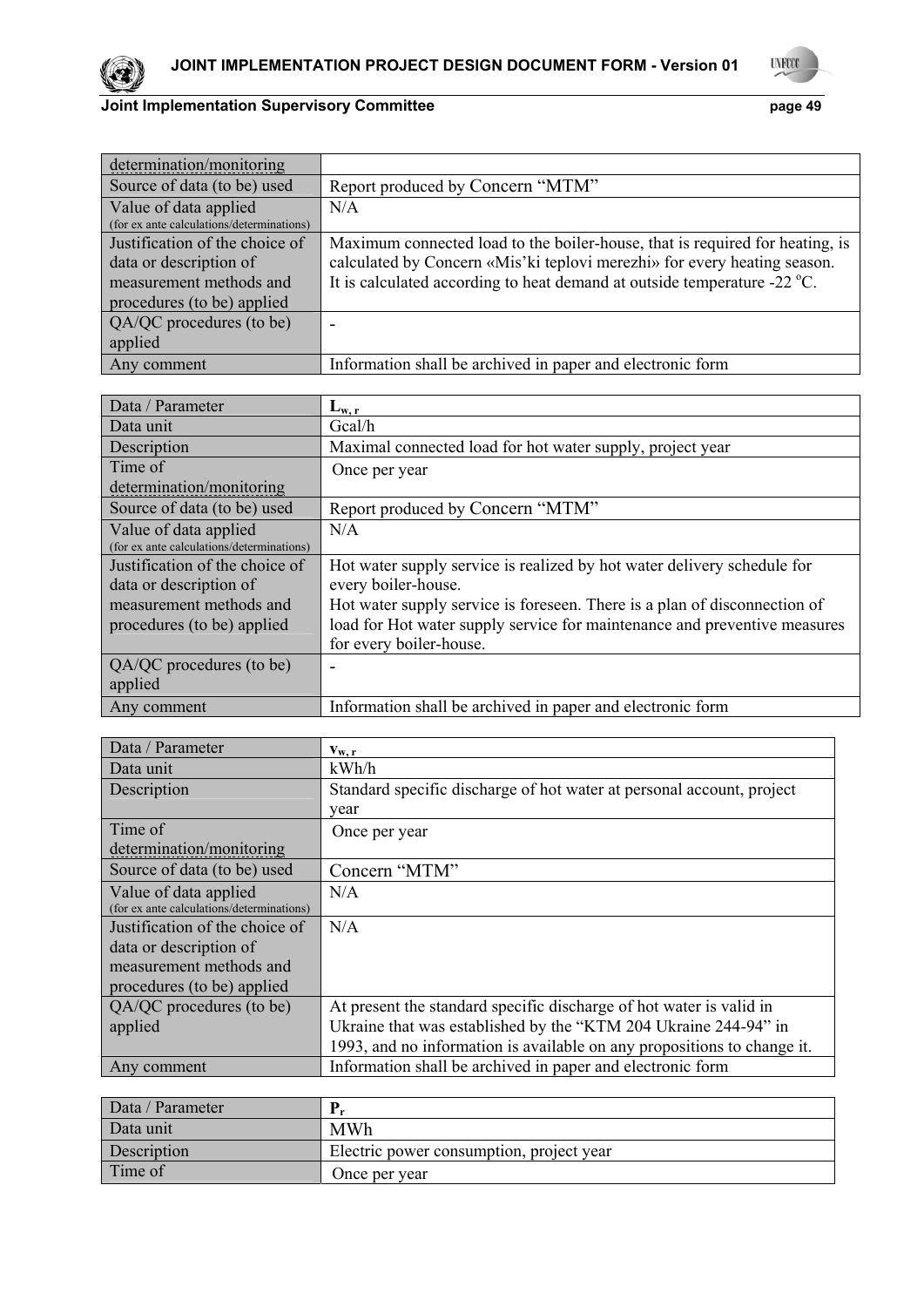



| determination/monitoring                                           |                                                                              |
|--------------------------------------------------------------------|------------------------------------------------------------------------------|
| Source of data (to be) used                                        | Concern "MTM"                                                                |
| Value of data applied<br>(for ex ante calculations/determinations) | N/A                                                                          |
| Justification of the choice of                                     | Measurement by Electric power meters installed in boiler-houses              |
| data or description of                                             |                                                                              |
| measurement methods and                                            |                                                                              |
| procedures (to be) applied                                         |                                                                              |
| QA/QC procedures (to be)                                           | Equipment is calibrated and inspected according to the quality               |
| applied                                                            | management procedures "On metrology and metrological activity" <sup>26</sup> |
| Any comment                                                        | Information shall be archived in paper and electronic form                   |

| Data / Parameter                                                                                                  | g                                                                                                                                                                                                                                                                                                                                                                                                                                                                                                                                                                                                 |
|-------------------------------------------------------------------------------------------------------------------|---------------------------------------------------------------------------------------------------------------------------------------------------------------------------------------------------------------------------------------------------------------------------------------------------------------------------------------------------------------------------------------------------------------------------------------------------------------------------------------------------------------------------------------------------------------------------------------------------|
| Data unit                                                                                                         | $\frac{0}{0}$                                                                                                                                                                                                                                                                                                                                                                                                                                                                                                                                                                                     |
| Description                                                                                                       | Recalculating factor for determination of the average load during                                                                                                                                                                                                                                                                                                                                                                                                                                                                                                                                 |
|                                                                                                                   | heating period                                                                                                                                                                                                                                                                                                                                                                                                                                                                                                                                                                                    |
| Time of                                                                                                           | Once per year                                                                                                                                                                                                                                                                                                                                                                                                                                                                                                                                                                                     |
| determination/monitoring                                                                                          |                                                                                                                                                                                                                                                                                                                                                                                                                                                                                                                                                                                                   |
| Source of data (to be) used                                                                                       | Concern "MTM"                                                                                                                                                                                                                                                                                                                                                                                                                                                                                                                                                                                     |
| Value of data applied<br>(for ex ante calculations/determinations)                                                | N/A                                                                                                                                                                                                                                                                                                                                                                                                                                                                                                                                                                                               |
| Justification of the choice of<br>data or description of<br>measurement methods and<br>procedures (to be) applied | Recalculating factor for average load during heating period is<br>determined for each boiler-house on historical base, usually it is in the<br>range $(0,4-0,8)$                                                                                                                                                                                                                                                                                                                                                                                                                                  |
| QA/QC procedures (to be)<br>applied                                                                               | $g = Q_{av}/Q_{max} = F_h * k_h * (T_{in} - T_{out av})/F_h * k_h * (T_{in} - T_{out min})$<br>where:<br>g – recalculating factor for average load during heating period;<br>$F_h$ – heating area of buildings, m <sup>2</sup> ;<br>$k_h$ – average heat transfer factor of heated buildings, (W/m <sup>2</sup> *K);<br>$T_{in}$ – average inside temperature for the heating period, K;<br>$T_{\text{out av}}$ – average outside temperature for the heating period, K (or <sup>0</sup> C);<br>$T_{\text{out min}}$ – minimal outside temperature for the heating period, K (or <sup>0</sup> C). |
| Any comment                                                                                                       |                                                                                                                                                                                                                                                                                                                                                                                                                                                                                                                                                                                                   |

| Data / Parameter                          | $EF_{CO2,NG}$                                                |
|-------------------------------------------|--------------------------------------------------------------|
| Data unit                                 | t $CO2/GI$                                                   |
| Description                               | $CO2$ emission factor for natural gas, project year          |
| Time of                                   | Once after the end of the project year                       |
| determination/monitoring                  |                                                              |
| Source of data (to be) used               | Normative documents                                          |
| Value of data applied                     | 0.0561                                                       |
| (for ex ante calculations/determinations) |                                                              |
| Justification of the choice of            | IPCC 1996 Guidelines for National Greenhouse Gas Inventories |
| data or description of                    | $Vol.2^{27}$                                                 |
| measurement methods and                   |                                                              |

<sup>26</sup> *http://zakon.rada.gov.ua/cgi-bin/laws/main.cgi?nreg=1765-15*

1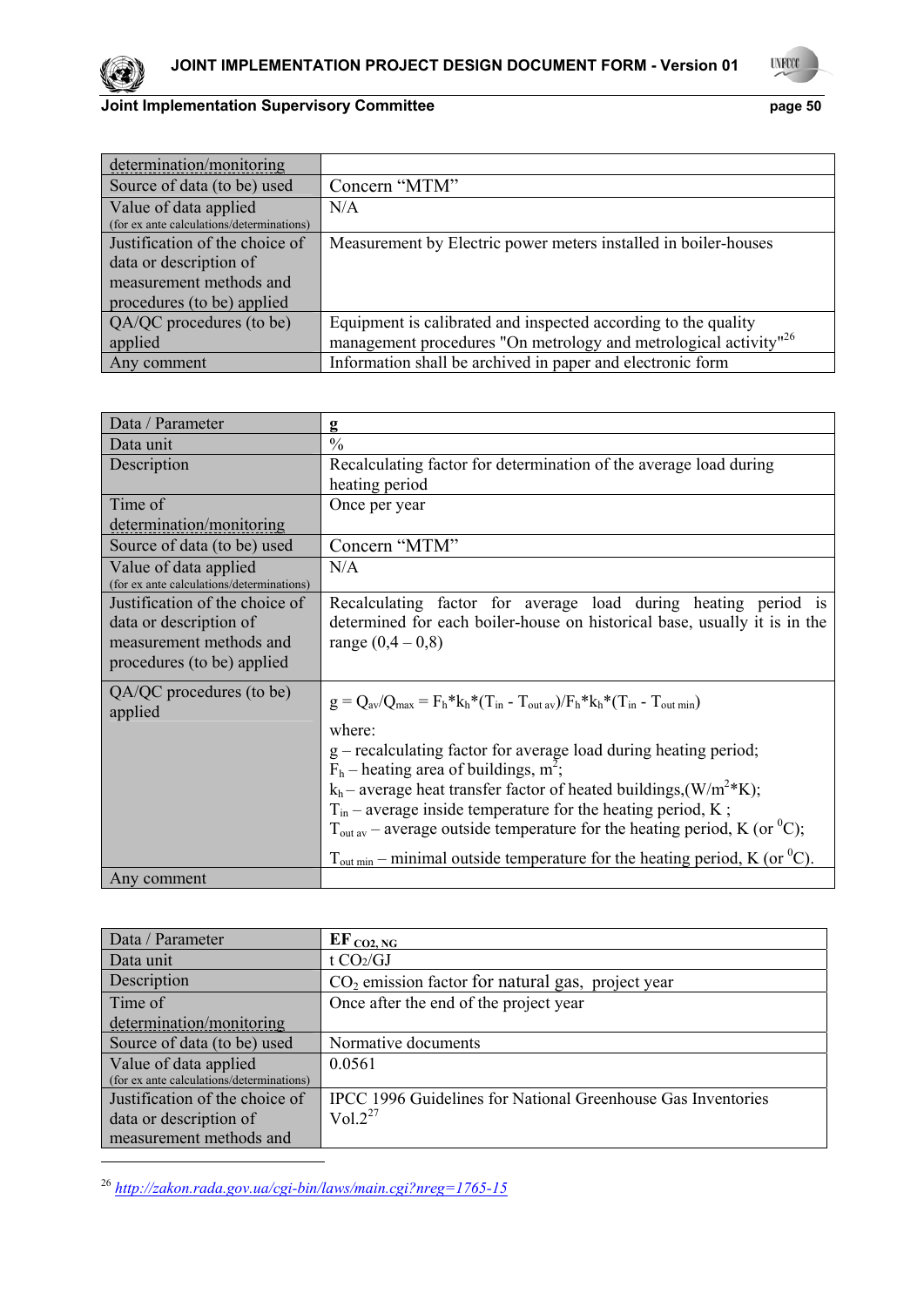



| procedures (to be) applied |                                                |
|----------------------------|------------------------------------------------|
| QA/QC procedures (to be)   | IPCC is reliable source of the information     |
| applied                    |                                                |
| Any comment                | Auxiliary data allowing adjustment of baseline |

| Data / Parameter                          | $EF_{CO2, ELEC, c}$                                                  |  |  |  |
|-------------------------------------------|----------------------------------------------------------------------|--|--|--|
| Data unit                                 | t CO2/MWh                                                            |  |  |  |
| Description                               | Carbon emission factor for Ukrainian electrical grid for JI projects |  |  |  |
|                                           | reducing electricity consumption, project year                       |  |  |  |
| Time of                                   | Once, at the beginning of the project                                |  |  |  |
| determination/monitoring                  |                                                                      |  |  |  |
| Source of data (to be) used               | Normative documents                                                  |  |  |  |
| Value of data applied                     | 0.896                                                                |  |  |  |
| (for ex ante calculations/determinations) |                                                                      |  |  |  |
| Justification of the choice of            | Annex 2 "Standardized Emission Factors for the Ukrainian Electricity |  |  |  |
| data or description of                    | Grid" to "Ukraine - Assessment of new calculation of CEF", verified  |  |  |  |
| measurement methods and                   | by TUV SUD Industrie Service GmbH 17.08.2007 <sup>28</sup>           |  |  |  |
| procedures (to be) applied                |                                                                      |  |  |  |
| QA/QC procedures (to be)                  | is reliable source of the information                                |  |  |  |
| applied                                   |                                                                      |  |  |  |
| Any comment                               | Researches don't take into consideration production of energy by     |  |  |  |
|                                           | nuclear power plants                                                 |  |  |  |

| Data / Parameter                                                   | $EF_{CO2, ELEC, g}$                                                  |  |  |  |
|--------------------------------------------------------------------|----------------------------------------------------------------------|--|--|--|
| Data unit                                                          | t CO2/MWh                                                            |  |  |  |
| Description                                                        | Carbon emission factor for Ukrainian electrical grid for JI projects |  |  |  |
|                                                                    | reducing electricity consumption, project year                       |  |  |  |
| Time of                                                            | Once, at the beginning of the project                                |  |  |  |
| determination/monitoring                                           |                                                                      |  |  |  |
| Source of data (to be) used                                        | Normative documents                                                  |  |  |  |
| Value of data applied<br>(for ex ante calculations/determinations) | 0.807                                                                |  |  |  |
| Justification of the choice of                                     | Annex 2 "Standardized Emission Factors for the Ukrainian Electricity |  |  |  |
| data or description of                                             | Grid" to "Ukraine - Assessment of new calculation of CEF", verified  |  |  |  |
| measurement methods and                                            | by TUV SUD Industrie Service GmbH 17.08.2007 <sup>29</sup>           |  |  |  |
|                                                                    |                                                                      |  |  |  |

<sup>27</sup> *http://www.ipcc-nggip.iges.or.jp/public/gl/invs5a.html*

28 *Guidance "Standardized emission factors for Ukrainian electrical grid" (version 5, February 02 2007), executed by Global Carbon B.V* "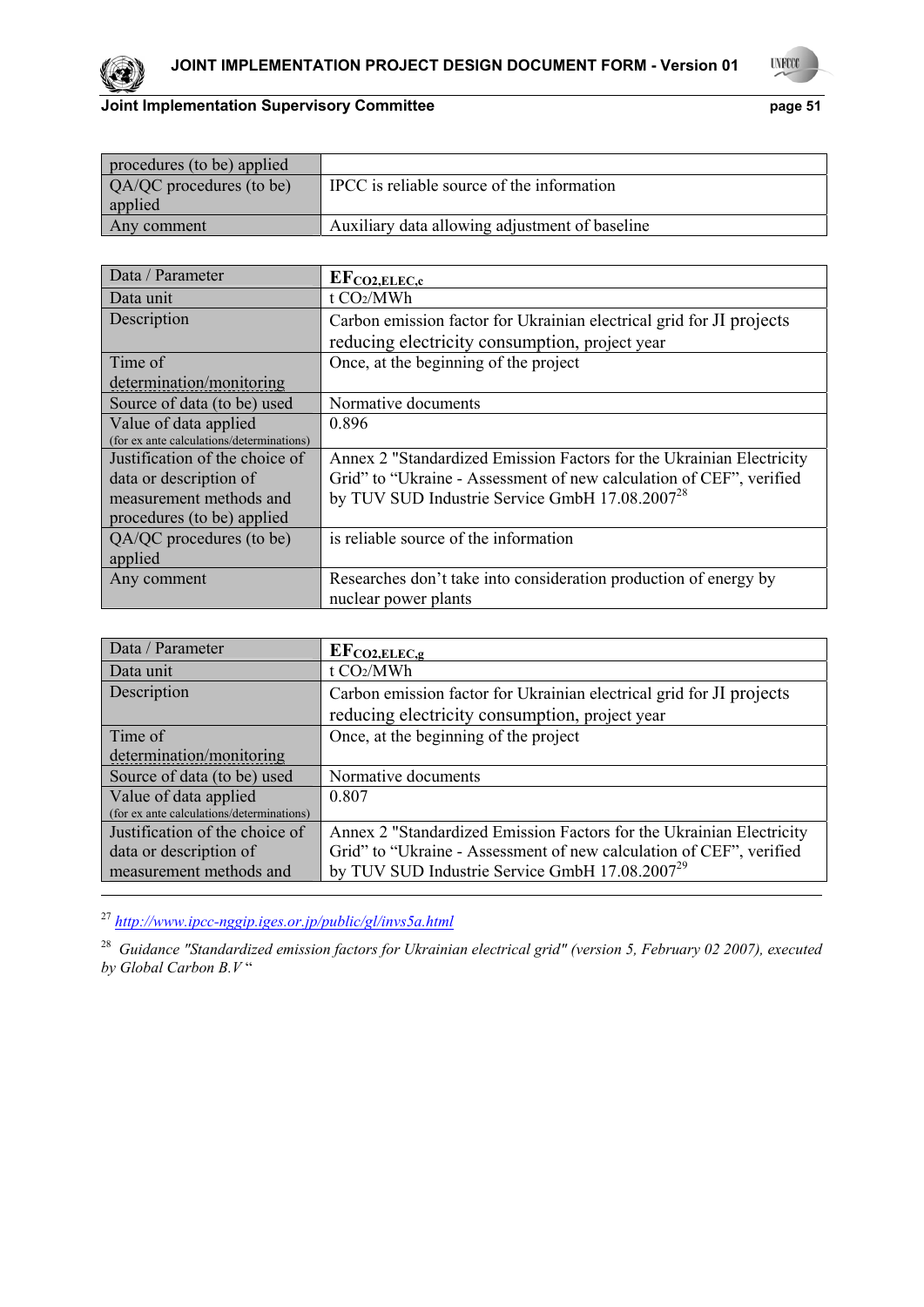

1



# **Joint Implementation Supervisory Committee page 52**

| procedures (to be) applied |                                                                        |  |  |  |  |
|----------------------------|------------------------------------------------------------------------|--|--|--|--|
| QA/QC procedures (to be)   | Guidance "Standardized emission factors for Ukrainian electrical grid" |  |  |  |  |
| applied                    | is reliable source of the information                                  |  |  |  |  |
| Any comment                | Researches don't take into consideration production of energy by       |  |  |  |  |
|                            | nuclear power plants                                                   |  |  |  |  |

<sup>&</sup>lt;sup>29</sup> Guidance "Standardized emission factors for Ukrainian electrical grid" (version 5, February 02 2007), executed *by Global Carbon B.V* "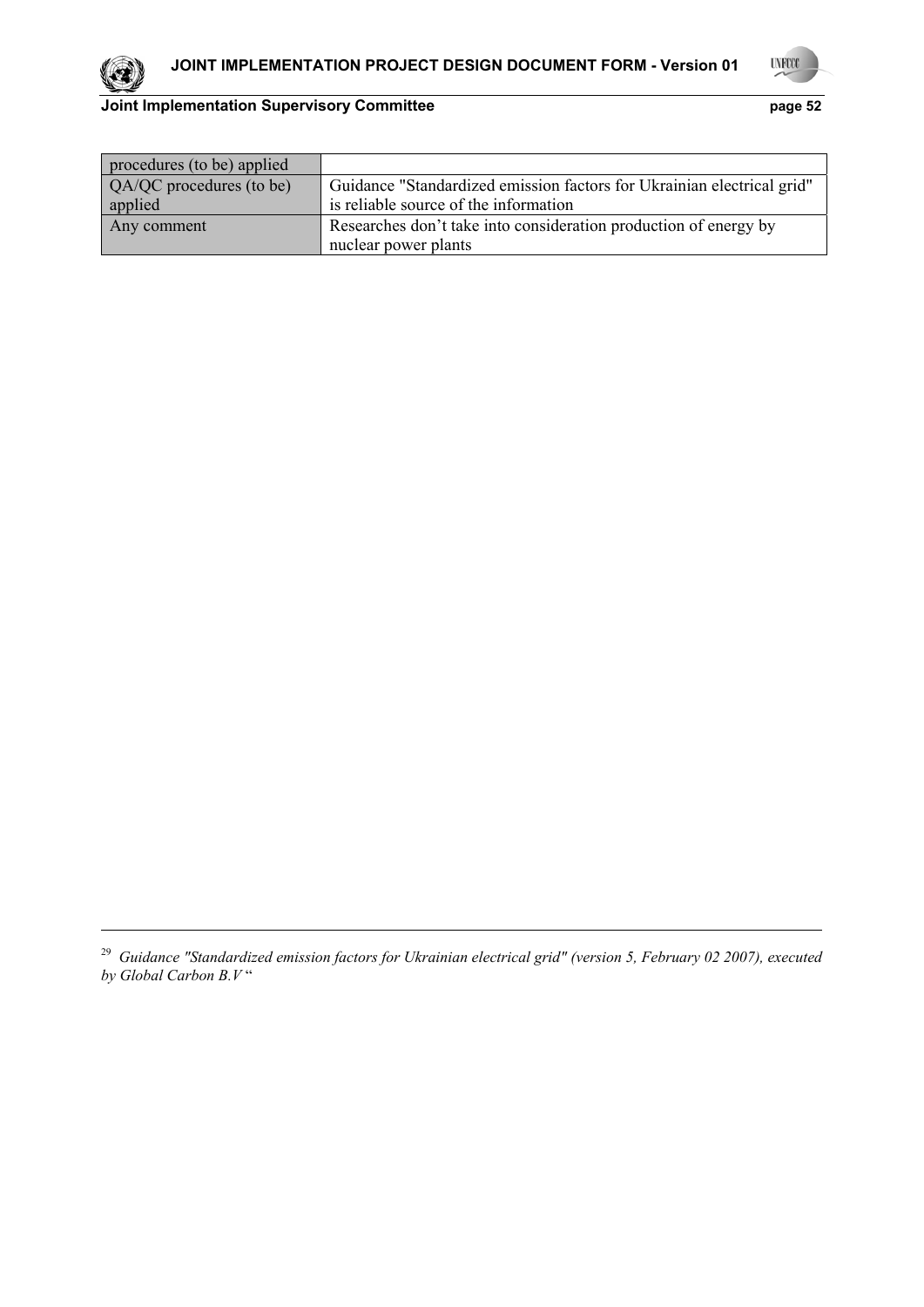



**D.1.1.2.** Description of formulae used to estimate project emissions (for each gas, source etc.; emissions in units of CO<sub>2</sub> equivalent):

Project emissions consist of two types of GHG emissions:

- 1. CO2e emissions from boilers due to gas consumtion with saving due to boiler houses rehabilitation, CHSS, IHSS installation and due to gas consumption by boiler-house for hot water supply service, which will be replace after installation of CHP and HPS+CHP.
- 2.  $CO<sub>2</sub>$  emissions from electricity consumption from the grid by the boilers and central Heating Points after installation of frequency converters.

 $E_r = \sum (B_{r(i)} * NCV_{r(i)} * EF_{CO2, NG}) + P_r * EF_{CO2 EIEC.c}$ , (33)

where:

- $E_r$ -project emissions in every reported year, t  $CO_2$
- $B_{r(i)}$  fuel consumption in the project scenario, ths. m<sup>3</sup>

 $NCV_{r(i)}$  – Net Calorific Value of every type of fuel, GJ/ths. m<sup>3</sup>

- EF  $_{CO2, NG}$  carbon emission factor for every type of fuel, tCO<sub>2</sub>/GJ
- $P_r$  project electric power consumption by boiler-houses and CHSS, on which frequency controllers will be installed, MWh

 $EF_{\text{CO2 EIEC C}}$  – Coefficient of carbon emissions by reducing electricity consumption, tCO<sub>2</sub>/MWh

The sum is taken over all boiler  $\lceil r \rceil$  index – related to the reporting year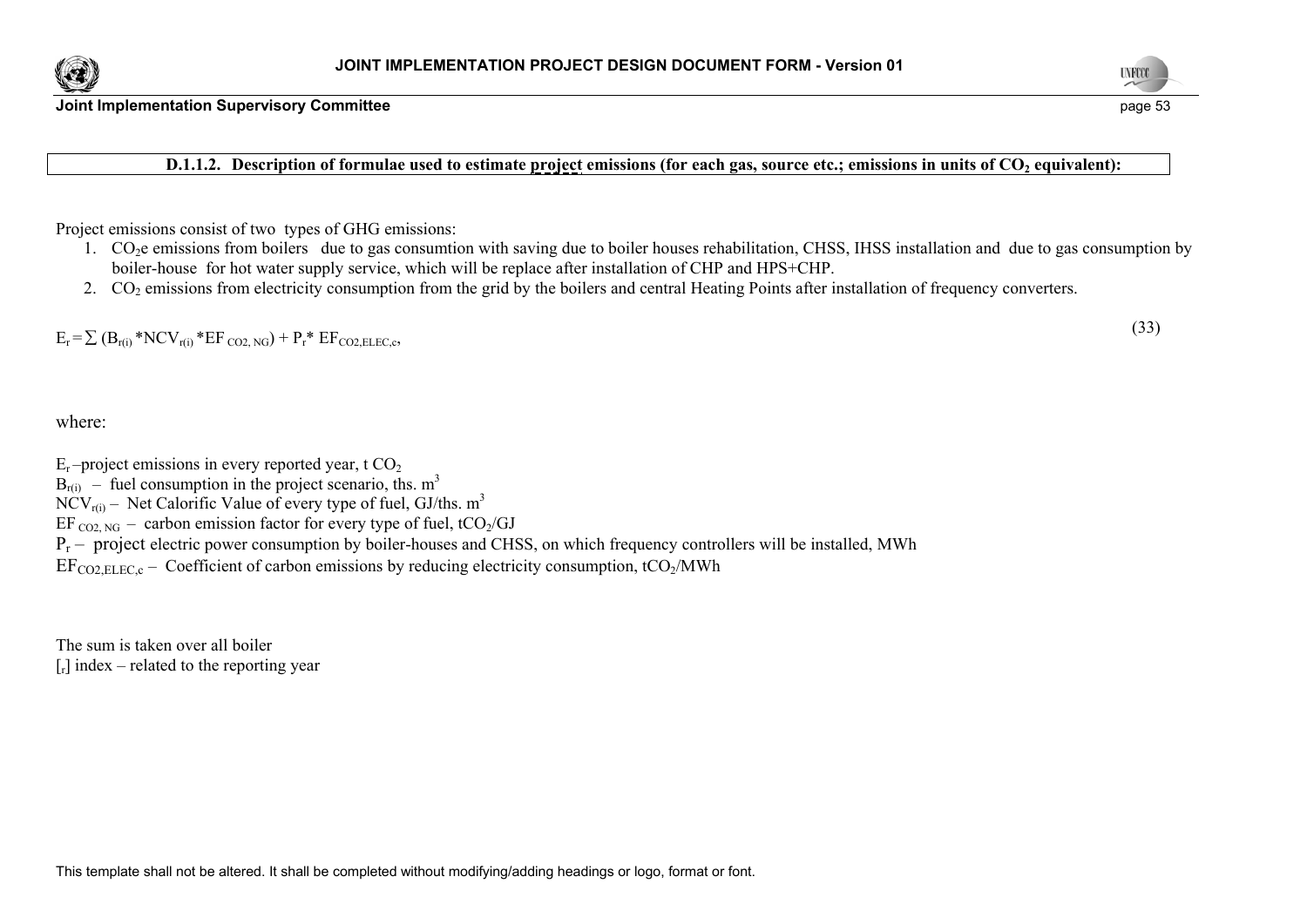



### **D.1.1.4.** Description of formulae used to estimate baseline emissions (for each gas, source etc.; emissions in units of CO<sub>2</sub> equivalent):

 $E_b = \sum (\mathbf{B}_{b(i)})^* \text{NCV}_{b(i)} * \text{EF}_{CO2, NGb}) + W_b * \text{EF}_{CO2, ELEC,e} + \mathbf{P}_b * \text{EF}_{CO2, ELEC,e}$  (34)

where:

 $E<sub>b</sub>$  –baseline emissions, t CO<sub>2</sub>

 $B<sub>b(i)</sub>$  – fuel consumption in the baseline project scenario, ths. m<sup>3</sup>

 $NCV_{b(i)}$  – Net Calorific Value of every type of fuel, GJ/ths. m<sup>3</sup>

EF  $CO<sub>2</sub>NG<sub>b</sub>$  – carbon emission factor for every type of fuel, tCO<sub>2</sub>/GJ

 $W_b$  – planned electricity production on all new installed cogeneration units, MWh

 $EF_{CO2, ELEC,g}$  – carbon emission factor for electricity production, tCO<sub>2</sub>/MWh

 $P_B$  – baseline electric power consumption by boiler-houses and CHSS, on which frequency controllers will be installed, MWh

 $EF_{CO2 ELEC,c}$  – - Coefficient of carbon emissions by reducing electricity consumption, tCO<sub>2</sub>/MWh

The sum is taken over all boiler

Baseline and the amount of emissions for all years of the project may be adjusted, if taken into account the correction coefficients from section **B.1.** Description of the formula, which allows to adjust the baseline emissions is in section **D.1.1.**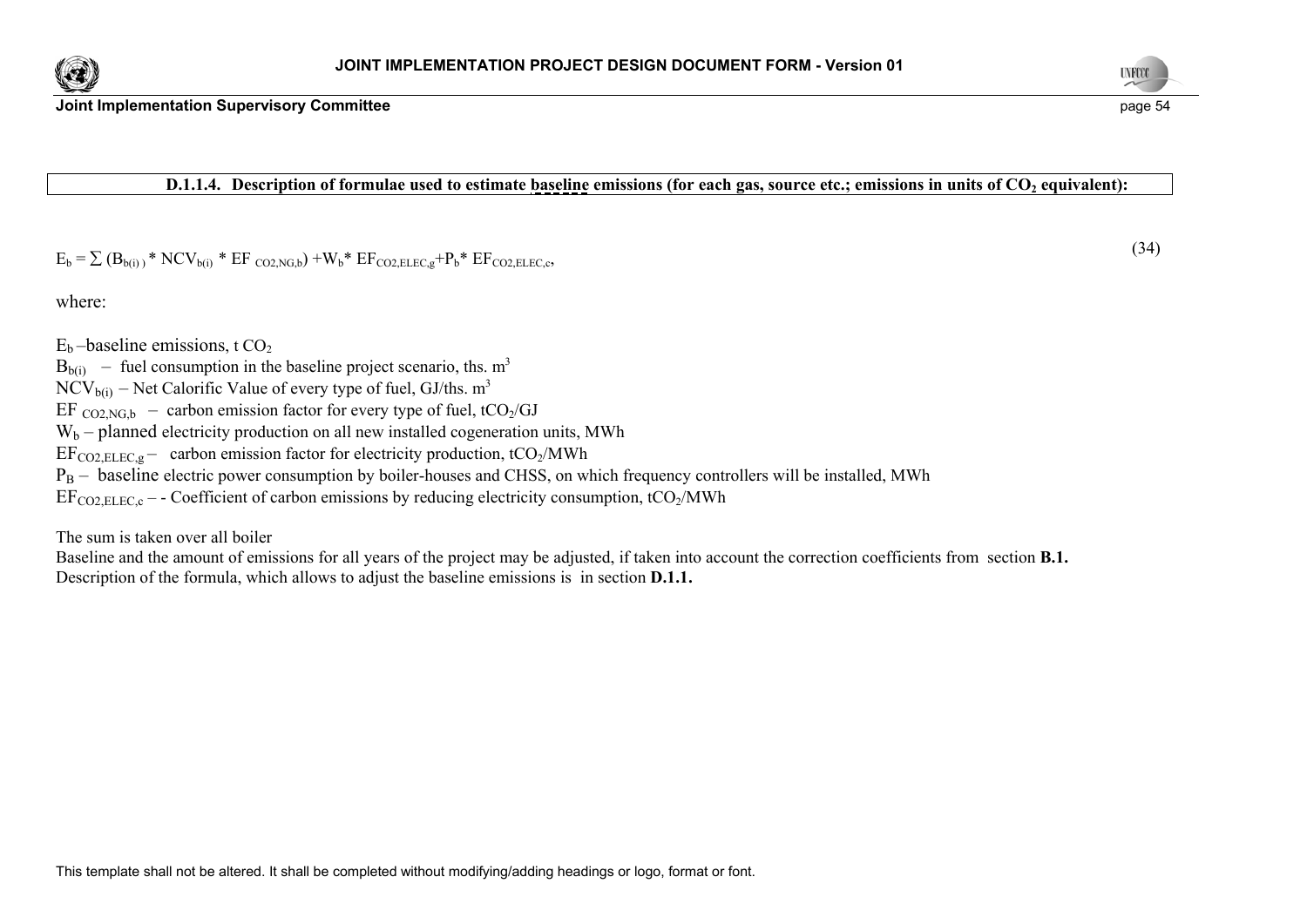



## **D. 1.2. Option 2 – Direct monitoring of emission reductions from the project (values should be consistent with those in section E.):**

| Data to be collected in order to monitor emission reductions from the project, and how these data will be archived:<br>D.1.2.1. |               |                |           |                 |           |               |              |         |
|---------------------------------------------------------------------------------------------------------------------------------|---------------|----------------|-----------|-----------------|-----------|---------------|--------------|---------|
| ID number                                                                                                                       | Data variable | Source of data | Data unit | Measured (m),   | Recording | Proportion of | How will the | Comment |
| (Please use                                                                                                                     |               |                |           | calculated (c), | frequency | data to be    | data be      |         |
| numbers to ease                                                                                                                 |               |                |           | estimated (e)   |           | monitored     | archived?    |         |
| $\mathit{cross}$ -                                                                                                              |               |                |           |                 |           |               | (electronic/ |         |
| referencing to                                                                                                                  |               |                |           |                 |           |               | paper)       |         |
| D.2.)                                                                                                                           |               |                |           |                 |           |               |              |         |
|                                                                                                                                 |               |                |           |                 |           |               |              |         |
|                                                                                                                                 |               |                |           |                 |           |               |              |         |

There are no data to be collected in order to monitor emission reductions from the project, because emission reductions will be calculated by means of formulae presented in paragraph **D.1.2.2.** 

 **D.1.2.2. Description of formulae used to calculate emission reductions from the project (for each gas, source etc.; emissions/emission**  reductions in units of  $CO<sub>2</sub>$  equivalent):

The total emission reduction in the project:

 $\mathbf{ERU} = \mathbf{E_b} - \mathbf{E_r}$ . (35)

where:  $ERU$  – emission reduction units, tCO<sub>2</sub>  $E_r$ -project emissions in every reported year, tCO<sub>2</sub>

 $E<sub>b</sub>$  –baseline emissions, tCO<sub>2</sub>

## **D.1.3. Treatment of leakage in the monitoring plan:**

No leakage is expected. Dynamic baseline (based on collected monitoring data) will exclude all possible leakages.

This template shall not be altered. It shall be completed without modifying/adding headings or logo, format or font.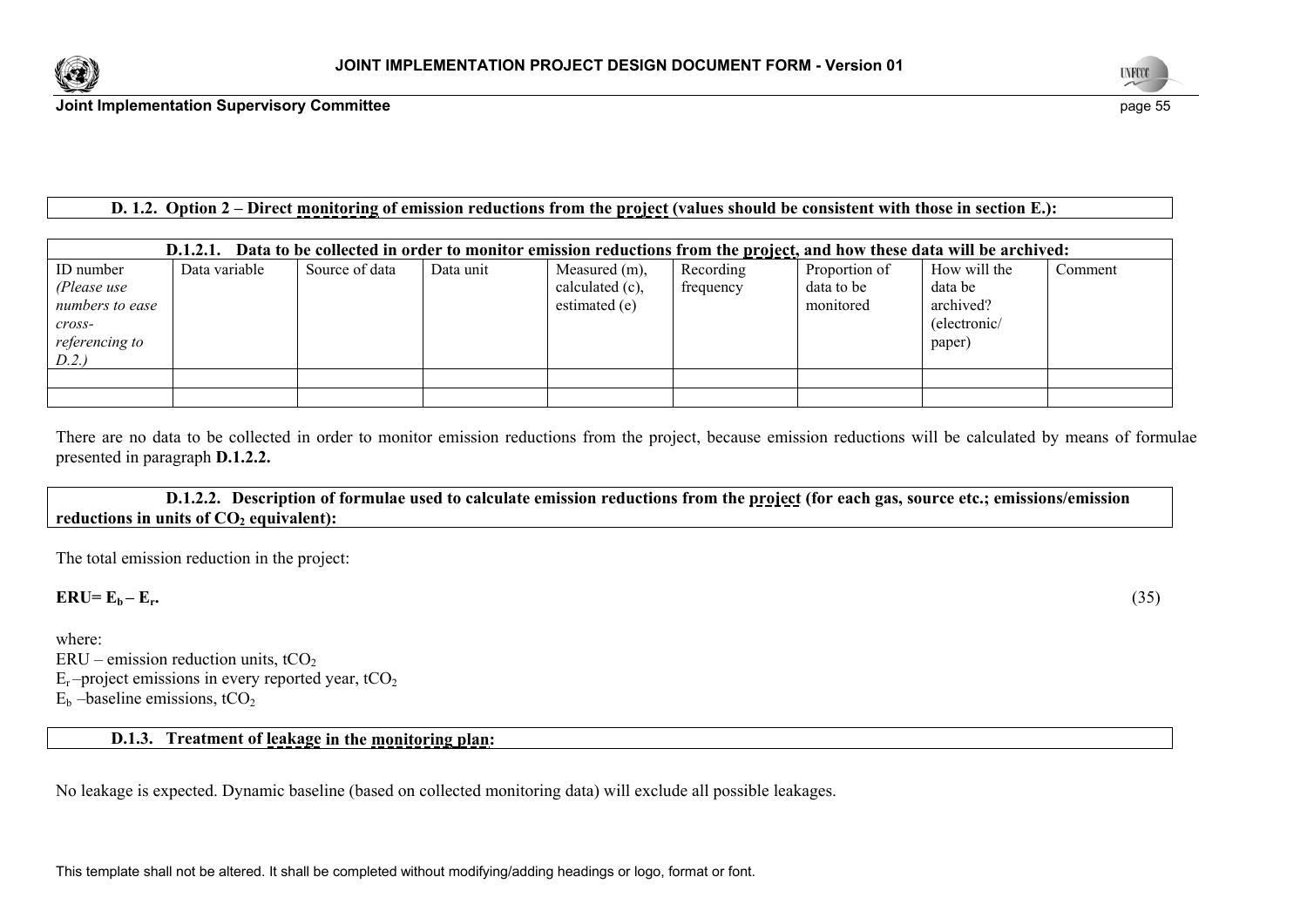



| D.1.3.1. If applicable, please describe the data and information that will be collected in order to monitor leakage effects of the project: |               |                |           |                 |           |               |              |         |
|---------------------------------------------------------------------------------------------------------------------------------------------|---------------|----------------|-----------|-----------------|-----------|---------------|--------------|---------|
| ID number                                                                                                                                   | Data variable | Source of data | Data unit | Measured (m),   | Recording | Proportion of | How will the | Comment |
| (Please use                                                                                                                                 |               |                |           | calculated (c), | frequency | data to be    | data be      |         |
| numbers to ease                                                                                                                             |               |                |           | estimated (e)   |           | monitored     | archived?    |         |
| cross-                                                                                                                                      |               |                |           |                 |           |               | (electronic/ |         |
| <i>referencing to</i>                                                                                                                       |               |                |           |                 |           |               | paper)       |         |
| D.2.                                                                                                                                        |               |                |           |                 |           |               |              |         |
|                                                                                                                                             |               |                |           |                 |           |               |              |         |
|                                                                                                                                             |               |                |           |                 |           |               |              |         |

Any occasional leakage emissions (for example, caused by pipes' leakages, etc.) should be eliminated as soon as possible.

# **D.1.3.2.** Description of formulae used to estimate leakage (for each gas, source etc.; emissions in units of CO<sub>2</sub> equivalent):

No leakages are expected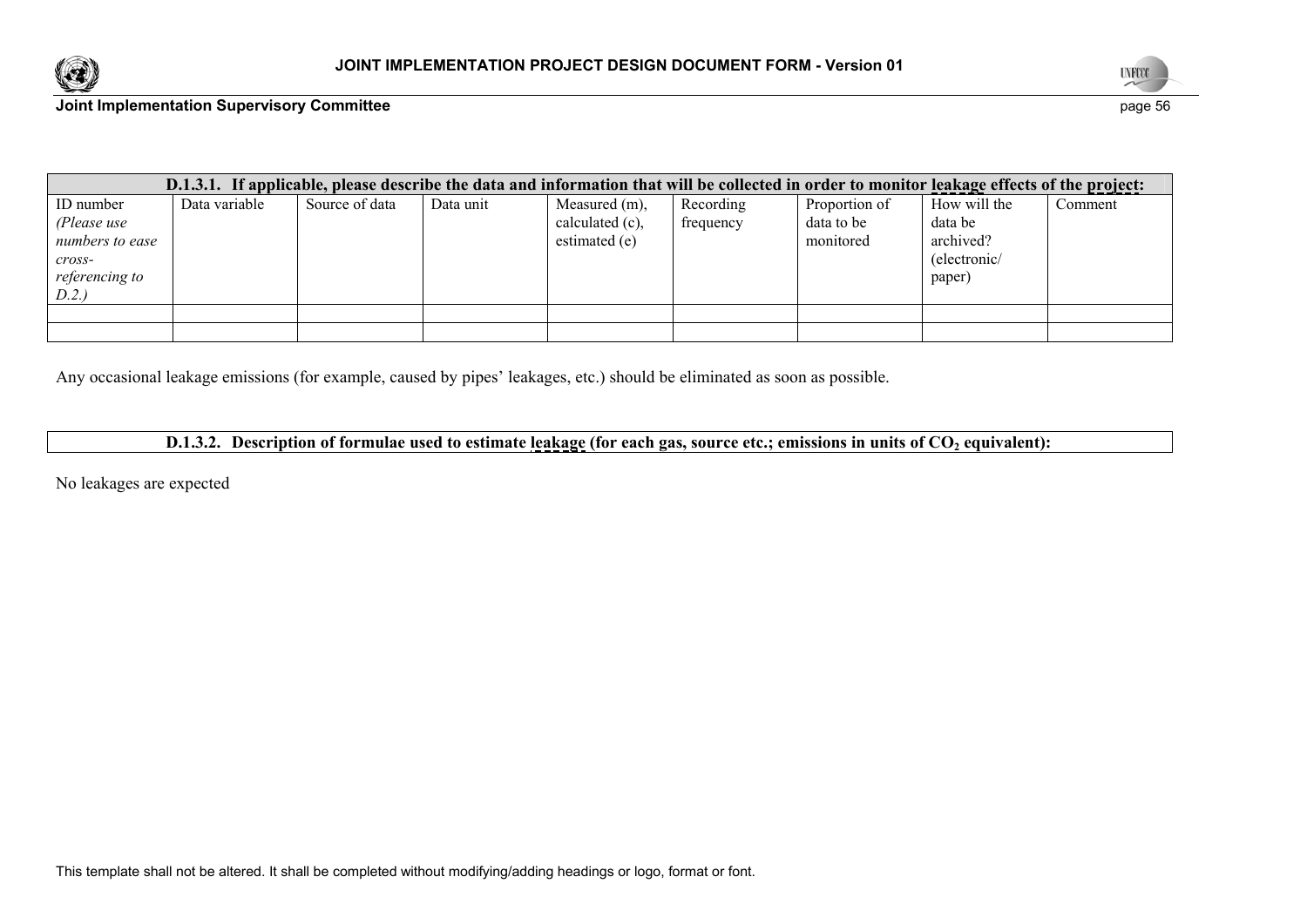



 **D.1.4. Description of formulae used to estimate emission reductions for the project (for each gas, source etc.; emissions/emission reductions in**  units of CO<sub>2</sub> equivalent):

GHG emission reductions from the project are estimated by means of the following formulae:

 $\text{ERU} = \text{E}_{\text{b}} - \text{E}_{\text{r}}.$  (36)

where:

- $ERU$  emission reduction units, tCO<sub>2</sub>  $E_r$ -project emissions in every reported year, tCO<sub>2</sub>
- $E<sub>b</sub>$  –baseline emissions, tCO<sub>2</sub>

#### **Baseline emissions**

Baseline emissions consist of three types of GHG emissions:

- 3.  $CO<sub>2</sub>e$  emissions from boilers operated by Concern "Mis'ki teplovi merezhi".
- 4.  $CO<sub>2</sub>$  emissions from electricity consumption from the grid by the boilers and central Heating Points after installation of frequency converters.
- 5.  $CO<sub>2</sub>$  emissions from electricity production to the grid after installation of CHP units.

 $E_b = E1_b + E2_b + E3_b$ 

### where:

 $E1_b$  – emissions from boilers operated by the Concern «Mis'ki teplovi merezhi», t CO<sub>2</sub>;

 $E2_b$  – emissions from electricity consumption from the grid by the boilers and central Heating Points after installation of frequency converters., t CO<sub>2</sub>;

 $E_3$  b – emissions from electricity production to the grid after installation of CHP units, t CO<sub>2</sub>.

1) Emissions from heat generating sources operated by the Concern «Mis'ki teplovi merezhi»:

 $E1_b = \sum (B_{b(i)})^* NCV_{b(i)} * EF_{CO2NGi}),$  (38)



 $_{\rm b}$  (37)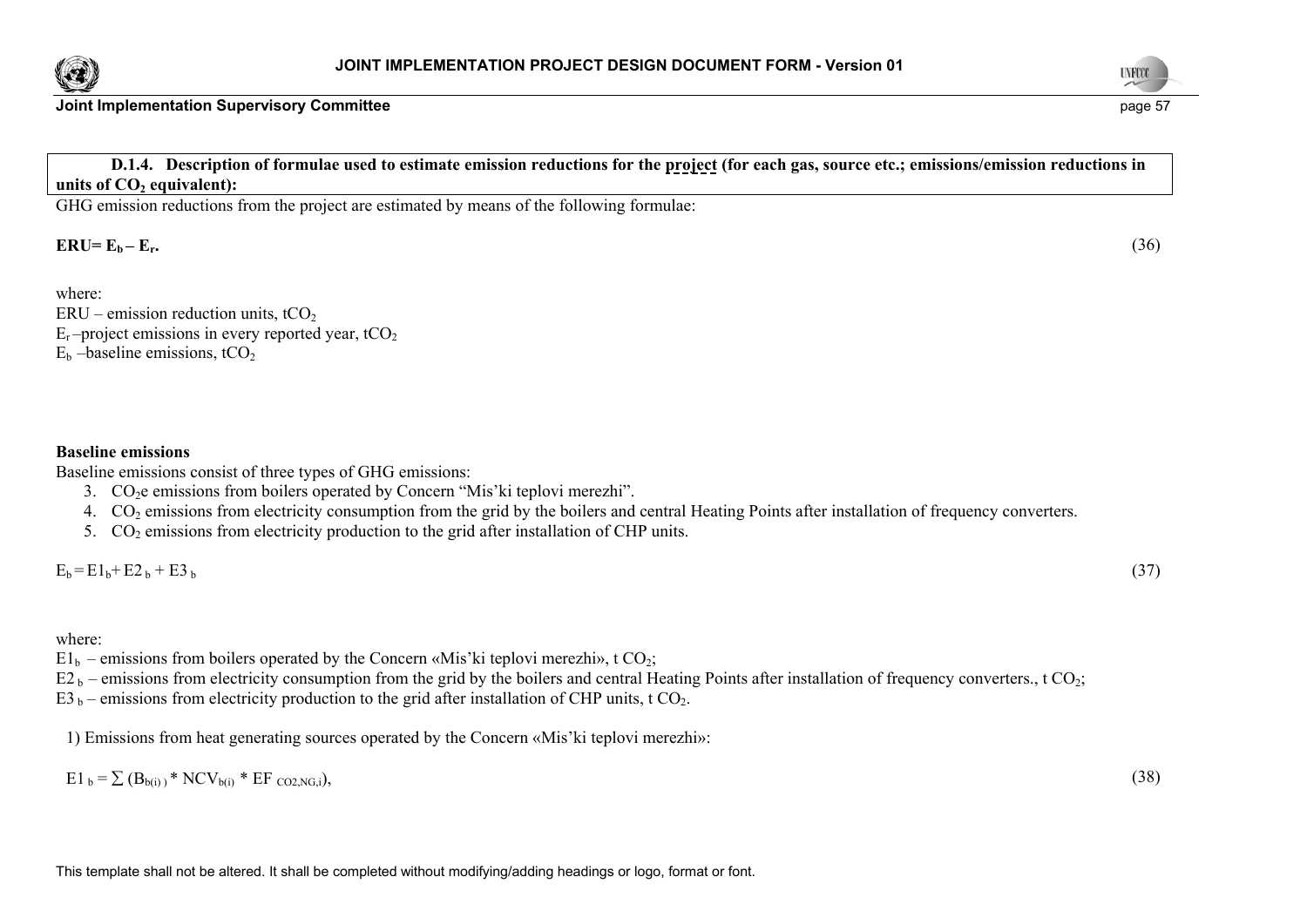



where:  $B<sub>b(i)</sub>$  – fuel consumption in the baseline scenario, ths. m<sup>3</sup>;  $NCV_{b(i)}$  – Net Calorific Value, GJ/ths. m<sup>3</sup>; EF  $_{CO2,NG,i}$  – Carbon Emission Factors, t CO<sub>2</sub>/GJ.

For more detailed information see **Appendix 1-2-8 (Boilers) and Appendix 3-7, v.2 (CHP, HPS+CHP).** 

Heat, that will be produced from new cogeneration units, which willinstalled by Concern «Mis'ki teplovi merezhi».

2) CO<sub>2</sub> emissions from electricity consumption from the grid by the boilers and central Heating Points after installation of frequency converters, t CO<sub>2</sub>

 $E2 = P_b * EF_{CO2, ELEC, g}$ , (39)

### where:

 $P_b$  – annual power consumption from the grid by the boilers and central Heating Points after installation of frequency converters, MWh; EF<sub>CO2</sub> ELEC, g – Carbon Emission factor for reducing electricity generation, tCO<sub>2</sub>/MWh.

For more detailed information see **Appendix 3-7, v.2 (Frequency controllers).** 

 $3)$  CO<sub>2</sub> emissions from electricity production to the grid after installation of CHP units.

 $E2 = P_b * EF_{CO2, ELEC, c}$ , (40)

### where:

 $P<sub>b</sub>$  – annual power consumption from the grid by the boilers and central Heating Points after installation of frequency converters. MWh: EF<sub>CO2</sub> ELEC<sub>s</sub> – Carbon Emission factor for electricity consumption, tCO<sub>2</sub>/MWh...

For more detailed information see **Appendix 3-7, v.2 (CHP).** 

This template shall not be altered. It shall be completed without modifying/adding headings or logo, format or font.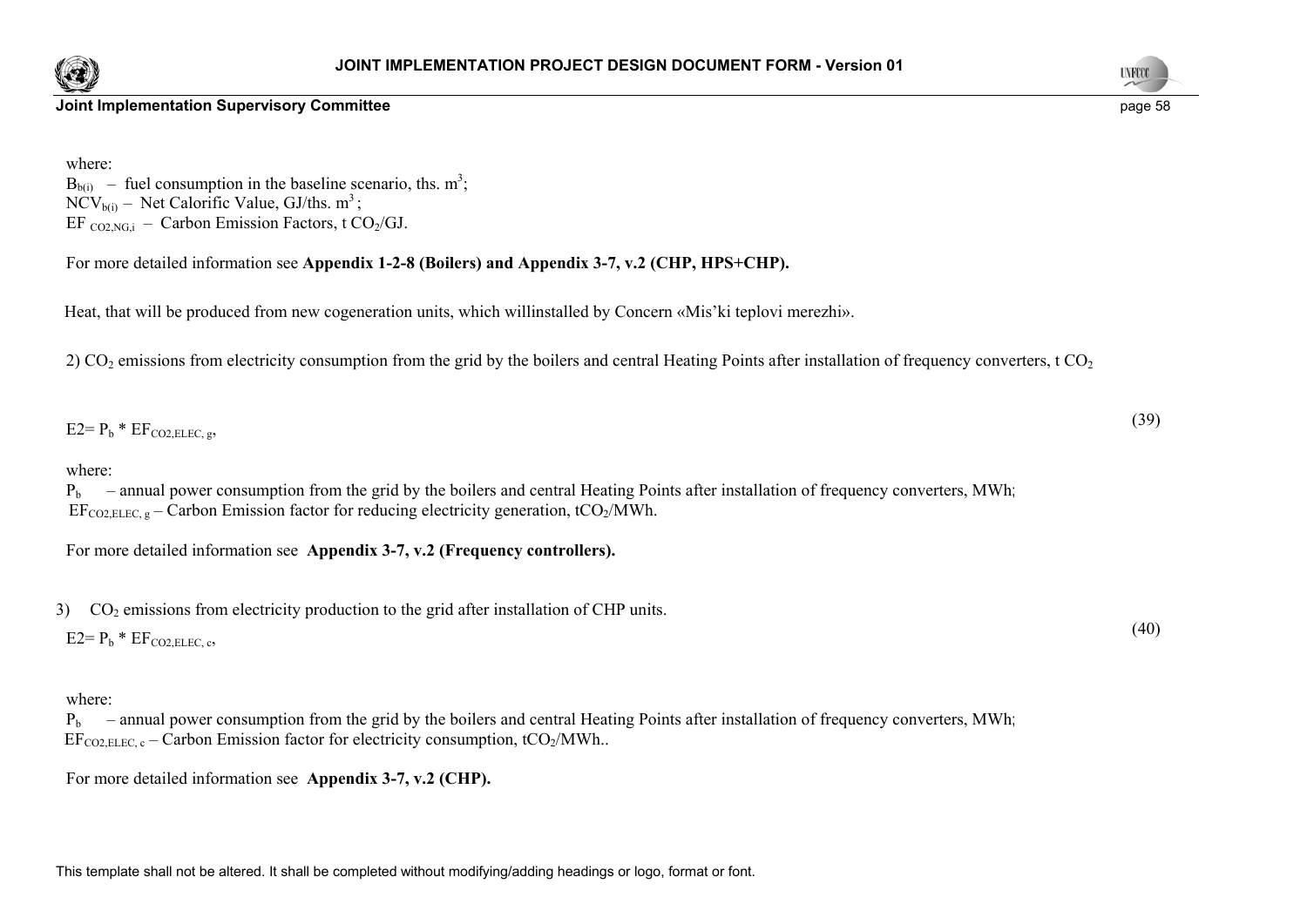



# **Project emissions**

Emissions in the project scenario from the boiler is the sum of the valid amount of fuel used in any financial year (from 2008), multiplied by the appropriate conversion factors. Valid - means taken away from fuel economy, which is due to improved efficiency of heating systems:

| $E_r = \sum ([B_{r(i)} - V_{(i)}] * NCV_{r(i)} * EF_{CO2, NG,i}),$                                                               | (41) |
|----------------------------------------------------------------------------------------------------------------------------------|------|
| Where:                                                                                                                           |      |
| $E_r$ – project emissions in every reported year, t CO <sub>2</sub>                                                              |      |
| $B_{r(i)}$ – fuel consumption in project scenario, ths. m <sup>3</sup> ;                                                         |      |
| $V_{(i)}$ – fuel savings due to reconstruction of heating systems, ths.m <sup>3</sup> ;                                          |      |
| $NCV_{r(i)}$ – Net Calorific Value, GJ/ths.m <sup>3</sup> ;                                                                      |      |
| EF $_{CO2NG,i}$ – $CO_2$ emission factor for every fuel type, t $CO_2/GJ$ .                                                      |      |
| $B_{r(i)} = [B_{b(i)} * NCV_{b(i)} * (boiler efficiency in baseline year)] / [NCV_{r(i)} * (boiler efficiency in project year)]$ | (42) |
| $V_{(i)} = B_{b(i)} - B_{b(i)} * (100-L_b)/(100-L_r),$                                                                           | (43) |
| Where:                                                                                                                           |      |
| $B_{b(i)}$ – fuel consumption in baseline scenario, ths. m <sup>3</sup> ;                                                        |      |

 $L_b$  – heat losses in heating systems in the baseline scenario, %;

 $L_r$  – heat losses in heating systems in the project scenario, %.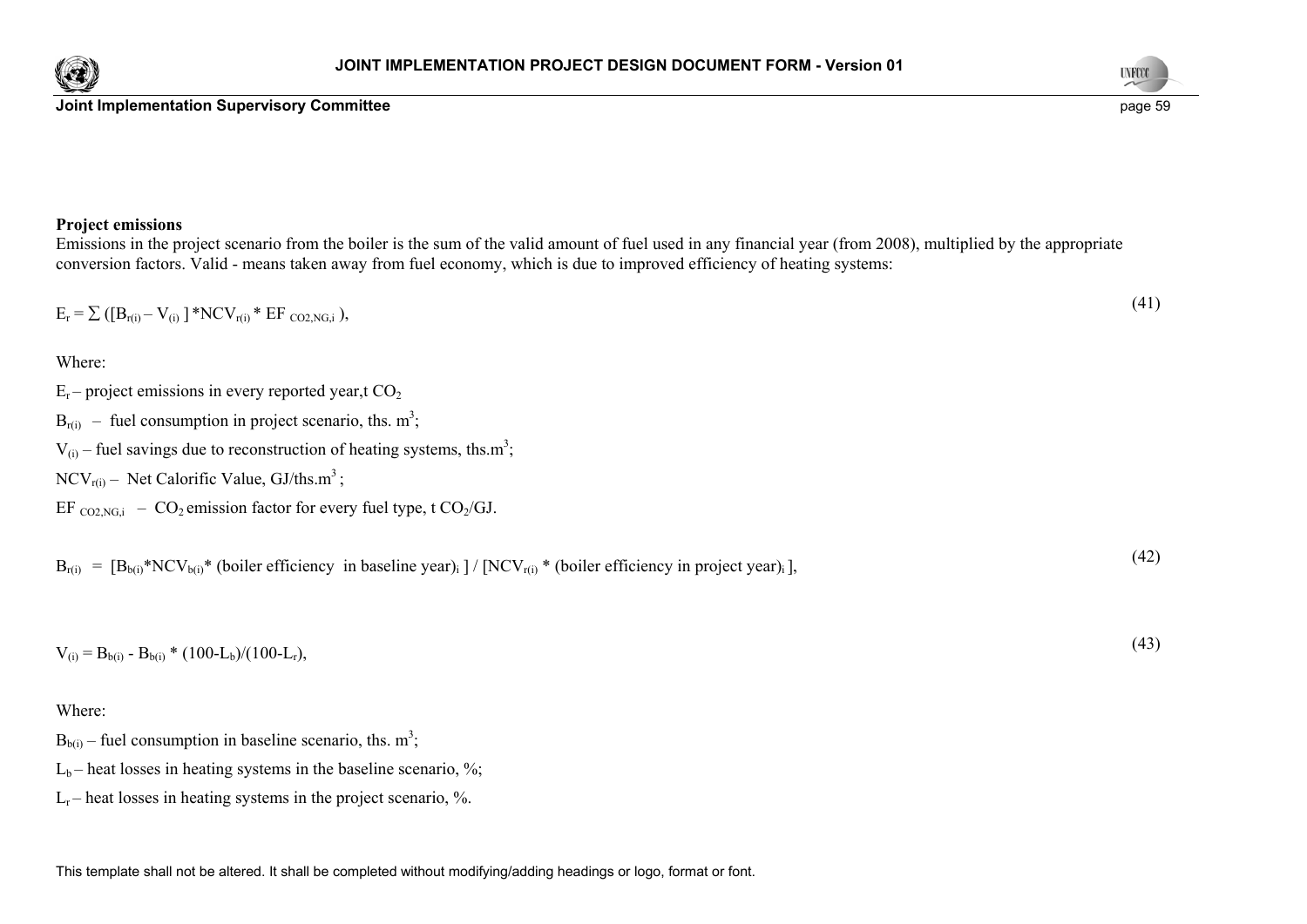



For more detailed information see **Appendice 1-2-8 (Boilers, Network, Total) and Appendixes 3-7, v.2 (CHP, CHP+HPS)**.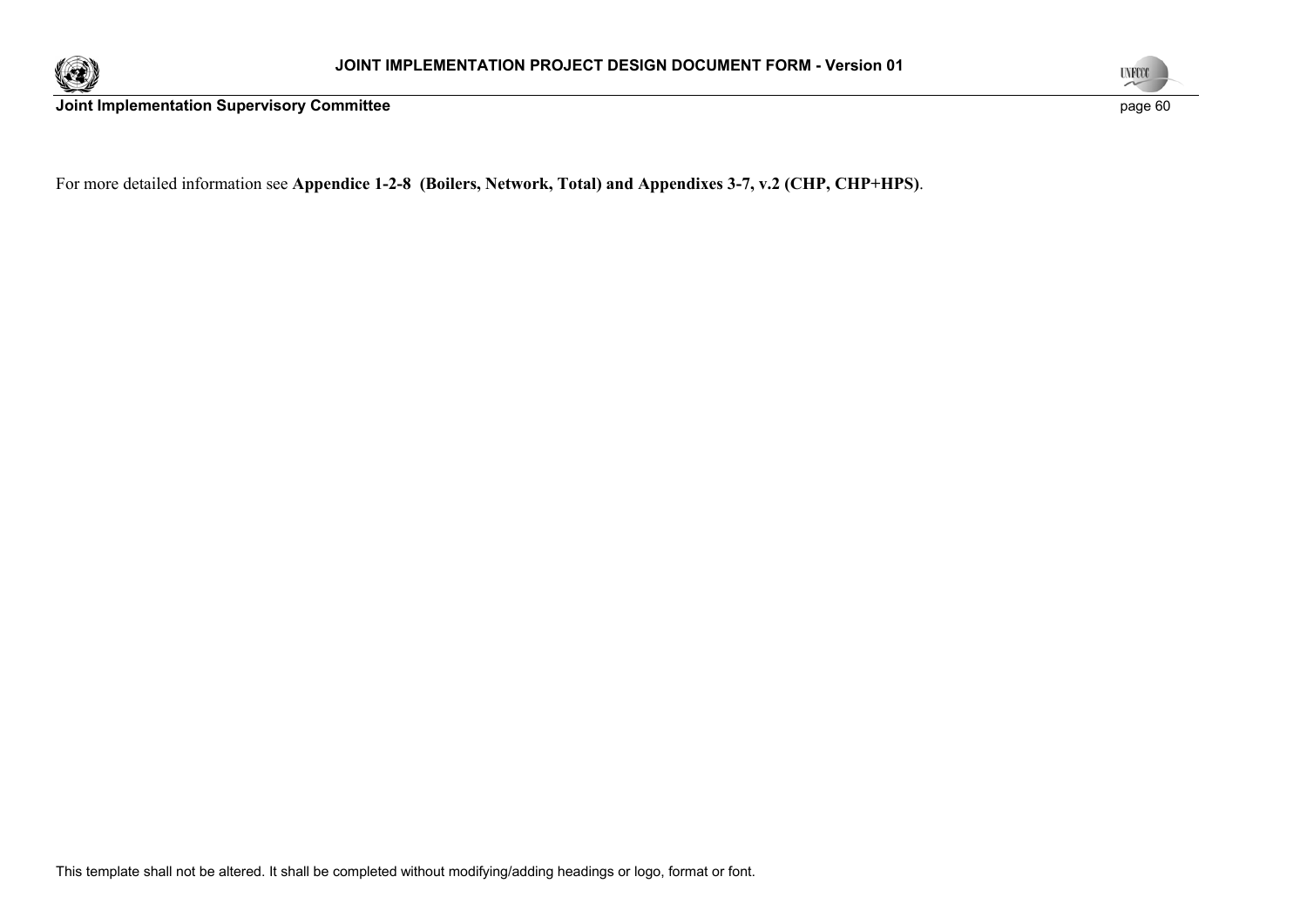



 **D.1.5. Where applicable, in accordance with procedures as required by the host Party, information on the collection and archiving of information on the environmental impacts of the project:** 

According to the common Ukrainian practice for such type projects, the environmental impact of the project will be estimated by fuel consumption and combustion.

- Law of Ukraine # 1264-XII "On environmental protection" from 25.06.1991;
- $\bullet$ Law of Ukraine # 2707-XII "On atmospheric air protection" from 16.10.1992;
- $\bullet$  Actual rules on emissions limitation: "Norms of limit admissible emissions of pollution agents from stationary sources" – adopted by Ministry for Environmental Protection of Ukraine 27.06.2006, #309 issued Ministry of and registered in Ministry of Justice of Ukraine 01.09.2006, #912/12786.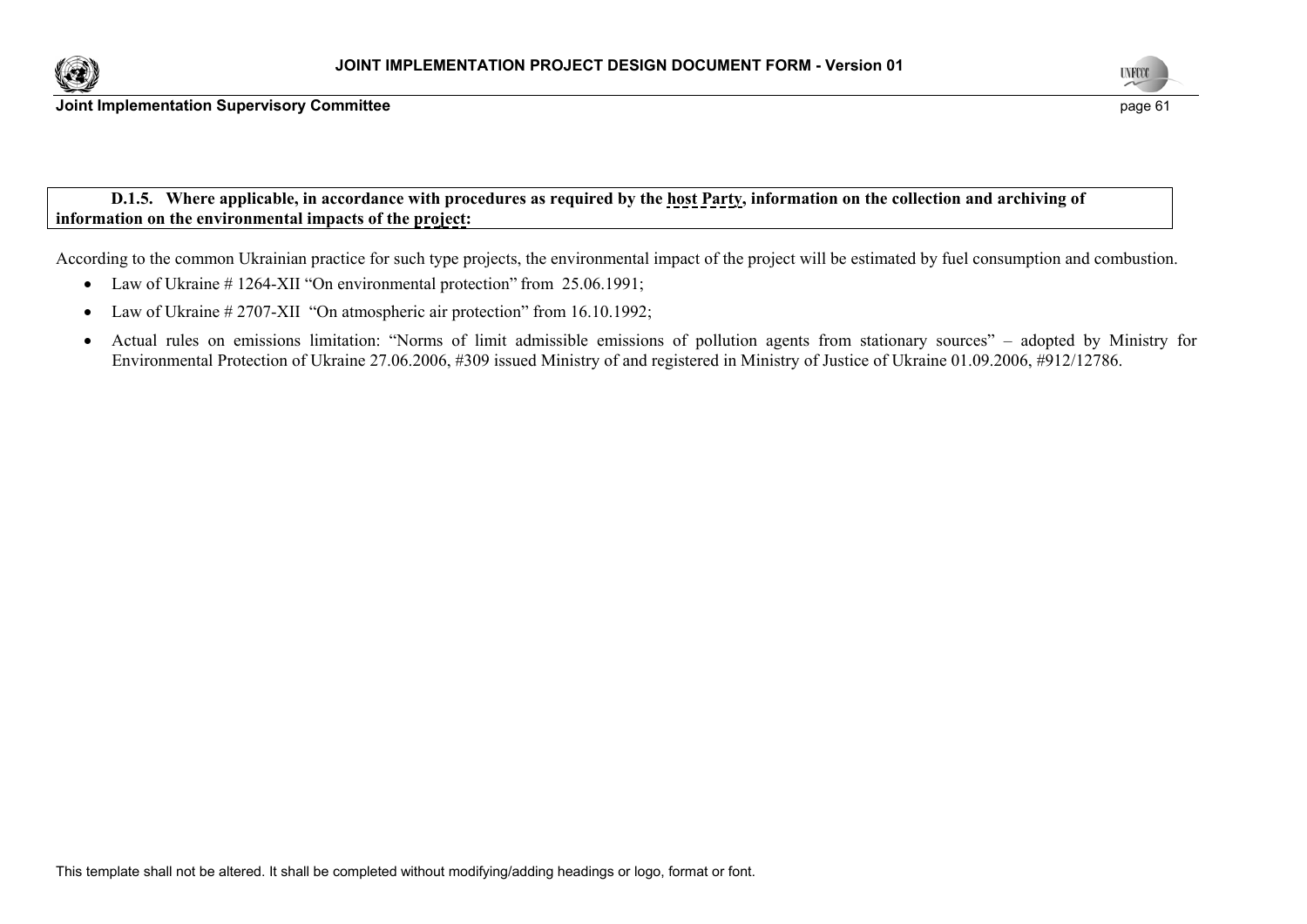



| D.2.<br>Quality control (QC) and quality assurance (QA) procedures undertaken for data monitored:                   |                                                |                                                                                                                                                                                                                                  |  |  |
|---------------------------------------------------------------------------------------------------------------------|------------------------------------------------|----------------------------------------------------------------------------------------------------------------------------------------------------------------------------------------------------------------------------------|--|--|
| Data<br>(Indicate table and<br>ID number)                                                                           | Uncertainty level of data<br>(high/medium/low) | Explain QA/QC procedures planned for these data, or why such procedures are not necessary.                                                                                                                                       |  |  |
| 1.1. Amount of natural<br>gas consumed by boiler<br>houses.<br>1.2. Amount of coal<br>consumed by boiler<br>houses. | Low for gas.<br>Medium for coal                | Measuring instruments must be calibrated according to national regulations (usually every year)                                                                                                                                  |  |  |
| 2. Amount of electric<br>power consumed by<br>boiler houses.                                                        | Low                                            | Measuring instruments must be calibrated according to national regulations (every 4-16 years)                                                                                                                                    |  |  |
| 3. Fuel quality (Net<br>Calorific Values).                                                                          | Low                                            | Even though there is no need to mistrust fuel suppliers, the Supplier will periodically check the data<br>provided by fuel suppliers through performing chemical analyzes of supplied fuel (usually once per heating<br>season). |  |  |
| 4. Carbon emission<br>factors for fuels                                                                             | Low                                            | Normative documents data. No quality assurance is needed.                                                                                                                                                                        |  |  |
| 5. Carbon emission<br>factor for electricity<br>consumption                                                         | Low                                            |                                                                                                                                                                                                                                  |  |  |
| 6. Outside temperature                                                                                              | Low                                            | Outside temperature data from two boiler houses located in the same town should be similar.                                                                                                                                      |  |  |
| 7. Inside temperature                                                                                               | Low                                            | Each boiler house operator who uses services of the boiler house he operates will be responsible for<br>accurate data acquisition during heating season.                                                                         |  |  |
| 8. Number of customers<br>of hot water supply<br>service                                                            | Low                                            | Statistic data. No quality assurance is needed.                                                                                                                                                                                  |  |  |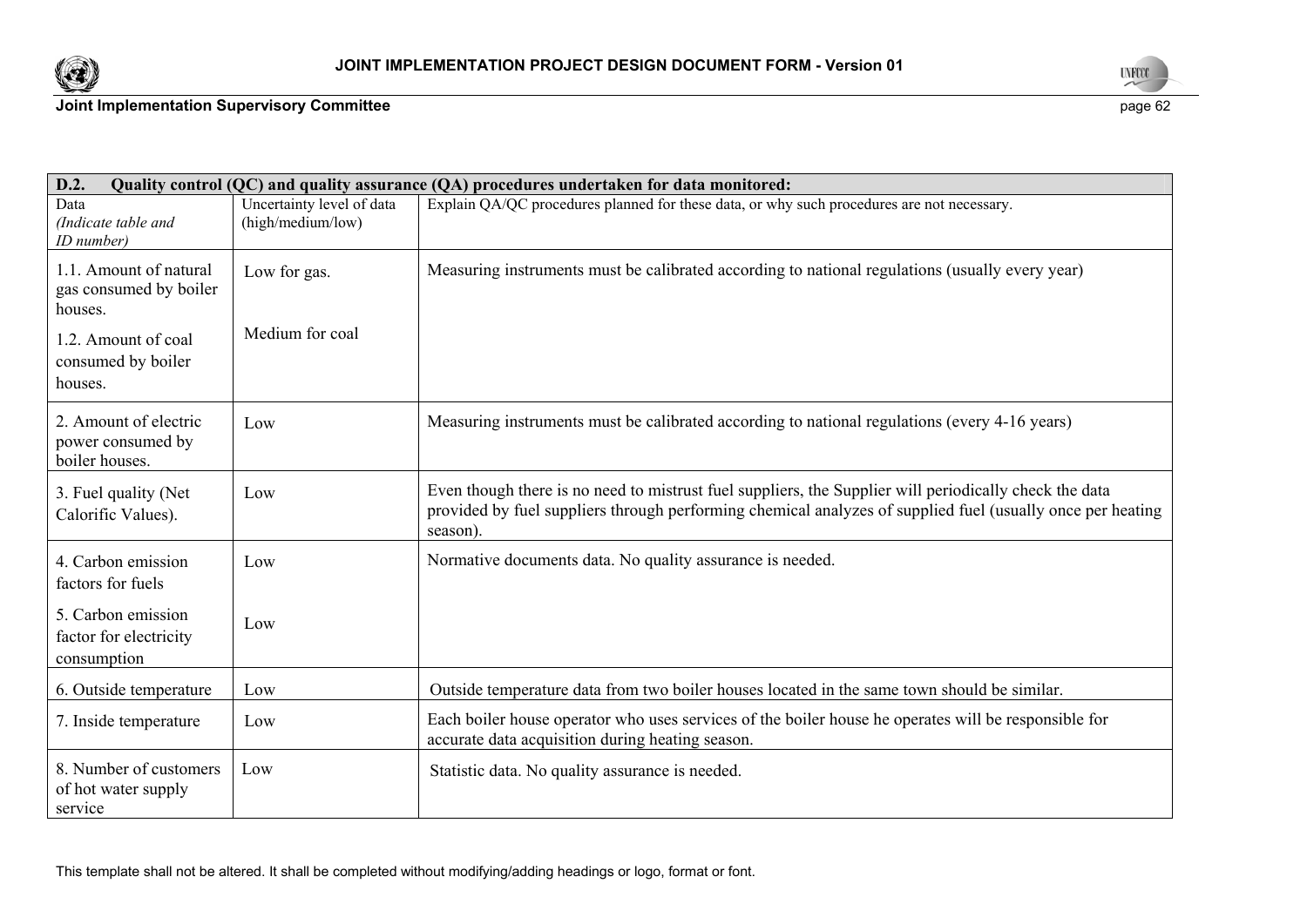



| 9. Heating area.                                                                                                                   | Low        | Statistic data. No quality assurance is needed.           |
|------------------------------------------------------------------------------------------------------------------------------------|------------|-----------------------------------------------------------|
| 11. Heating area of<br>buildings (previously<br>existed in the base year)<br>with the renewed<br>(improved) thermal<br>insulation. | Low        |                                                           |
| 12. Heating area of<br>newly connected<br>buildings (assumed with<br>the new (improved)<br>thermal insulation)                     | Low        |                                                           |
| 10. Average heat<br>transfer factor of heated<br>buildings.                                                                        | Low        | Normative documents data. No quality assurance is needed. |
| 13. Heat transfer factor<br>of buildings with new<br>thermal insulation                                                            |            |                                                           |
| 14. Heating period<br>duration.<br>15. Duration of period<br>of hot water supply<br>service                                        | Low<br>Low | Statistic data. No quality assurance is needed.           |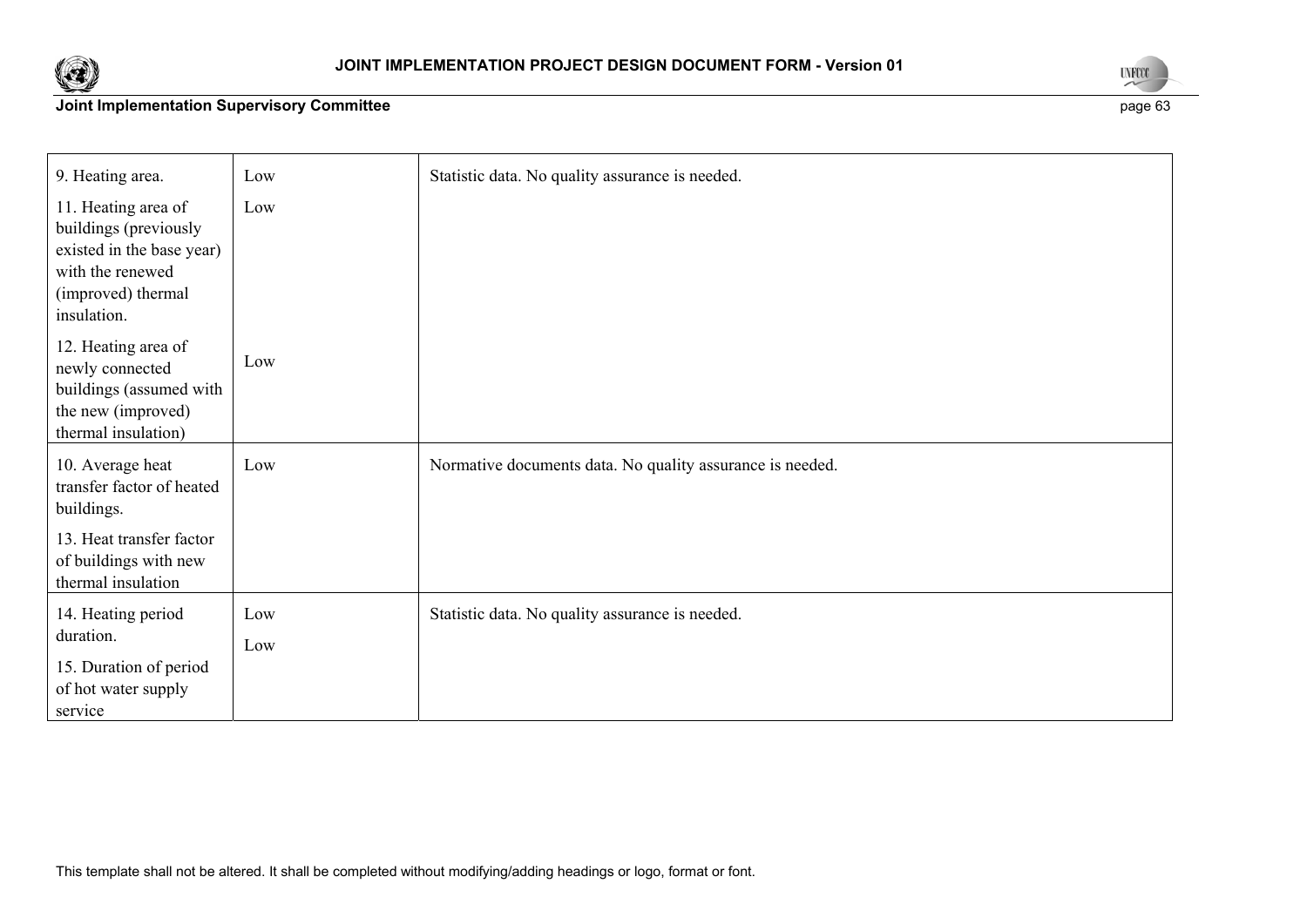



| 16. Connected load to<br>the boiler-house for<br>heating. | Low | Calculated data (data are calculated taking into account connected heating area and number of customers of<br>hot water supply service respectively by methodology of normative documents). No quality assurance is<br>needed. |
|-----------------------------------------------------------|-----|--------------------------------------------------------------------------------------------------------------------------------------------------------------------------------------------------------------------------------|
|                                                           |     |                                                                                                                                                                                                                                |
| 17. Connected load to                                     |     |                                                                                                                                                                                                                                |
| the boiler-house for hot                                  |     |                                                                                                                                                                                                                                |
| water supply service.                                     |     |                                                                                                                                                                                                                                |
| 18. Standard specific                                     | Low | Normative documents data. No quality assurance is needed.                                                                                                                                                                      |
| discharge of hot water                                    |     |                                                                                                                                                                                                                                |
| per personal account                                      |     |                                                                                                                                                                                                                                |

According to valid legislation, all measuring equipment in Ukraine should meet the specified requirements of corresponding standards and is subject to the periodical verifying and calibration (usually once per year, for some equipment once per two and three years).

For example, the gas flow meters of the SG type should meet the requirements of the standard TU 4213-001-07513518-02, in particular the measurement error should be 111not more than  $\pm$  2% in the flow range from Qmin to 0,2Qmax;  $\pm$  1% - in the range from 0,2Qmax to Qmax.

In case of failure of measurement equipment, it should be replaced or repaired as soon as possible. Such cases should be noted in monitoring reports.

If expected monitored data for the boiler-house in any project year are unavailable:

- for statistic data unavailable the default values from IPCC reports will be taken;
- for non-statistic data unavailable, the calculations for this boiler-house in this year will not be made, in according to principle of conservatism the estimated emission reductions for this boiler-house in this year will be assumed equal to 0.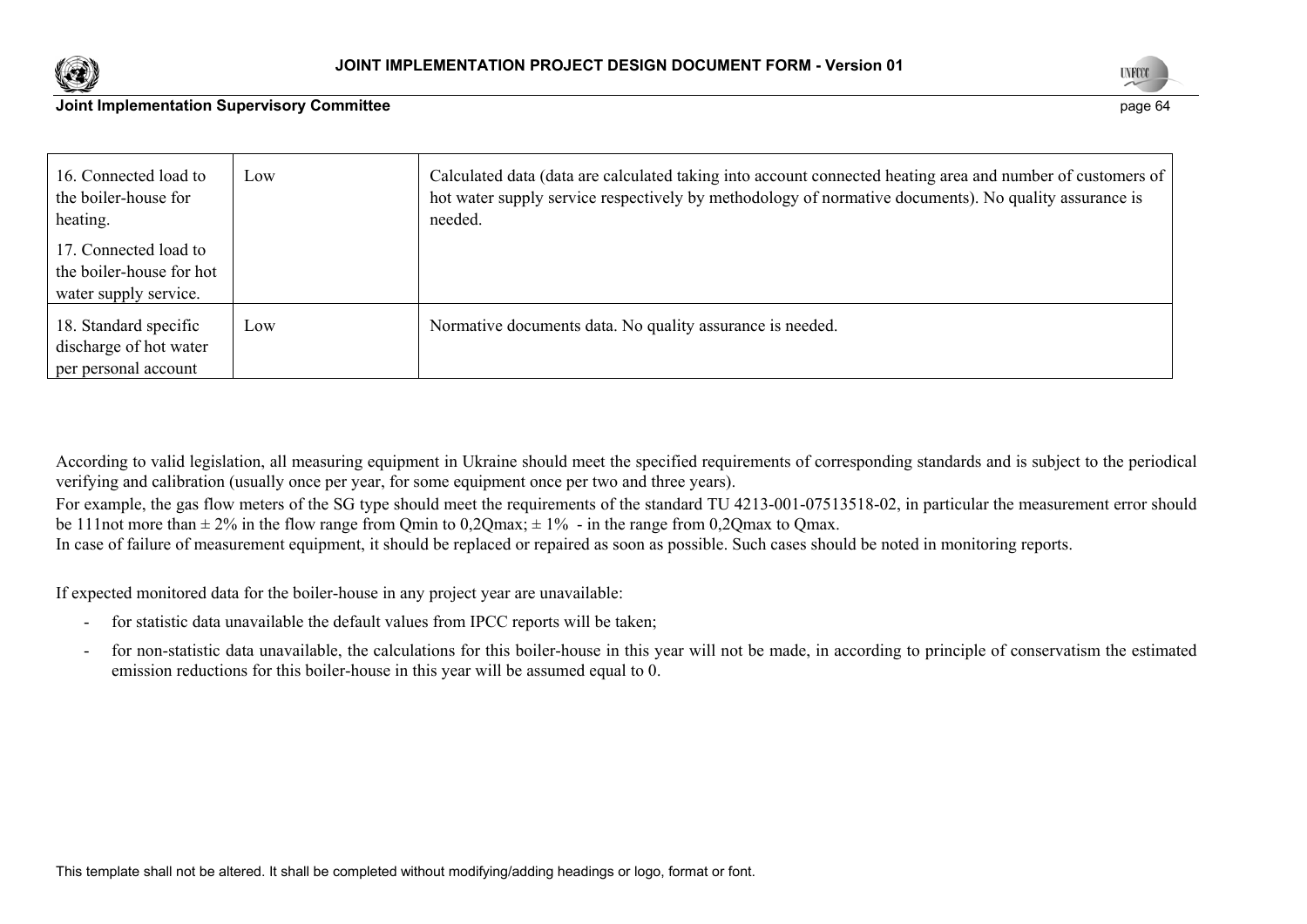



## **D.3. Please describe the operational and management structure that the project operator will apply in implementing the monitoring plan:**

The scheme identifying the responsibilities and the authority regarding the monitoring activities for the parameters to be monitored are presented in Annex 3.

### **D.4. Name of person(s)/entity(ies) establishing the monitoring plan:**

The monitoring plan is determined by the Institute of Engineering Ecology (IEE), project developer, Concern "Mis'ki teplovi merezhi", organization that implements the project, and OJSC "Oblteplocomunenergo", the project participant - supplier.

Institute of Engineering Ecology Kyiv, Ukraine. Dmitri Paderno Vice director, PhD. Phone: (+38 044) 453 28 62 Fax: (+38 044) 456 92 62 e-mail: engeco@kw.ua

Concern "Mis'ki teplovi merezhi" Zaporizhzhia, Ukraine. Igor Laiterman Deputy General Director for Development of heating systems and energy saving. Phone: (+38 061 222 22 66) Fax: (+38 061 224 08 55) e-mail: laiterman@zgts.zp.ua

OJSC "Oblteplocomunenergo" Chernihiv, Ukraine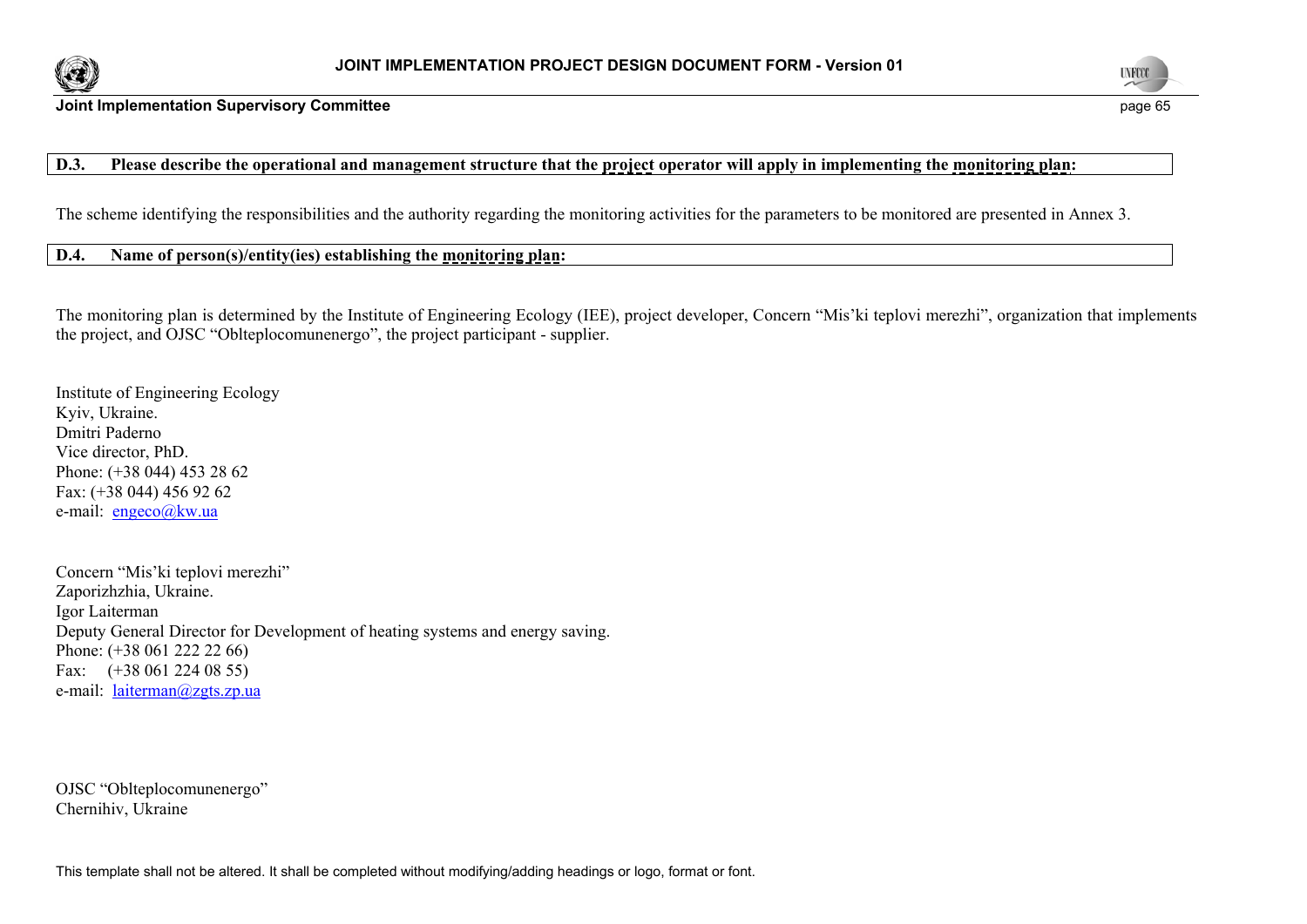



Yuri Barbarov Head of the Board Phone: (+ 38 04622) 74-324 Fax: (+ 38 04622) 74-324 e-mail: post.otke@mail.ru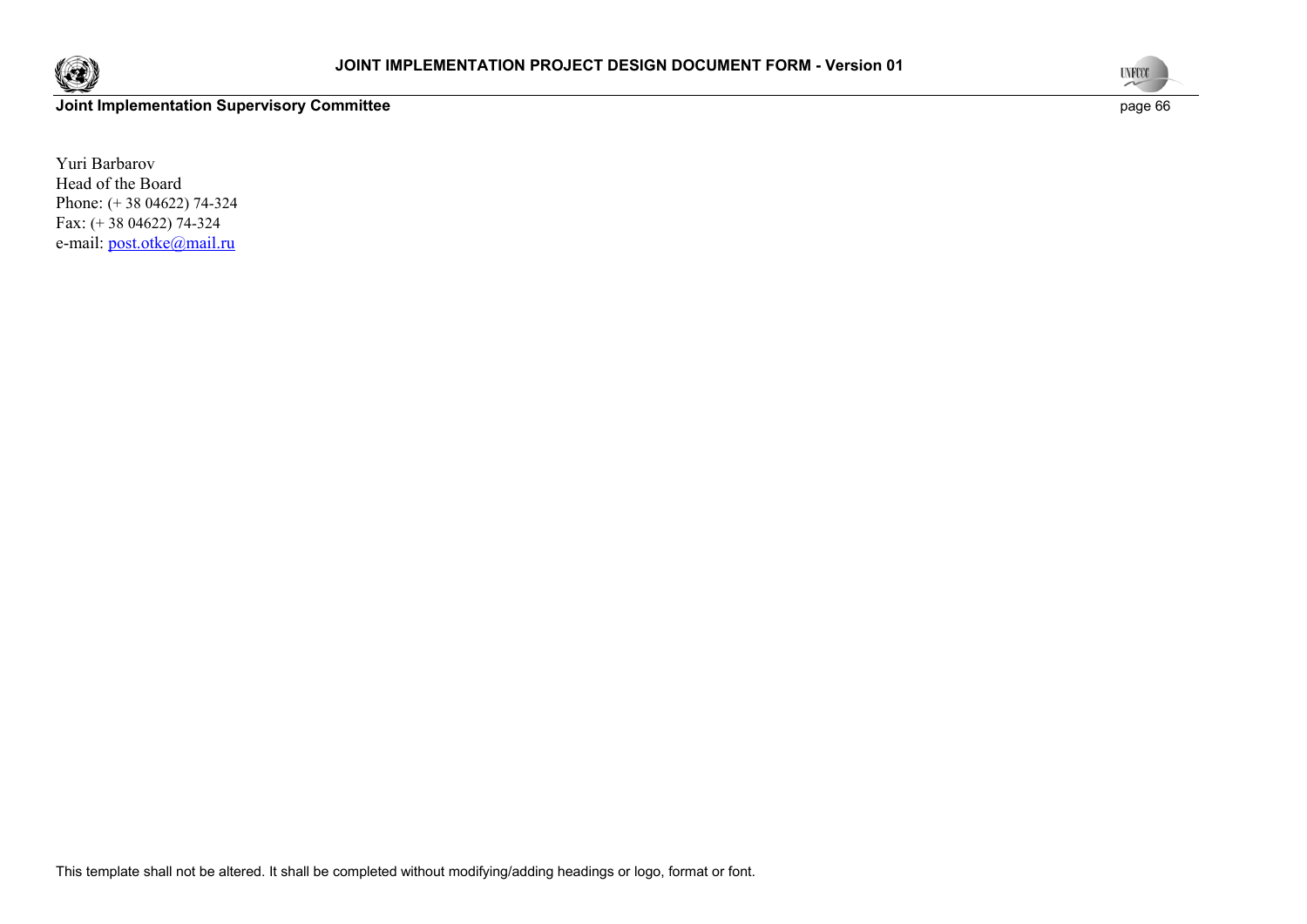

### **SECTION E. Estimation of greenhouse gas emission reductions**

### **E.1. Estimated project emissions:**

Project Carbon Emission Factors are assumed equal to the Baseline Carbon Emission Factors.

### **Calculation of Project Activity Level**

Project's activity level, estimated by fuel and power consumption, will be reduced comparing to the baseline activity level due to fuel saving.

|                                                                                | Energy      |
|--------------------------------------------------------------------------------|-------------|
| Types of project activity                                                      | resources   |
|                                                                                | consumption |
| Gas consumtion by Concern "MTM" with industrial SER utilization, saving due to |             |
| boiler houses rehabilitation, CHSS, IHSS installation, ths. m <sup>3</sup>     | 316 012.2   |
|                                                                                |             |
| Gas consumption by CHP units for HPS and CHP                                   |             |
|                                                                                | 30.697      |

*Table Е.1. Project Energy resources consumption* 

Detailed information is presented in **Appendices 1 - 8.** 

**Appendix 1-2-8 (Boilers, Network) and Appendix 3-7, v.2, (CHP, HPS+CHP)**.

#### **Estimation of Direct Project Emissions**

| Project emissions | Project emissions,<br>t CO <sub>2</sub> |
|-------------------|-----------------------------------------|
| E1r               | 603 328                                 |
| E2r               | 58 606                                  |
| <b>Total</b>      | 729 333                                 |

*Table Е.2. Project Emissions of CO2e after project implementation* 

Project emissions are  $\sim$  **729 333**  $t CO<sub>2</sub>$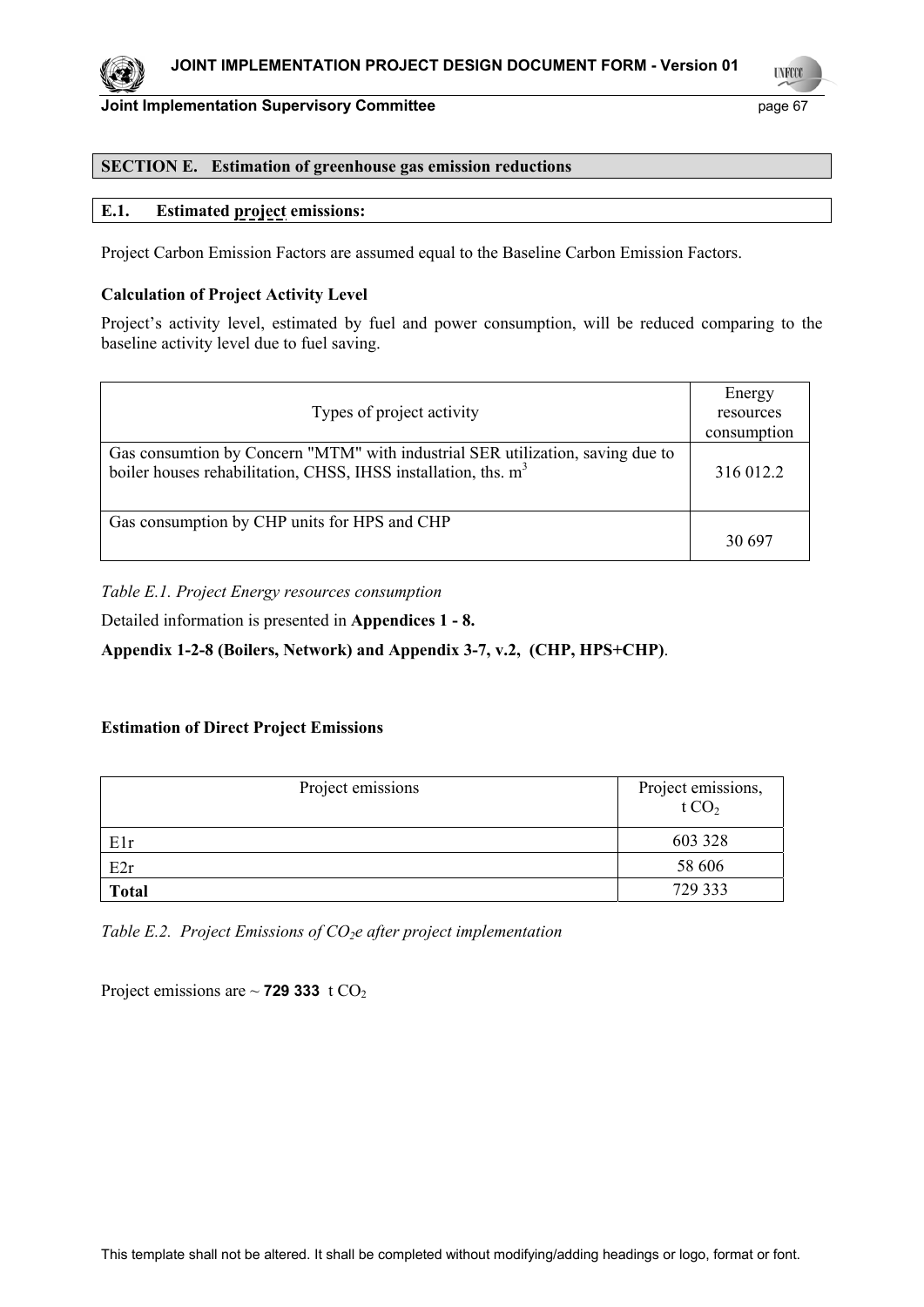

**LYFCO** 

### **E.2. Estimated leakage:**

We assume that possible leakage is negligible that is less than 1% of the total direct emissions. These indirect emissions are not under control of project developer so we do not include them in calculations.

### **E.3. The sum of E.1. and E.2.:**

Project Emissions + Leakages =  $729\,333 + 0 = 729\,333$  t CO<sub>2</sub>.

### **E.4. Estimated baseline emissions:**

Baseline emissions consist of three types of GHG emissions:

| Baseline emissions by the sources of GHG emission                                 | Baseline emissions, |
|-----------------------------------------------------------------------------------|---------------------|
|                                                                                   | t $CO2$             |
| $CO2$ emissions from fuel consumption by boiler-houses operated by Concern        | 848 925             |
| "Mis'ki teplovi merezhi" and from fuel consumption by boiler-house for hot        |                     |
| water supply service, which will be replace after installation of CHP and         |                     |
| HPS+CHP                                                                           |                     |
| $CO2$ emissions from electricity consumption from grid by boiler houses and       | 72 140              |
| central Heating Points                                                            |                     |
| $CO2$ emissions from electricity production to the grid after installation of CHP | 89 334              |
| units                                                                             |                     |
| Total                                                                             | 1 010 399           |

*Table E.3. Baseline Emissions of CO<sub>2</sub>* 

Baseline emissions  $\sim 1010399$  t CO<sub>2</sub>.

More detailed calculation of resulting annual Baseline Carbon Emissions, that would take place during typical heating season if Concern «Mis'ki teplovi merezhi» DH system remains unchanged, see in **Appendix 1-2-8 (Total)**.

### **E.5. Difference between E.4. and E.3. representing the emission reductions of the project:**

Project Emission Reduction = Baseline emission - (Project emission +Estimated leakage)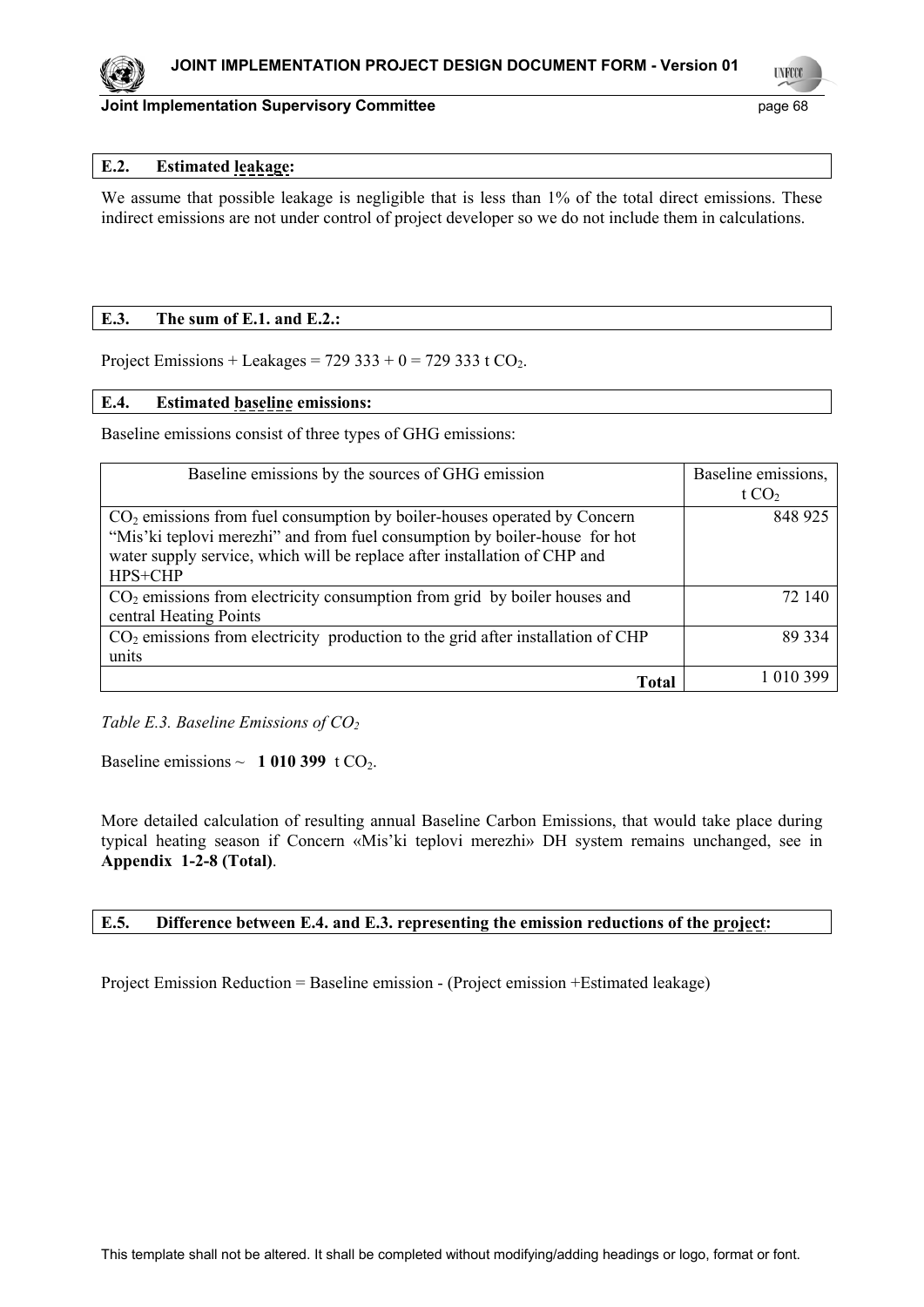# **E.6. Table providing values obtained when applying formulae above:**

| Year                          | <b>Estimated project</b><br>emissions<br>(tones of<br>CO <sub>2</sub><br>equivalent) | <b>Estimated</b><br><b>leakage</b><br>(tonnes of<br>CO <sub>2</sub><br>equivalent) | <b>Estimated</b><br><b>baseline</b> emissions<br>(tonnes of<br>CO <sub>2</sub><br>equivalent) | <b>Estimated</b><br>emissions<br>reductions<br>(tonnes of<br>CO <sub>2</sub><br>equivalent) |
|-------------------------------|--------------------------------------------------------------------------------------|------------------------------------------------------------------------------------|-----------------------------------------------------------------------------------------------|---------------------------------------------------------------------------------------------|
| 2006                          | 834 751                                                                              |                                                                                    | 874 207                                                                                       | 39 45 6                                                                                     |
| 2007                          | 812 484                                                                              |                                                                                    | 874 207                                                                                       | 64 834                                                                                      |
| Total $(tCO2)$<br>equivalent) | 1 647 235                                                                            | 0                                                                                  | 1748414                                                                                       | 101 180                                                                                     |

*Table Е.4. Table containing results of emission reductions estimation before the first commitment period* 

| Year                                         | <b>Estimated project</b><br>emissions<br>(tones of<br>CO <sub>2</sub><br>equivalent) | <b>Estimated</b><br>leakage<br>(tonnes of<br>CO <sub>2</sub><br>equivalent) | <b>Estimated</b><br><b>baseline</b> emissions<br>(tonnes of<br>CO <sub>2</sub><br>equivalent) | <b>Estimated</b><br>emissions<br>reductions<br>(tonnes of<br>CO <sub>2</sub><br>equivalent) |
|----------------------------------------------|--------------------------------------------------------------------------------------|-----------------------------------------------------------------------------|-----------------------------------------------------------------------------------------------|---------------------------------------------------------------------------------------------|
| 2008                                         | 788 649                                                                              | 0                                                                           | 874 207                                                                                       | 85 558                                                                                      |
| 2009                                         | 771 028                                                                              | $\theta$                                                                    | 874 207                                                                                       | 103 180                                                                                     |
| 2010                                         | 746 645                                                                              | $\theta$                                                                    | 874 207                                                                                       | 127 562                                                                                     |
| 2011                                         | 684 892                                                                              | $\theta$                                                                    | 874 207                                                                                       | 189 315                                                                                     |
| 2012                                         | 729 333                                                                              | $\theta$                                                                    | 1 010 399                                                                                     | 281 066                                                                                     |
| <b>Total</b> (tonnes of<br>$CO2$ equivalent) | 3720547                                                                              | 0                                                                           | 4 507 228                                                                                     | 786 681                                                                                     |

*Table Е.5 Table containing results of emission reductions estimation during the first commitment period* 

| Year | <b>Estimated project</b><br>emissions<br>(tones of<br>CO <sub>2</sub><br>equivalent) | <b>Estimated</b><br>leakage<br>(tonnes of<br>CO <sub>2</sub><br>equivalent) | <b>Estimated</b><br><b>baseline emissions</b><br>(tonnes of<br>CO <sub>2</sub><br>equivalent) | <b>Estimated</b><br>emissions<br>reductions<br>(tonnes of<br>CO <sub>2</sub><br>equivalent) |
|------|--------------------------------------------------------------------------------------|-----------------------------------------------------------------------------|-----------------------------------------------------------------------------------------------|---------------------------------------------------------------------------------------------|
| 2013 | 729 333                                                                              | 0                                                                           | 1 010 399                                                                                     | 281 066                                                                                     |
| 2014 | 729 333                                                                              | $\theta$                                                                    | 1 010 399                                                                                     | 281 066                                                                                     |
| 2015 | 729 333                                                                              | $\theta$                                                                    | 1 010 399                                                                                     | 281 066                                                                                     |
| 2016 | 729 333                                                                              | $\theta$                                                                    | 1 010 399                                                                                     | 281 066                                                                                     |
| 2017 | 729 333                                                                              | $\theta$                                                                    | 1 010 399                                                                                     | 281 066                                                                                     |
| 2018 | 729 333                                                                              | $\theta$                                                                    | 1 010 399                                                                                     | 281 066                                                                                     |
| 2019 | 729 333                                                                              | $\Omega$                                                                    | 1 010 399                                                                                     | 281 066                                                                                     |
| 2020 | 729 333                                                                              | $\theta$                                                                    | 1 010 399                                                                                     | 281 066                                                                                     |
| 2021 | 729 333                                                                              | $\theta$                                                                    | 1 010 399                                                                                     | 281 066                                                                                     |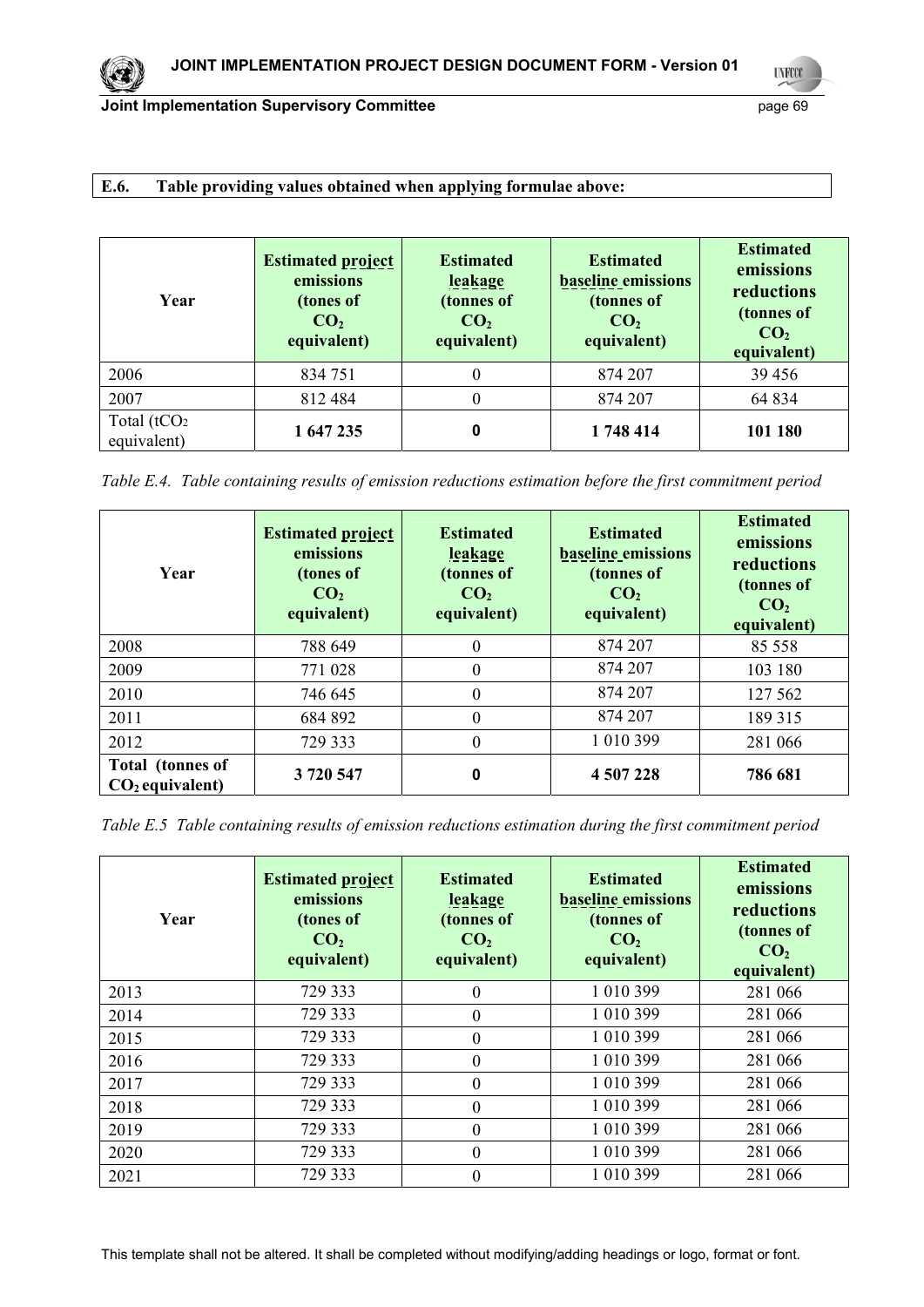# **UYFOO**

## **Joint Implementation Supervisory Committee** page 70

| 2022             | 729 333    | $\theta$ | 1 010 399  | 281 066     |
|------------------|------------|----------|------------|-------------|
| 2023             | 729 333    | $\theta$ | 1 010 399  | 281 066     |
| 2024             | 729 333    | $\theta$ | 1 010 399  | 281 066     |
| 2025             | 729 333    | $\theta$ | 1 010 399  | 281 066     |
| 2026             | 729 333    | $\theta$ | 1 010 399  | 281 066     |
| 2027             | 729 333    | $\theta$ | 1 010 399  | 281 066     |
| 2028             | 729 333    | $\theta$ | 1 010 399  | 281 066     |
| 2029             | 729 333    | $\Omega$ | 1 010 399  | 281 066     |
| 2030             | 729 333    | $\Omega$ | 1 010 399  | 281 066     |
| Total (tonnes of |            |          |            |             |
| CO <sub>2</sub>  | 13 127 994 | $\bf{0}$ | 18 187 182 | 5 0 59 1 88 |
| equivalent)      |            |          |            |             |

*Table Е.6. Table containing results of emission reductions estimation after the first commitment period*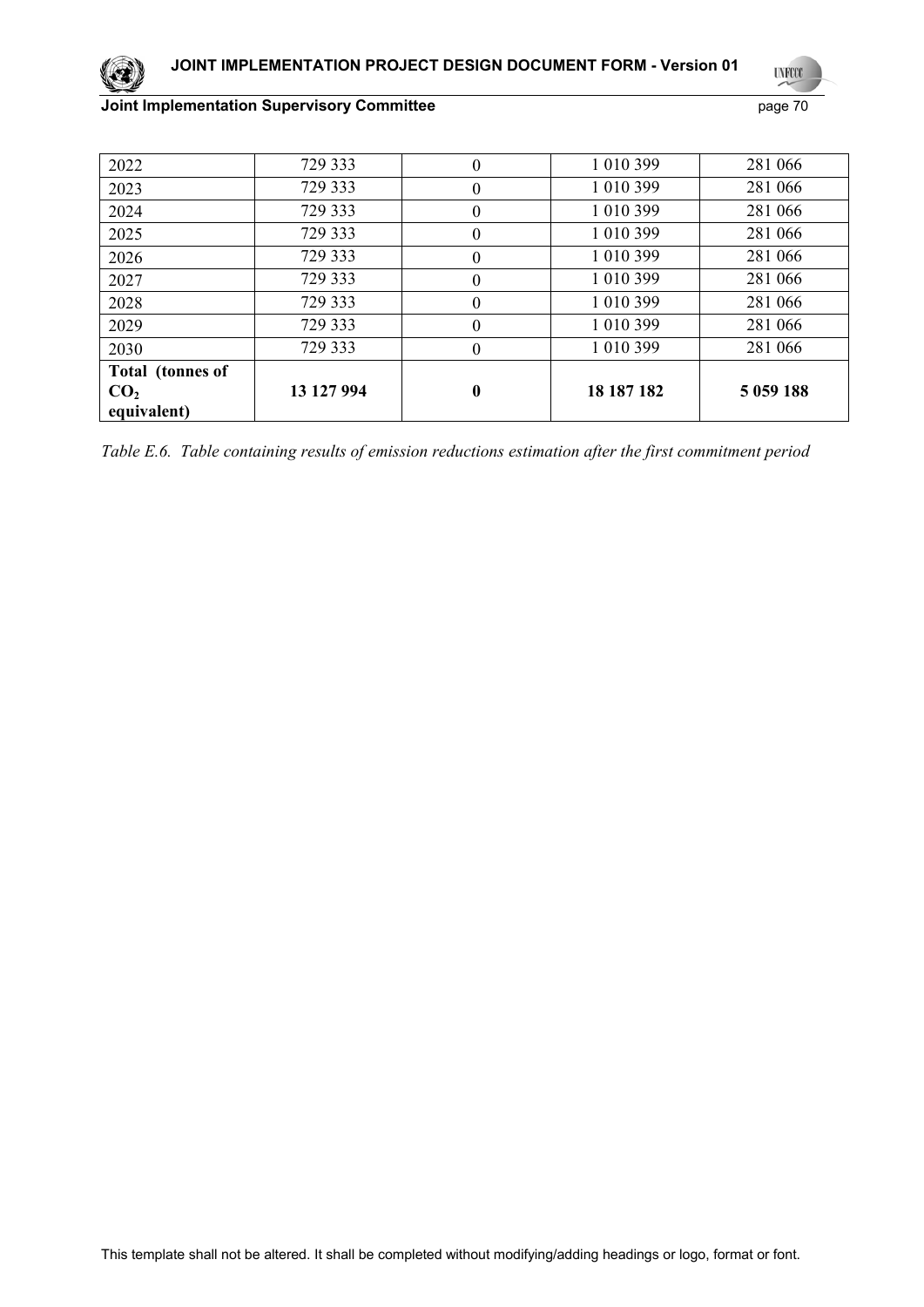**LYFCO** 

### **SECTION F. Environmental impacts**

### **F.1. Documentation on the analysis of the environmental impacts of the project, including transboundary impacts, in accordance with procedures as determined by the host Party:**

According to the Ukrainian regulations, the design documentation for the new building, reconstruction and technical re-equipment of industrial and civil objects must include the environmental impact assessment, the main requirements for which are listed in the State Building Norms of Ukraine A.2.2-1- 2003.

Concern "Mis'ki teplovi merezhi"- has the necessary Environmental Impact Assessment for its activity according to Ukrainian legislation (the State Building Norms of Ukraine A.2.2-1-2003)

Overall, the project "Rehabilitation of the District Heating System of Zaporizhzhia City" will have a positive effect on environment. Following points will give detailed information on environmental benefits.

1. Project implementation will reduce  $CO<sub>2</sub>$  emissions in Zaporizhzhia city due to increased heat supply system boilers efficiencies, achieved through installation of up-to-date boiler equipment, particularly new boilers, burners, cogeneration units, heat utilizers, CHSS rehabilitation, replacement of heating network pipes by pre-insulated.

2. Due to fuel saving and new environmentally friendlier technologies of fuel combustion, project implementation will reduce emissions of SO<sub>x</sub>. NO<sub>x</sub>. CO and particulate matter (co-products of combustion).

3. It is expected that due to the better heat supply service population of Zaporizhzhia city will reduce electricity consumption from electric heaters thus reducing power plants emissions of  $CO_2$ ,  $SO_x$ ,  $NO_x$ , CO and particulate matter.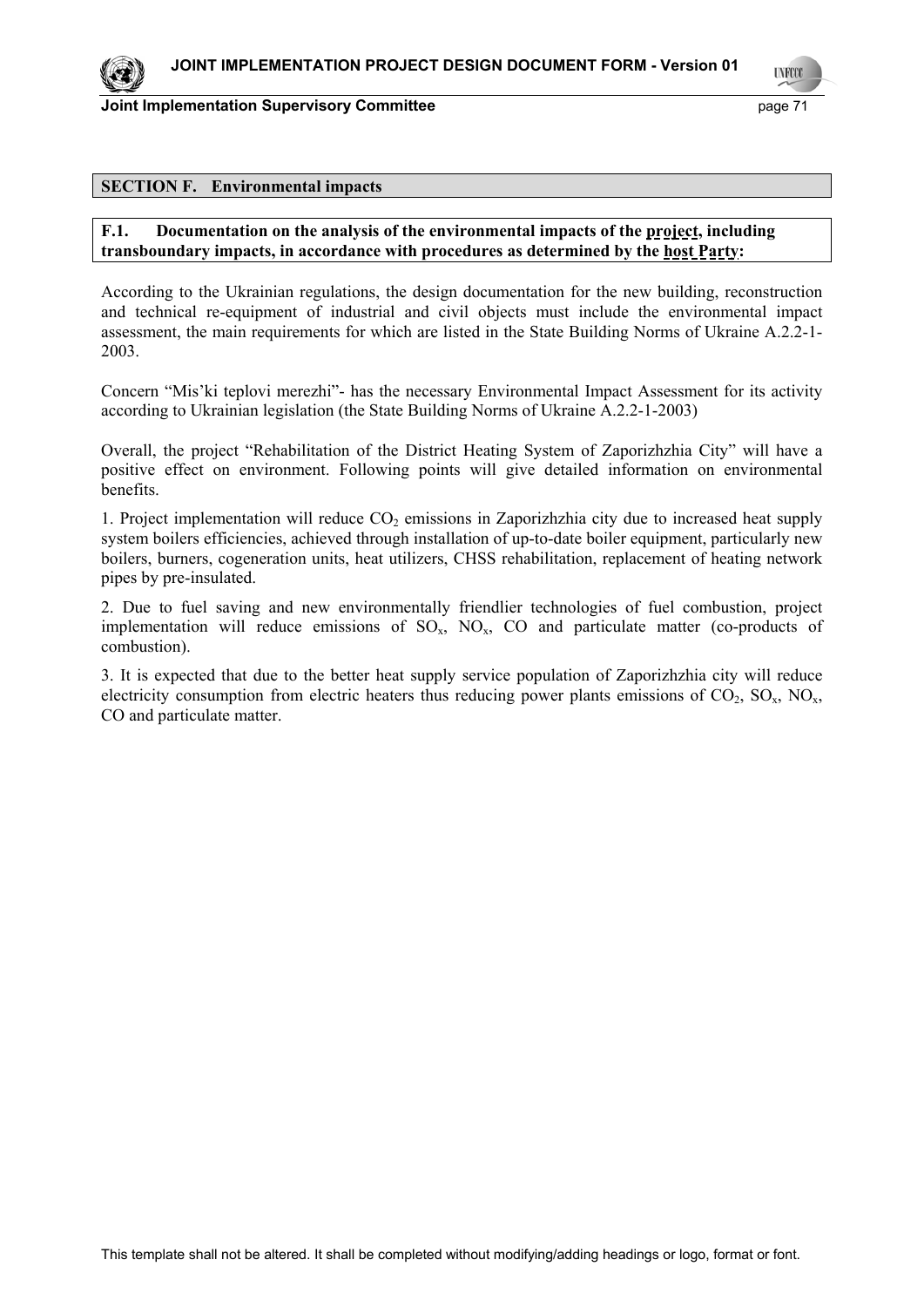

**LYFCO** 

## **F.2. If environmental impacts are considered significant by the project participants or the host Party, please provide conclusions and all references to supporting documentation of an environmental impact assessment undertaken in accordance with the procedures as required by the host Party:**

### **Impact on the water medium**

Impact on the water medium is present. Impact on water resources is will be the same as in baseline scenario. The existing technology of heat energy production exploited at the objects concern "Mis'ki teplovi merezhi" - foresees discharging of waste water to the sewage network with obligatory chemical control in accordance to Water Code of Ukraine, GOST 28.74-82 "Hygienic regulations and quality control", SNiP 4630-92 on determining maximum concentration limits for internal water bodies. Discharge of wastewater to the open water bodies will not take place.

This is confirmed by the State Administration of Environmental Protection in the Zaporizhzhia region (Resolution № Ukr 5194/Zap from 12.01.2010, on the special use Time: Up to 31.12.2010).

Project implementation will have positive environmental effect. It will allow to decrease the water consumption and as a result – to decrease the amount of waste water.

### **Effects on the ambient air**

The project implementation will have positive effect on ambient air:

- 1) Reduction of  $NO<sub>x</sub>$ ,  $SO<sub>x</sub>$ ,  $CO$  and PM due to application of cleaner technologies at boiler houses;
- 2) Reduction of electricity consumption results in lower emissions of the same air pollutants;
- 3) Heat stress on the atmosphere (due to lower temperatures of flue gases);
- 4) Lower emissions per unit of fuel at the same load on boiler house.

This is confirmed by the Ministry of Environmental Protection of Ukraine (Resolution № 2310136700- 78 on 27.10.2009, the emission of pollutants into the atmosphere by stationary sources. Validity: 10/26/2014 to city).

### **Effects on land use**

Impact on the land medium is not present.

Relevant regulation is the sphere of land use is presented by the Land Code of Ukraine. National technological practice / standard: GOST 17.4.1.02.-83 "Protection of Nature, Soils. Classification of chemical substances for pollution control".

### **Effects on biodiversity**

Impact on biodiversity is not present.

### **Waste generation, treatment and disposal**

Waste generation, treatment and disposal are present. In the process of project implementation the generation of waste will occur after disassembling of physically and morally obsolete equipment,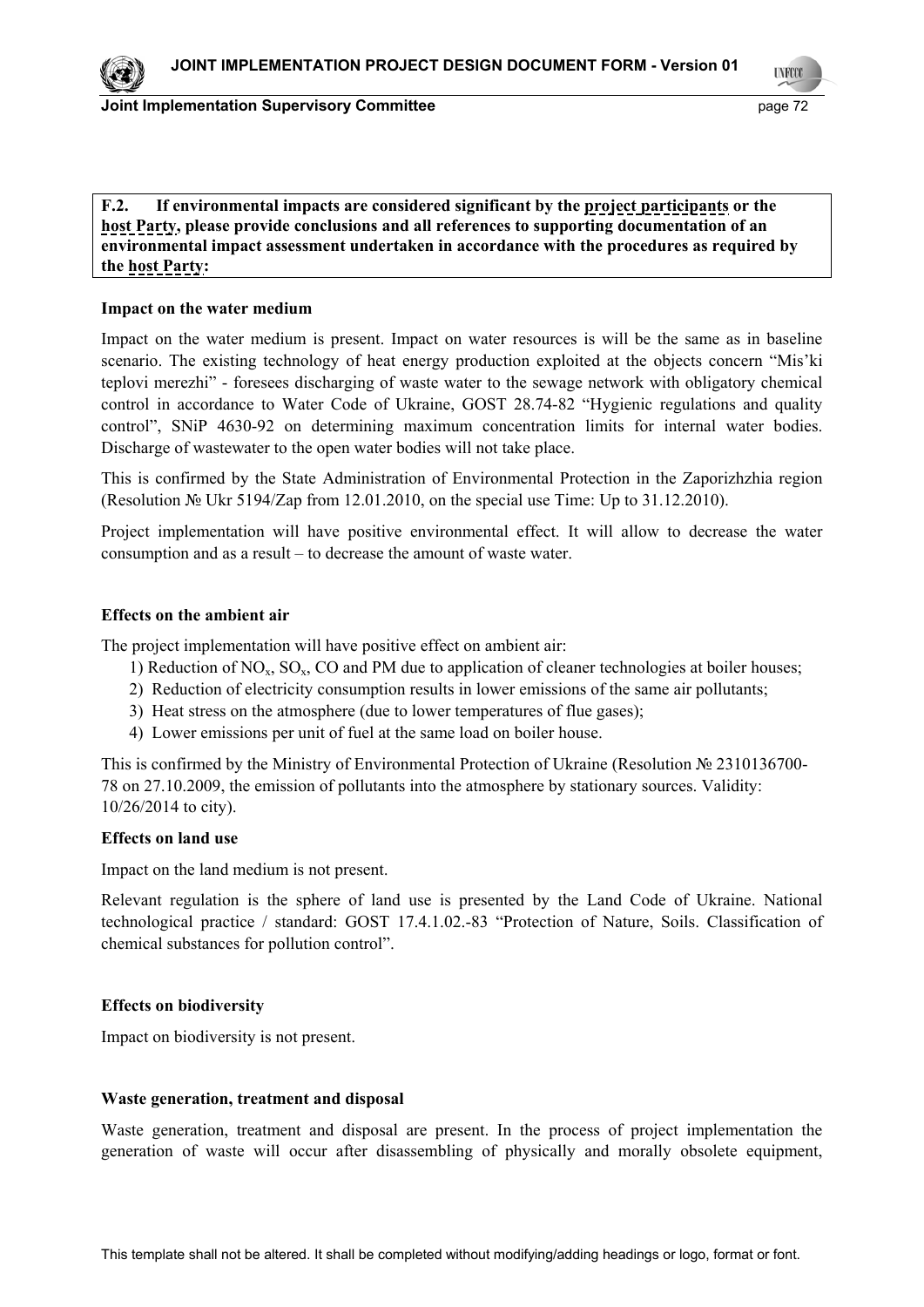**INFO** 



**Joint Implementation Supervisory Committee**  page 73

burners, pipes, etc. Also there will occur some construction waste due to destruction of boiler settling, boiler house foundations, etc.

Possible recycling of the old equipment will by definition have a positive effect on the environment.

This is confirmed by the State Administration of Environmental Protection in the Zaporizhzhia region (Resolution № 01.664/11 on 06.09.2010, at the disposal of waste in 2011 Validity: 12/31/2011).

#### **SECTION G. Stakeholders' comments**

#### **G.1. Information on stakeholders' comments on the project, as appropriate:**

The project activity does not include a negative impact on the environment and the negative social impact. Consultations with stakeholders weren't carried out. Zaporizhzhia city authorities expressed support for this project.

According to Ukrainian law, the owners of enterprises that introduced new construction projects, reconstruction and modernization of industrial and civil projects requiring EIA shall inform the public through local authorities (State Building Codes of Ukraine A.2.2-1-2003, paragraph 1.6).

Accordingly, the concern "Mis'ki teplovi merezhi" gives advertises in the local press about the implementation of each sub-project included in this project. Stakeholder comments are presented in the publication:

Diveev S. Zaporizhzhia: bitva za teplo//Spozhyvcha varta. Region – 2010. Vup. 1. – P.42-43

No stakeholders' comments were received.

In addition, it should be noted that the project "Rehabilitation of the District Heating System of Zaporizhzhia City" was presented at the XXth International Conference "Problems of Ecology and operation of energy facilities" (Yalta, June 8-12, 2010), which was extensively discussed by representatives of district heating public organizations.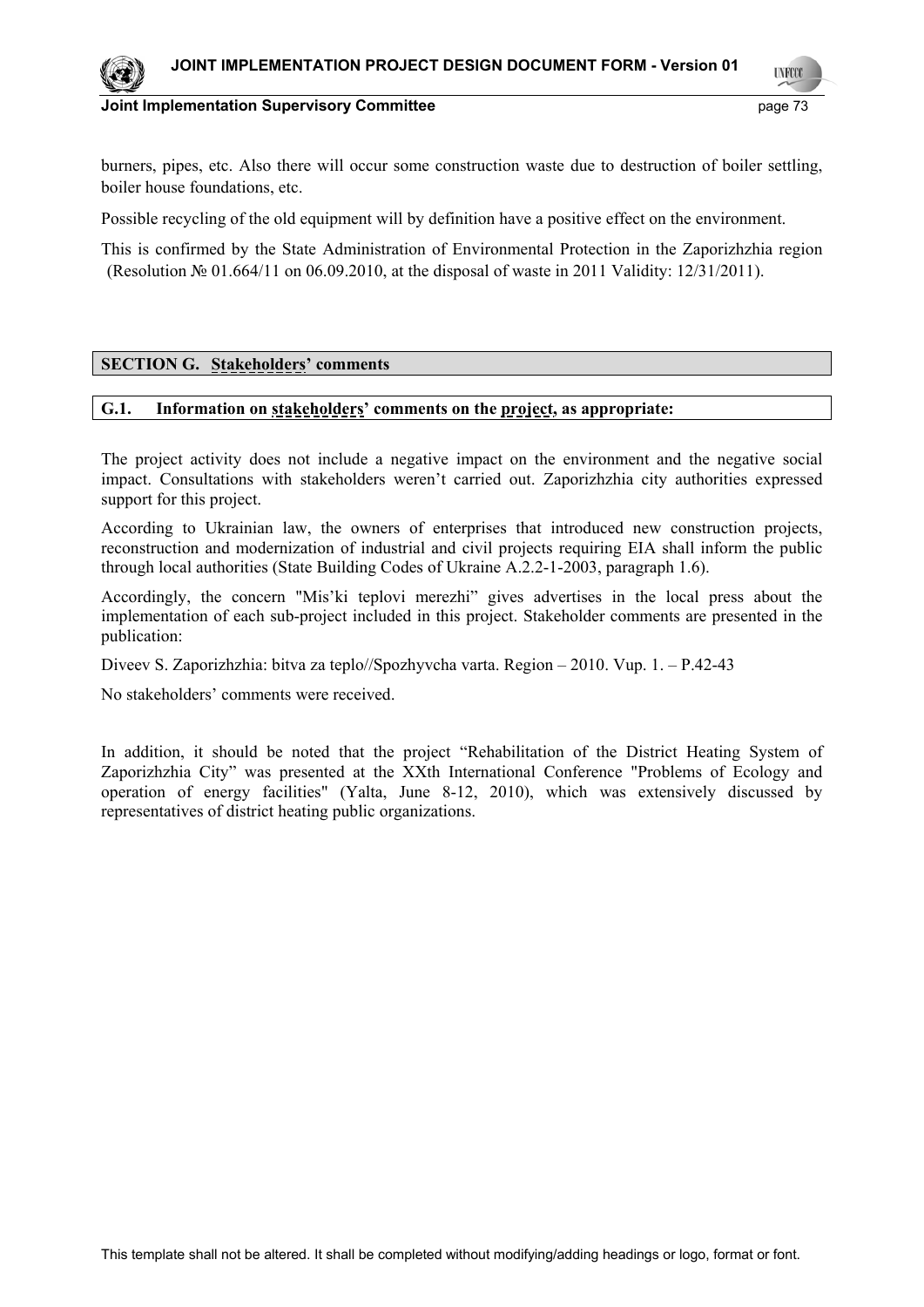**Joint Implementation Supervisory Committee Access 24 page 74** page 74

**UNFOOT** 

## Annex 1

# **CONTACT INFORMATION ON PROJECT PARTICIPANTS**

## **Supplier:**

| Organisation:    | OJSC "Oblteplocomunenergo" |  |
|------------------|----------------------------|--|
| Street/P.O.Box:  | Komsomolska str.           |  |
| Building:        | 55 b                       |  |
| City:            | Chernihiv                  |  |
| State/Region:    | Chernihiv                  |  |
| Postal code:     | 14000                      |  |
| Country:         | Ukraine                    |  |
| Phone:           | +38(0462) 27-43-24,        |  |
| Fax:             | +38(0462) 27-43-24         |  |
| E-mail:          | otke@teplo.cn.ua           |  |
| URL:             |                            |  |
| Represented by:  |                            |  |
| Title:           | Head of the Board          |  |
| Salutation:      | Mr.                        |  |
| Last name:       | Barbarov                   |  |
| Middle name:     | Anatoliyovych              |  |
| First name:      | Yuri                       |  |
| Department:      |                            |  |
| Phone (direct):  | $+38(0462)$ 27 43 24       |  |
| Fax (direct):    | +38 (0462) 27 43 24        |  |
| Mobile:          |                            |  |
| Personal e-mail: |                            |  |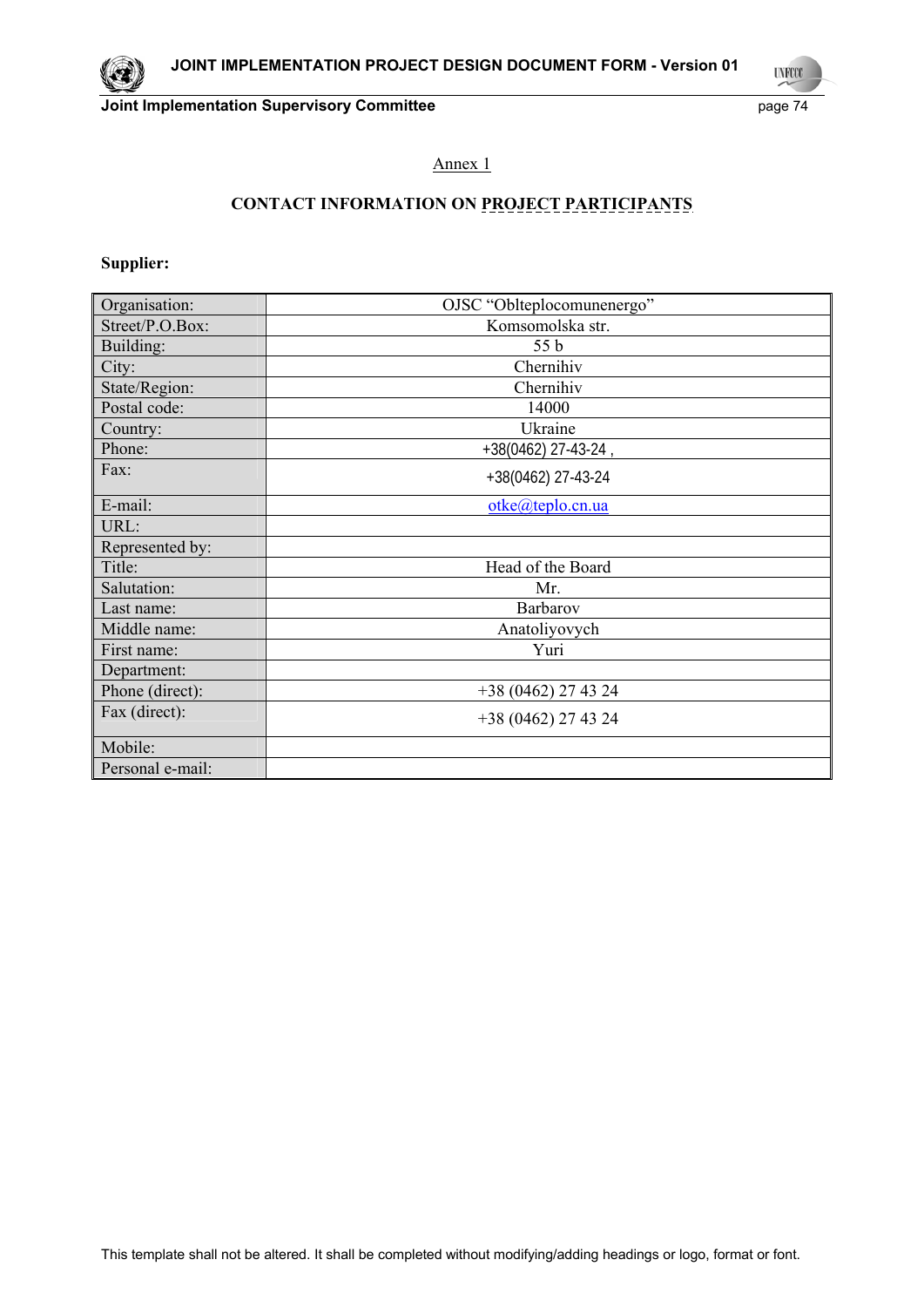**UNFOOT** 

#### **Partner –Buyer**

| Organisation:    |  |
|------------------|--|
| Street/P.O.Box:  |  |
| Building:        |  |
| City:            |  |
| State/Region:    |  |
| Postal code:     |  |
| Country:         |  |
| Phone:           |  |
| Fax:             |  |
|                  |  |
| E-mail:          |  |
| URL:             |  |
| Represented by:  |  |
| Title:           |  |
| Salutation:      |  |
| Last name:       |  |
| Middle name:     |  |
| First name:      |  |
| Department:      |  |
| Phone (direct):  |  |
| Fax (direct):    |  |
|                  |  |
| Mobile:          |  |
| Personal e-mail: |  |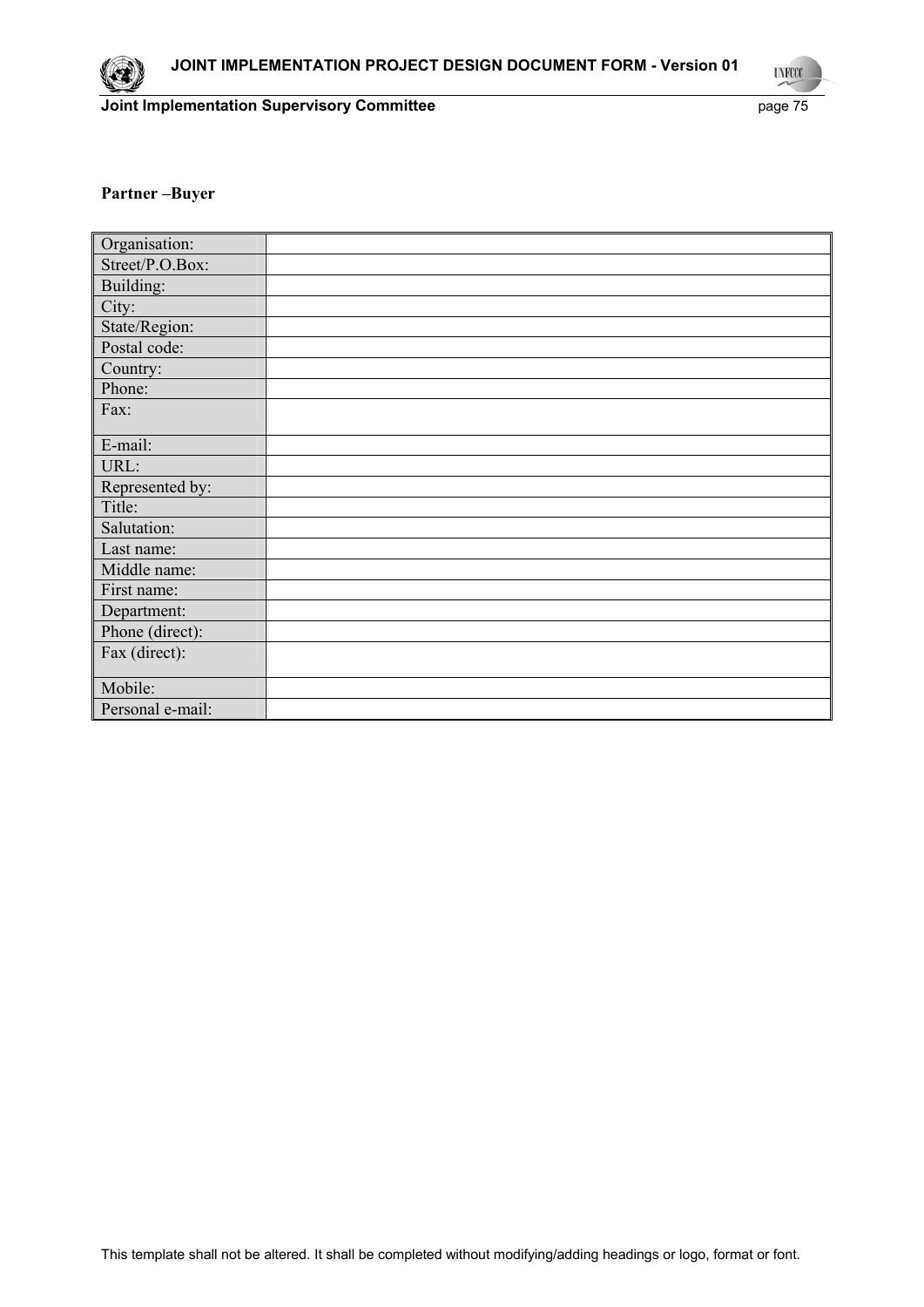**Joint Implementation Supervisory Committee Access 2008 120 and 2009 120 and 2009 120 and 2009 120 and 2009 130** 

**LYFOO** 

#### Annex 2

## **BASELINE INFORMATION**

The main Baseline information is listed in **Section B.** In this Annex 2 some detailed are represented.

#### **Information on the power grid Baseline situation:**

Ukraine has united state power grid, therefore the averaged values for Carbon Emission factors (CEF) for electricity production in Ukraine should be used for the project calculations.

For calculations the values of the carbon emission factors at the combined approach base are used:

- for 2004-2005– according to the Table B1 "Baseline carbon emission factors for JI projects generating electricity" and Table B2 "Baseline carbon emission factors for JI projects reducing electricity consumption" of Operational Guidelines for PDD's of JI projects. Volume 1: General guidelines Version 2.3. Ministry of Economic Affairs of the Netherlands, 2004 (ERUPT 4, Senter, the Netherlands)<sup>30</sup>:

| Parameter /Year                | 2005  |
|--------------------------------|-------|
| $CEFg$ tCO <sub>2</sub> e/MWh  | 0.740 |
| $CEF_c$ tCO <sub>2</sub> e/MWh | 0.896 |

*Table An.2-1. Carbon Emission factors (CEF) for projects reducing electricity consumption in Ukraine* 

- for 2006-2012 (and for the later period in the forecasting calculations in PDD as well) – according to the Table 8 "Emission Factors for the Ukrainian grid 2006-2012" of Annex 2 "Standardized Emission Factors for the Ukrainian Electricity Grid" to "Ukraine - Assessment of new calculation of CEF", verified by TUV SUD Industrie Service GmbH 17.08.2007<sup>31</sup>:

| Parameter /Year                | 2006      | 2007      | 2008  | 2009      | 2010      | 2011      | 2012      |
|--------------------------------|-----------|-----------|-------|-----------|-----------|-----------|-----------|
| $CEFg$ tCO <sub>2</sub> e/MWh  | ${0.807}$ | ${0.807}$ | 0.807 | ${0.807}$ | ${0.807}$ | $0.807\,$ | ${0.807}$ |
| $CEF_c$ tCO <sub>2</sub> e/MWh | 9.896     | 9.896     | 0.896 | 9.896     | 0.896     | 0.896     | 0.896     |

*Table An.2-2. New Carbon Emission factors (CEF) for electricity generation and consumption in Ukraine* 

It should be noted that according to "Ukraine - Assessment of new calculation of CEF" : "This baseline can be used as ex-ante (fixed for the period  $2006 - 2012$ ) or ex-post. In case an ex-post baseline is chosen the data of the Ukrainian grid have to be obtained of the year in which the emission reductions are being claimed. Monitoring will have to be done in accordance with the monitoring plan of ACM0002 with the following exceptions:

• the Monitoring Plan should also include monitoring of the grid losses in year y;

• power plants at which JI projects take place should be excluded. Such a JI project should have been approved by Ukraine and have been determined by an Accredited Independent Entity."

Thus. TUV SUD Industrie Service GmbH has validated the certain value of CEF for 2006 and possibly future up to 2012, as well as the methodology for calculations of this factor, and its "team recommends

1

<sup>30</sup> *http://ji.unfccc.int/CallForInputs/BaselineSettingMonitoring/ERUPT/index.html*

<sup>31</sup> *Guidance "Standardized emission factors for Ukrainian electrical grid" (version 5, February 02 2007), executed by Global Carbon B.V* "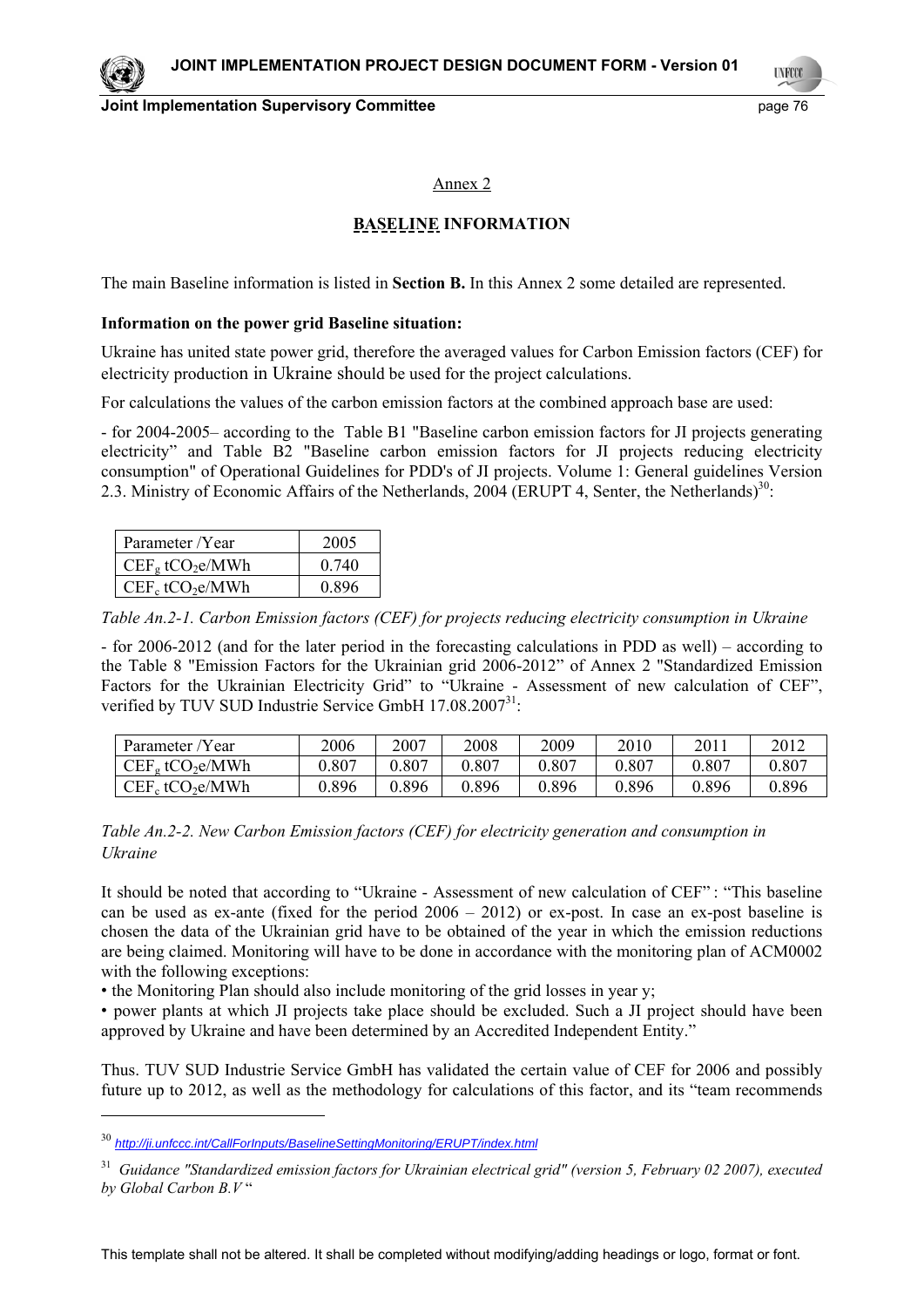

1

**Joint Implementation Supervisory Committee** *page 77* **and the page 77** 

updating the calculation annually depending on point of time when national consolidated data are available", with taking into account the above monitoring conditions.

EBRD in 2009 expressed that "these factors are in need for an update further to a request from the Ministry of Fuel and Power of Ukraine and the National Environmental Investment Agency of Ukraine."<sup>32</sup>

According to this, after obtaining the more recent input data for calculations according to the methodology developed by Global Carbon and validated by TÜV SÜD (or may be another one developed by EBRD, after its acceptance), the grid emission factor may and should be renewed annually, to be in line with actual situation.

Therefore, the following CEF values are used in calculations in PDD:

| Year                   | 2005  | 2006-2012 | 2013-2020 |
|------------------------|-------|-----------|-----------|
| $CEF_g$ , t $CO_2/MWh$ | 0.740 | 0.807     | 0.807     |
| $CEF_c$ , t $CO_2/MWh$ | 0.896 | 0.896     | 0.896     |

*Table An.2-3. The baseline Carbon Emission factors (CEF) used for calculations in PDD* 

In course of development of the Monitoring reports for this project, if available, the valid at that time CEF values for corresponding period will be used.

<sup>32</sup> *TERMS OF REFERENCE. Development of the electricity carbon emission factors for Russia and Ukraine for the period 2009 – 2020. EBRD, 2009*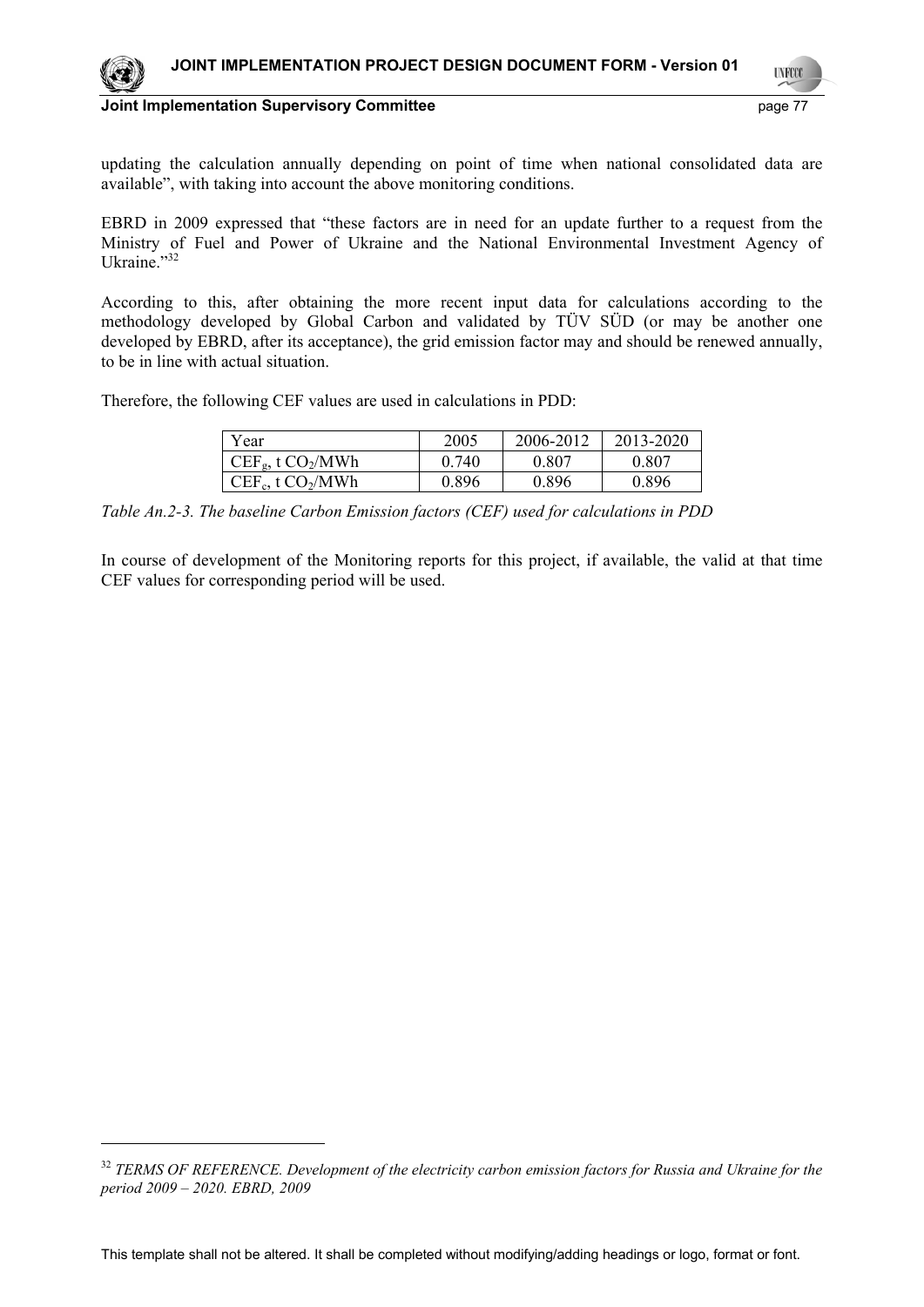**Joint Implementation Supervisory Committee Access 20 and 20 and 20 and 20 and 20 and 20 and 20 and 20 and 20 and 20 and 20 and 20 and 20 and 20 and 20 and 20 and 20 and 20 and 20 and 20 and 20 and 20 and 20 and 20 and 20** 

**LYFCO** 

Annex 3

## **MONITORING PLAN**

In course of development of the project "Rehabilitation of the District Heating System of Zaporizhzhia City", the own-developed methodology for projects on District Heating was used. It is already approved by IAEs for the similar JI projects for the Chernigov region, AR Crimea and Donetsk region, the cities of Kharkiv, Rivne, Luhansk, etc.

The developed project specific "Methodology" is based on the permanent monitoring of fuel consumption and on the account of various other factors, such as connection or disconnection of the consumers, change of fuel heating value, weather conditions change, ratio of the heat consumption for heating and for hot water supply, consumption for own needs, etc.

The baseline study will be fulfilled every reported year, to correct adjustment factors which have an influence at the dynamic baseline.

#### Monitoring methodology developed for "District Heating" projects in Ukrainian conditions

Monitoring methodology developed for "District Heating" projects in Ukrainian conditions is presented in section D.1.1. of this PDD (Option 1 – Monitoring of the emissions in the project scenario and the baseline scenario).

#### **Monitoring of baseline and project emissions**

#### Parameters to be monitored

Monitoring methodology identifies and takes into account the parameters that are need to be measured or monitored at regular intervals. These parameters will then be input into a project Tracking Database, which will be an Excel based spreadsheet that will track GHG emission reductions annually. List of parameters to be monitored are in the table below.

|                | <b>Symbol</b>            | Data variable                         | Data unit      | Measured (m),<br>calculated (c),<br>estimated (e) |
|----------------|--------------------------|---------------------------------------|----------------|---------------------------------------------------|
|                | $(\mathbf{B}_b)$ and     | Fuel consumption by boiler-houses     | ths. $m^3$     | m                                                 |
|                | $(\mathbf{B}_r)$         | (Natural gas)                         |                |                                                   |
| $\overline{2}$ | $(NCV_b)$ and            | Average annual Net Calorific Value    | $GJ/\th s.m^3$ | m, c                                              |
|                | $(NCV_r)$                | of Natural Gas                        |                |                                                   |
| 3              | $(T_{\text{out }b})$ and | Average outside temperature during    | ${}^{0}C(K)$   | m, c                                              |
|                | $(T_{\text{out }r})$     | the heating season                    |                |                                                   |
| 4              | $(T_{in b})$ and         | Average inside temperature during the | ${}^{0}C(K)$   | m, c                                              |
|                | $(T_{\rm in r})$         | heating season                        |                |                                                   |
| 5              | $(n_{\rm wb}$ and        | Number of Customers                   |                | <b>Statistics</b>                                 |
|                | $(n_{wr})$               |                                       |                |                                                   |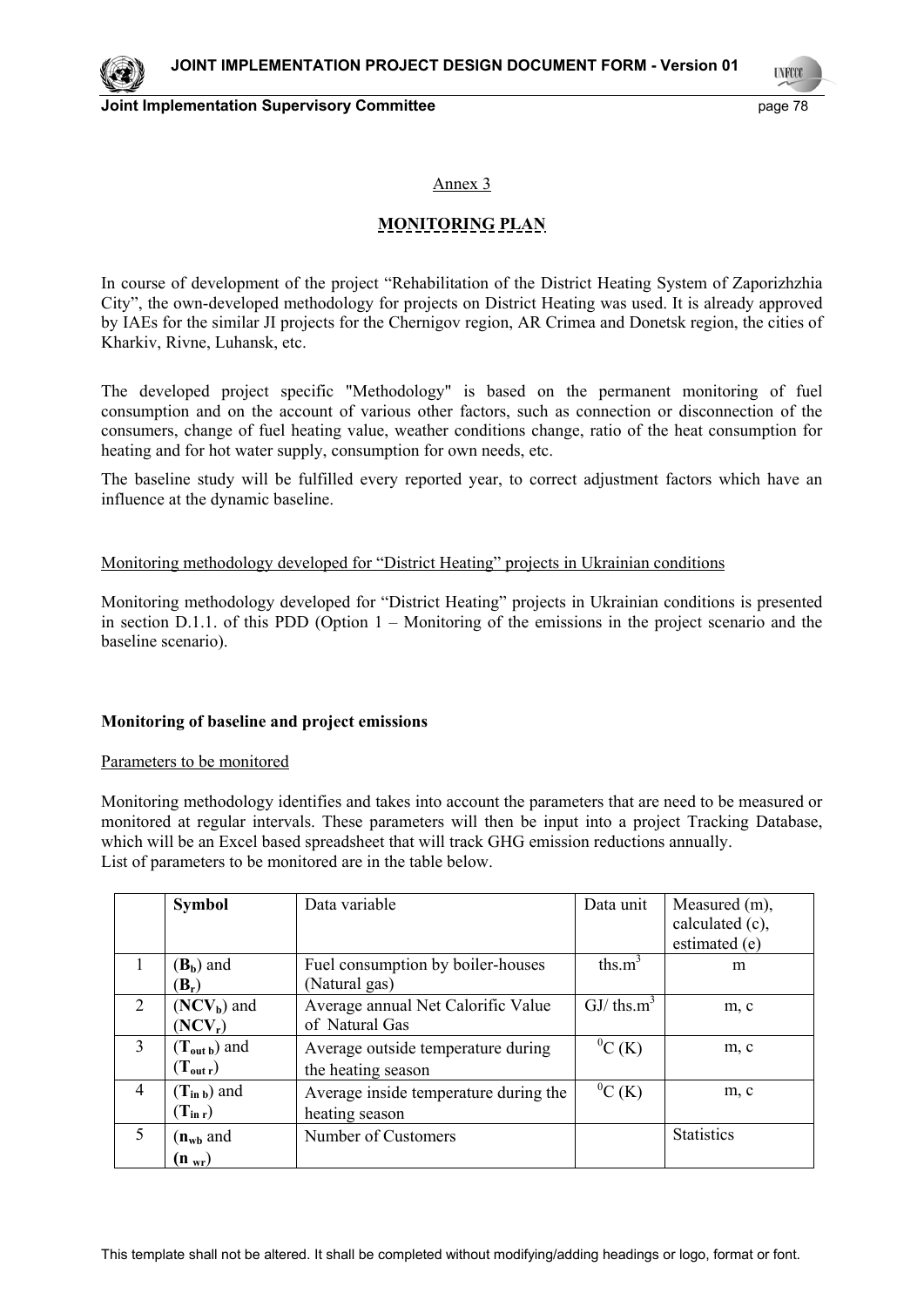

**UNFOOT** 

## **Joint Implementation Supervisory Committee Access 20 page 79 page 79**

| 6      | $(Fh b$ and<br>$(\mathbf{F}_{\mathbf{h}\mathbf{r}})$           | Heating area (total)                                                                                                                         | m <sup>2</sup> | <b>Statistics</b>                                                                                                             |
|--------|----------------------------------------------------------------|----------------------------------------------------------------------------------------------------------------------------------------------|----------------|-------------------------------------------------------------------------------------------------------------------------------|
| $\tau$ | (k <sub>hb</sub> )                                             | Average heat transfer factor of heated<br>buildings in the base year                                                                         | $W/m^2*K$      | $\mathbf c$                                                                                                                   |
| 8      | $(F_{h\,tr})$                                                  | Heating area of buildings (previously<br>existed in the base year) with the<br>renewed (improved) thermal<br>insulation in the reported year | m <sup>2</sup> | <b>Statistics</b>                                                                                                             |
| 9      | $(F_{h n r})$                                                  | Heating area of newly connected<br>buildings (assumed with the new<br>(improved) thermal insulation) in the<br>reported year                 | m <sup>2</sup> | <b>Statistics</b>                                                                                                             |
| 10     | (k <sub>h n</sub> )                                            | Heat transfer factor of buildings with<br>the new thermal insulation                                                                         | $W/m^2*K$      | Normative<br>documents                                                                                                        |
| 11     | $(N_{h\,b})$ and<br>$(N_{h r})$                                | Duration of the heating period                                                                                                               | Hours          | m                                                                                                                             |
| 12     | $(N_{w b})$ and                                                | Duration of the hot water supply<br>period                                                                                                   | Hours          | m                                                                                                                             |
| 13     | $\frac{(\mathbf{N_{w\,r}})}{(\mathbf{L_h}^b)$ and<br>$(L_h^r)$ | Maximum connected load to the<br>boiler-house, that is required for<br>heating                                                               | <b>MW</b>      | $\mathbf c$                                                                                                                   |
| 14     | $(L_w^b)$ and<br>$(L_w^r)$                                     | Connected load to the boiler-house,<br>that is required for hot water supply<br>service                                                      | <b>MW</b>      | $\mathbf c$                                                                                                                   |
| 15     | $(v_{w r})$ and<br>$(v_{w\,b})$                                | Standard specific discharge of hot<br>water per personal account                                                                             | kWh/h          | "State building<br>norms Ukraine<br><b>Buildings Public</b><br>Health<br><b>Institutions" DBN</b><br>$B.2.2 - 10 - 2001^{33}$ |
| 16     | (EF co2,NGr) and<br>$(EF_{CO2, NGb})$                          | Carbon emission factor (Natural Gas)                                                                                                         | t $CO2/GI$     | <b>IPCC, 1996</b><br>Volume 2                                                                                                 |
| 17     | g                                                              | Recalculating factor for average load<br>during heating period                                                                               |                | <b>Statistics</b>                                                                                                             |
| 18     | $(\mathbf{W}_c)$                                               | Electric power production by the<br>installed new CHP units                                                                                  | MWh            | m                                                                                                                             |
| 19     | $(W_b)$ and $(W_r)$                                            | Electric power consumption                                                                                                                   | MWh            | m                                                                                                                             |
| 20     | $(Q_b)$                                                        | Heat energy production by the all new<br>CHP units and heat pump stations                                                                    | MWh            | m                                                                                                                             |
| 21     | $(P_b)$ and $(P_r)$                                            | Electric power consumption by the<br>boiler-houses and heating points<br>where energy saving measures are<br>scheduled to be implemented     | <b>MWh</b>     | m                                                                                                                             |

<sup>33</sup> http://zakon.nau.ua/doc/?uid=1041.2346.0

1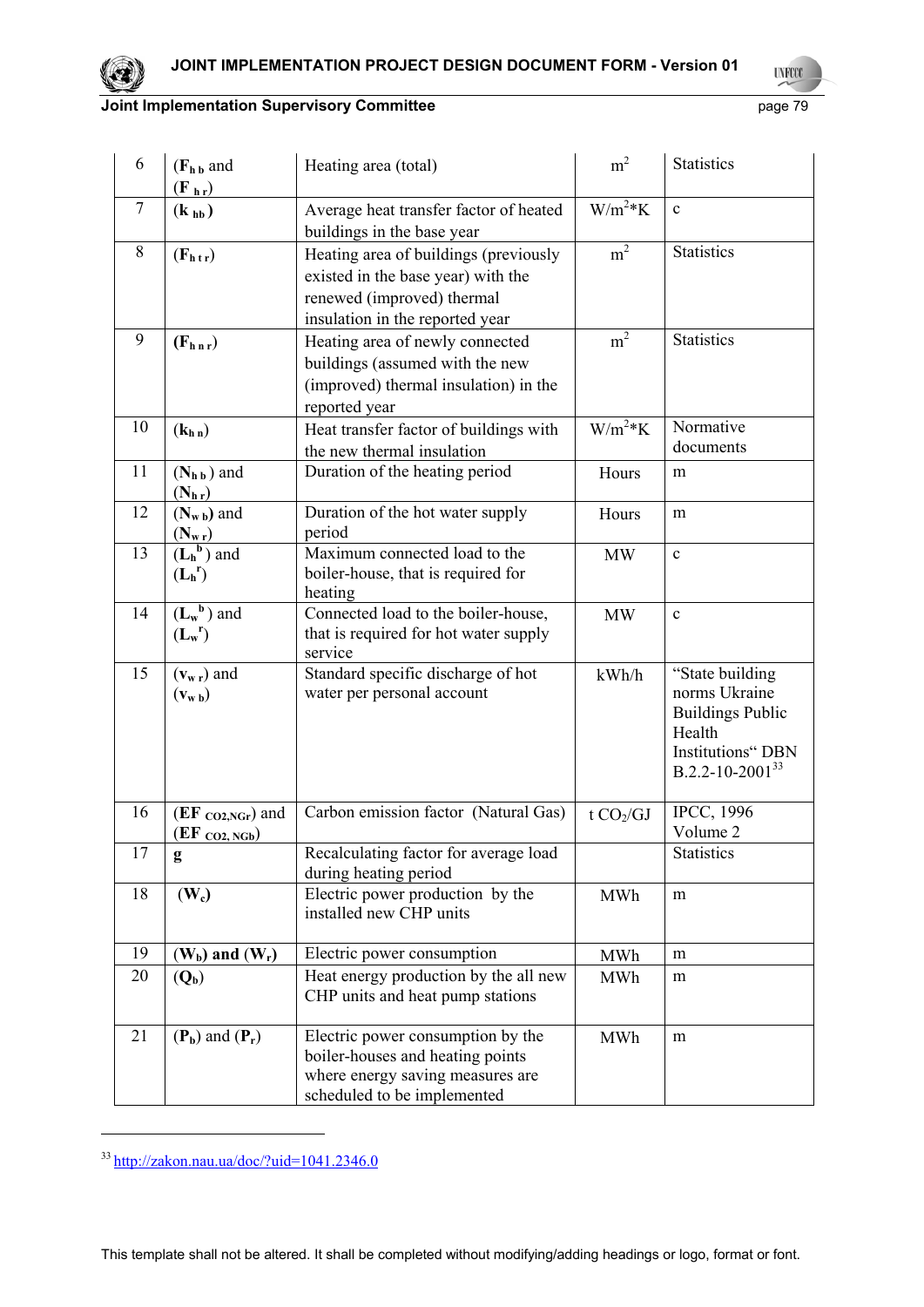

**Joint Implementation Supervisory Committee Access 20 page 80** page 80

#### Parameters to be monitored

| Parameter number and name | 1 Natural gas consumption at boiler houses                                                                                                                                                                                                                                                                                                                                                                                                                                                                    |
|---------------------------|---------------------------------------------------------------------------------------------------------------------------------------------------------------------------------------------------------------------------------------------------------------------------------------------------------------------------------------------------------------------------------------------------------------------------------------------------------------------------------------------------------------|
| Description               | Natural gas consumption at boiler houses.<br>Consumption of fuel is the main parameter affecting greenhouse<br>gas emissions. The most objective and accurate indicator of<br>project performance will therefore be the changes in fuel<br>consumption. Changes in fuel consumption in result of the<br>project implementation, when compared to baseline fuel<br>consumption, will integrate all other relevant indicators such as<br>improvement of boiler efficiency, reduction of network losses,<br>etc. |
| Monitoring method         | Gas meters                                                                                                                                                                                                                                                                                                                                                                                                                                                                                                    |
| Recording frequency       | Daily                                                                                                                                                                                                                                                                                                                                                                                                                                                                                                         |
| Background data           | Instrument readings are registered in the paper journals at every<br>boiler-house.                                                                                                                                                                                                                                                                                                                                                                                                                            |
| Calculation method        | n.a.                                                                                                                                                                                                                                                                                                                                                                                                                                                                                                          |

| Parameter number and name | 2 Average annual Net Calorific Value of Natural Gas                                             |
|---------------------------|-------------------------------------------------------------------------------------------------|
| Description               | Average annual Heating Value of Natural Gas calculated by<br>Lower Heating Value for every town |
| Monitoring method         | Accepted in accordance with reference or telephone message<br>from natural gas supplier         |
| Recording frequency       | Data is provided by natural gas suppliers usually 3 times per<br>month                          |
| Background data           | Registered in the paper journal                                                                 |
| Calculation method        | Weighted average value                                                                          |

| Parameter number and name | 3. Average outside temperature during the heating season                                                                                                                                                                                                                                    |
|---------------------------|---------------------------------------------------------------------------------------------------------------------------------------------------------------------------------------------------------------------------------------------------------------------------------------------|
| Description               | Average outside temperature during the heating season                                                                                                                                                                                                                                       |
| Monitoring method         | Average outside temperature during the heating season is<br>calculated by Concern "Mis'ki teplovi merezhi" from the daily<br>outside temperature values taken by dispatcher of the enterprise<br>from Zaporizhzhia Meteorological Centre from 10 to 11 a.m.<br>every day of heating season. |
| Recording frequency       | Once per heating season.<br>Daily temperature is registered every day of heating season                                                                                                                                                                                                     |
| Background data           | Meteorological Centre sends the Report every decade or month<br>for every day of heating season. Reports are filed in special                                                                                                                                                               |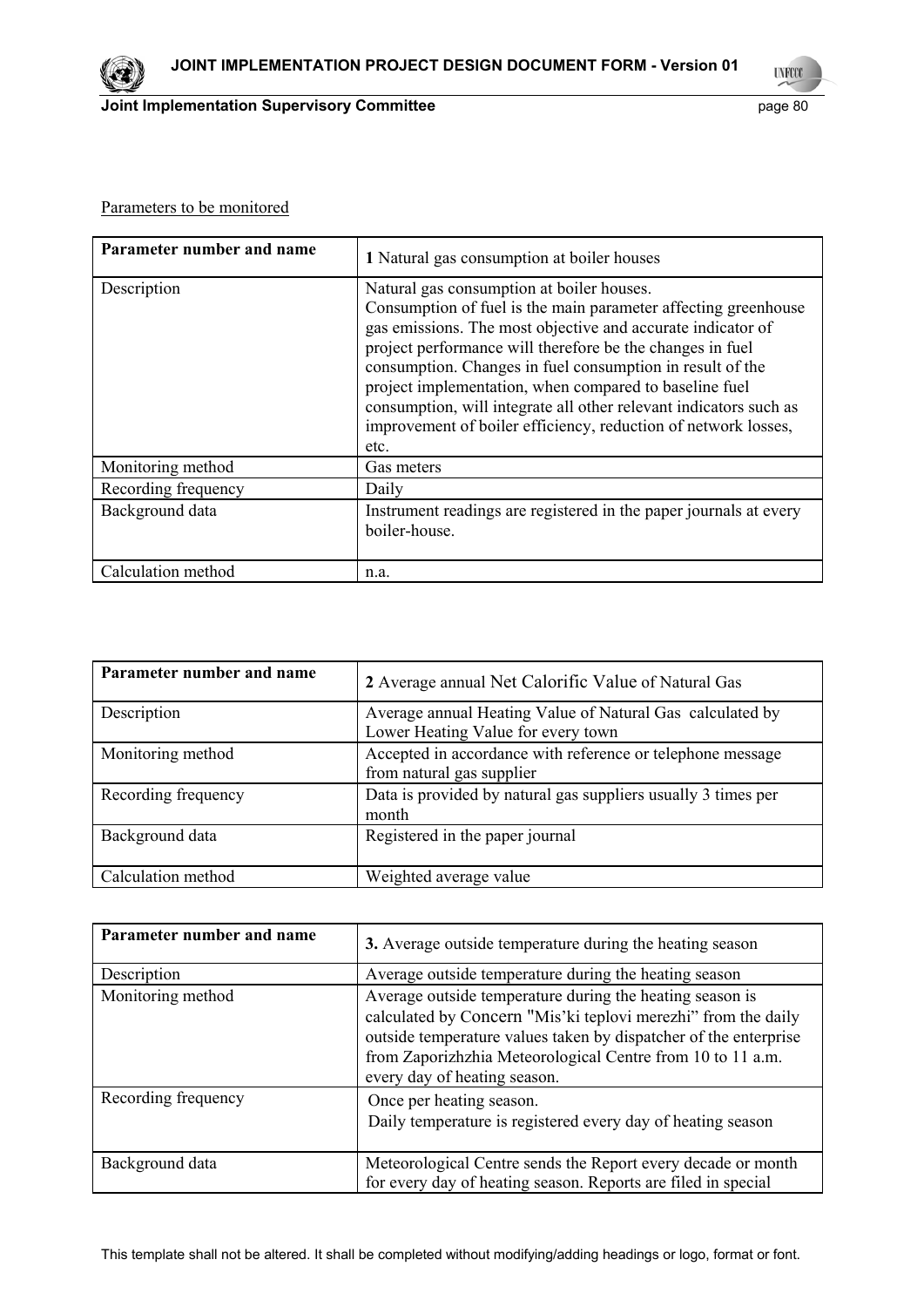

**UNFOOT** 

## **Joint Implementation Supervisory Committee Access 2016 2017 10:41 Page 81**

|                      | ournals       |
|----------------------|---------------|
| alculation<br>method | Average value |

| Parameter number and name | 4. Average inside temperature during the heating season                                                                                                                                                                                                                                                                                                                                                                                                                                                                                                                                           |
|---------------------------|---------------------------------------------------------------------------------------------------------------------------------------------------------------------------------------------------------------------------------------------------------------------------------------------------------------------------------------------------------------------------------------------------------------------------------------------------------------------------------------------------------------------------------------------------------------------------------------------------|
| Description               | Average inside temperature during the heating season is calculated<br>from the sum of returned payments caused by insufficient heating<br>(in case of normative level $(180C)$ is not satisfied)                                                                                                                                                                                                                                                                                                                                                                                                  |
|                           | Above 18 $^0C$ – is treated as 18 $^0C$ (according to the conservatism<br>principle) and as meeting the normative.<br>Below 18 $^0C$ – is treated as not meeting the normative, and is<br>calculated as below.                                                                                                                                                                                                                                                                                                                                                                                    |
| Monitoring method         | Sum of returned payments                                                                                                                                                                                                                                                                                                                                                                                                                                                                                                                                                                          |
| Recording frequency       | Once per heating season                                                                                                                                                                                                                                                                                                                                                                                                                                                                                                                                                                           |
| Background data           | Sums of return payment                                                                                                                                                                                                                                                                                                                                                                                                                                                                                                                                                                            |
| Calculation method        | According to "Rules of rendering of heat and hot water supply<br>service to population" № 1497 from 30.12.1997, the enterprises<br>must make the return payments to population for delivery less than<br>necessary amount of heat. The normative inside temperature should<br>be not lower than $18^{\circ}$ C.<br>Amount of the return payment is:<br>$-5\%$ from normative payment for every degree from 18 to 12 °C;<br>$-10\%$ from normative payment for every degree from 12 to 5 °C;<br>- when inside temperature is lower than $5^{\circ}$ C the payment is to be<br>returned completely. |
|                           | Therefore the inside temperature will be calculated by formulae:                                                                                                                                                                                                                                                                                                                                                                                                                                                                                                                                  |
|                           | If $R = 0$ (according to conservatism principle for the baseline<br>assume $R < 0.05$ :<br>$T_{in b} = 18 \degree C$ .<br>If $0.05 \le R \le 0.3$ NP:                                                                                                                                                                                                                                                                                                                                                                                                                                             |
|                           | $T_{in b} = 18 - (R/5)$ [ <sup>o</sup> C]                                                                                                                                                                                                                                                                                                                                                                                                                                                                                                                                                         |
|                           | If 0.3 NP < R < NP:<br>$T_{in b} = 12 - [(R - 0.3 \text{ NP})/10] [^{\circ}C]$                                                                                                                                                                                                                                                                                                                                                                                                                                                                                                                    |
|                           | where:<br>R - % of return payment from NP;<br>$NP$ – amount of normative payment.                                                                                                                                                                                                                                                                                                                                                                                                                                                                                                                 |
|                           | Thus if the inside temperature will be $18\degree C$ or higher we will accept<br>it as 18 °C according to conservatism principle, if it will be lower<br>than 18 °C it will be calculated from return payments by the<br>methodology presented before.                                                                                                                                                                                                                                                                                                                                            |

| Parameter number and name<br>5. Number of Customers for hot water supply service |  |
|----------------------------------------------------------------------------------|--|
|----------------------------------------------------------------------------------|--|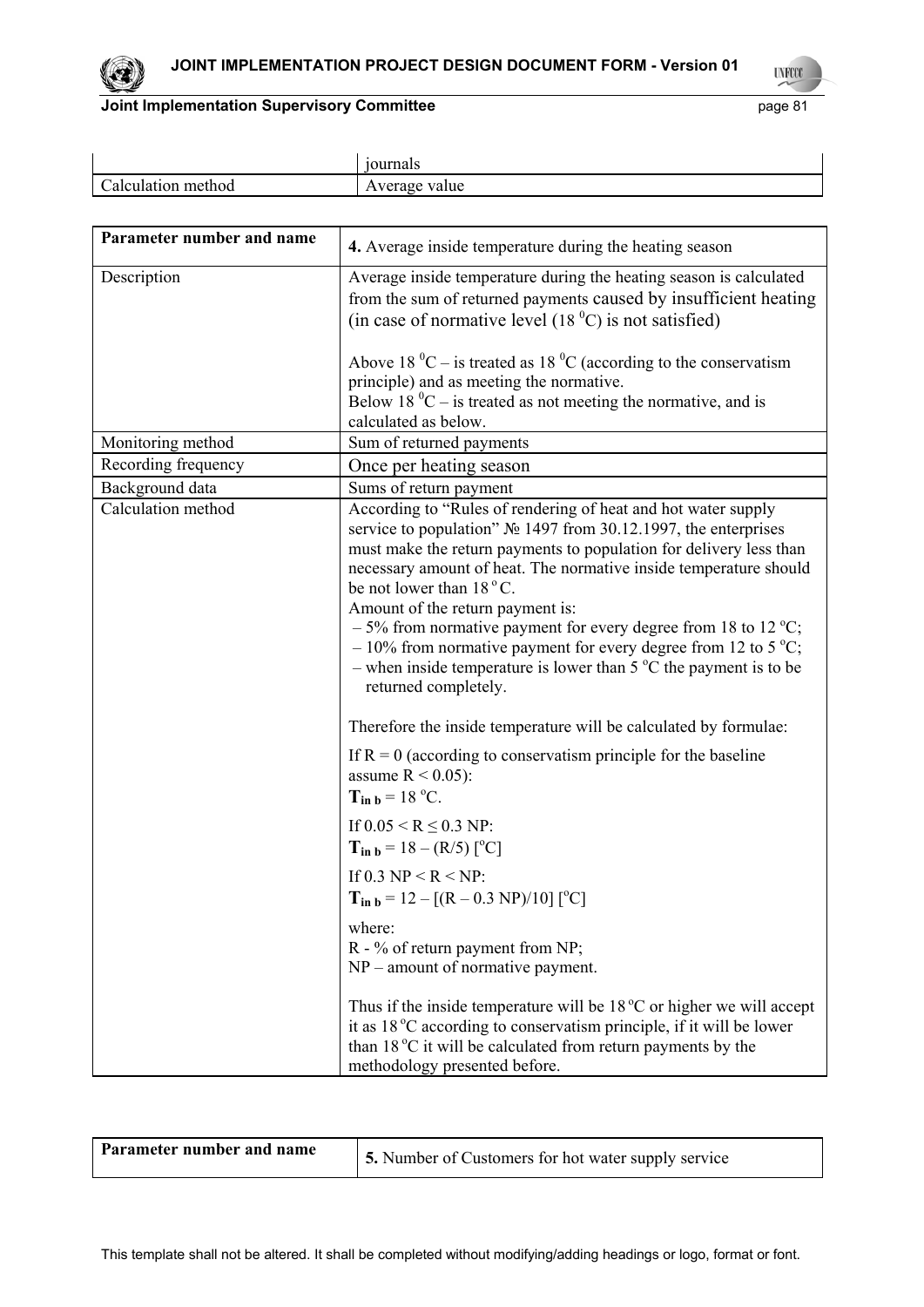

## **Joint Implementation Supervisory Committee Access 20 page 82** page 82

**UNFOOT** 

| Description         | Number of Customers for hot water supply service for every                                                                                                                                                                         |
|---------------------|------------------------------------------------------------------------------------------------------------------------------------------------------------------------------------------------------------------------------------|
|                     | boiler houses                                                                                                                                                                                                                      |
| Monitoring method   | Statistics of Concern "Mis' ki teplovi merezhi"                                                                                                                                                                                    |
| Recording frequency | Contracts with population, organizations and legal entities are<br>concludes directly with Concern "Mis'ki teplovi merezhi". They<br>are updated once per year.                                                                    |
| Background data     | The information is collected in special electronic journals<br>"Registration of income from population" (for inhabitants). For<br>organizations and legal entities such information is taken from<br>contracts concluded with them |
| Calculation method  |                                                                                                                                                                                                                                    |

| Parameter number and name | <b>6.</b> Heating area (Total)                                                                                                                                                                                                                                                   |
|---------------------------|----------------------------------------------------------------------------------------------------------------------------------------------------------------------------------------------------------------------------------------------------------------------------------|
| Description               | Heating area for every boiler houses                                                                                                                                                                                                                                             |
| Monitoring method         | Statistics of Concern "Mis'ki teplovi merezhi"                                                                                                                                                                                                                                   |
| Recording frequency       | The revise is made in case of new contracts with Customers or in<br>case of contracts break.                                                                                                                                                                                     |
| Background data           | The information is collected at the sale departments of concern<br>"Mis'ki teplovi merezhi" by the certificates of owners in<br>accordance with technical passport of building.<br>Total area with balconies and stairs and Heating area are<br>displayed in the special journal |
| Calculation method        | The data is taken for January, 01 for every year                                                                                                                                                                                                                                 |

| Parameter number and name | 7. Heat transfer factor of buildings                                                                                                                                                                                                                                                                                                                                                                                                                                                                       |
|---------------------------|------------------------------------------------------------------------------------------------------------------------------------------------------------------------------------------------------------------------------------------------------------------------------------------------------------------------------------------------------------------------------------------------------------------------------------------------------------------------------------------------------------|
| Description               | Heat transfer factor of buildings for every boiler-house                                                                                                                                                                                                                                                                                                                                                                                                                                                   |
| Monitoring method         | Statistics of Concern «Mis'ki teplovi merezhi»                                                                                                                                                                                                                                                                                                                                                                                                                                                             |
| Recording frequency       | Heat transfer factor is recorded ones per year at recording of<br>connection or disconnection of any heating area to boiler-houses<br>included in project.                                                                                                                                                                                                                                                                                                                                                 |
| Background data           |                                                                                                                                                                                                                                                                                                                                                                                                                                                                                                            |
| Calculation method        | For calculation of Heat transfer factor of buildings for every<br>boiler-house, the method of Weighted average value was used,<br>that depends on heating area of existing buildings and heating<br>area of the new buildings. Values of the heat transfer factor for<br>existing buildings were taken from SNiP 2-3-79 (1998) - not<br>higher than 0.63. Values of the heat transfer factor of new<br>buildings were taken according to State Buildings Norms (B.2.6-<br>31:2006) - not higher than 0.36. |

| Parameter number and name | 8. Heating area of buildings (previously existed in the base year)<br>with the renewed (improved) thermal insulation in the reported<br>year |
|---------------------------|----------------------------------------------------------------------------------------------------------------------------------------------|
| Description               | Heating area of reconstructed buildings with application of new<br>insulations for walls                                                     |
| Monitoring method         | Statistics of Concern «Mis'ki teplovi merezhi»                                                                                               |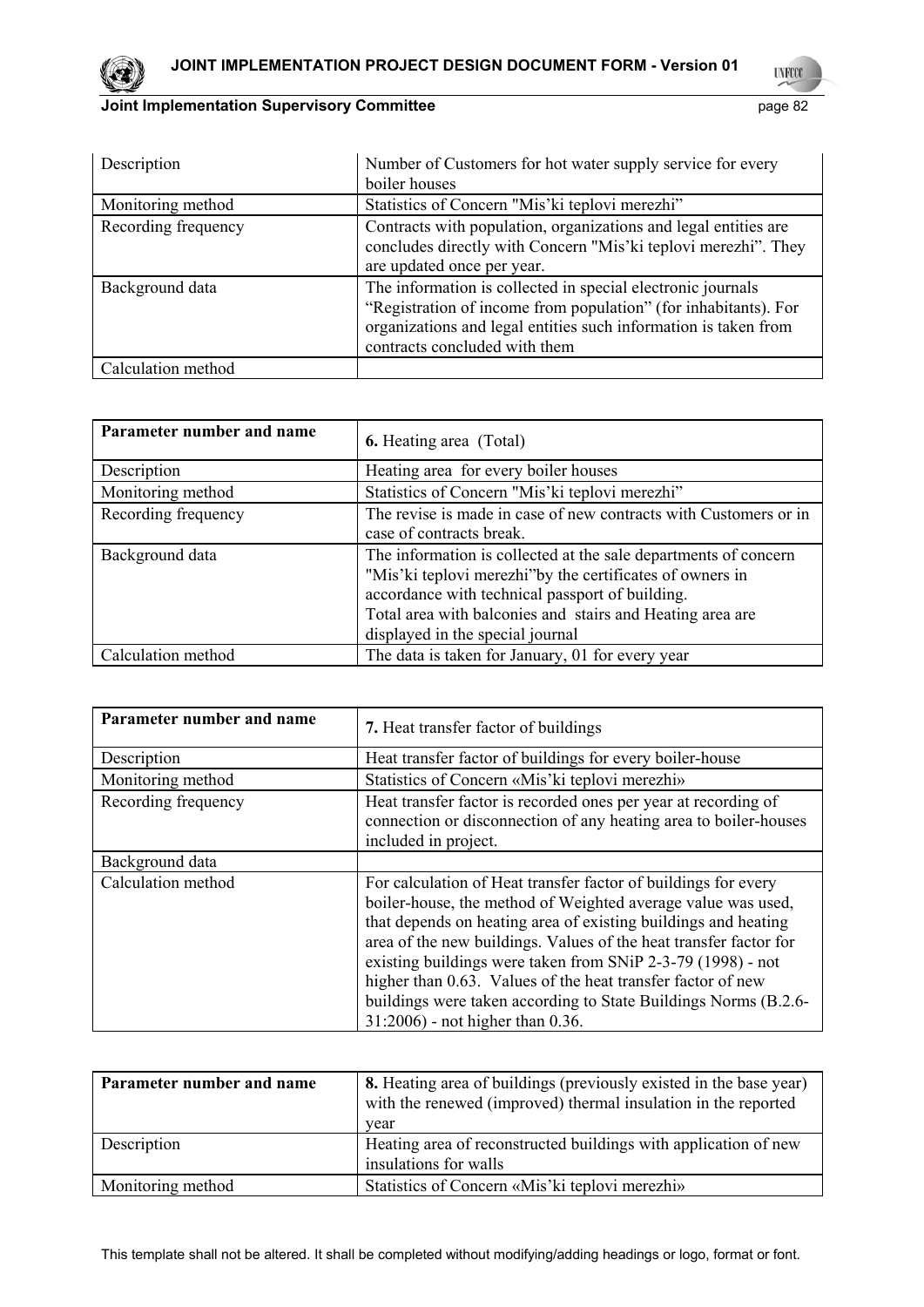

**UNFOOT** 

| Recording frequency | Once per year |
|---------------------|---------------|
| Background data     |               |
| Calculation method  |               |

| Parameter number and name | <b>9.</b> Heating area of newly connected buildings (assumed with the<br>new (improved) thermal insulation) in the reported year |
|---------------------------|----------------------------------------------------------------------------------------------------------------------------------|
| Description               | Heating area of newly connected buildings with application of<br>the new insulation for walls                                    |
| Monitoring method         | Statistics of Concern «Mis'ki teplovi merezhi»                                                                                   |
| Recording frequency       | Once per year                                                                                                                    |
| Background data           |                                                                                                                                  |
| Calculation method        |                                                                                                                                  |

| Parameter number and name) | 10. Heat transfer factor of new buildings and buildings with new<br>thermal insulation |
|----------------------------|----------------------------------------------------------------------------------------|
| Description                | Heat transfer factor of buildings with new thermal insulation                          |
| Monitoring method          | According to State Buildings Norms (B.2.6-31:2006)                                     |
| Recording frequency        |                                                                                        |
| Background data            |                                                                                        |
| Calculation method         |                                                                                        |

| Parameter number and name | 11. Heating period duration                                                                                                                                                                                                                                                                                                                                                                                                                                                                                                                                                                                                   |
|---------------------------|-------------------------------------------------------------------------------------------------------------------------------------------------------------------------------------------------------------------------------------------------------------------------------------------------------------------------------------------------------------------------------------------------------------------------------------------------------------------------------------------------------------------------------------------------------------------------------------------------------------------------------|
| Description               | Heating period duration in every town                                                                                                                                                                                                                                                                                                                                                                                                                                                                                                                                                                                         |
| Monitoring method         | Measured by Concern «Mis'ki teplovi merezhi»                                                                                                                                                                                                                                                                                                                                                                                                                                                                                                                                                                                  |
| Recording frequency       | Once per year                                                                                                                                                                                                                                                                                                                                                                                                                                                                                                                                                                                                                 |
| Background data           | The duration of the Heating period is accepted in accordance<br>with item 7.9.4 of "Rules of technical exploitation of heating<br>equipment and networks. 2007". Beginning and ending of the<br>heating period are determined in every town separately. The<br>heating period begins if the average daily outside temperature is<br>8 °C or lower during 3 days, and finishes if average daily outside<br>temperature is $8^{\circ}$ C or higher during 3 days.<br>According to SNiP 2.01.01-84 (Climatology in heating<br>engineering) the duration of heating period for project<br>development is to be taken as 174 days. |
| Calculation method        |                                                                                                                                                                                                                                                                                                                                                                                                                                                                                                                                                                                                                               |

| Parameter number and name | 12. Duration of the hot water supply period                                   |
|---------------------------|-------------------------------------------------------------------------------|
| Description               | Duration of the period of hot water supply service for every<br>boiler house. |
| Monitoring method         | Measured by Concern «Mis'ki teplovi merezhi»                                  |
| Recording frequency       | Once per day                                                                  |
| Background data           | Hot water supply service is realized by hot water delivery                    |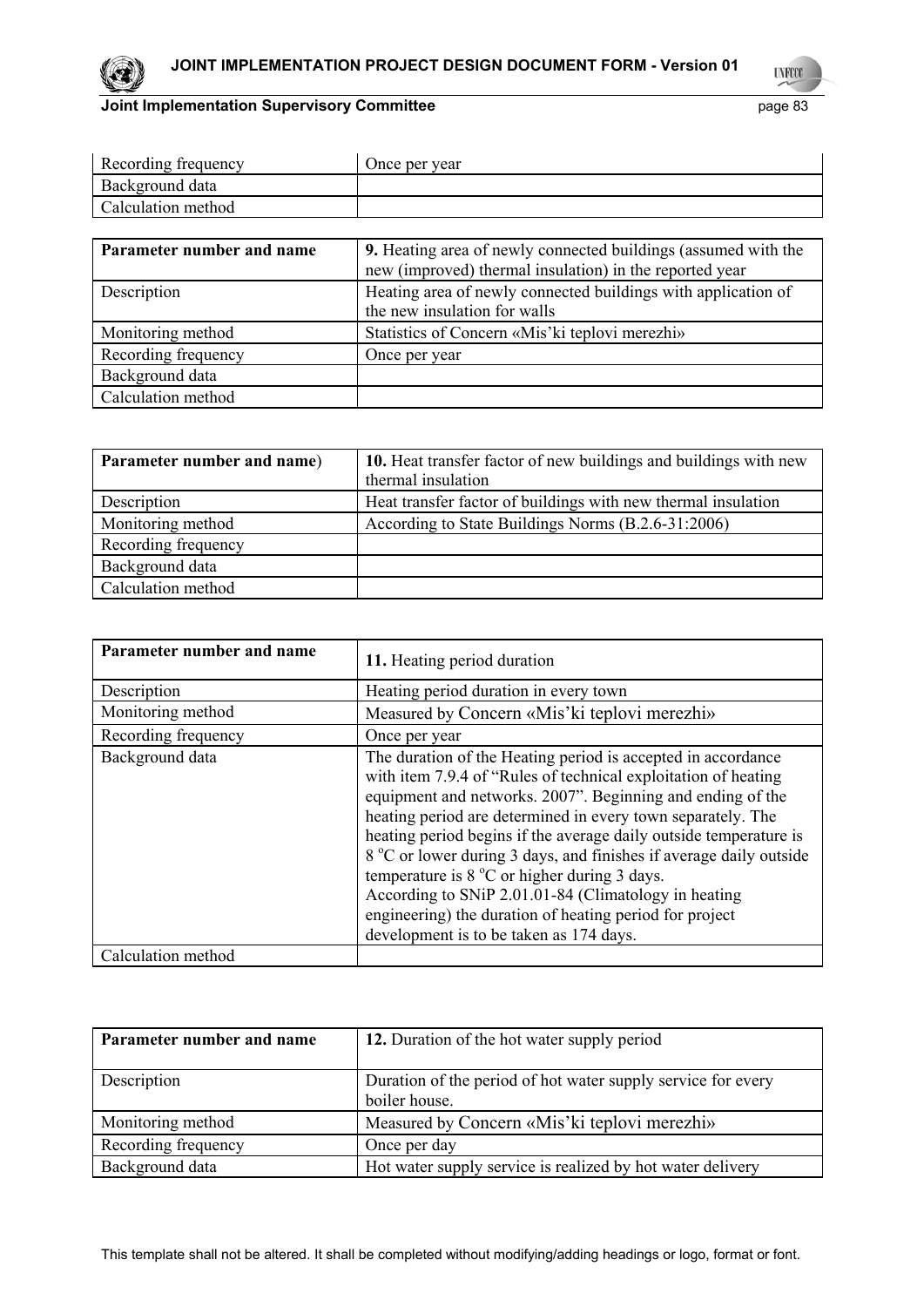

**UNFOOT** 

## **Joint Implementation Supervisory Committee Accord Physics 24 and 24 and 24 and 24 and 25 and 26 and 26 and 26 and 26 and 26 and 26 and 26 and 26 and 26 and 26 and 26 and 26 and 26 and 26 and 26 and 26 and 26 and 26 and 26**

|                    | schedule for every boiler-house.<br>Hot water supply service is foreseen. There is a plan of<br>disconnection of load for Hot water supply service for<br>maintenance and preventive measures for every boiler-house. |
|--------------------|-----------------------------------------------------------------------------------------------------------------------------------------------------------------------------------------------------------------------|
| Calculation method |                                                                                                                                                                                                                       |

| Parameter number and name | 13. Maximum connected load to the boiler-house, that is required<br>for heating                                                                                                                                                         |
|---------------------------|-----------------------------------------------------------------------------------------------------------------------------------------------------------------------------------------------------------------------------------------|
| Description               | Maximum connected load to the boiler-house, that is required for<br>heating.                                                                                                                                                            |
| Monitoring method         | Calculated by Concern «Mis'ki teplovi merezhi»                                                                                                                                                                                          |
| Recording frequency       | Once per year                                                                                                                                                                                                                           |
| Background data           | Maximum connected load to the boiler-house, that is required for<br>heating, is calculated by Concern «Mis'ki teplovi merezhi» for<br>every heating season. It is calculated according to heat demand<br>at outside temperature -22 °C. |
| Calculation method        |                                                                                                                                                                                                                                         |

| Parameter number and name | 14. Connected load to the boiler-house, that is required for hot<br>water supply service                                                                                                     |
|---------------------------|----------------------------------------------------------------------------------------------------------------------------------------------------------------------------------------------|
| Description               | Connected load to the boiler-house, that is required for providing<br>the hot water supply service                                                                                           |
| Monitoring method         | Calculated by Concern «Mis'ki teplovi merezhi»                                                                                                                                               |
| Recording frequency       | Once per year                                                                                                                                                                                |
| Background data           | Connected load to the boiler-house, that is required for hot water<br>supply service, is calculated by Concern «Mis'ki teplovi<br>merezhi» every year according to contracts with consumers. |
| Calculation method        |                                                                                                                                                                                              |

| Parameter number and name | 15. Standard specific discharge of hot water per personal account                                                                                                                                                    |
|---------------------------|----------------------------------------------------------------------------------------------------------------------------------------------------------------------------------------------------------------------|
| Description               | Standard specific discharge of hot water per personal account                                                                                                                                                        |
| Monitoring method         | Normative documents                                                                                                                                                                                                  |
| Recording frequency       | Once per year                                                                                                                                                                                                        |
| Background data           | At present the standard specific discharge of hot water is valid in<br>Ukraine that was established by the "KTM 204 Ukraine 244-94"<br>in 1993, and no information is available on any propositions to<br>change it. |
| Calculation method        |                                                                                                                                                                                                                      |

| Parameter number and name | 16. Carbon emission factor                                       |
|---------------------------|------------------------------------------------------------------|
| Description               | Carbon emission factor for different fuels                       |
| Monitoring method         | Normative documents                                              |
| Recording frequency       | Once per year                                                    |
| Background data           | For all fuels we used $CO2$ emission factors from the data table |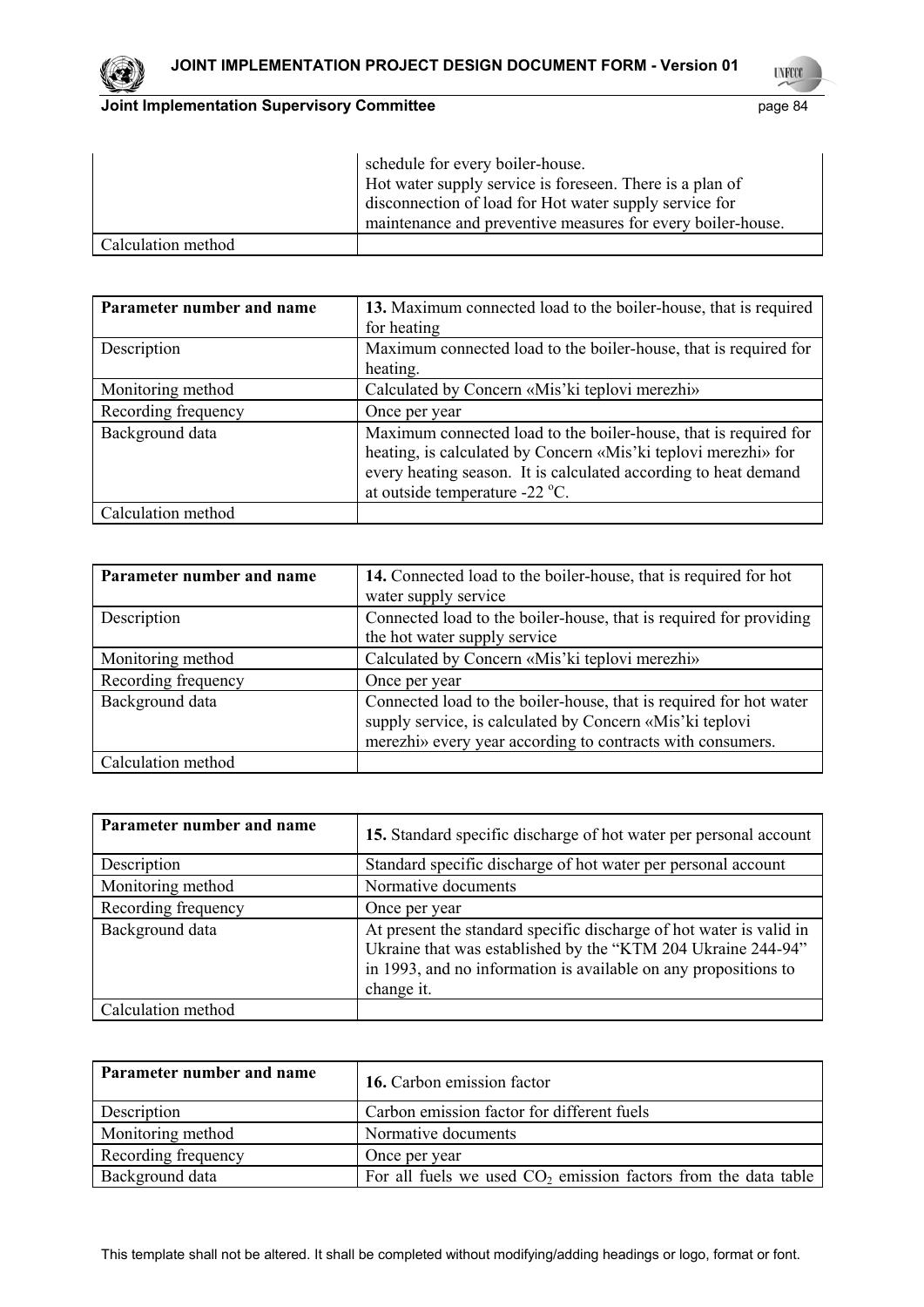

**UYFOO** 

#### **Joint Implementation Supervisory Committee** page 85

|                    | provided in IPCC 1996 Guidelines for National Greenhouse Gas<br>Inventories, Volume 2].<br>$E_{\text{CO2,NG}} = 0.0561 \text{ ktCO}_2/\text{TJ}$ ; |
|--------------------|----------------------------------------------------------------------------------------------------------------------------------------------------|
| Calculation method |                                                                                                                                                    |

| Parameter number and name | 17. Recalculating factor for average load during heating period                                                                                                                                                                                                                                                                                                                                                                                                                                                                                                                              |  |  |  |  |
|---------------------------|----------------------------------------------------------------------------------------------------------------------------------------------------------------------------------------------------------------------------------------------------------------------------------------------------------------------------------------------------------------------------------------------------------------------------------------------------------------------------------------------------------------------------------------------------------------------------------------------|--|--|--|--|
| Description               | Recalculating factor for determination of the average load during<br>heating period                                                                                                                                                                                                                                                                                                                                                                                                                                                                                                          |  |  |  |  |
| Monitoring method         | Statistics of Concern «Mis'ki teplovi merezhi»                                                                                                                                                                                                                                                                                                                                                                                                                                                                                                                                               |  |  |  |  |
| Recording frequency       | Once per year                                                                                                                                                                                                                                                                                                                                                                                                                                                                                                                                                                                |  |  |  |  |
| Background data           | Recalculating factor for average load during heating period is<br>determined for each boiler-house on historical base, usually it is<br>in the range $(0.4 - 0.8)$                                                                                                                                                                                                                                                                                                                                                                                                                           |  |  |  |  |
| Calculation method        | $g = Q_{av}/Q_{max} = F_h * k_h * (T_{in} - T_{out av})/F_h * k_h * (T_{in} - T_{out min})$<br>where:<br>g - recalculating factor for average load during heating period;<br>$F_h$ – heating area of buildings, m <sup>2</sup> ;<br>$k_h$ – average heat transfer factor of heated buildings, (W/m <sup>2*</sup> K);<br>$T_{in}$ – average inside temperature for the heating period, K;<br>$T_{\text{out av}}$ – average outside temperature for the heating period, K (or<br>$^{0}C$ );<br>$T_{\text{out min}}$ – minimal outside temperature for the heating period, K<br>$(or {}^{0}C).$ |  |  |  |  |

| Parameter number and name | <b>18.</b> Electric power production by the installed new CHP units |
|---------------------------|---------------------------------------------------------------------|
|                           |                                                                     |
| Description               | Electric power generation by the installed new CHP units            |
| Monitoring method         | Measurement of generated electricity by power meter                 |
| Recording frequency       | Every day                                                           |
| Background data           |                                                                     |
| Calculation method        |                                                                     |

| Parameter number and name | 19. Electric power consumption by the installed new heat pumps<br>station |
|---------------------------|---------------------------------------------------------------------------|
| Description               | Electric power consumption by the installed new heat pumps<br>station.    |
| Monitoring method         | Measurement of consumed electricity by power meter                        |
| Recording frequency       | Every day                                                                 |
| Background data           |                                                                           |
| Calculation method        |                                                                           |

These dates are required for verification and are archived for two years after the last transfer of ERUs for the project.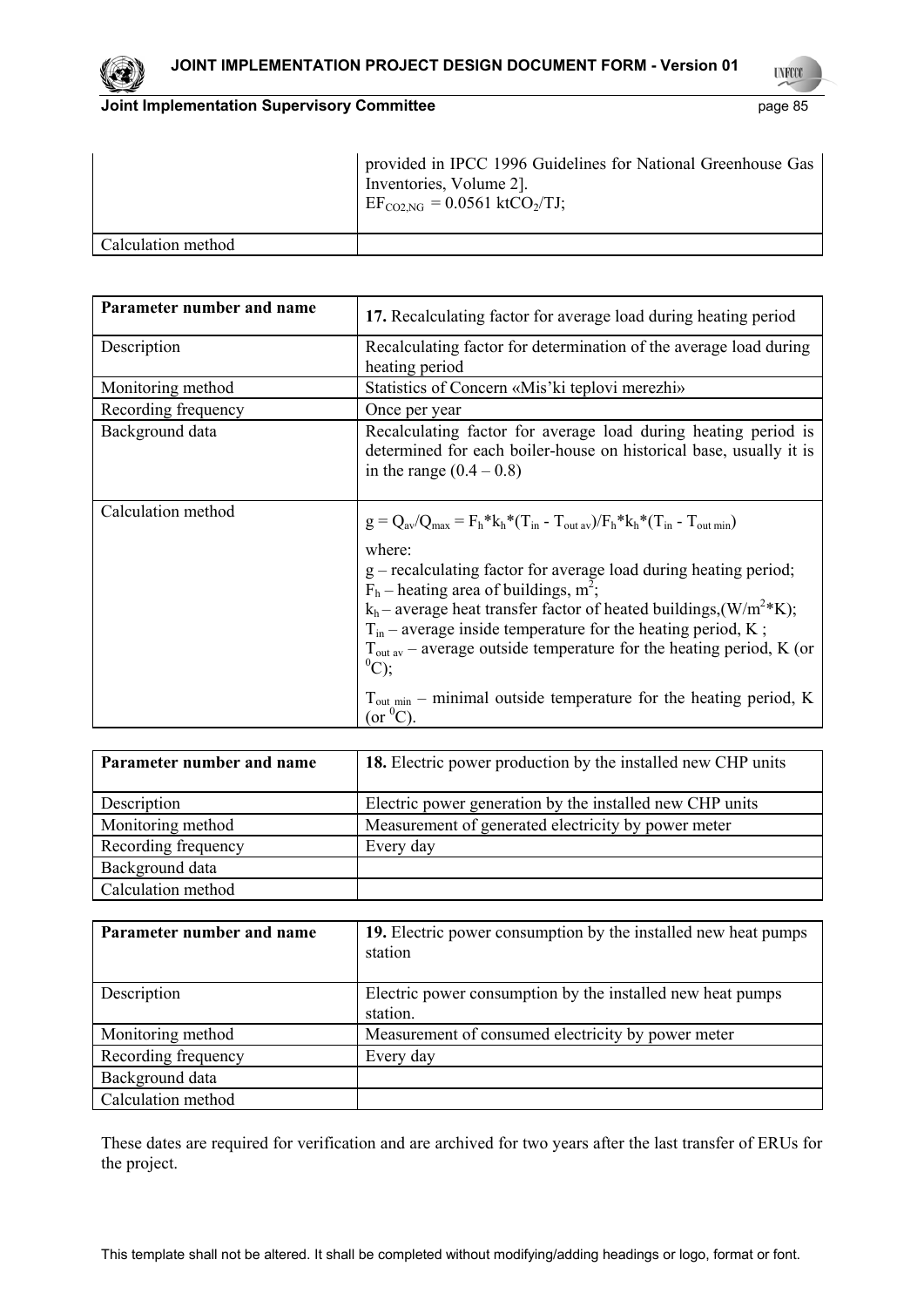**UYECCO** 

### **Equipment for monitoring**

Equipment to be used by the project's developer for monitoring of corresponding parameters is given in Table An.3.1. Table also provides the information about type of equipment, calibration procedure and procedure of actions in case of malfunction.

| No. and                               | Equipment                 | Class of                                        | Verification                              | Frequency                                             | Procedure of actions                                                                                                                                                                                                                                                                                                                                                                                                                            |
|---------------------------------------|---------------------------|-------------------------------------------------|-------------------------------------------|-------------------------------------------------------|-------------------------------------------------------------------------------------------------------------------------------------------------------------------------------------------------------------------------------------------------------------------------------------------------------------------------------------------------------------------------------------------------------------------------------------------------|
| name of                               |                           | accuracy                                        | body                                      |                                                       | in case of                                                                                                                                                                                                                                                                                                                                                                                                                                      |
| parameter                             |                           |                                                 |                                           |                                                       | malfunction                                                                                                                                                                                                                                                                                                                                                                                                                                     |
| 1. Natural<br>gas<br>consumption      | Gas meters                | $\frac{+}{-}$ (0.52)%<br>Usually 1%             | "Standart<br>metrologia"<br>Ltd.          | Once per 1-5<br>years, usually<br>once per 2<br>years | In cases of<br>malfunctions it is<br>necessary to inform<br>the project's<br>manager or chief<br>engineer hereof. If<br>the malfunctions are<br>not eliminated<br>during 48 hours, it is<br>necessary to appeal<br>to equipment<br>supplier for<br>necessary repair<br>conducting. If the<br>repair is impossible<br>the equipment shall<br>be replaced by<br>equivalent one. Data<br>about malfunctions<br>shall be recorded in<br>the special |
| 18. Electric<br>energy<br>consumption | Power<br>supply<br>meters | $+/- (0.20.5)$<br>$\frac{0}{0}$<br>Usually 0.2% | <b>JSC</b><br>"Zaporizhzhiao<br>blenergo" | Once per 1-5<br>years, usually<br>once per 4<br>years | registration book.<br>In cases of<br>malfunctions it is<br>necessary to inform<br>the project's<br>manager or chief<br>engineer hereof. If<br>the malfunctions are<br>not eliminated<br>during 48 hours, it is<br>necessary to appeal<br>to equipment<br>supplier for<br>necessary repair<br>conducting. If the<br>repair is impossible                                                                                                         |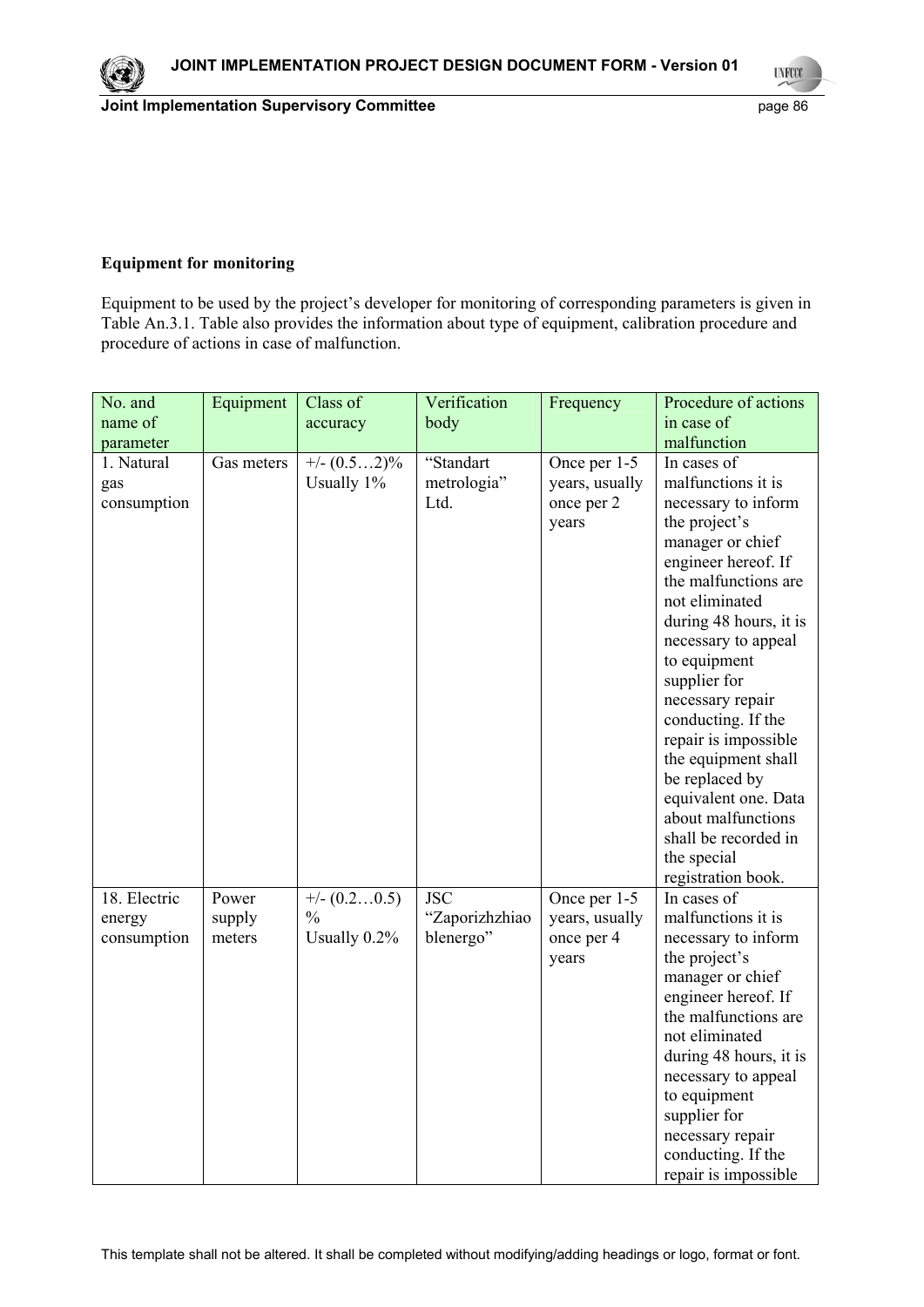**UNFCO** 

#### **Joint Implementation Supervisory Committee** *page 87* **page 87**

|  |  | the equipment shall  |
|--|--|----------------------|
|  |  | be replaced by       |
|  |  | equivalent one. Data |
|  |  | about malfunctions   |
|  |  | shall be recorded in |
|  |  | the special          |
|  |  | registration book.   |

*Table An.3.1.Equipment for monitoring* 

## Scheme of monitoring system

The control and monitoring system comes to fuel consumption measurement. Other parameters are defined by calculations or taken from statistic data. Fuel consumption measurement is realized at the Gas distributing units of the boiler-houses. Gas registration is carried out in volume units reduced to standard conditions by means of automatic correction for temperature and pressure. The scheme of typical Gas distribution unit is shown at the Fig. 1.

The typical Gas distributing system usually consists of the following equipment:

- Gas filter;
- Control and measuring devices for gas operation pressure measurement and control of pressure difference at the gas filter;
- Gas flow meter;
- stop valve;
- bypass facility.

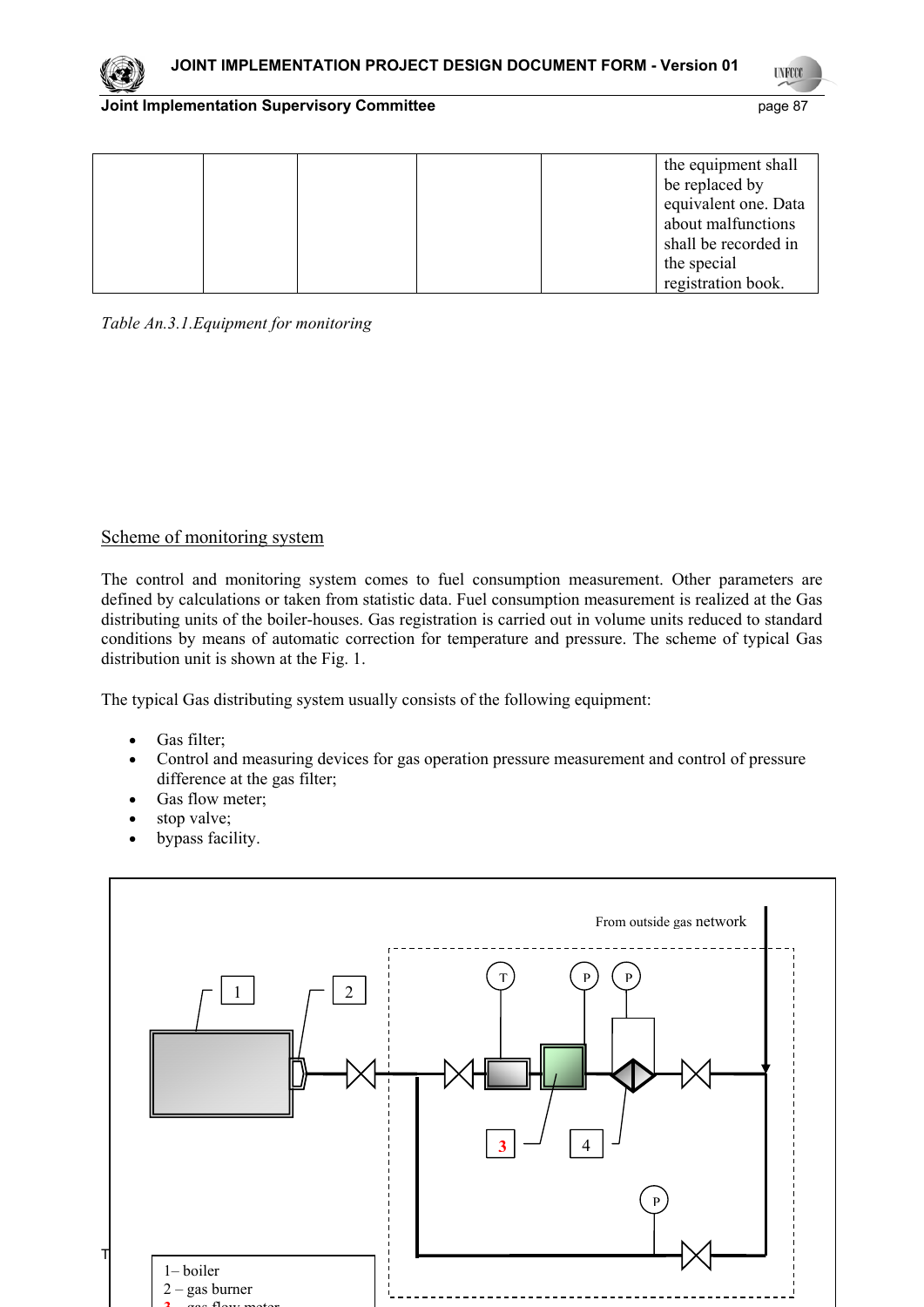**Joint Implementation Supervisory Committee Access 2018 2019 12:31 20:41 20:42 20:43 20:42 20:43 20:42 20:42 20:42 20:42 20:42 20:42 20:42 20:42 20:42 20:42 20:42 20:42 20:42 20:42 20:42 20:42 20:42 20:42 20:42 20:42 20:42** 

**UNFOO** 

*Fig. An.3.1. Scheme of the Gas distribution system* 

The typical scheme of monitoring system for boiler-house where the CHP units will be installed is shown at the Fig.An. 2. Usually it consists of the following equipment:

GFM – gas flow meter; HFM – heat flow meter with sensors; GEM - generated electricity meter; CP - control panel of gas engine-generator machine

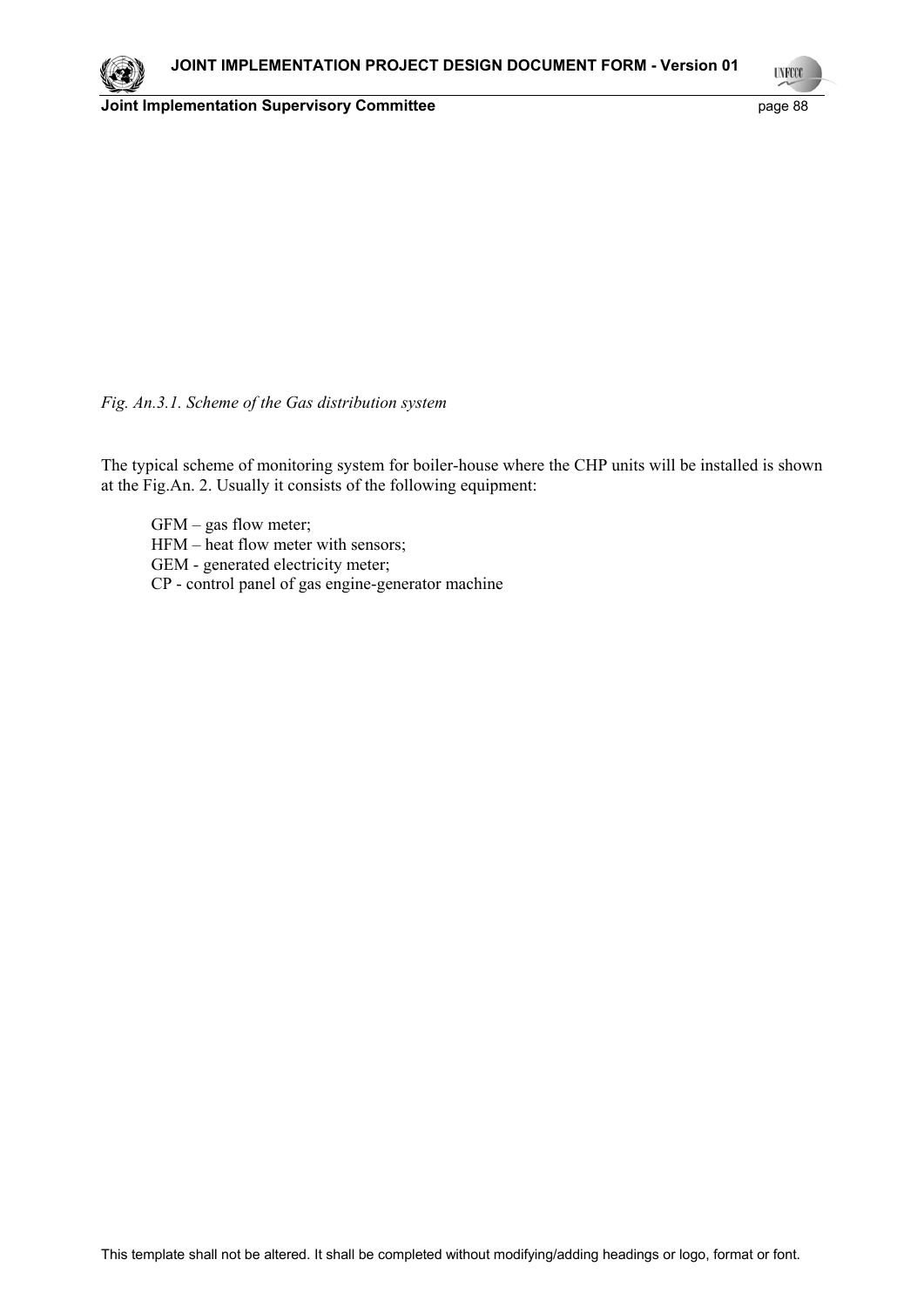**UNFCCC** 

**Joint Implementation Supervisory Committee** page 89



*Fig. An.3.2. Scheme of monitoring system for boiler-house where the CHP units will be installed* 

This template shall not be altered. It shall be completed without modifying/adding headings or logo, format or font.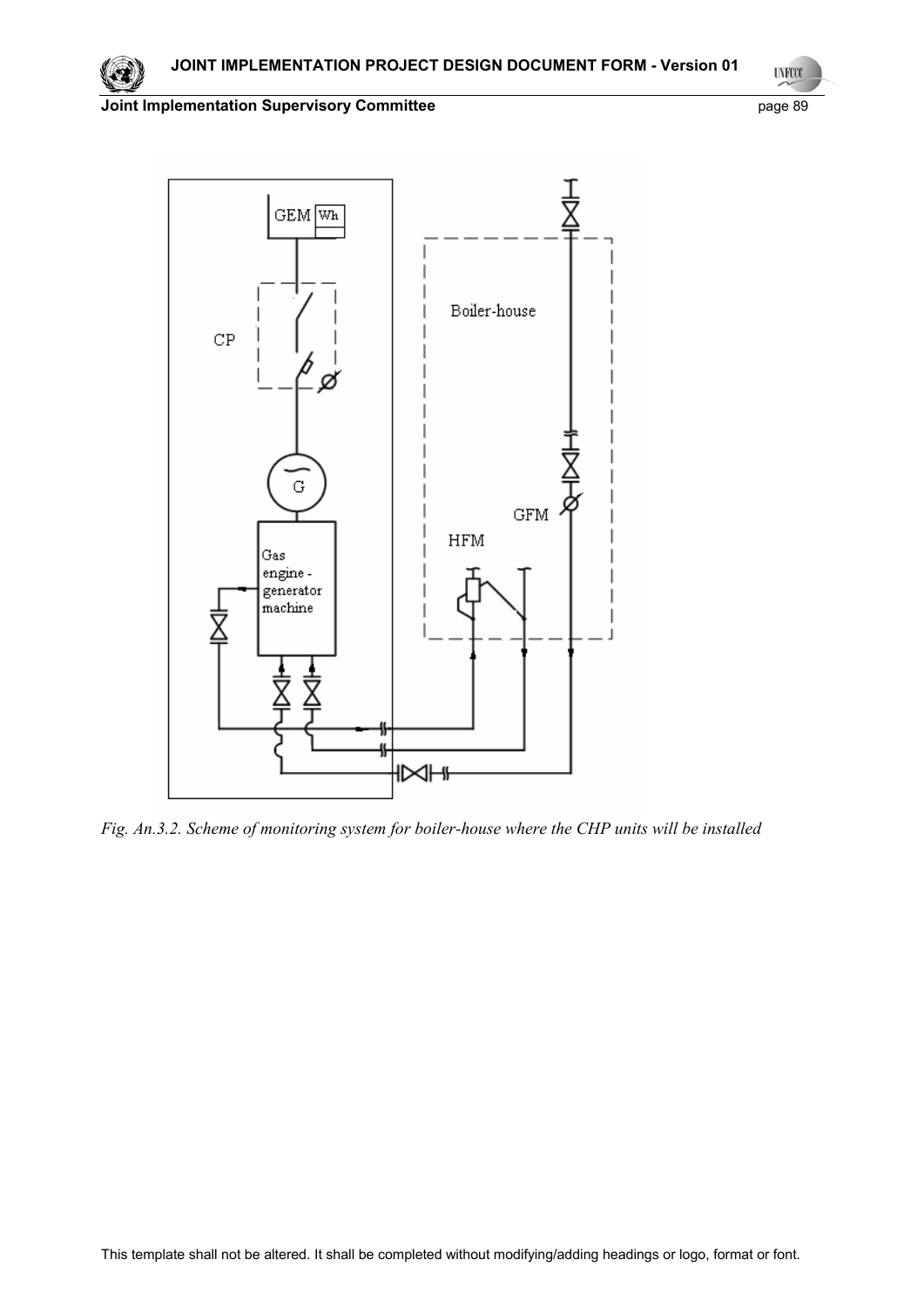



#### **Monitoring equipment**

Equipment to be used for implementing the project monitoring of relevant parameters, erected in Table An.3-2. The table also provides information about the type of equipment, calibration procedure and the procedure for handling cases of malfunction.

| Measur<br>ed<br>parame<br>ters<br>Natural | Type<br>Universal-0,1,                     | Place of location<br>Paramonova st., | Producer<br>Ltd. NPF "Grempis"                                        | Serial #<br>No 5044             | Accuracy<br>$\pm 0.1\%$                                      | Calibration<br>organization<br>Ltd. | Date of the<br>last<br>calibration<br>03.06.10 | Calibra<br>tion<br>interval<br>$\overline{2}$ | Procedure<br>for handling<br>cases of<br>failure<br>Repair,          |
|-------------------------------------------|--------------------------------------------|--------------------------------------|-----------------------------------------------------------------------|---------------------------------|--------------------------------------------------------------|-------------------------------------|------------------------------------------------|-----------------------------------------------|----------------------------------------------------------------------|
| gas,<br>ths. $m^3$                        | $EIA-110A$ ,<br>MIDA-DA-EH,<br><b>TSPU</b> | 15a                                  | Ukraine<br>"Yakogawa" Japan<br>"Midaus"Russia<br>«Lvivprilad» Ukraine | No91F934115<br>No06100475       | $\pm 0.1\%$<br>$\pm 0.25 \%$ ,<br>$\pm 0,5\%$                | "Standart<br>metrologia"            | 03.06.10<br>03.06.10<br>03.06.10               | $\overline{2}$<br>$\overline{2}$              | additional<br>calibration<br>$\alpha$<br>replacement                 |
| Natural<br>gas,<br>ths. $m3$              | Kurs-01,<br>$KPLG-1,02R$                   | Zhasminna st., 5                     | TOV VKF "Kurs" Ukraine<br>"Radmirtehx" Ltd. Ukraine                   | No01057<br>No01308              | $Q_{min} \pm 2\%$<br>$Q_{\text{max}}\pm 1\%$<br>$\pm 0.5 \%$ | Ltd.<br>"Standart<br>methodology    | 02.07.10<br>15.09.10                           | $\overline{2}$<br>$\overline{2}$              | Repair,<br>additional<br>calibration<br><sub>or</sub><br>replacement |
| Natural<br>gas,<br>ths. $m3$              | Kurs-01,<br>$KPLG-1,02R$                   | Orikhivske<br>shose.st, 10           | TOV VKF "Kurs" Ukraine<br>"Radmirteh" Ltd. Ukraine                    | $N_2$ 01311<br>No01058          | $Q_{min} \pm 2\% Q_{max}$<br>$\pm 1\%$<br>$\pm 0.5 \%$       | Ltd.<br>"Standart<br>methodology    | 07.07.10<br>21.07.10                           | $\overline{2}$<br>$\overline{2}$              | Repair,<br>additional<br>calibration<br>$\alpha$<br>replacement      |
| Natural<br>gas,<br>ths. $m3$              | $LG-K-150-400$ ,<br>KPLG-1,02R,            | Stepova st., 7a                      | Ltd. «Promprilad» Ukraine<br>"Radmirteh" Ltd. Ukraine                 | No4484<br>N <sub>2</sub> 01710  | $Q_{min} \pm 2\% Q_{max}$<br>$\pm 1\%$<br>$\pm 0.5 \%$       | Ltd.<br>"Standart<br>methodology    | $26.06.10$ ;<br>05.08.10                       | $\overline{2}$<br>$\overline{2}$              | Repair,<br>additional<br>calibration<br>$\alpha$<br>replacement      |
| Natural<br>gas,<br>ths. $m3$              | Kurs-01,<br>KPLG-1,02R,                    | Doslidna st., 78a                    | TOV VKF "Kurs" Ukraine<br>"Radmirteh" Ltd. Ukraine                    | No02013<br>N <sub>2</sub> 01884 | $Q_{min} \pm 2\% Q_{max}$<br>$\pm 1\%$<br>$\pm 0.5 \%$       | Ltd.<br>"Standart<br>methodology    | 28.05.09<br>26.05.09                           | $\overline{2}$<br>$\overline{2}$              | Repair,<br>additional<br>calibration<br><sub>or</sub>                |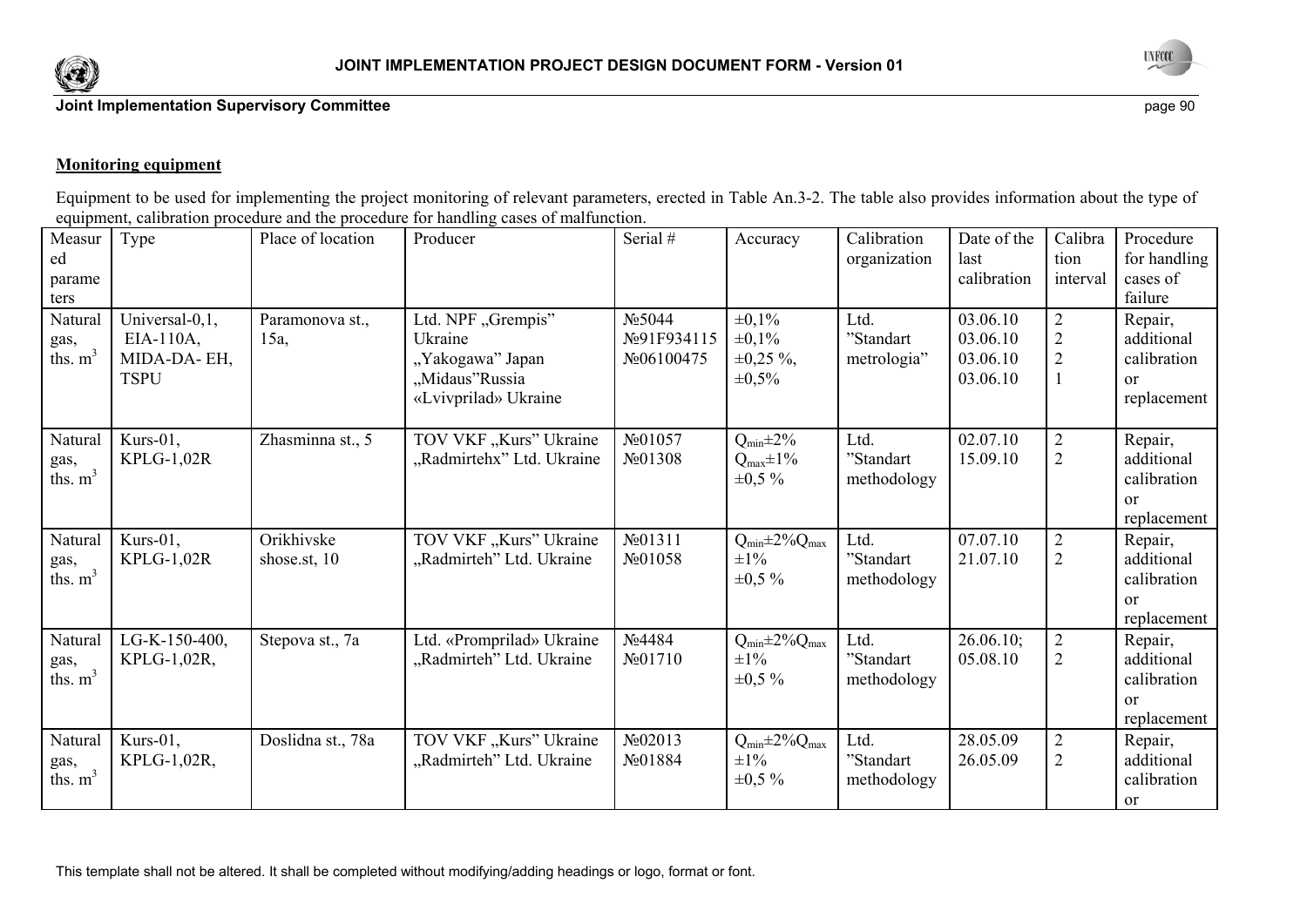



|                               |                                  |                        |                                                             |                                                |                                                         |                                  |                      |                                  | replacement                                                          |
|-------------------------------|----------------------------------|------------------------|-------------------------------------------------------------|------------------------------------------------|---------------------------------------------------------|----------------------------------|----------------------|----------------------------------|----------------------------------------------------------------------|
| Natural<br>gas,<br>ths. $m3$  | GMS-G160-80,<br>KPLG-1,02        | Kosmichna st., 3v      | TP factory «Arsenal»<br>Ukraine<br>"Radmirteh" Ltd. Ukraine | No064712<br>No00381                            | $Q_{min} \pm 2\% Q_{max}$<br>$\pm 1\%$<br>$\pm 0.5, \%$ | Ltd.<br>"Standart<br>methodology | 11.08.09<br>12.08.10 | $\overline{2}$<br>$\overline{2}$ | Repair,<br>additional<br>calibration<br><sub>or</sub><br>replacement |
| Natural<br>gas,<br>ths. $m3$  | KURS-01,<br><b>KPLG-1,02R</b>    | Skladska st., 2        | TOV VKF, Kurs" Ukraine<br>"Radmirteh" Ltd. Ukraine          | No02132<br>No01697                             | $Q_{min} \pm 2\% Q_{max}$<br>$\pm 1\%$<br>$\pm 0.5 \%$  | Ltd.<br>"Standart<br>methodology | 11.08.09<br>12.08.09 | $\overline{2}$<br>$\overline{2}$ | Repair,<br>additional<br>calibration<br>$\alpha$<br>replacement      |
| Natural<br>gas,<br>ths. $m3$  | GMS-G25-40,<br>KPLG-1,02R        | Chapaeva st., 16 v     | TP factory «Arsenal»<br>Ukraine<br>"Radmirteh" Ltd. Ukraine | No063519<br>N <sub>0</sub> 01412               | $Q_{min} \pm 2\% Q_{max}$<br>$\pm 1\%$<br>$\pm 0.5 \%$  | Ltd.<br>"Standart<br>methodology | 20.05.09<br>20.05.09 | $\overline{2}$<br>$\overline{2}$ | Repair,<br>additional<br>calibration<br><sub>or</sub><br>replacement |
| Natural<br>gas,<br>ths. $m3$  | Kurs-01,<br><b>KPLG-1,02R</b>    | Novokuznecka st,<br>45 | TOV VKF,,Kurs" Ukraine<br>"Radmirteh" Ltd. Ukraine          | No02268<br>N <sub>0</sub> 01713                | $Q_{min} \pm 2\% Q_{max}$<br>$\pm 1\%$<br>$\pm 0.5 \%$  | Ltd.<br>"Standart<br>methodology | 09.07.09<br>13.07.10 | $\overline{2}$<br>$\overline{2}$ | Repair,<br>additional<br>calibration<br>$\alpha$<br>replacement      |
| Natural<br>gas,<br>ths. $m^3$ | Kurs-01,<br><b>KPLG-1,02R</b>    | Chubanova st., 3d      | TOV VKF, Kurs" Ukraine<br>"Radmirteh" Ltd. Ukraine          | $N_2$ 4132<br>$\mathcal{N}$ <sup>0</sup> 2914  | $Q_{min} \pm 2\% Q_{max}$<br>$\pm 1\%$<br>$\pm 0.5 \%$  | Ltd.<br>"Standart<br>methodology | 06.07.10<br>07.07.10 | $\sqrt{2}$<br>$\overline{2}$     | Repair,<br>additional<br>calibration<br><sub>or</sub><br>replacement |
| Natural<br>gas,<br>ths. $m^3$ | GMS-G25-40,<br><b>KPLG-1,02R</b> | Komsomolska st.,<br>13 | TP factory «Arsenal»<br>Ukraine<br>"Radmirteh" Ltd. Ukraine | No053150<br>$\mathcal{N}$ <sup>o</sup> $01450$ | $Q_{min} \pm 2\% Q_{max}$<br>$\pm 1\%$<br>$\pm 0.5 \%$  | Ltd.<br>"Standart<br>methodology | 16.06.09<br>16.06.09 | $\overline{2}$<br>$\overline{2}$ | Repair,<br>additional<br>calibration<br><sub>or</sub>                |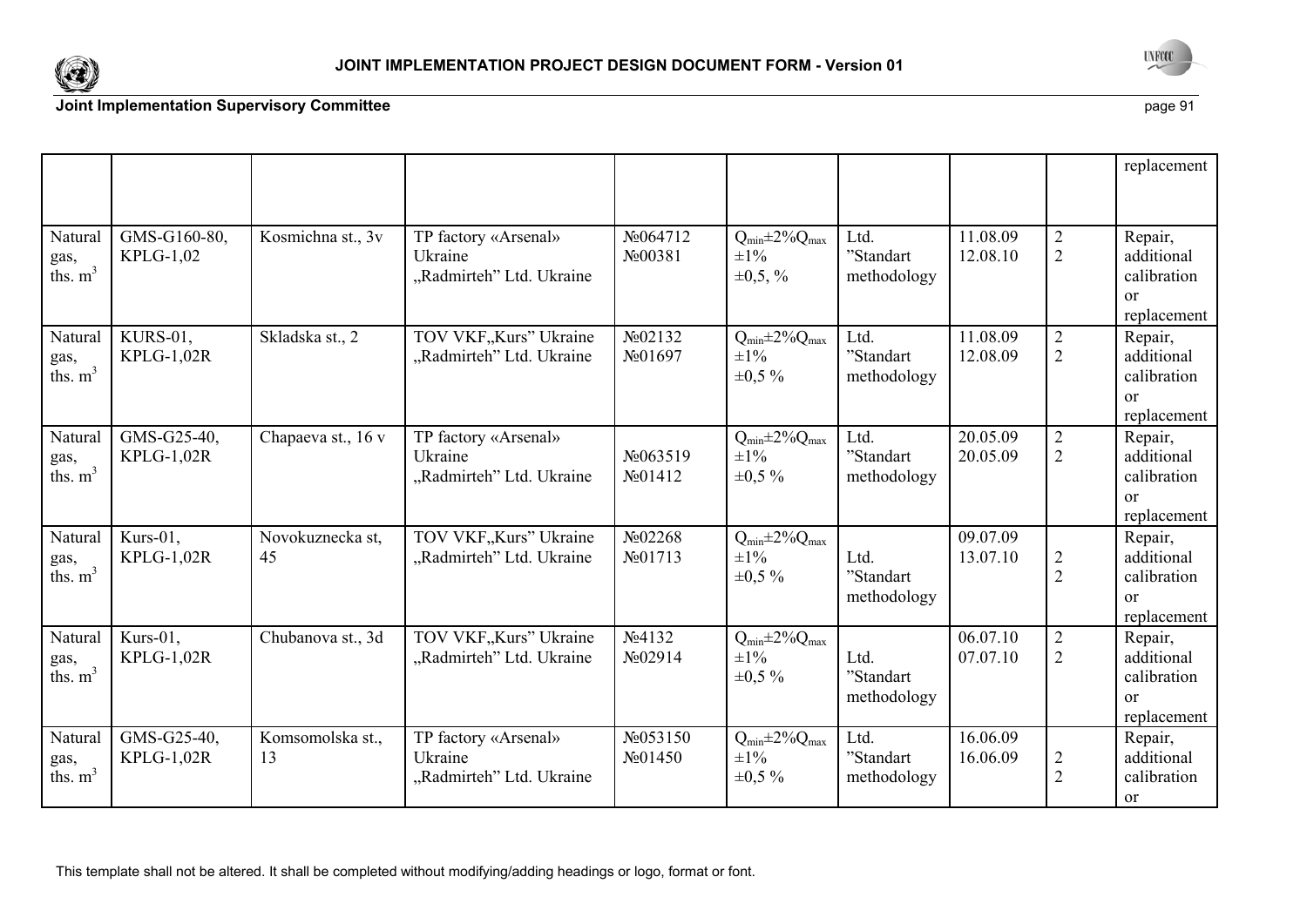



|                               |                                  |                                      |                                                                |                                 |                                                                |                                  |                      |                                  | replacement                                                     |
|-------------------------------|----------------------------------|--------------------------------------|----------------------------------------------------------------|---------------------------------|----------------------------------------------------------------|----------------------------------|----------------------|----------------------------------|-----------------------------------------------------------------|
| Natural<br>gas,<br>ths. $m3$  | GMS-G25-40,<br>KPLG,-2,01R       | Ambulatorna st., 10                  | TP factory «Arsenal»<br>Ukraine<br>"Radmirteh" Ltd.<br>Ukraine | No053200<br>No00868             | $Q_{min} \pm 2\% Q_{max}$<br>$\pm 1\%$<br>$\pm 0.5 \%$         | Ltd.<br>"Standart<br>methodology | 16.06.09<br>12.08.10 | $\overline{2}$<br>$\overline{2}$ | Repair,<br>additional<br>calibration<br>$\alpha$<br>replacement |
| Natural<br>gas,<br>ths. $m3$  | Kurs-01,<br><b>KPLG-1,02R</b>    | Kosmichna st.,78a                    | Ltd.<br>VKF"Kurs" Ukraine<br>"Radmirteh" Ltd. Ukraine          | No02270<br>N <sub>0</sub> 01696 | $Q_{min} \pm 2\% Q_{max}$<br>$\pm 1\%$<br>$\pm 0.5 \%$         | Ltd.<br>"Standart<br>methodology | 06.08.09<br>12.08.10 | $\overline{2}$<br>$\overline{2}$ | Repair,<br>additional<br>calibration<br>$\alpha$<br>replacement |
| Natural<br>gas,<br>ths. $m3$  | Irvis K-300,<br>KPLG-1,02RB,     | Adm. Ushakova st.,<br>251<br>PTVM-30 | NPP «Irvis» Russia<br>"Radmirteh" Ltd. Ukraine                 | No 5622<br>No02257              | $Q_{min} \pm 2\% Q_{max}$<br>$\pm 1\%$<br>$\pm 0.5 \%$         | Ltd.<br>"Standart<br>methodology | 11.06.09<br>19.06.09 | $\sqrt{2}$<br>$\overline{2}$     | Repair,<br>additional<br>calibration<br>$\alpha$<br>replacement |
| Natural<br>gas,<br>ths. $m3$  | Irvis $K-300$ ,<br>KPLG-1,02RB   | TVG-8                                | NPP «Irvis» Russia<br>"Radmirteh" Ltd. Ukraine                 | N <sub>2</sub> 5710<br>No02258  | $\pm 1\%$<br>$\pm 0.5, \%$                                     | Ltd.<br>"Standart<br>methodology | 11.06.09<br>19.06.09 | $\overline{2}$<br>$\overline{2}$ | Repair,<br>additional<br>calibration<br>$\alpha$<br>replacement |
| Natural<br>gas,<br>ths. $m^3$ | LG-K-100-250;<br>KPLG-1,02       | Bilkina st., 27a                     | OJSC «Promprilad»<br>Ukraine<br>"Radmirteh" Ltd. Ukraine       | No4738<br>No02033               | $0,2Q_{min} \pm 2\% Q$<br>$_{\text{max}}\pm1\%$<br>$\pm 0.5\%$ | Ltd.<br>"Standart<br>methodology | 19.07.10<br>13.07.10 | $\overline{2}$<br>$\overline{2}$ | Repair,<br>additional<br>calibration<br>$\alpha$<br>replacement |
| Natural<br>gas,<br>ths. $m3$  | LG-K-80-160-<br>EX;<br>KPLG-1,02 | Sosnova st., 24                      | OJSC «Promprilad»<br>Ukraine<br>"Radmirteh" Ltd. Ukraine       | No4898<br>No02228               | $0,2Q_{min} \pm 2\%Q$<br>$_{\text{max}}\pm1\%$<br>$\pm 0.5 \%$ | Ltd.<br>"Standart<br>methodology | 19.07.10<br>13.07.10 | $\overline{2}$<br>$\overline{2}$ | Repair,<br>additional<br>calibration<br><sub>or</sub>           |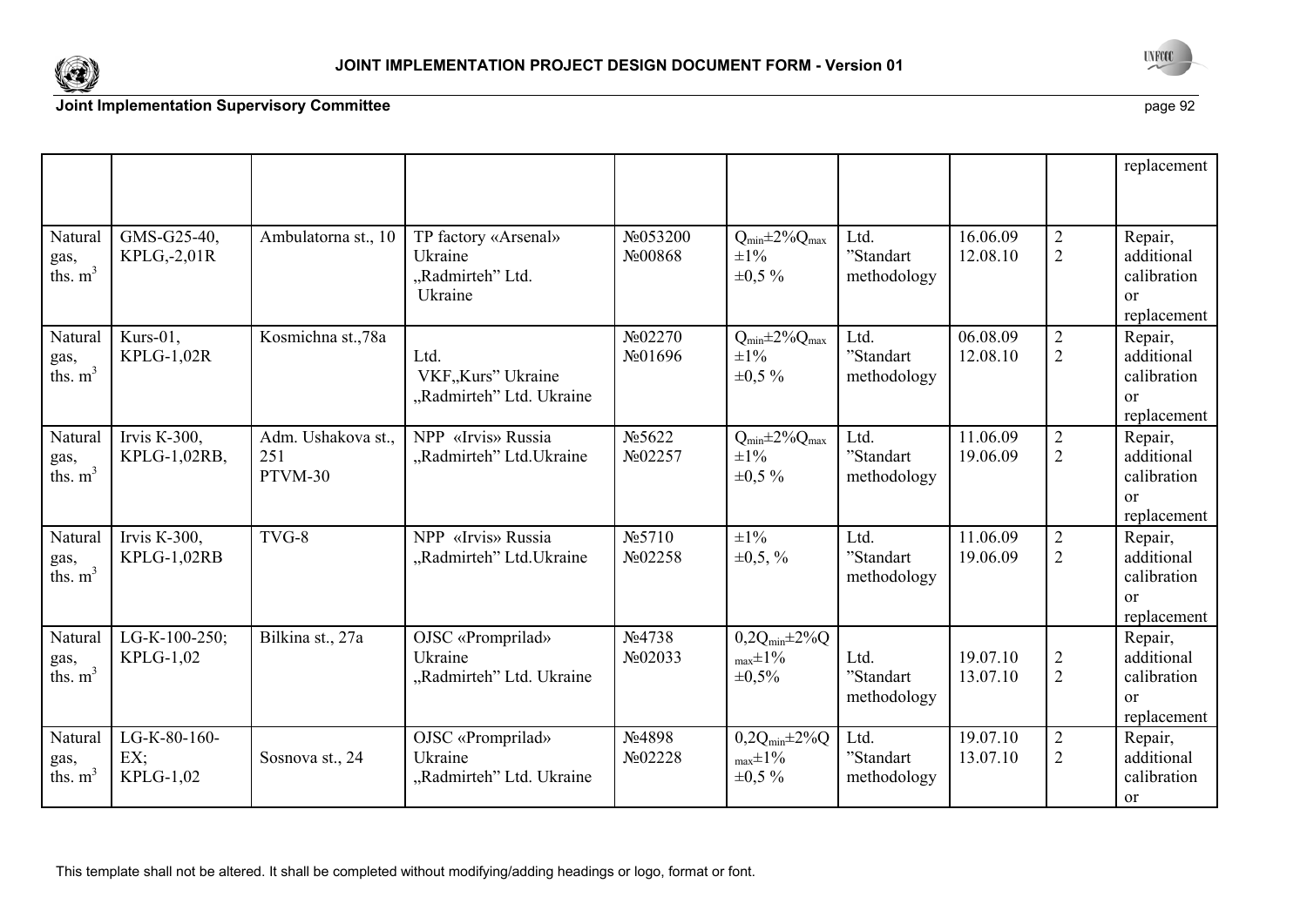



|                               |                                  |                                |                                                             |                                |                                                        |                                              |                      |                                  | replacement                                                          |
|-------------------------------|----------------------------------|--------------------------------|-------------------------------------------------------------|--------------------------------|--------------------------------------------------------|----------------------------------------------|----------------------|----------------------------------|----------------------------------------------------------------------|
| Natural<br>gas,<br>ths. $m3$  | GMS-G16-32,<br><b>KPLG-1,02R</b> | Mashinna st., 117              | TP factory «Arsenal»<br>Ukraine<br>"Radmirteh" Ltd. Ukraine | No051079<br>No01437            | $Q_{min} \pm 2\% Q_{max}$<br>$\pm 1\%$<br>$\pm 0.5\%$  | Ltd.<br>"Standart<br>methodology             | 13.07.10<br>13.07.10 | $\overline{2}$<br>$\overline{2}$ | Repair,<br>additional<br>calibration<br><sub>or</sub><br>replacement |
| Natural<br>gas,<br>ths. $m^3$ | Irvis K-300,<br>KPLG-1,02RB      | Artema st., 79a<br>thread#1    | NPP «Irvis» Russia<br>"Radmirteh" Ltd. Ukraine              | N <sub>0</sub> 5723<br>No02202 | $Q_{min} \pm 2\% Q_{max}$<br>$\pm 1\%$<br>$\pm 0.5 \%$ | Ltd.<br>$" \! {\bf Standard}$<br>methodology | 20.05.09<br>02.06.09 | $\overline{2}$<br>$\overline{2}$ | Repair,<br>additional<br>calibration<br>$\alpha$<br>replacement      |
| Natural<br>gas,<br>ths. $m3$  | Irvis K-300,<br>KPLG-1,02RB      | thread#2                       | NPP «Irvis» Russia<br>"Radmirteh" Ltd. Ukraine              | N <sub>0</sub> 5725<br>No02203 | $Q_{min} \pm 2\% Q_{max}$<br>$\pm 1\%$<br>$\pm 0.5 \%$ | Ltd.<br>"Standart<br>methodology             | 20.09.09<br>02.06.09 | $\overline{2}$<br>2              | Repair,<br>additional<br>calibration<br><sub>or</sub><br>replacement |
| Natural<br>gas,<br>ths. $m^3$ | Irvis K-300,<br>KPLG-1,02RB      | thread#No3                     | NPP «Irvis» Russia<br>"Radmirteh" Ltd. Ukraine              | N <sub>0</sub> 5724<br>No02205 | $Q_{min} \pm 2\% Q_{max}$<br>$\pm 1\%$<br>$\pm 0.5 \%$ | Ltd.<br>"Standart<br>methodology             | 11.06.09<br>19.06.09 | $\overline{2}$<br>$\overline{2}$ | Repair,<br>additional<br>calibration<br>$\alpha$<br>replacement      |
| Natural<br>gas,<br>ths. $m3$  | Irvis K-300,<br>KPLG-1,02RB      | Heroiv Stalingrada<br>st., $2$ | NPP"Irvis"<br>SP "Radmirteh"                                | No 5687<br>No00692             | $Q_{min} \pm 2\% Q_{max}$<br>$\pm 1\%$<br>$\pm 0.5 \%$ | Ltd.<br>"Standart<br>methodology             | 08.04.09<br>14.10.10 | $\overline{2}$<br>2              | Repair,<br>additional<br>calibration<br><sub>or</sub><br>replacement |
| Natural<br>gas,<br>ths. $m3$  | Kurs-01,<br>KPLG-1,02R           | Angolenko st., 15              | Ltd. VKF, Kurs" Ukraine<br>"Radmirteh" Ltd. Ukraine         | No03910<br>No02947             | $Q_{min} \pm 2\% Q_{max}$<br>$\pm 1\%$<br>$\pm 0,5\%$  | Ltd.<br>"Standart<br>methodology             | 19.05.09<br>08.09.10 | $\overline{2}$<br>$\overline{2}$ | Repair,<br>additional<br>calibration<br><sub>or</sub>                |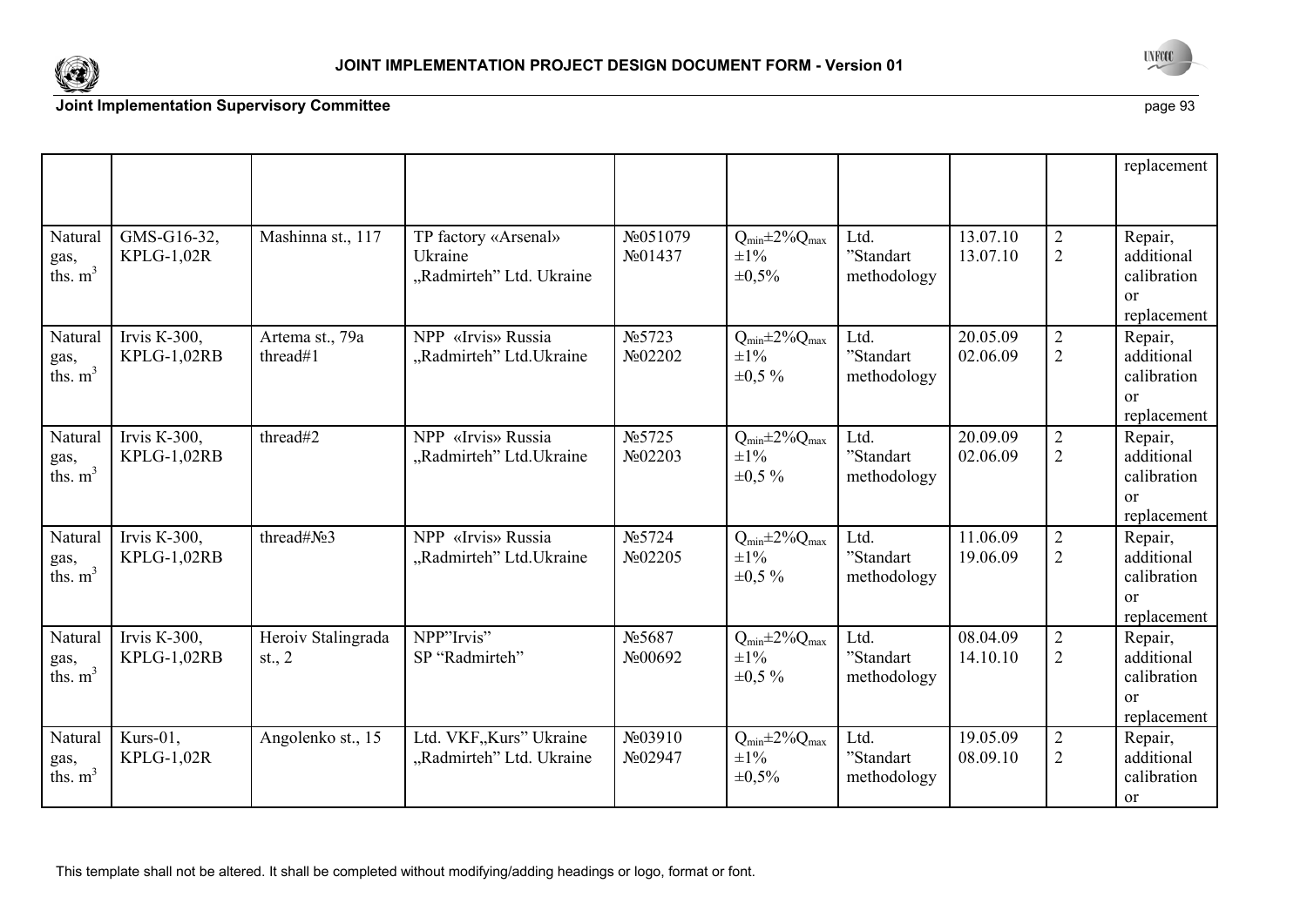



|                               |                                             |                                              |                                                          |                                                                        |                                                               |                                  |                      |                                  | replacement                                                          |
|-------------------------------|---------------------------------------------|----------------------------------------------|----------------------------------------------------------|------------------------------------------------------------------------|---------------------------------------------------------------|----------------------------------|----------------------|----------------------------------|----------------------------------------------------------------------|
| Natural<br>gas,<br>ths. $m^3$ | RG-K 100,<br>$KPLG-1,02R$                   | Gorkogo st., 6                               | OJSC «Promprilad»<br>Ukraine<br>"Radmirteh" Ltd. Ukraine | No8632<br>No02239                                                      | $0,2Q_{min} \pm 2\%Q$<br>$_{\text{max}}\pm1\%$<br>$\pm 0.5\%$ | Ltd.<br>"Standart<br>methodology | 01.09.10<br>27.08.09 | $\overline{2}$<br>$\overline{2}$ | Repair,<br>additional<br>calibration<br>$\alpha$<br>replacement      |
| Natural<br>gas,<br>ths. $m^3$ | Kurs-01,<br>$KPLG-1,02R$                    | Glisserna st., 14                            | Ltd.<br>VKF,,Kurs" Ukraine<br>"Radmirteh" Ltd. Ukraine   | $\mathcal{N}$ <sup>o</sup> $01908$<br>$\mathcal{N}$ <sup>o</sup> 02026 |                                                               | Ltd.<br>"Standart<br>methodology | 08.06.10<br>20.05.09 | $\overline{2}$<br>2              | Repair,<br>additional<br>calibration<br>$\alpha$<br>replacement      |
| Natural<br>gas,<br>ths. $m3$  | Irvis K-300,<br><b>KPLG-1,02R</b>           | Admirala<br>Nakhimova st., 4<br>Right thread | NPP "Irvis"<br>SP "Radmirteh"                            | N <sub>0</sub> 5727<br>No02625                                         | $Q_{min} \pm 2\% Q_{max}$<br>$\pm 1\%$<br>$\pm 0.5 \%$        | Ltd.<br>"Standart<br>methodology | 14.06.09<br>14.06.09 | $\overline{2}$<br>$\overline{2}$ | Repair,<br>additional<br>calibration<br><sub>or</sub><br>replacement |
| Natural<br>gas,<br>ths. $m3$  | Irvis K-300,<br>$KPLG-1,02R$                | left thread                                  | NPP "Irvis"<br>Sp "Radmirteh"                            | No02627<br>N <sub>0</sub> 5678                                         | $Q_{min} \pm 2\% Q_{max}$<br>$\pm 1\%$<br>$\pm 0.5 \%$        | Ltd.<br>"Standart<br>methodology | 14.06.09<br>14.06.09 | $\overline{2}$<br>$\overline{2}$ | Repair,<br>additional<br>calibration<br>$\alpha$<br>replacement      |
| Natural<br>gas,<br>ths. $m3$  | LG-K-150-650,<br>Universal-02<br>MIDA-DA-EH | island Khortica 52                           | OJSC «Promprilad»<br>Ukraine                             | $N_24816$<br>N <sub>0</sub> 2720<br>No04104061                         | $Q_{min} \pm 2\% Q_{max}$<br>$\pm 1\%$<br>$\pm 0.5 \%$        | Ltd.<br>"Standart<br>methodology | 30.07.10<br>26.07.10 | $\overline{2}$                   | Repair,<br>additional<br>calibration<br>or<br>replacement            |
| Natural<br>gas,<br>ths. $m3$  | Irvis $K-300$ ,<br>$KPLG-1,02R$             | Schasliva st., 2a                            | Ltd. NPF, Grempis"<br>Ukraine<br>"MIDAUS"Russia          | No 5680<br>No00688                                                     | $Q_{min} \pm 2\% Q_{max}$<br>$\pm 1\%$<br>$\pm 0.5 \%$        | Ltd.<br>"Standart<br>methodology | 02.07.09<br>02.07.09 | $\overline{2}$<br>$\overline{2}$ | Repair,<br>additional<br>calibration<br><sub>or</sub>                |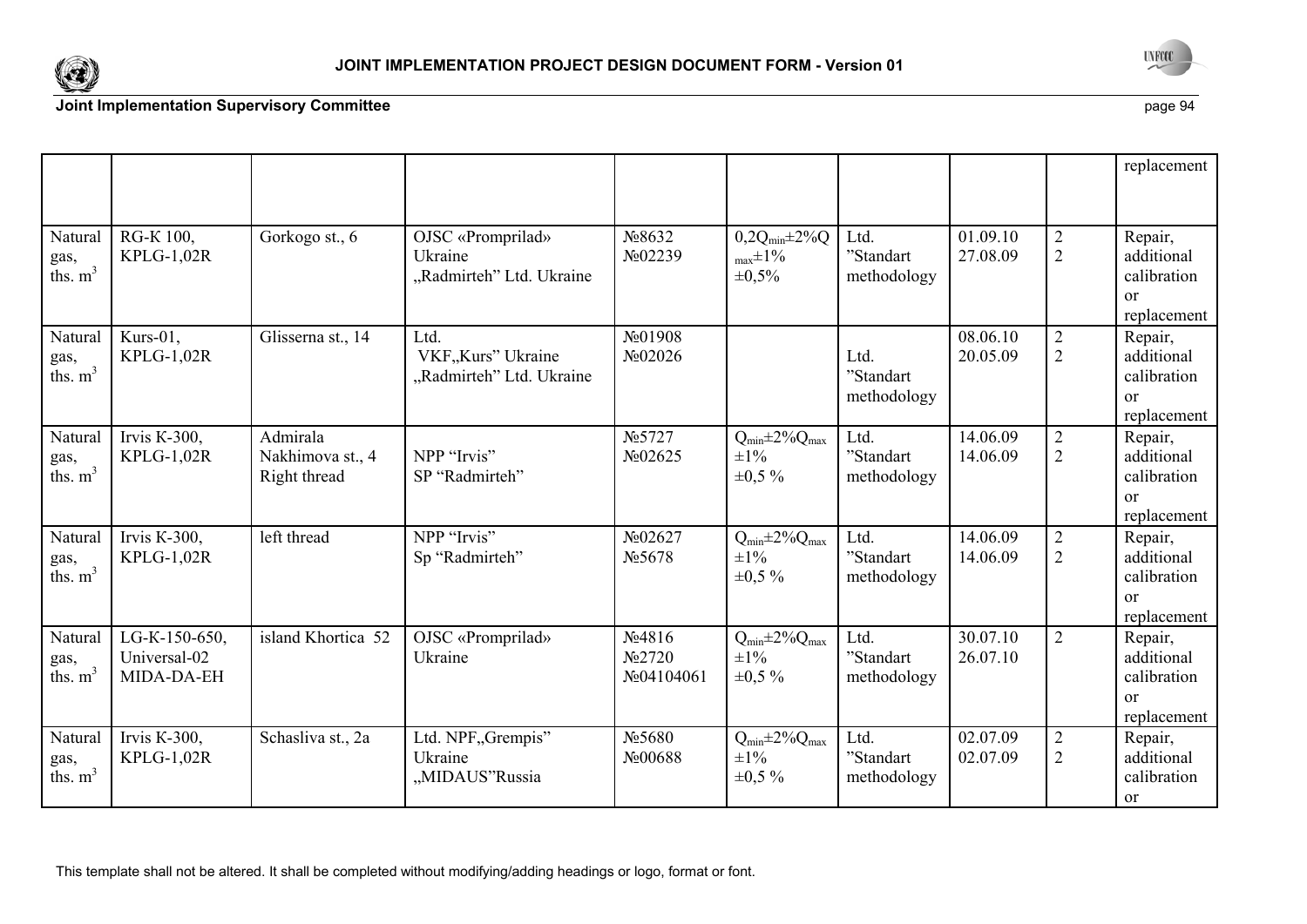



|                              |                                                       |                            |                                                                          |                                                            |                                                            |                                                                   |                                  |                                                    | replacement                                                          |
|------------------------------|-------------------------------------------------------|----------------------------|--------------------------------------------------------------------------|------------------------------------------------------------|------------------------------------------------------------|-------------------------------------------------------------------|----------------------------------|----------------------------------------------------|----------------------------------------------------------------------|
| Natural<br>gas,<br>ths. $m3$ | <b>IRVIS-K-300,</b><br>KPLG-1,02RB                    | Metalurhiv st., 32         | NPP «Irvis» Russia<br>"Radmirteh" Ltd. Ukraine                           | No 5846<br>No02837                                         | $Q_{min} \pm 2\% Q_{max}$<br>$\pm 1\%$<br>$\pm 0.5 \%$     | Ltd.<br>'Standart<br>methodology                                  | 25.05.10<br>25.05.10             | $\overline{2}$<br>$\overline{2}$                   | Repair,<br>additional<br>calibration<br><sub>or</sub><br>replacement |
| Natural<br>gas,<br>ths. $m3$ | <b>IRVIS-K-300,</b><br>KPLG-1,02PB                    | Dnipropetrovske<br>av., 11 | «Irvis» Russia<br><b>NPP</b><br>"Radmirteh" Ltd. Ukraine                 | N <sub>0</sub> 5890<br>No02834                             | $Q_{min} \pm 2\% Q_{max}$<br>$\pm 1\%$<br>$\pm 0.5 \%$     | Ltd.<br>"Standart<br>methodology                                  | 07.07.10<br>07.07.10             | $\overline{2}$<br>$\overline{2}$                   | Repair,<br>additional<br>calibration<br><sub>or</sub><br>replacement |
| Natural<br>gas,<br>ths. $m3$ | KURS-01G400,<br>KPLG-1,02R                            | Taganska st., 1            | Ltd. VKF, Kurs" Ukraine<br>"Radmirteh" Ltd. Ukraine                      | $N_2$ 02438<br>No01893                                     | $Q_{min} \pm 2\% Q_{max}$<br>$\pm 1\%$<br>$\pm 0.5 \%$     | Ltd.<br>"Standart<br>methodology                                  | 06.05.09<br>06.05.09             | $\overline{2}$<br>$\overline{2}$                   | Repair,<br>additional<br>calibration<br><sub>or</sub><br>replacement |
| Natural<br>gas,<br>ths. $m3$ | Irvis K-300,<br>KPLG-1,02PB                           | Khakaska st., 4            | NPP «Irvis» Russia<br>"Radmirteh" Ltd. Ukraine                           | N <sub>0</sub> 5679<br>$\mathcal{N}$ <sup>o</sup> 00695    | $Q_{min} \pm 2\% Q_{max}$<br>$\pm 1\%$<br>$\pm 0.5 \%$     | Ltd.<br>"Standart<br>methodology                                  | 11.06.09<br>11.06.09             | $\overline{2}$<br>$\overline{2}$                   | Repair,<br>additional<br>calibration<br><sub>or</sub><br>replacement |
| Natural<br>gas,<br>ths. $m3$ | GMS-G16-32,<br><b>KPLG-1.02R</b>                      | Tovariska st., 47<br>GRP-2 | TP factory «Arsenal»<br>Ukraine<br>"Radmirteh" Ltd. Ukraine              | No057172<br>N <sub>2</sub> 02818                           | $0,05Q_{min} \pm 2\%$<br>$Q_{max} \pm 1\%$<br>$\pm 0.5 \%$ | Ltd.<br>"Standart<br>methodology                                  | 17.0510<br>17.05.10              | $\overline{2}$<br>$\overline{2}$                   | Repair,<br>additional<br>calibration<br>$\alpha$<br>replacement      |
| Natural<br>gas,<br>ths. $m3$ | AVV265DS,<br>AVV AMD-261,<br><b>GAMMA FLOU-</b><br>01 | Tovariska st., 47<br>GRP-1 | Company "Hartman Braun"<br>Germany<br>Company "Hartman Braun"<br>Germany | No265DS660<br>0007670<br>No650500222<br>N <sub>2</sub> 300 | $\pm 0.075\%$<br>$\pm 0.15\%$<br>$\pm 1\%$                 | DP"ZAPORI<br><b>ZHZHIAST</b><br><b>ANDARTM</b><br><b>ETROLOGY</b> | 15.04.09<br>15.04.09<br>15.04.09 | $\overline{2}$<br>$\overline{2}$<br>$\overline{2}$ | Repair,<br>additional<br>calibration<br>or                           |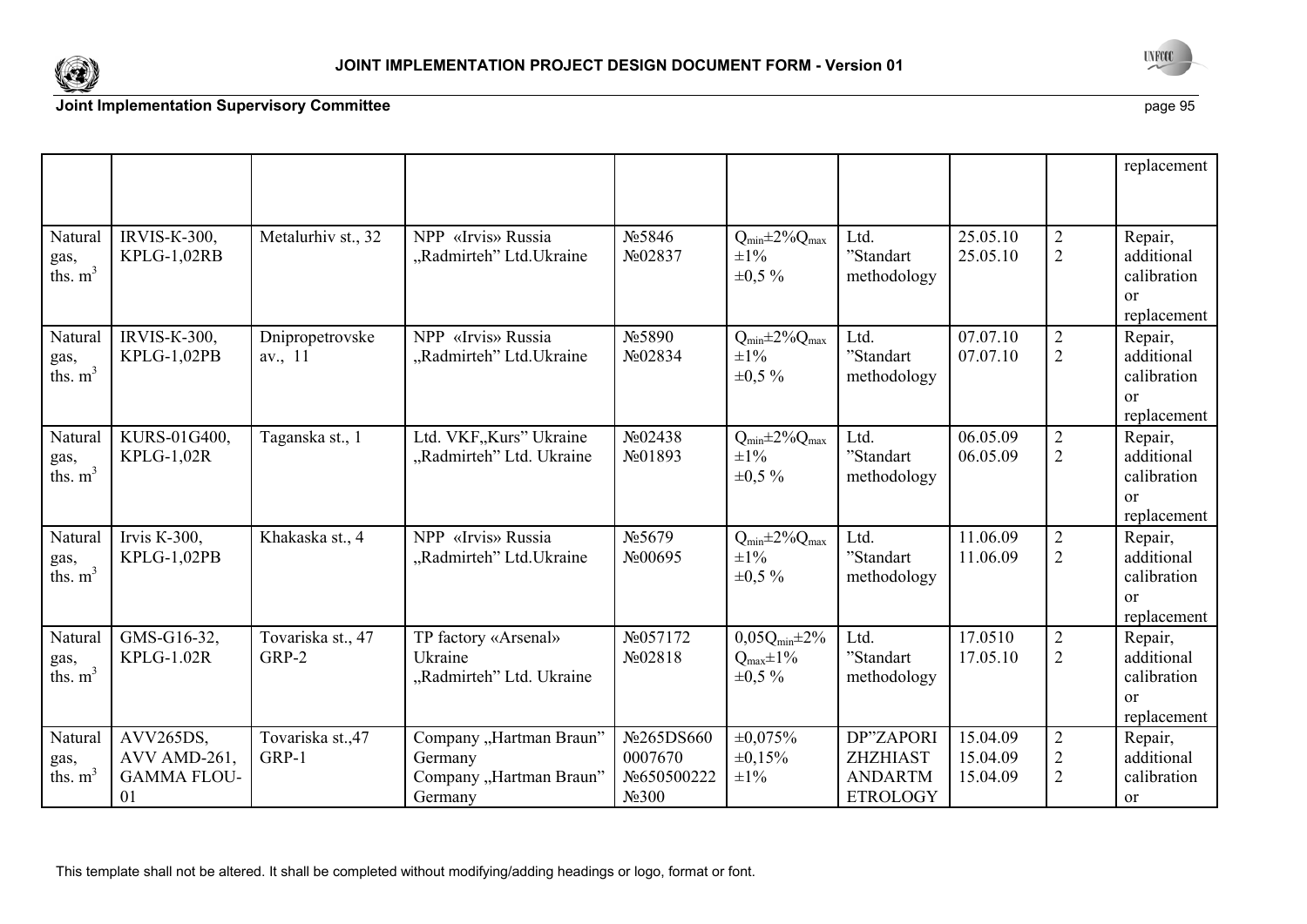



|                               |                                                                                        |                                    | CHNPP "Softservice"<br>Ukraine                                                                                           |                                                                       |                                                                                 |                                                                                                            |                                                          |                                                                            | replacement                                                          |
|-------------------------------|----------------------------------------------------------------------------------------|------------------------------------|--------------------------------------------------------------------------------------------------------------------------|-----------------------------------------------------------------------|---------------------------------------------------------------------------------|------------------------------------------------------------------------------------------------------------|----------------------------------------------------------|----------------------------------------------------------------------------|----------------------------------------------------------------------|
| Natural<br>gas,<br>ths. $m^3$ | GMS-G250-80,<br>$KPLG-1,02R$                                                           | 40 rokiv Zhovtnya,<br>50a          | TP factory «Arsenal»<br>Ukraine<br>"Radmirteh" Ltd. Ukraine                                                              | No088063<br>No02941                                                   | $0,05Q_{min} \pm 2\%$<br>$Q_{\text{max}} \pm 1\%$<br>$\pm 1\%$                  | Ltd.<br>"Standart<br>methodology                                                                           | 17.05.10<br>21.05.09                                     | $\overline{2}$<br>$\overline{2}$                                           | Repair,<br>additional<br>calibration<br>$\alpha$<br>replacement      |
| Natural<br>gas,<br>ths. $m^3$ | Metran-100-DD,<br>MIDA-DA-01<br>Metran-100-DD,<br>Metran-22DA-<br>13P-01Eh,<br>SPG-761 | Citrusova st., 9<br>(GRP 1, GRP 2) | CJSC PG «Metran» Russia<br>"MIDAUS" Russia<br>CJSC PG «Metran» Russia<br>CJSC PG «Metran» Russia<br>NPF «Logikaa» Russia | N <sub>2</sub> 71240<br>No01138041<br>No 384348<br>No22593<br>No.9398 | $\pm 0.075\%$<br>$\pm 0.25\%$<br>$\pm 0.075\%$<br>$\pm 0.075\%$<br>$\pm 0.25\%$ | DP''<br>ZAPORIZHZ<br><b>HIASTAND</b><br><b>ARTMETRO</b><br><b>LOGY</b><br>Ltd.<br>"Standart<br>methodology | 25.05.10<br>25.05.10<br>25.05.10<br>25.05.10<br>25.08.10 | $\overline{2}$<br>$\overline{2}$<br>$\overline{2}$<br>2.<br>$\overline{2}$ | Repair,<br>additional<br>calibration<br><sub>or</sub><br>replacement |
| Natural<br>gas,<br>ths. $m3$  | <b>IRVIS-K-300,</b><br>KPLG-1,02PV                                                     | K.-Karogo st., 21b                 | NPP «Irvis» Russia<br>"Radmirteh" Ltd. Ukraine                                                                           | No 5894<br>No02842                                                    | $\pm 1\%$<br>$\pm 0.5 \%$                                                       | Ltd.<br>"Standart<br>methodology                                                                           | 08.06.10<br>08.06.10                                     | $\overline{2}$<br>$\overline{2}$                                           | Repair,<br>additional<br>calibration<br>$\alpha$<br>replacement      |
| Natural<br>gas,<br>ths. $m3$  | Kurs-01G-65-A1,<br><b>KPLG-1,02R</b>                                                   | Chervonopolyanska<br>st., $2$      | Ltd.<br>VKF, Kurs" Ukraine<br>"Radmirteh" Ltd. Ukraine                                                                   | N <sub>2</sub> 02168<br>No01978                                       | $Q_{min} \pm 2\% Q_{max}$<br>$\pm 1\%$<br>$\pm 0.5 \%$                          | Ltd.<br>"Standart<br>methodology                                                                           | 17.06.10<br>17.06.10                                     | $\overline{2}$<br>2                                                        | Repair,<br>additional<br>calibration<br><sub>or</sub><br>replacement |
| Natural<br>gas,<br>ths. $m3$  | Delta-2040-40,<br><b>KPLG-1.02R</b>                                                    | Ceglna st., 8                      | DP "Aktaris" Ukraine<br>"Radmirteh" Ltd. Ukraine                                                                         | NoK5296803<br>01<br>$\mathcal{N}$ <sup>o</sup> 02905                  | $Q_{min} \pm 2\% Q_{max}$<br>$\pm 1\%$<br>$\pm 0.5 \%$                          | Ltd.<br>"Standart<br>methodology                                                                           | 01.07.10<br>30.06.10                                     | $\overline{2}$<br>$\overline{2}$                                           | Repair,<br>additional<br>calibration<br><sub>or</sub><br>replacement |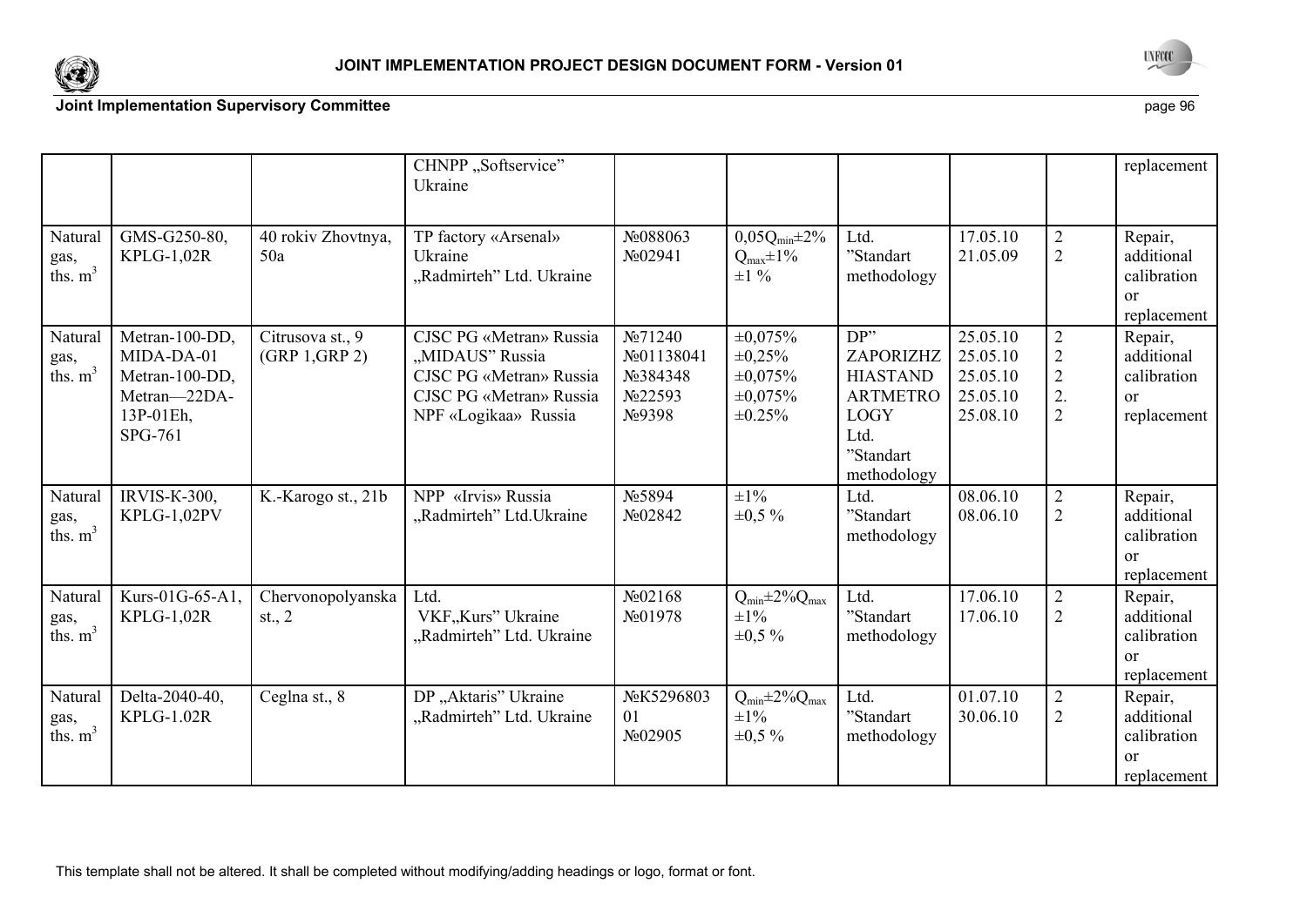



| Natural<br>gas,<br>ths. $m3$  | KURS-01G-160,<br>$KPLG-1,02R$    | Uralska st., 1            | Ltd.<br>VKF, Kurs" Ukraine<br>"Radmirteh" Ltd. Ukraine      | $N_202157$<br>N <sub>2</sub> 01707        | $Q_{min} \pm 2\% Q_{max}$<br>$\pm 1\%$<br>$\pm 1\%$ | Ltd.<br>"Standart<br>methodology | 14.05.09<br>18.09.09 | $\overline{2}$<br>$\overline{2}$ | Repair,<br>additional<br>calibration<br>$\alpha$<br>replacement      |
|-------------------------------|----------------------------------|---------------------------|-------------------------------------------------------------|-------------------------------------------|-----------------------------------------------------|----------------------------------|----------------------|----------------------------------|----------------------------------------------------------------------|
| Natural<br>gas,<br>ths. $m^3$ | GMS-G100-80;<br>KPLG1,02R        | 8 Bereznya st., 31        | TP factory «Arsenal»<br>Ukraine<br>"Radmirteh" Ltd. Ukraine | No090626<br>N <sub>2</sub> 01529          | $Q_{min} \pm 2\% Q_{max}$<br>$\pm 1\%$<br>$\pm 1\%$ | Ltd.<br>"Standart<br>methodology | 01.07.10<br>30.06.10 | $\overline{2}$<br>$\overline{2}$ | Repair,<br>additional<br>calibration<br>$\alpha$<br>replacement      |
| Natural<br>gas,<br>ths. $m^3$ | KURS-01,<br>KPLG-1,02R           | Viyskbud st., 124b        | Ltd.<br>VKF,,Kurs" Ukraine<br>"Radmirteh" Ltd. Ukraine      | $\text{N}_2$ 02197<br>No01929             | $Q_{min} \pm 2\% Q_{max}$<br>$\pm 1\%$<br>$\pm 1\%$ | Ltd.<br>"Standart<br>methodology | 04.08.09<br>30.07.09 | $\overline{2}$<br>$\overline{2}$ | Repair,<br>additional<br>calibration<br><sub>or</sub><br>replacement |
| Natural<br>gas,<br>ths. $m^3$ | Kurs-01,<br><b>KPLG-1,02R</b>    | Zustrichniy<br>prov. 10   | Ltd.<br>VKF,,Kurs" Ukraine<br>"Radmirteh" Ltd. Ukraine      | No 3961<br>No02944                        | $Q_{min} \pm 2\% Q_{max}$<br>$\pm 1\%$<br>$\pm 1\%$ | Ltd.<br>"Standart<br>methodology | 01.07.10<br>30.06.10 | $\overline{2}$<br>$\overline{2}$ | Repair,<br>additional<br>calibration<br>$\alpha$<br>replacement      |
| Natural<br>gas,<br>ths. $m3$  | RG-K-1/30 G-<br>250, Tandem-TR   | Panfyorova st., 146a      | OJSC «Promprilad»<br>Ukraine<br>СПД "Bartosh" AP<br>Ukraine | N <sub>0</sub> 0309<br>No <sub>0639</sub> | $Q_{min} \pm 2\% Q_{max}$<br>$\pm 1\%$<br>$\pm 1\%$ | Ltd.<br>"Standart<br>methodology | 24.06.10<br>24.06.10 | 2<br>$\overline{2}$              | Repair,<br>additional<br>calibration<br>$\alpha$<br>replacement      |
| Natural<br>gas,<br>ths. $m3$  | GMS-G100-80,<br><b>KPLG-1,01</b> | Khorticke shose st.,<br>4 | TP factory «Arsenal»<br>Ukraine<br>"Radmirteh" Ltd. Ukraine | No030263<br>N <sub>2</sub> 00177          | $Q_{min} \pm 2\% Q_{max}$<br>$\pm 1\%$<br>$\pm 1$ % | Ltd.<br>"Standart<br>methodology | 17.02.10<br>17.02.10 | 2.<br>$\overline{2}$             | Repair,<br>additional<br>calibration<br><sub>or</sub><br>replacement |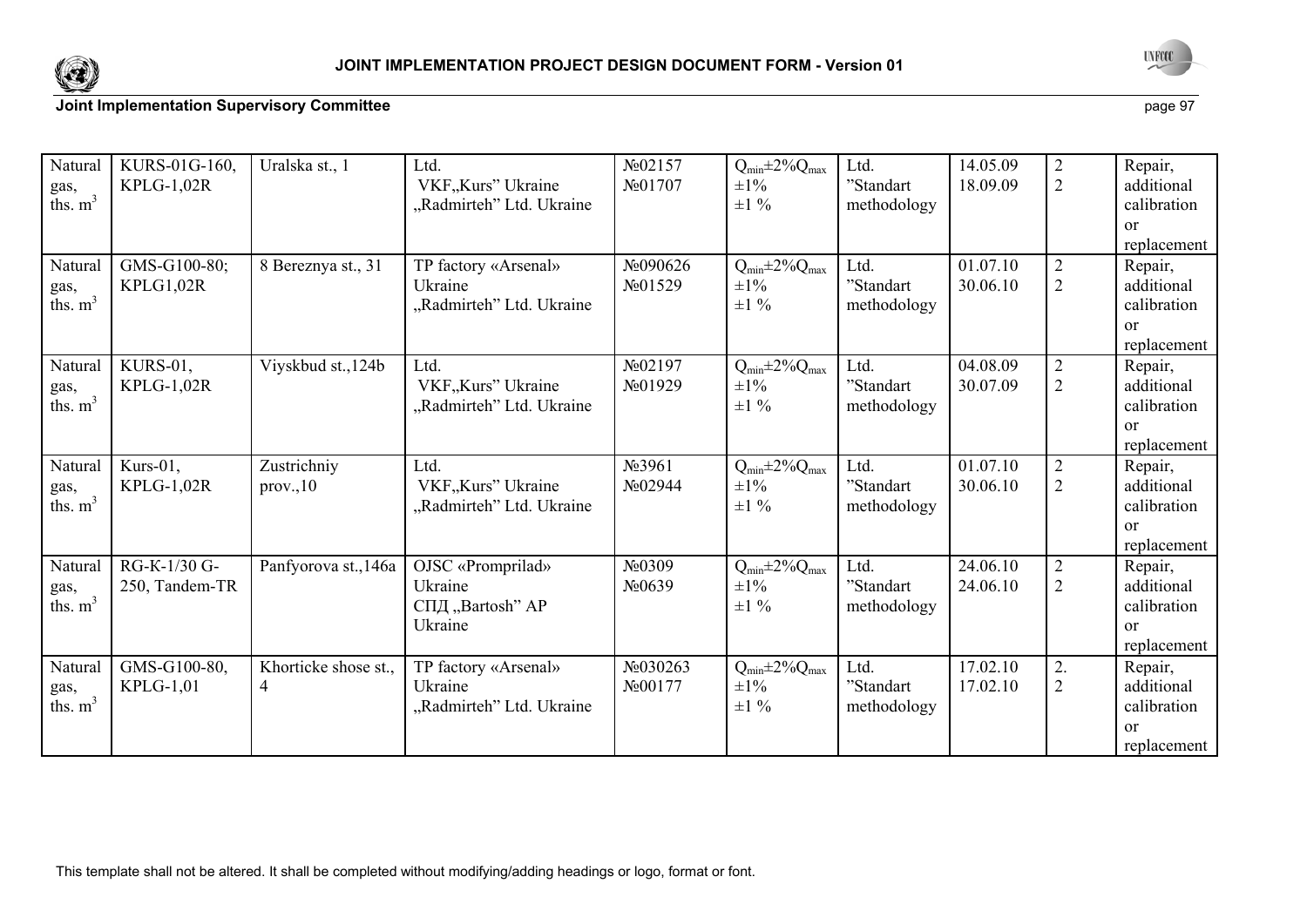



| Natural | <b>IRVIS K-300.</b> | Zadniprovska st., | NPP «Irvis» Russia    | N <sub>2</sub> 5456 | $Q_{min} \pm 2\% Q_{max}$ | Ltd.        | 20.05.10 | Repair,     |
|---------|---------------------|-------------------|-----------------------|---------------------|---------------------------|-------------|----------|-------------|
| gas,    | Gamma-Flow          |                   | <b>CHNPP</b>          | N <sub>2</sub> 381  | $\pm 1\%$                 | "Standart   | 20.05.10 | additional  |
| ths. m  |                     |                   | "Softservice" Ukraine |                     | $\pm 1\%$                 | methodology |          | calibration |
|         |                     |                   |                       |                     |                           |             |          | -or         |
|         |                     |                   |                       |                     |                           |             |          | replacement |

*Table An.3.2. Controlling and measuring equipment for fuel registration* 

| Measured<br>parameter | Type       | Place of<br>location                 | Producer                  | #          | Accuracy | Calibration organization                                         | Date of the<br>last<br>calibration | Calibration<br>interval,<br>years | Procedure for<br>handling cases of<br>failure |
|-----------------------|------------|--------------------------------------|---------------------------|------------|----------|------------------------------------------------------------------|------------------------------------|-----------------------------------|-----------------------------------------------|
| Electric<br>power     | ZMD410CR44 | Boiler-house<br>Hakaska st., 4       | Landis&Gyr<br>Switzerland | No94655726 | 1,0      | <b>OJSC</b><br>"Zaporizhzhiaoblenergo"<br>LLC SPE "Asuenergoprom | 4 quarter.<br>2007                 | O                                 | Check<br>parameterization<br>or replacement   |
| Electric<br>power     | ZMD410CR44 | Boiler-house<br>Hakaska st., 4       | Landis&Gyr<br>Switzerland | No94655728 | 1,0      | <b>OJSC</b><br>"Zaporizhzhiaoblenergo"<br>LLC SPE "Asuenergoprom | 4 quarter.<br>2007                 | b                                 | Check<br>parameterization<br>or replacement   |
| Electric<br>power     | ZMD410CR44 | Boiler-house<br>Shasliva st.,<br>2a  | Landis&Gyr<br>Switzerland | No94929328 | 1,0      | <b>OJSC</b><br>"Zaporizhzhiaoblenergo"<br>LLC SPE "Asuenergoprom | 2 quarter.<br>2008                 | $\mathfrak b$                     | Check<br>parameterization<br>or replacement   |
| Electric<br>power     | ZMD410CR44 | Boiler-house<br>Shasliva st.,<br>2a  | Landis&Gyr<br>Switzerland | No94929327 | 1,0      | <b>OJSC</b><br>"Zaporizhzhiaoblenergo"<br>LLC SPE "Asuenergoprom | 2 quarter.<br>2008                 | $\mathfrak b$                     | Check<br>parameterization<br>or replacement   |
| Electric<br>power     | ZMD410CR44 | Boiler-house<br>Tovariska st.,<br>47 | Landis&Gyr<br>Switzerland | No94929388 | 1,0      | <b>OJSC</b><br>"Zaporizhzhiaoblenergo"<br>LLC SPE "Asuenergoprom | 2 quarter.<br>2007                 | O                                 | Check<br>parameterization<br>or replacement   |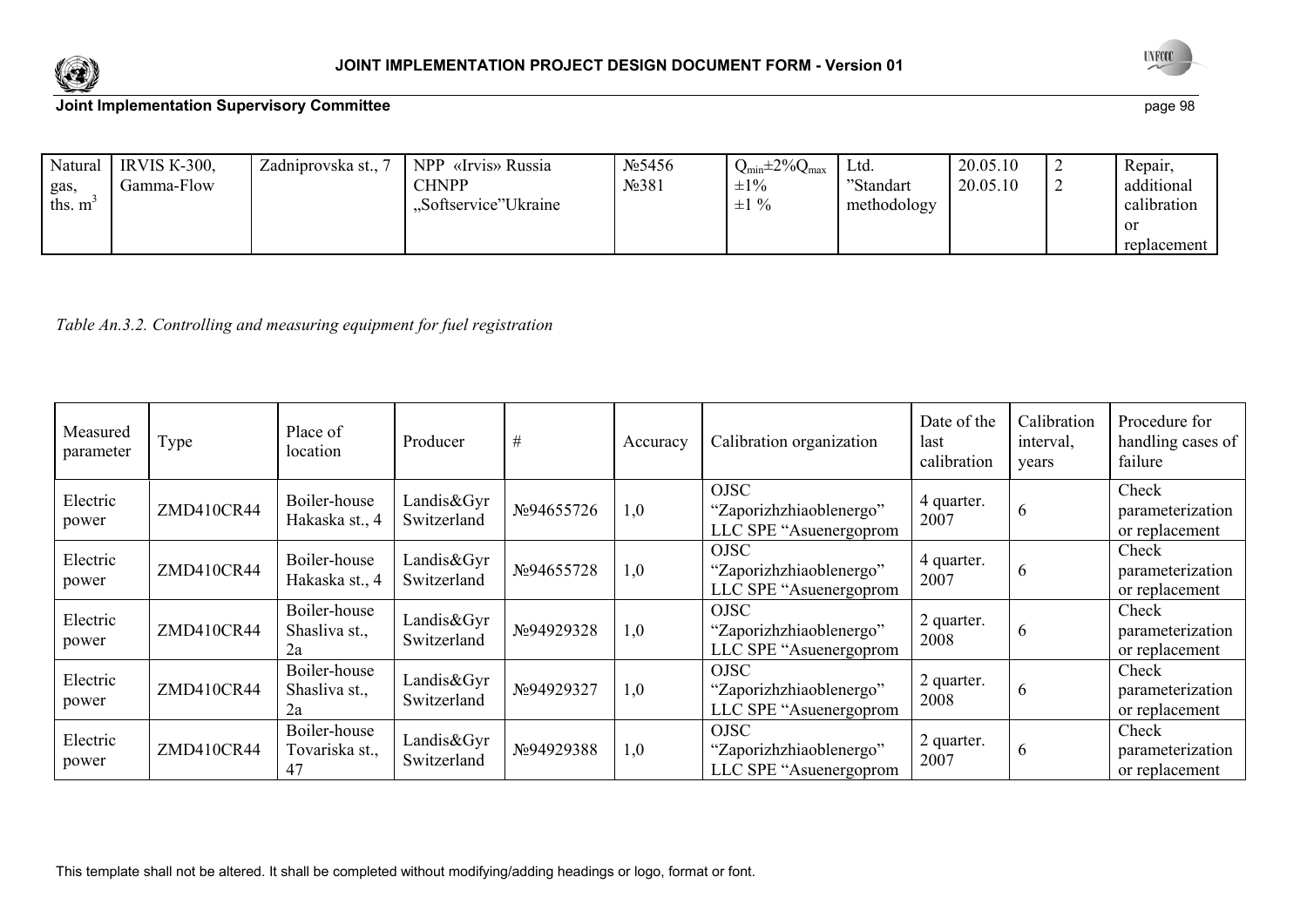



| Electric<br>power | ZMD410CR44          | Boiler-house<br>Tovariska st.,<br>47              | Landis&Gyr<br>Switzerland      | No94929387 | 1,0 | <b>OJSC</b><br>"Zaporizhzhiaoblenergo"<br>LLC SPE "Asuenergoprom | 2 quarter.<br>2007   | 6              | Check<br>parameterization<br>or replacement |
|-------------------|---------------------|---------------------------------------------------|--------------------------------|------------|-----|------------------------------------------------------------------|----------------------|----------------|---------------------------------------------|
| Electric<br>power | ZMD410CR44          | Boiler-house<br>Dnipropetrovs<br>ke shose, 11     | Landis&Gyr<br>Switzerland      | No94222075 | 1,0 | <b>OJSC</b><br>"Zaporizhzhiaoblenergo"<br>LLC SPE "Asuenergoprom | 3 quarter.<br>2007   | 6              | Check<br>parameterization<br>or replacement |
| Electric<br>power | ZMD410CR44          | Boiler-house.<br>Dnipropetrovs<br>ke shose, 11    | Landis&Gyr<br>Switzerland      | №94222076  | 1,0 | <b>OJSC</b><br>"Zaporizhzhiaoblenergo"<br>LLC SPE "Asuenergoprom | 3 quarter.<br>2007   | 6              | Check<br>parameterization<br>or replacement |
| Electric<br>power | CTK3-<br>10Q2H4K4   | Boiler-house.<br>40 rokiv<br>Zhovtnya st.         | Telecar-<br>pribor,<br>Ukraine | No 11849   | 1,0 | <b>OJSC</b><br>"Zaporizhzhiaoblenergo"<br>LLC SPE "Asuenergoprom | 4 quarter.<br>2009   | 6              | Check<br>parameterization<br>or replacement |
| Electric<br>power | ZMG410CR44          | Boiler-house<br>40 rokiv<br>Zhovtnya st.          | Landis&Gyr<br>Switzerland      | No96750143 | 1,0 | <b>OJSC</b><br>"Zaporizhzhiaoblenergo"<br>LLC SPE "Asuenergoprom | 3 quarter в.<br>2010 | 6              | Check<br>parameterization<br>or replacement |
| Electric<br>power | CA4Y- <i>H</i> 672M | CHSS Lenina<br>st., 135                           | Russia                         | No605737   | 2,0 | <b>OJSC</b><br>"Zaporizhzhiaoblenergo"<br>LLC SPE "Asuenergoprom | 2 quarter<br>2007    | $\overline{4}$ | Check<br>parameterization<br>or replacement |
| Electric<br>power | ZMD410CR44          | Boiler-house<br>Admirala<br>Nachimova<br>st., $4$ | Landis&Gyr<br>Switzerland      | №94222072  | 1,0 | <b>OJSC</b><br>"Zaporizhzhiaoblenergo"<br>LLC SPE "Asuenergoprom | 3 quarter<br>2007    | 6              | Check<br>parameterization<br>or replacement |
| Electric<br>power | ZMD410CR44          | Boiler-house<br>Admirala<br>Nachimova<br>st., $4$ | Landis&Gyr<br>Switzerland      | №94222073  | 1,0 | <b>OJSC</b><br>"Zaporizhzhiaoblenergo"<br>LLC SPE "Asuenergoprom | 3 quarter<br>2007    | 6              | Check<br>parameterization<br>or replacement |
| Electric<br>power | ZMD410CR44          | Boiler-house<br>Citrusova st.,                    | Landis&Gyr<br>Switzerland      | No94339355 | 1,0 | <b>OJSC</b><br>"Zaporizhzhiaoblenergo"<br>LLC SPE "Asuenergoprom | 3 quarter<br>2007    | 6              | Check<br>parameterization<br>or replacement |
| Electric<br>power | ZMD410CR44          | Boiler-house<br>Citrusova st.,                    | Landis&Gyr<br>Switzerland      | No94339356 | 1,0 | <b>OJSC</b><br>"Zaporizhzhiaoblenergo"<br>LLC SPE "Asuenergoprom | 3 quarter<br>2007    | 6              | Check<br>parameterization<br>or replacement |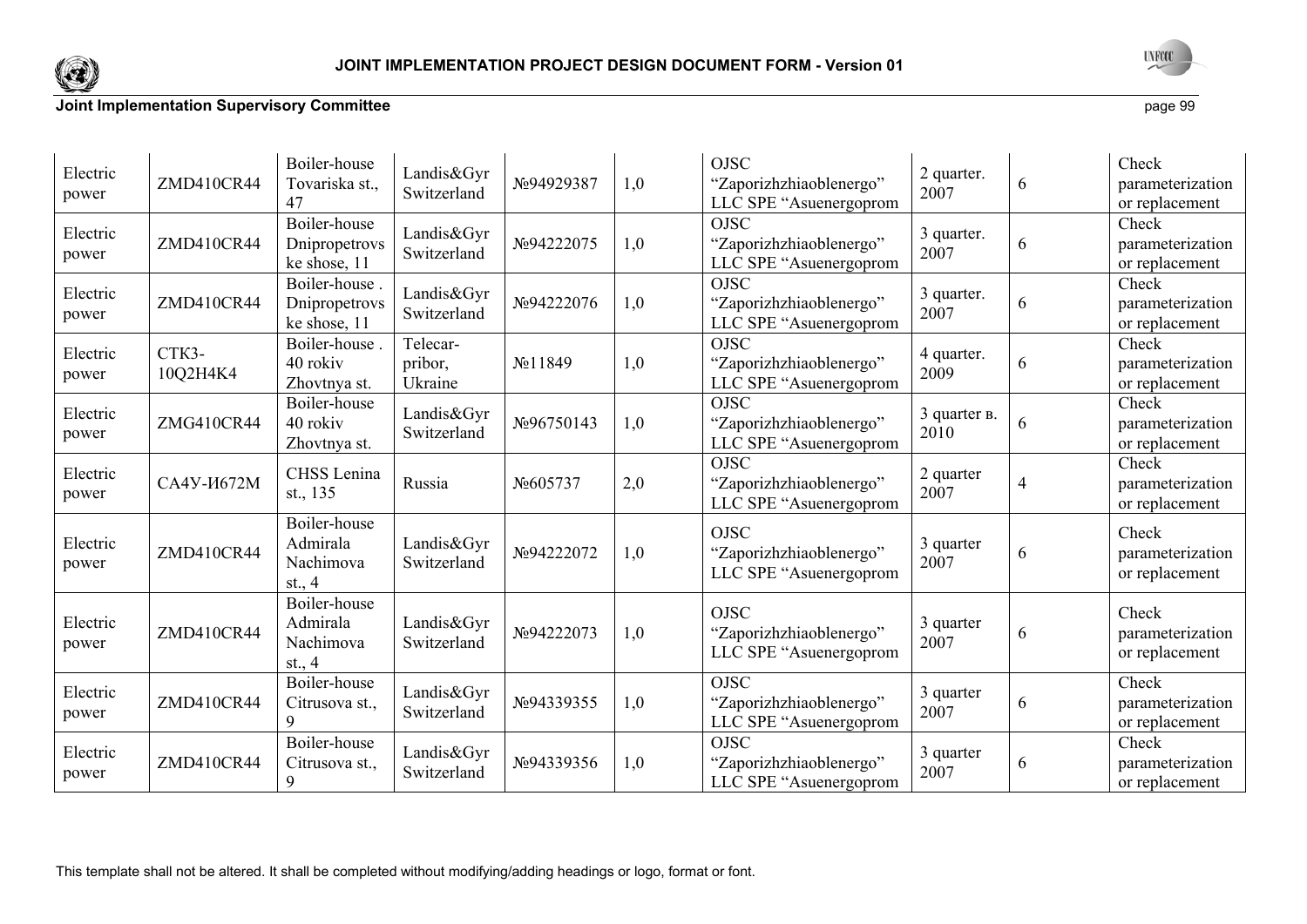



| Electric<br>power | STKZ-<br>05Q2T3M | Boiler-house<br>40 rokiv<br>Zhovtnya st.  | Telecar-<br>pribor,<br>Ukraine      | No46909              | 0.5 | <b>OJSC</b><br>"Zaporizhzhiaoblenergo"<br>LLC SPE "Asuenergoprom | 2 quarter<br>2008 | 6 | Check<br>parameterization<br>or replacement |
|-------------------|------------------|-------------------------------------------|-------------------------------------|----------------------|-----|------------------------------------------------------------------|-------------------|---|---------------------------------------------|
| Electric<br>power | STKZ-<br>05Q2T3M | Boiler-house<br>40 rokiv<br>Zhovtnya st.  | Telecar-<br>pribor,<br>Ukraine      | No20058              | 0.5 | <b>OJSC</b><br>"Zaporizhzhiaoblenergo"<br>LLC SPE "Asuenergoprom | 2 quarter<br>2008 | 6 | Check<br>parameterization<br>or replacement |
| Electric<br>power | ZMD410CR44       | Boiler-house<br>Artema st.,<br>79a        | Landis&Gyr<br>Switzerland           | No96076247           | 1,0 | <b>OJSC</b><br>"Zaporizhzhiaoblenergo"<br>LLC SPE "Asuenergoprom | 2quarter<br>2009  | 6 | Check<br>parameterization<br>or replacement |
| Electric<br>power | ZMD410CR44       | Boiler-house<br>Artema st.,<br>79a        | Landis&Gyr<br>Switzerland           | No96076248           | 1,0 | <b>OJSC</b><br>"Zaporizhzhiaoblenergo"<br>LLC SPE "Asuenergoprom | 2quarter<br>2009  | 6 | Check<br>parameterization<br>or replacement |
| Electric<br>power | ZMD410CR44       | Boiler-house<br>H. Stalingradu<br>st., 2a | Landis&Gyr<br>Switzerland           | No94929358           | 1,0 | <b>OJSC</b><br>"Zaporizhzhiaoblenergo"<br>LLC SPE "Asuenergoprom | 1 quarter<br>2008 | 6 | Check<br>parameterization<br>or replacement |
| Electric<br>power | ZMD410CR44       | Boiler-house<br>H. Stalingradu<br>st., 2a | Landis&Gyr<br>Switzerland           | №94832502            | 1,0 | <b>OJSC</b><br>"Zaporizhzhiaoblenergo"<br>LLC SPE "Asuenergoprom | 1 quarter<br>2008 | 6 | Check<br>parameterization<br>or replacement |
| Electric<br>power | Delta 8010-02    | CHSS H.<br>Stalingradu<br>st., 24a        | <b>CJSC</b><br>"Mintep",<br>Ukraine | N <sub>2</sub> 16626 | 1,0 | <b>OJSC</b><br>"Zaporizhzhiaoblenergo"<br>LLC SPE "Asuenergoprom | 1 quarter<br>2008 | 6 | Check<br>parameterization<br>or replacement |
| Electric<br>power | Delta 8010-02    | CHSS H.<br>Stalingradu<br>st., 24a        | CJSC<br>"Mintep",<br>Ukraine        | N <sub>2</sub> 16627 | 1,0 | <b>OJSC</b><br>"Zaporizhzhiaoblenergo"<br>LLC SPE "Asuenergoprom | 1 quarter<br>2008 | 6 | Check<br>parameterization<br>or replacement |
| Electric<br>power | Delta 8010-02    | CHSS H.<br>Stalingradu<br>st., 38-a       | <b>CJSC</b><br>"Mintep",<br>Ukraine | N <sub>2</sub> 16640 | 1,0 | <b>OJSC</b><br>"Zaporizhzhiaoblenergo"<br>LLC SPE "Asuenergoprom | quarter<br>2008   | 6 | Check<br>parameterization<br>or replacement |
| Electric<br>power | Delta 8010-02    | CHSS H.<br>Stalingradu,<br>$38-a$         | <b>CJSC</b><br>"Mintep",<br>Ukraine | N <sub>2</sub> 16652 | 1,0 | OJSC<br>"Zaporizhzhiaoblenergo"<br>LLC SPE "Asuenergoprom        | 1 quarter<br>2008 | 6 | Check<br>parameterization<br>or replacement |
| Electric<br>power | ZMD410CR44       | Boiler-house<br>Paramonova                | Landis&Gyr<br>Switzerland           | No94358893           | 1,0 | <b>OJSC</b><br>"Zaporizhzhiaoblenergo"                           | 3 quarter<br>2007 | 6 | Check<br>parameterization                   |

This template shall not be altered. It shall be completed without modifying/adding headings or logo, format or font.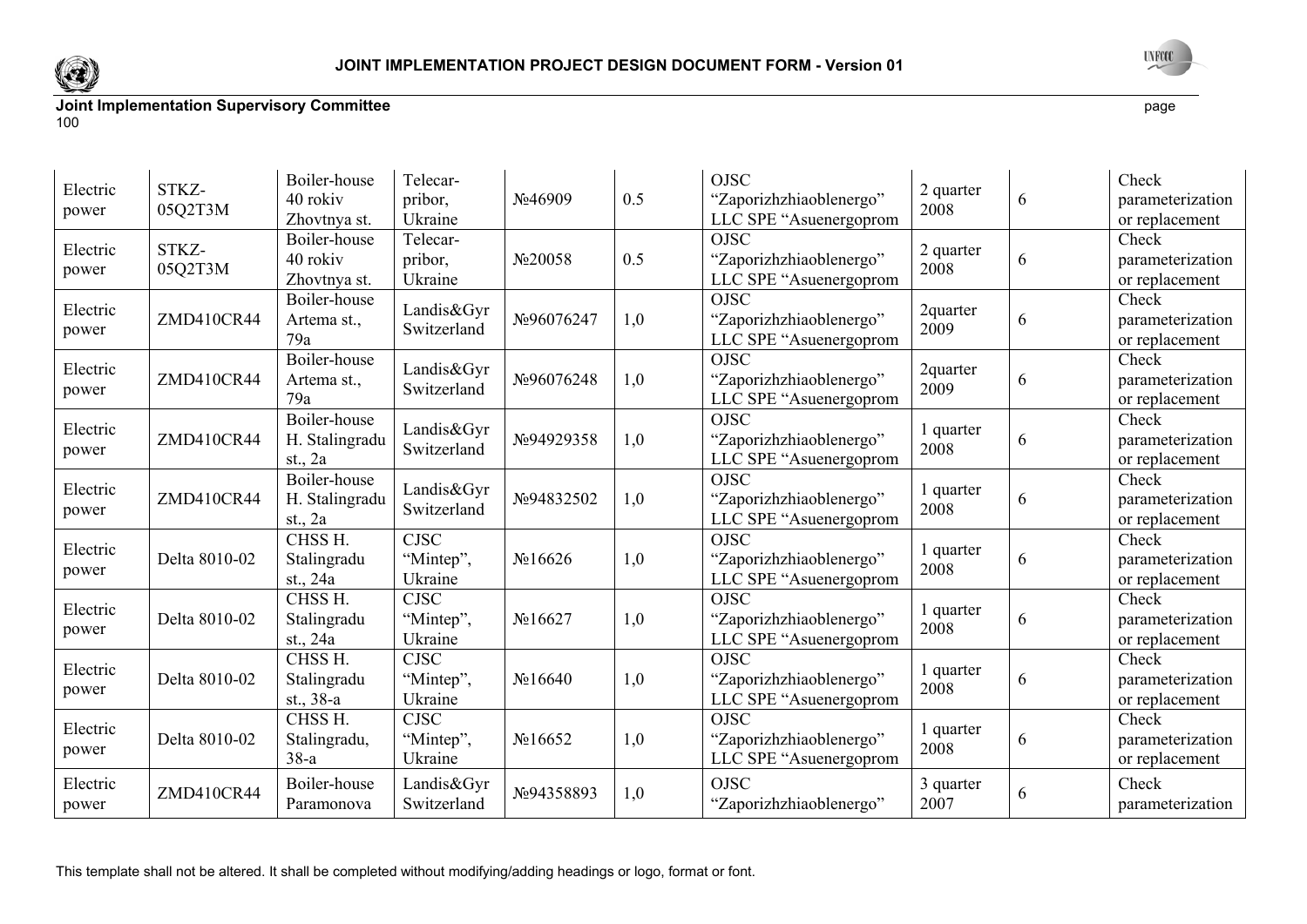



|                   |                                                                                              | st., 19                                       |                                     |                      |     | LLC SPE "Asuenergoprom                                           |                   |   | or replacement                              |
|-------------------|----------------------------------------------------------------------------------------------|-----------------------------------------------|-------------------------------------|----------------------|-----|------------------------------------------------------------------|-------------------|---|---------------------------------------------|
| Electric<br>power | ZMD410CR44                                                                                   | Boiler-house<br>Paramonova<br>st., 19         | Landis&Gyr<br>Switzerland           | №94358895            | 1,0 | <b>OJSC</b><br>"Zaporizhzhiaoblenergo"<br>LLC SPE "Asuenergoprom | 3 quarter<br>2007 | 6 | Check<br>parameterization<br>or replacement |
| Electric<br>power | Delta 8010-02                                                                                | <b>CHSS</b><br>Pivnichnokilc<br>eva st., 21-a | <b>CJSC</b><br>"Mintep",<br>Ukraine | N <sub>2</sub> 16648 | 1,0 | <b>OJSC</b><br>"Zaporizhzhiaoblenergo"<br>LLC SPE "Asuenergoprom | 1 quarter<br>2008 | 6 | Check<br>parameterization<br>or replacement |
| Electric<br>power | Delta 8010-02                                                                                | <b>CHSS</b><br>Pivnichnokilc<br>eva st., 21-a | <b>CJSC</b><br>"Mintep",<br>Ukraine | N <sub>2</sub> 16637 | 1,0 | <b>OJSC</b><br>"Zaporizhzhiaoblenergo"<br>LLC SPE "Asuenergoprom | 1 quarter<br>2008 | 6 | Check<br>parameterization<br>or replacement |
| Electric<br>power | ZMD410CR44                                                                                   | Boiler-house<br>Ushakova st.,<br>251          | Landis&Gyr<br>Switzerland           | No94339408           | 1,0 | <b>OJSC</b><br>"Zaporizhzhiaoblenergo"<br>LLC SPE "Asuenergoprom | 3 quarter<br>2007 | 6 | Check<br>parameterization<br>or replacement |
| Electric<br>power | ZMD410CR44                                                                                   | Boiler-house<br>Ushakova st.,<br>251          | Landis&Gyr<br>Switzerland           | No94339416           | 1,0 | <b>OJSC</b><br>"Zaporizhzhiaoblenergo"<br>LLC SPE "Asuenergoprom | 3 quarter<br>2007 | 6 | Check<br>parameterization<br>or replacement |
| Electric<br>power | ZMD410CR44                                                                                   | Boiler-house<br>Ushakova st.,<br>251          | Landis&Gyr<br>Switzerland           | No94339415           | 1,0 | <b>OJSC</b><br>"Zaporizhzhiaoblenergo"<br>LLC SPE "Asuenergoprom | 3 quarter<br>2007 | 6 | Check<br>parameterization<br>or replacement |
| Electric<br>power | Delta 8010-08                                                                                | Boiler-house<br>Bilkina st.,<br>$27-a$        | <b>CJSC</b><br>"Mintep",<br>Ukraine | No04856              | 1,0 | <b>OJSC</b><br>"Zaporizhzhiaoblenergo"<br>LLC SPE "Asuenergoprom | 4 quarter<br>2005 | 6 | Check<br>parameterization<br>or replacement |
|                   | Objects on which you the installation of the frequency converter is planned in $2011 - 2012$ |                                               |                                     |                      |     |                                                                  |                   |   |                                             |
|                   |                                                                                              |                                               |                                     |                      |     |                                                                  |                   |   |                                             |
| Electric<br>power | ZMD410CR44                                                                                   | Boiler-house<br>Chubanova<br>st., $3$         | Landis&Gyr<br>Switzerland           | №94655720            | 1,0 | <b>OJSC</b><br>"Zaporizhzhiaoblenergo"<br>LLC SPE "Asuenergoprom | 2quarter<br>2007  | 6 | Check<br>parameterization<br>or replacement |
| Electric<br>power | ZMD410CR44                                                                                   | Boiler-house<br>Chubanova<br>st., $3$         | Landis&Gyr<br>Switzerland           | No94339409           | 1,0 | <b>OJSC</b><br>"Zaporizhzhiaoblenergo"<br>LLC SPE "Asuenergoprom | 3quarter<br>2007  | 6 | Check<br>parameterization<br>or replacement |

This template shall not be altered. It shall be completed without modifying/adding headings or logo, format or font.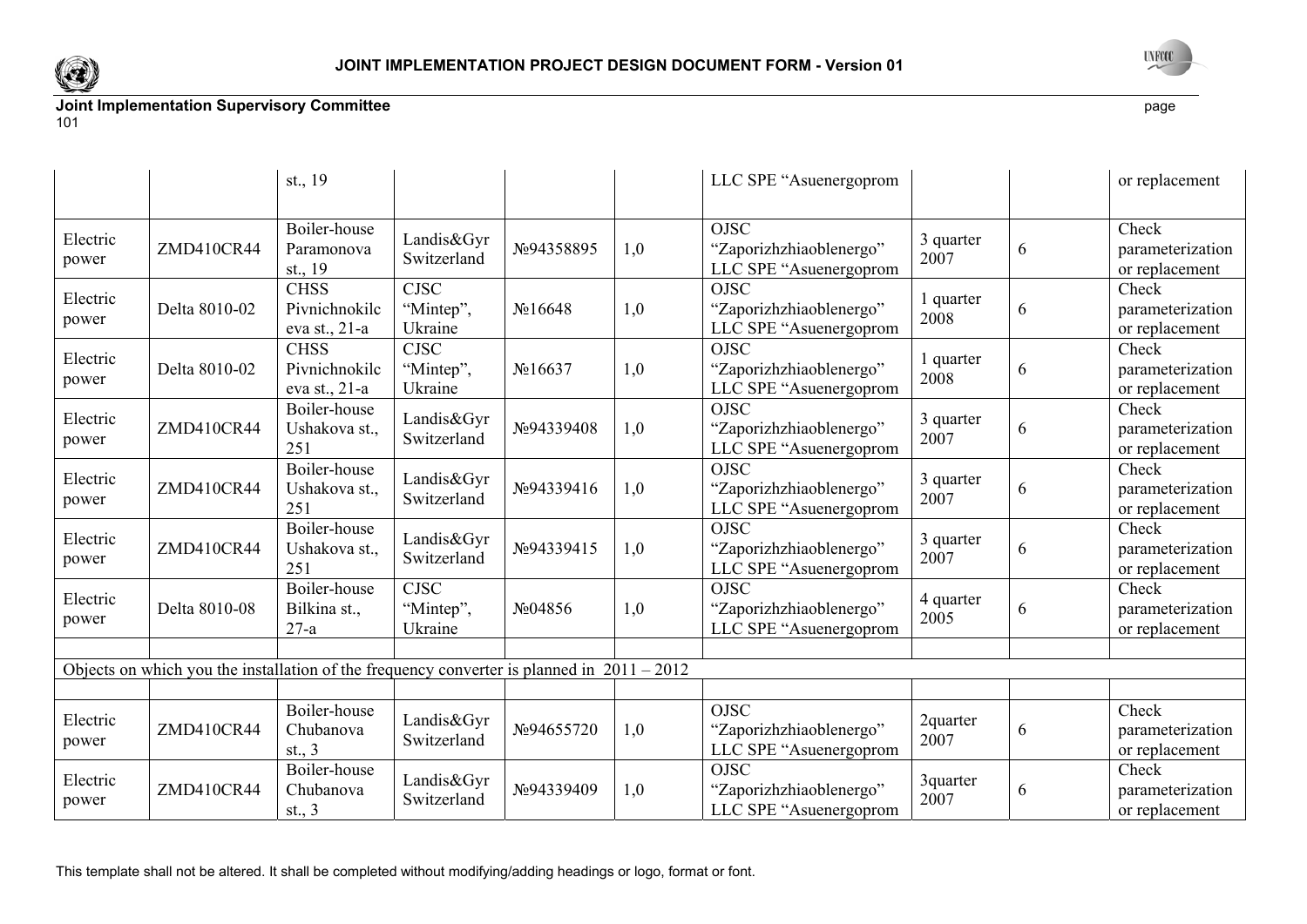



| Electric<br>power | Delta 8010-02       | <b>CHSS</b><br>Chumachenko<br>st., $5-a$      | <b>CJSC</b><br>"Mintep",<br>Ukraine | N <sub>2</sub> 16650 | 1,0 | <b>OJSC</b><br>"Zaporizhzhiaoblenergo"<br>LLC SPE "Asuenergoprom | 1 quarter<br>2008 | 6              | Check<br>parameterization<br>or replacement |
|-------------------|---------------------|-----------------------------------------------|-------------------------------------|----------------------|-----|------------------------------------------------------------------|-------------------|----------------|---------------------------------------------|
| Electric<br>power | Delta 8010-02       | <b>CHSS</b><br>Chumachenko<br>st., $5-a$      | <b>CJSC</b><br>"Mintep",<br>Ukraine | N <sub>2</sub> 16651 | 1,0 | <b>OJSC</b><br>"Zaporizhzhiaoblenergo"<br>LLC SPE "Asuenergoprom | 1 quarter<br>2008 | 6              | Check<br>parameterization<br>or replacement |
| Electric<br>power | CA4Y- <i>H</i> 672M | <b>CHSS</b><br>Pivnichnokilc<br>eva st., 18-a | Russia                              | N <sub>2</sub> 16648 | 2,0 | <b>OJSC</b><br>"Zaporizhzhiaoblenergo"<br>LLC SPE "Asuenergoprom | 1 quarter<br>2008 | $\overline{4}$ | Check<br>parameterization<br>or replacement |
| Electric<br>power | СА4У-И672М          | <b>CHSS</b><br>Pivnichnokilc<br>eva st., 18-a | Russia                              | N <sub>2</sub> 16648 | 2,0 | <b>OJSC</b><br>"Zaporizhzhiaoblenergo"<br>LLC SPE "Asuenergoprom | 1 quarter<br>2008 | $\overline{4}$ | Check<br>parameterization<br>or replacement |
| Electric<br>power | Delta 8010-02       | <b>CHSS</b><br>Paramonova<br>st., $11-6$      | <b>CJSC</b><br>"Mintep",<br>Ukraine | N <sub>2</sub> 15836 | 1,0 | <b>OJSC</b><br>"Zaporizhzhiaoblenergo"<br>LLC SPE "Asuenergoprom | l quarter<br>2008 | 6              | Check<br>parameterization<br>or replacement |
| Electric<br>power | Delta 8010-02       | <b>CHSS</b><br>Paramonova<br>st., $11-6$      | <b>CJSC</b><br>"Mintep",<br>Ukraine | N <sub>0</sub> 15826 | 1,0 | <b>OJSC</b><br>"Zaporizhzhiaoblenergo"<br>LLC SPE "Asuenergoprom | l quarter<br>2008 | 6              | Check<br>parameterization<br>or replacement |
| Electric<br>power | Delta 8010-08       | <b>CHSS</b><br>Paramonova<br>st., $12-a$      | <b>CJSC</b><br>"Mintep",<br>Ukraine | $N_2$ 15443          | 1,0 | <b>OJSC</b><br>"Zaporizhzhiaoblenergo"<br>LLC SPE "Asuenergoprom | 1 quarter<br>2008 | 6              | Check<br>parameterization<br>or replacement |
| Electric<br>power | Delta 8010-08       | <b>CHSS</b><br>Paramonova<br>st., $12-a$      | <b>CJSC</b><br>"Mintep",<br>Ukraine | No15455              | 1,0 | <b>OJSC</b><br>"Zaporizhzhiaoblenergo"<br>LLC SPE "Asuenergoprom | 1 quarter<br>2008 | 6              | $-1/1 -$                                    |
| Electric<br>power | Delta 8010-08       | CHSS Magara<br>st., $6-a$                     | <b>CJSC</b><br>"Mintep",<br>Ukraine | No15444              | 1,0 | <b>OJSC</b><br>"Zaporizhzhiaoblenergo"<br>LLC SPE "Asuenergoprom | 1 quarter<br>2008 | 6              | $-1/2$                                      |
| Electric<br>power | Delta 8010-08       | CHSS Magara<br>st., $6-a$                     | <b>CJSC</b><br>"Mintep",<br>Ukraine | N <sub>2</sub> 15445 | 1,0 | <b>OJSC</b><br>"Zaporizhzhiaoblenergo"<br>LLC SPE "Asuenergoprom | 1 quarter<br>2008 | 6              | $-1/1 -$                                    |
| Electric<br>power | Delta 8010-02       | <b>CHSS</b><br>Komarova st.,                  | <b>CJSC</b><br>"Mintep",            | N <sub>2</sub> 16636 | 1,0 | <b>OJSC</b><br>"Zaporizhzhiaoblenergo"                           | quarter<br>2008   | 6              | $-1/(-$                                     |

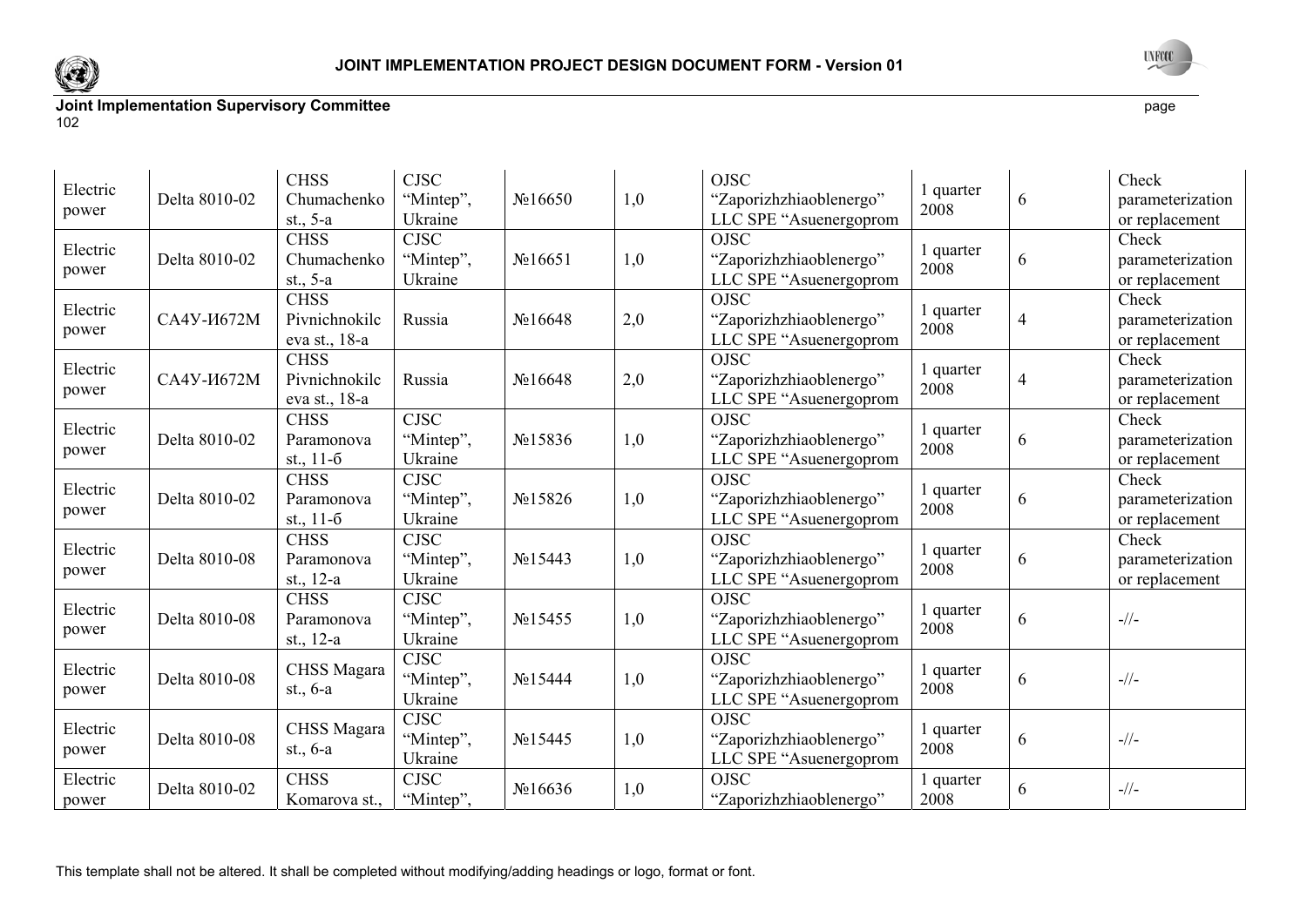



|  |  | ×<br>۰. |
|--|--|---------|
|--|--|---------|

|                   |               | $21-a$                                    | Ukraine                             |                      |     | LLC SPE "Asuenergoprom                                           |                   |          |         |
|-------------------|---------------|-------------------------------------------|-------------------------------------|----------------------|-----|------------------------------------------------------------------|-------------------|----------|---------|
| Electric<br>power | Delta 8010-02 | <b>CHSS</b><br>Komarova st.,<br>$21-a$    | <b>CJSC</b><br>"Mintep",<br>Ukraine | N <sub>2</sub> 16632 | 1,0 | <b>OJSC</b><br>"Zaporizhzhiaoblenergo"<br>LLC SPE "Asuenergoprom | quarter<br>2008   | $\sigma$ | $-1/$   |
| Electric<br>power | SA4U-I672M    | <b>CHSS</b><br>Chumachenko<br>st., $31-a$ | Russia                              | No670243             | 2,0 | <b>OJSC</b><br>"Zaporizhzhiaoblenergo"<br>LLC SPE "Asuenergoprom | 2 quarter<br>2008 | 4        | $-1/$   |
| Electric<br>power | SA4U-I672M    | <b>CHSS</b><br>Chumachenko<br>st., $31-a$ | Russia                              | No.936778            | 2,0 | <b>OJSC</b><br>"Zaporizhzhiaoblenergo"<br>LLC SPE "Asuenergoprom | quarter<br>2008   |          | $-1/$   |
| Electric<br>power | Delta 8010-08 | <b>CHSS</b><br>Ryazanska st.,<br>$13-a$   | <b>CJSC</b><br>"Mintep",<br>Ukraine | N <sub>2</sub> 16606 | 1,0 | <b>OJSC</b><br>"Zaporizhzhiaoblenergo"<br>LLC SPE "Asuenergoprom | quarter<br>2008   | $\sigma$ | $-1/$   |
| Electric<br>power | Delta 8010-08 | <b>CHSS</b><br>Ryazanska st.,<br>13-a     | <b>CJSC</b><br>"Mintep",<br>Ukraine | N <sub>2</sub> 16604 | 1,0 | <b>OJSC</b><br>"Zaporizhzhiaoblenergo"<br>LLC SPE "Asuenergoprom | quarter<br>2008   | $\sigma$ | $-1/1-$ |

*Table An.3.3. Controlling and measuring equipment for electricity registration*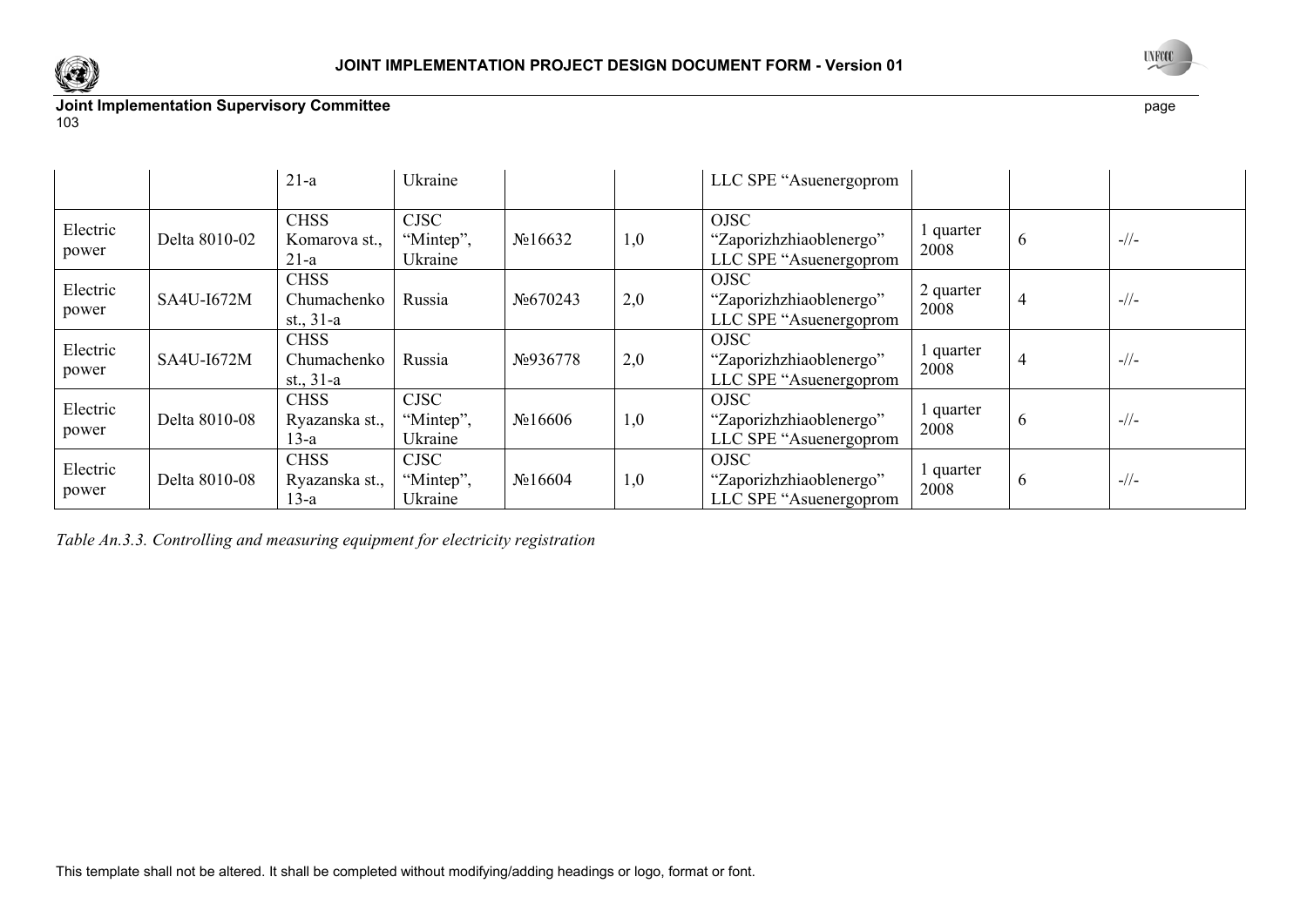

**Joint Implementation Supervisory Committee Example 2014** page 104



**TYFOX** 

#### **Level of uncertainty and errors**

Possible uncertainty and errors for such type project may arise from two main reasins: measurement and stipulation. Measurement error is due to metering equipment inaccuracies. Stipulation occurs when some values are required to complete calculations, but these values cannot be measured directly. In these cases estimates are used in place of actual measurements, and therefore error may be introduced. The stipulation error itself may be estimated based on the expected accuracy of the stipulated values.

The project error can be calculated from the two error components described above. The total project error (Standard Error, SE) can be calculated by taking the square root of the sum of the squares of the individual error components, as below:

 $SE = \sqrt{\text{(measurement error)}^2 + (\text{ stipulation error})^2}$ 

The monitoring plan developed for this project does not rely on any estimates and is therefore free of any stipulation errors.

Thus, SE =  $\sqrt{\text{(measurement error)}^2 + (0)^2} = \text{(measurement error)}$ 

Although the project has 20 monitoring points, only four of these (quantity of natural gas consumption, power consumption, power production on the new CHP and heat production on the new CHP+ HPS unit) are measured directly. The remaining monitoring points used in calculation of the baseline and project line emissions are taken as statistic data. Furthermore, they are used for adjustment factors calculation. Calculations of adjustment factors are based on reported and base year parameters ratio. For example, temperature change factor is calculated as ratio of inside and outside temperature differences in reported and base years:  $K_2 = (T_{\text{in }r} - T_{\text{out }r}) / (T_{\text{in }b} - T_{\text{out }b})$ . Therefore any error in statistic data will be cancelled.

The four measurement errors (maximal values) which impact on the Standard Error and their level of accuracy are presented in Table An.3.4.

| ID number and data variable                         | Measurement error<br>(maximal) | Comment                                                                                      |  |  |
|-----------------------------------------------------|--------------------------------|----------------------------------------------------------------------------------------------|--|--|
| 1. Natural Gas consumption                          | $\pm 1.0\%$                    | Accuracy of data is high due to necessity of<br>information for commercial account purposes. |  |  |
| 18. Power generation by the<br>new CHP unit         | $\pm 0.5\%$                    | Accuracy of data is high due to necessity of<br>information for account purposes.            |  |  |
| 19. Heat production by the<br>$new$ CHP + HPS units | $\pm 1.0\%$                    | Accuracy of data is high due to necessity of<br>information for account purposes.            |  |  |
| 20. Power consumption                               | $\pm 0.5\%$                    | Accuracy of data is high due to necessity of<br>information for commercial account purposes. |  |  |

*Table An.3.4: Measurement errors (accuracy) for standard error*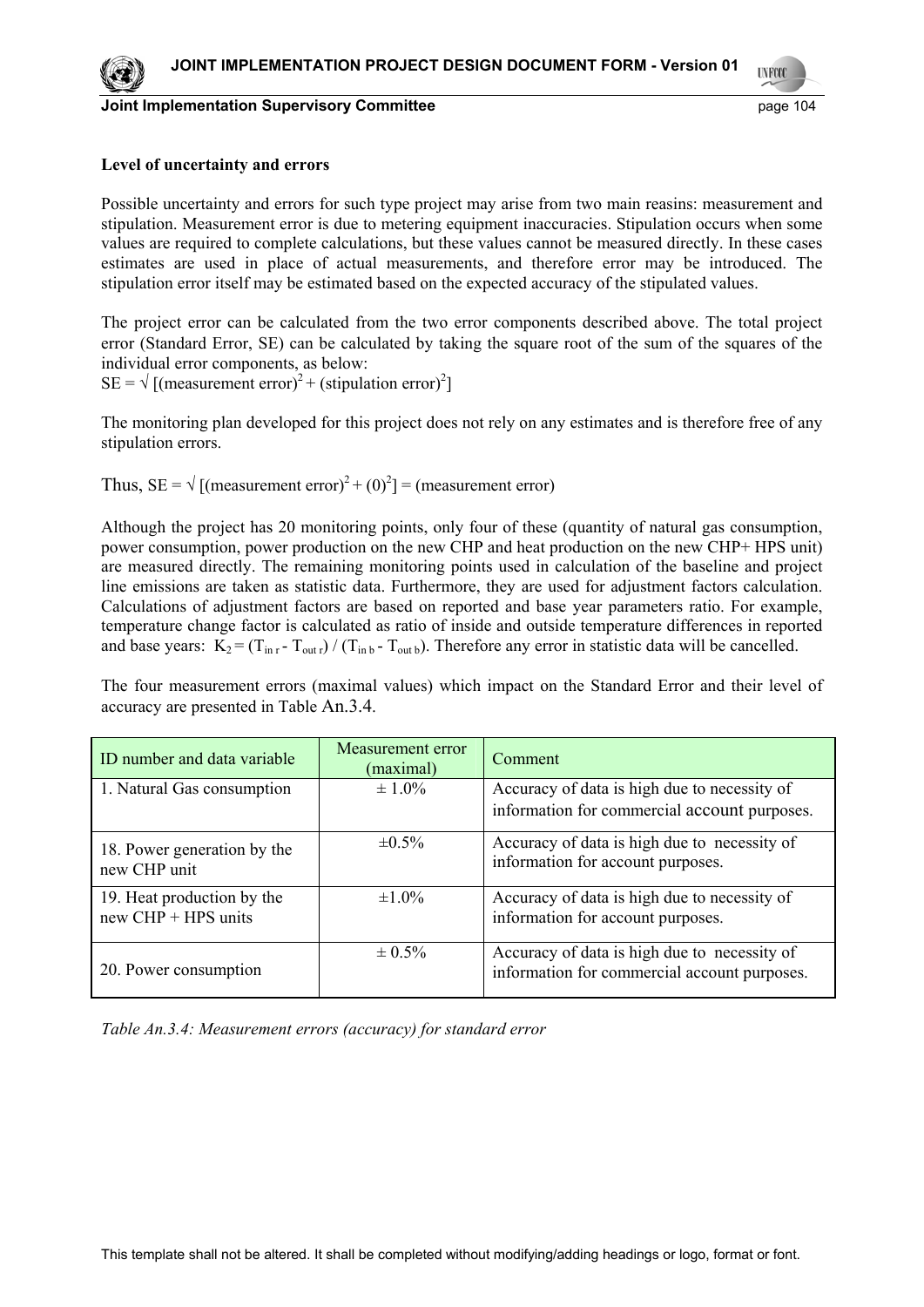



#### **Procedures for verification**

Measurement equipment (meters, correctors, flow meters, pressure sensors, etc.) that is subject to the state control should have the stamp of state inspection – DP "Zaporizhstandartmetrologia", and should be submitted for this in the prescribed manner. The enterprise has developed and agreed with the organization DP "Zaporizhstandartmetrologia" the schedule of calibration. Calibration procedure is in conformity with the state standards.

#### **Monitoring of environmental impacts**

As the project involves rehabilitation of an existing district heating network leading to an improvement of energy efficiency and therefore better environmental performance of the system, and is not a new building project, no negative environmental impacts are expected, and therefore no formal environmental impact assessment is required by the relevant Ukrainian authorities.

There is therefore no need to monitor specified environmental impact indicators during implementation and operation of the project activities.

#### **Project Management Plan**

Responsibility for management and project implementation is imposed on the Head of the Board of OJSC "Oblteplocomunenergo" Barbarov Yuri Anatoliyovych. Mr. Barbarov Yu.A. has appointed a responsible person – Deputy General Director for Development of heat supply systems and energy efficiency of Concern "Mis'ki Teplovi Merezhi" Mr. Laiterman Igor Abramovych. State Concern "Mis'ki Teplovi Merezhi" is also responsible for project activities.

Possible obstacles and mistakes in project implementation should be identified and resolved personnel responsible Concern "Mis'ki Teplovi Merezhi"

Data collection for fuel consumption is providing in the following way:

1. All boiler-houses are equipped with gas flow meters.

2. Operators of all boiler-houses register the instrument readings in the paper journals "Journal of registration of boiler-house's operation parameters" every day.

3. Every day operators transfer values of gas consumption to dispatcher of the regional branch of Concern "Mis'ki teplovi merezhi" by phone.

4. Monthly they transfer the paper report to OJSC "Zaporizhgaz"

5. Regional branches transfer data to Production-Technical Department (PTD) of concern "Mis'ki teplovi merezhi" where they are storing and used for payments with gas suppliers.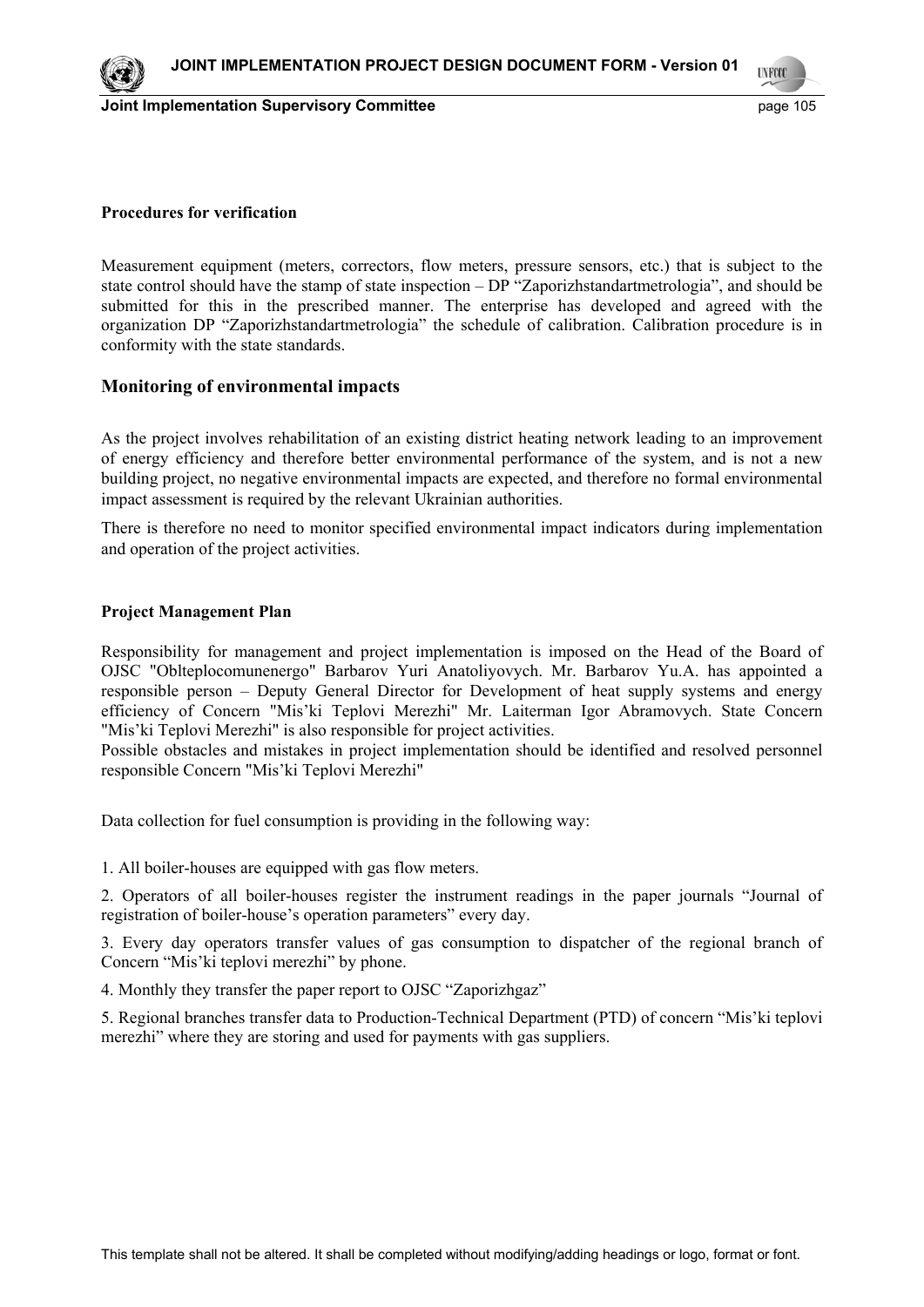

**UNFOOT** 



*Fig.An.3.3. Scheme of data collection for Monitoring Report*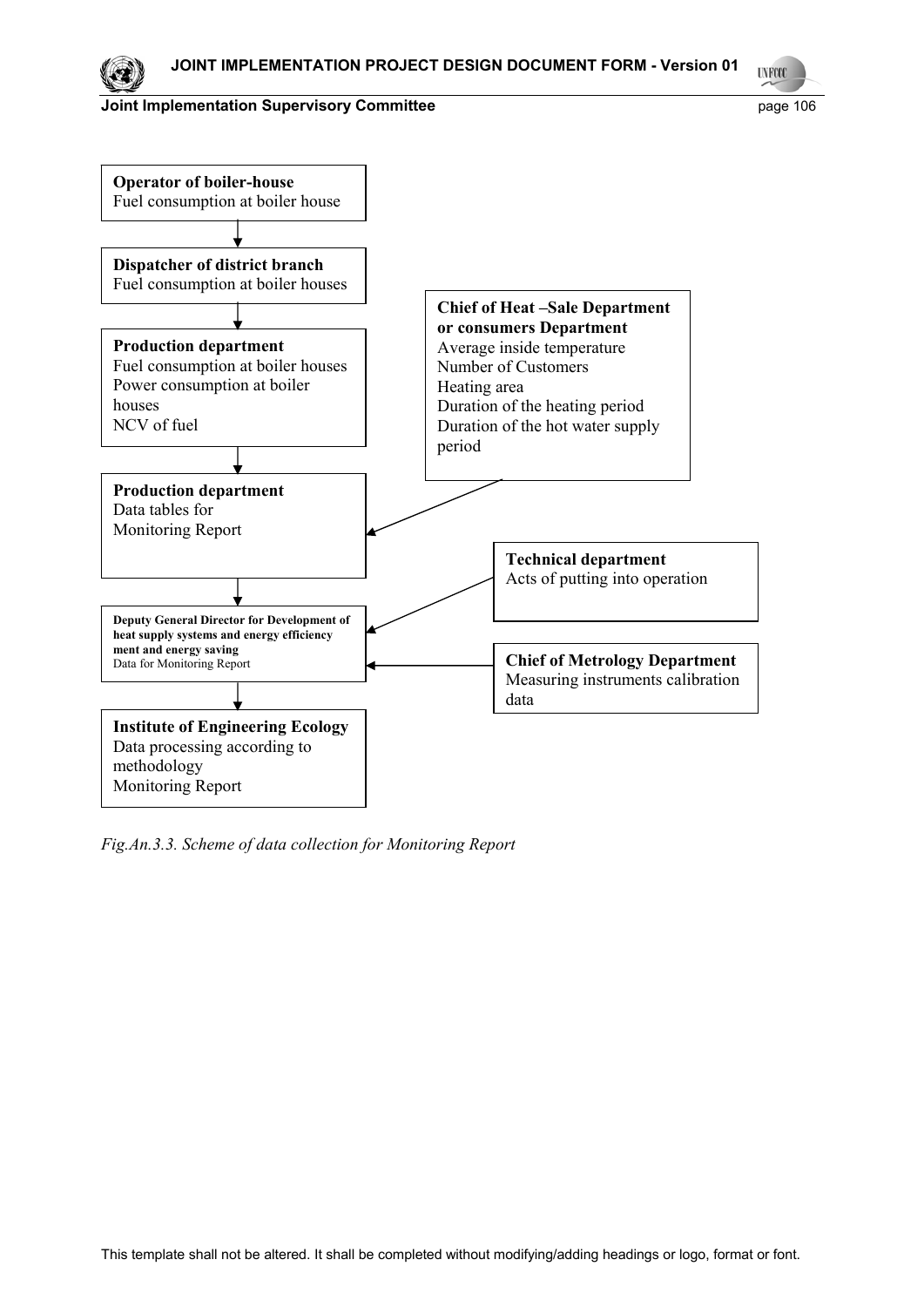

**UNFOOL** 

#### Responsibilities for data management

All collected data will be transferred to Igor Laiterman, who will be responsible for data storage and archiving, entry of the data into the monitoring spreadsheets. Nonna Pavliuk will be responsible for the data processing according to methodology and for development of Monitoring Report. Support in coordination of verification process will be undertaken by Dmitri Paderno. Responsibilities for data management are presented in Table An.3.5.

|                                                                                              | Responsible person                                                                                                  |                                                                                                                                                                            |  |  |
|----------------------------------------------------------------------------------------------|---------------------------------------------------------------------------------------------------------------------|----------------------------------------------------------------------------------------------------------------------------------------------------------------------------|--|--|
| Activity                                                                                     | Name                                                                                                                | Position and department                                                                                                                                                    |  |  |
| Collection and storage of data on<br>fuel consumption and analysis of<br>Net Calorific Value | Pylypchuk L.I.                                                                                                      | Engineer of Production department<br>of Concern                                                                                                                            |  |  |
| Collection and storage of data on<br>electricity consumption                                 | Blyznyuk S.I.                                                                                                       | Senior engineer of Energy<br>department of Concern                                                                                                                         |  |  |
| Collection and storage of data on<br>verification of controlling and<br>measuring equipment  | Punyk V.A.<br>Morozov A.N.<br>Prokopenko V.V.<br>Kurbatov V.G.<br>Zhadovskaya T.V.<br>Tarutina A.K.<br>Kamenev I.V. | KVPiA section chief<br>KVPiA senior master<br>1 group foreman<br>chief engineer - metrologist<br>Technical supervision engineer<br>engineer - metrologist<br>KVPiA foreman |  |  |
| Collection and storage of data on<br>environmental protection                                | Frolova G.P.                                                                                                        | Ecologist                                                                                                                                                                  |  |  |
| Repairs and emergency work                                                                   | Semak Z.C.                                                                                                          | Deputy Head of Technical<br>Department of Concern                                                                                                                          |  |  |
| Collection and storage of data,<br>filling in extended tables for the<br>Monitoring Report   | Pylypchuk L.I.                                                                                                      | MS Concern engineer                                                                                                                                                        |  |  |
| Data monitoring and reporting,<br>coordination of verification<br>process                    | Laiterman I.A                                                                                                       | Deputy General Director for<br>Development of heat supply<br>systems and energy efficiency of<br>Concern                                                                   |  |  |
| Data monitoring and reporting,<br>coordination of verification<br>process                    | Bardina O.O.                                                                                                        | Head of the Legal security of<br>economic activity Department of<br>OJSC "Oblteplocomunenergo"                                                                             |  |  |
| Data processing according to<br>methodology,<br>development of Monitoring<br>Report          | Pavliuk N.Yu.                                                                                                       | Senior Researcher of Institute of<br><b>Engineering Ecology</b>                                                                                                            |  |  |
| Support in coordination of<br>verification process                                           | Paderno D.Yu.                                                                                                       | Vice Director of Institute of<br><b>Engineering Ecology</b>                                                                                                                |  |  |

*Table An.3.5. Responsibilities for data management* 

Monitoring methodology and equipment ensure the reliability of obtaining the necessary data to be monitored by measuring, since all these data are necessary for commercial payments and any failure will be removed as soon as possible.

All data to be monitored are available to Concern "MTM".